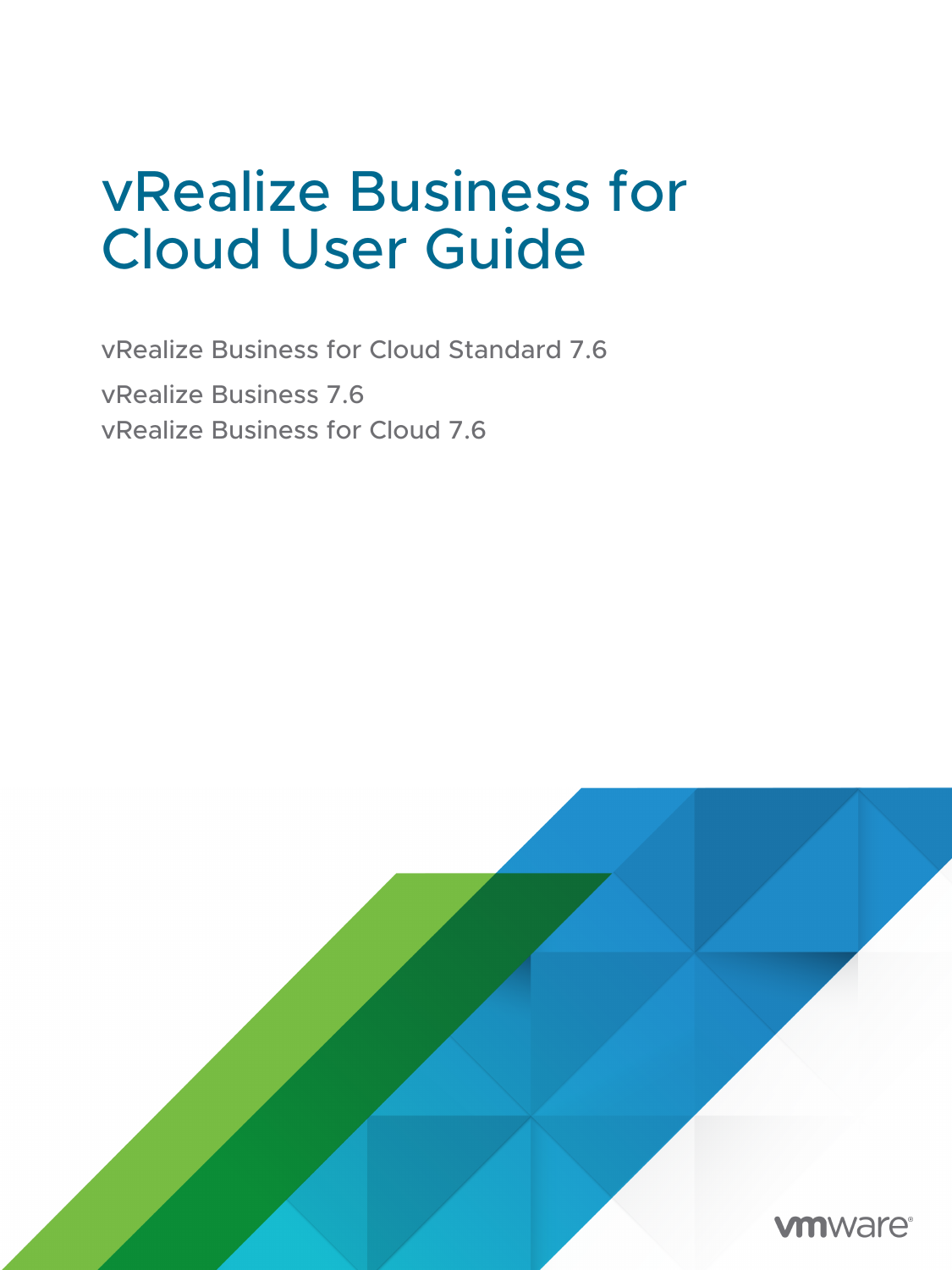You can find the most up-to-date technical documentation on the VMware website at:

<https://docs.vmware.com/>

**VMware, Inc.** 3401 Hillview Ave. Palo Alto, CA 94304 www.vmware.com

Copyright  $^\copyright$  2013 - 2018 VMware, Inc. All rights reserved. [Copyright and trademark information.](http://pubs.vmware.com/copyright-trademark.html)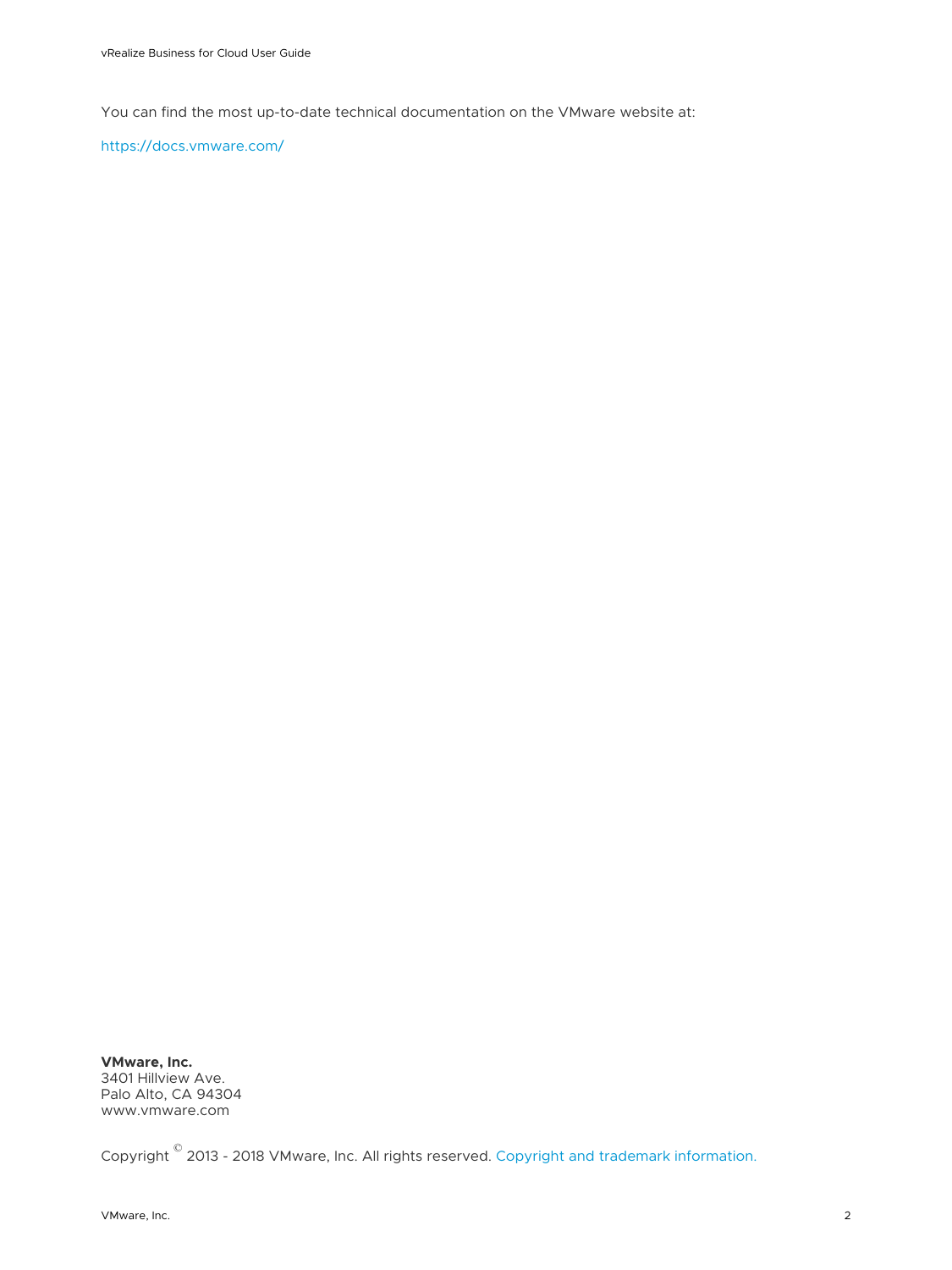# **Contents**

#### [vRealize Business for Cloud User's Guide](#page-4-0) 5

**1** [vRealize Business for Cloud Feature Overview](#page-5-0) 6 [The vRealize Business for Cloud Standard Edition Features](#page-5-0) 6 [UI Options Available with vRealize Business for Cloud Standard and vRealize Business for Cloud](#page-6-0) [Advanced Editions](#page-6-0) 7 [The Launch Pad](#page-9-0) 10 [Viewing the vRealize Business for Cloud Overview Page](#page-9-0) 10 [View and Update System Status](#page-10-0) 11 [View and Update vRealize Business for Cloud Default Settings](#page-12-0) 13 [View and Modify Default Job Intervals for Updating the System Status](#page-13-0) 14 [Configuring vRealize Operations Manager Statistics](#page-15-0) 16 **2** [Computing the Cost of Your Private Cloud](#page-16-0) 17 [Overview of Private Cloud Expenses 17](#page-16-0) [Editing Private Cloud Expenses](#page-17-0) 18 **3** [Viewing the Public Cloud Information](#page-29-0) 30 [Overview of Amazon Web Services Expenses](#page-29-0) 30 [View AWS Charges](#page-30-0) 31 [View Amazon Web Services Instances Information](#page-30-0) 31 [View Total Cost And Operational Statistics of EC2 and EBS Services](#page-31-0) 32 [Overview of Microsoft Azure Expenses](#page-32-0) 33 [View Azure Non-EA Account Details](#page-33-0) 34 [View Azure Instances Information](#page-33-0) 34 **4** [Overview of Operational Analysis](#page-35-0) 36 [Calculating the Base Rate and the Expected CPU Utilization Percentage](#page-35-0) 36

[Edit Cluster Base Rate](#page-36-0) 37 [View Information for Server Cluster](#page-36-0) 37 [Set the Expected CPU and Memory Utilization for the Host](#page-38-0) 39 [Virtual Machine Cost Allocation](#page-38-0) 39 [View Server and Virtual Machine Information](#page-39-0) 40

#### **5** [Overview of Consumption Analysis](#page-41-0) 42

[Pricing Integration with vRealize Automation](#page-41-0) 42 [About Pricing Policies](#page-43-0) 44 [Add or Edit Price for Virtual Machines](#page-43-0) 44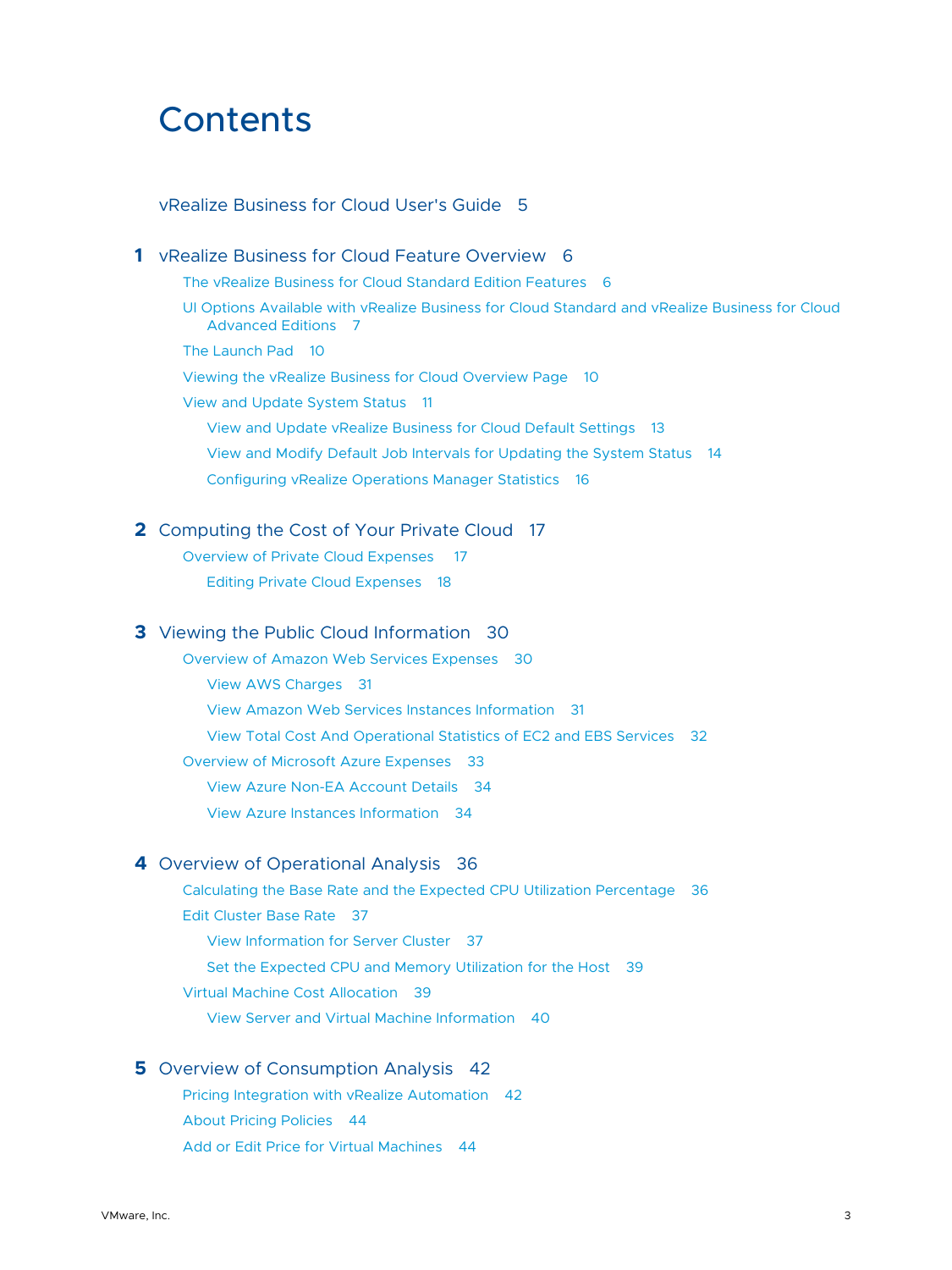[Add or Modify Compute and Storage Policies](#page-46-0) 47 [Edit a Group Configuration](#page-48-0) 49 [Edit Identification Infrastructure](#page-51-0) 52 [Edit Virtual Machine Instance Based Pricing](#page-52-0) 53 [Add Additional Charges](#page-53-0) 54 [Add and Edit Network Price](#page-55-0) 56 [Create a Cross-Infrastructure Policy](#page-57-0) 58 [Set the Budget Value to Estimate Your Cost](#page-59-0) 60 [View Consumption Charges](#page-60-0) 61 [Edit the Business Hierarchy](#page-61-0) 62 [View Business Unit List](#page-63-0) 64 [View Business Unit Details](#page-64-0) 65 [View Business Unit Heat Map](#page-65-0) 66 [View the Showback Statement](#page-66-0) 67 [View Charge, Capacity, and Uptime Information of Virtual Machines](#page-67-0) 68 [Generate the Daily Price Report of Virtual Machines](#page-68-0) 69 [View the Power State Change of Virtual Machines](#page-69-0) 70 [View the Additional Services](#page-70-0) 71

#### **6** [Comparing Clouds models in vRealize Business for Cloud](#page-72-0) 73

[Compare Cost of New Virtual Machines Across Cloud Providers](#page-72-0) 73 [Plan Your Procurement](#page-74-0) 75 [Compare Cost of Existing Virtual Machines Across Cloud Providers](#page-75-0) 76 [Assess the Cost for Running Your Cloud on VMware Cloud on AWS](#page-75-0) 76 [Compare Cost of Virtual Machines Across Data centers](#page-78-0) 79 [Edit, Reset or Delete a Virtual Machine Group](#page-79-0) 80 [View the Data Center Optimization Information](#page-80-0) 81

#### **7** [vRealize Business for Cloud Reports](#page-82-0) 83

[View a Custom Report](#page-82-0) 83 [Edit a Report](#page-83-0) 84 [Schedule a Report](#page-84-0) 85 [Configure SMTP Server Properties in vRealize Business for Cloud](#page-85-0) 86 [Use Public API to Generate vRealize Business for Cloud Reports](#page-87-0) 88

#### **8** [Patch Management](#page-94-0) 95

**9** [Certificate Management](#page-95-0) 96

**10** [Detailed API Documentation for vRealize Business for Cloud](#page-96-0) 97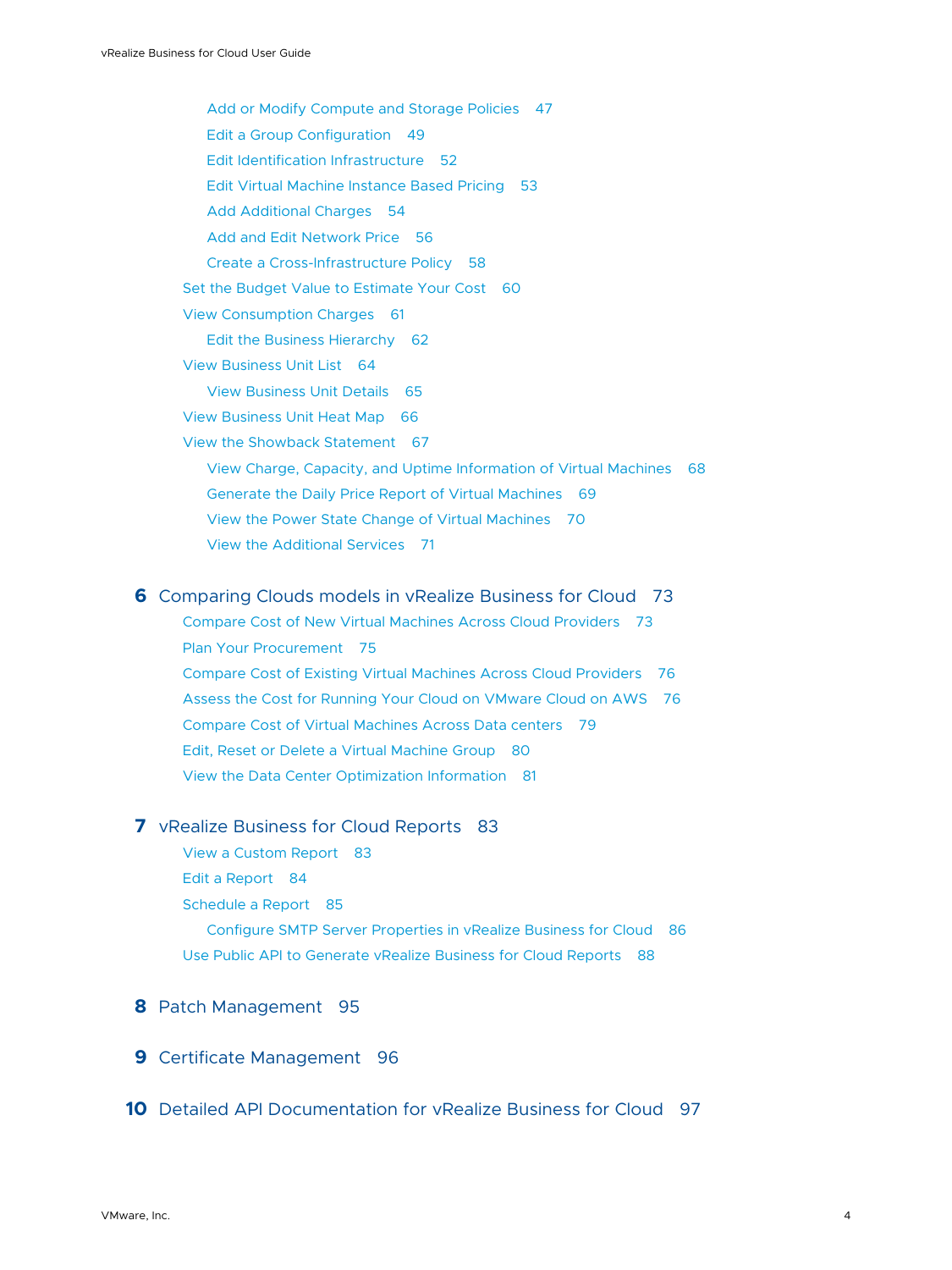# <span id="page-4-0"></span>vRealize Business for Cloud User's Guide

The *VMware® vRealize Business for Cloud™ User's Guide* provides information about the vRealize Business for Cloud user interface, explains key terms and concepts, and describes various tasks that you can perform to gain better visibility of your infrastructure.

# Intended Audience

This information is intended for users or administrators of vRealize Business for Cloud for using the vRealize Business for Cloud user interface.

# VMware Technical Publications Glossary

VMware Technical Publications provides a glossary of terms that might be unfamiliar to you. For definitions of terms as they are used in VMware technical documentation, go to [http://](http://www.vmware.com/support/pubs) [www.vmware.com/support/pubs.](http://www.vmware.com/support/pubs)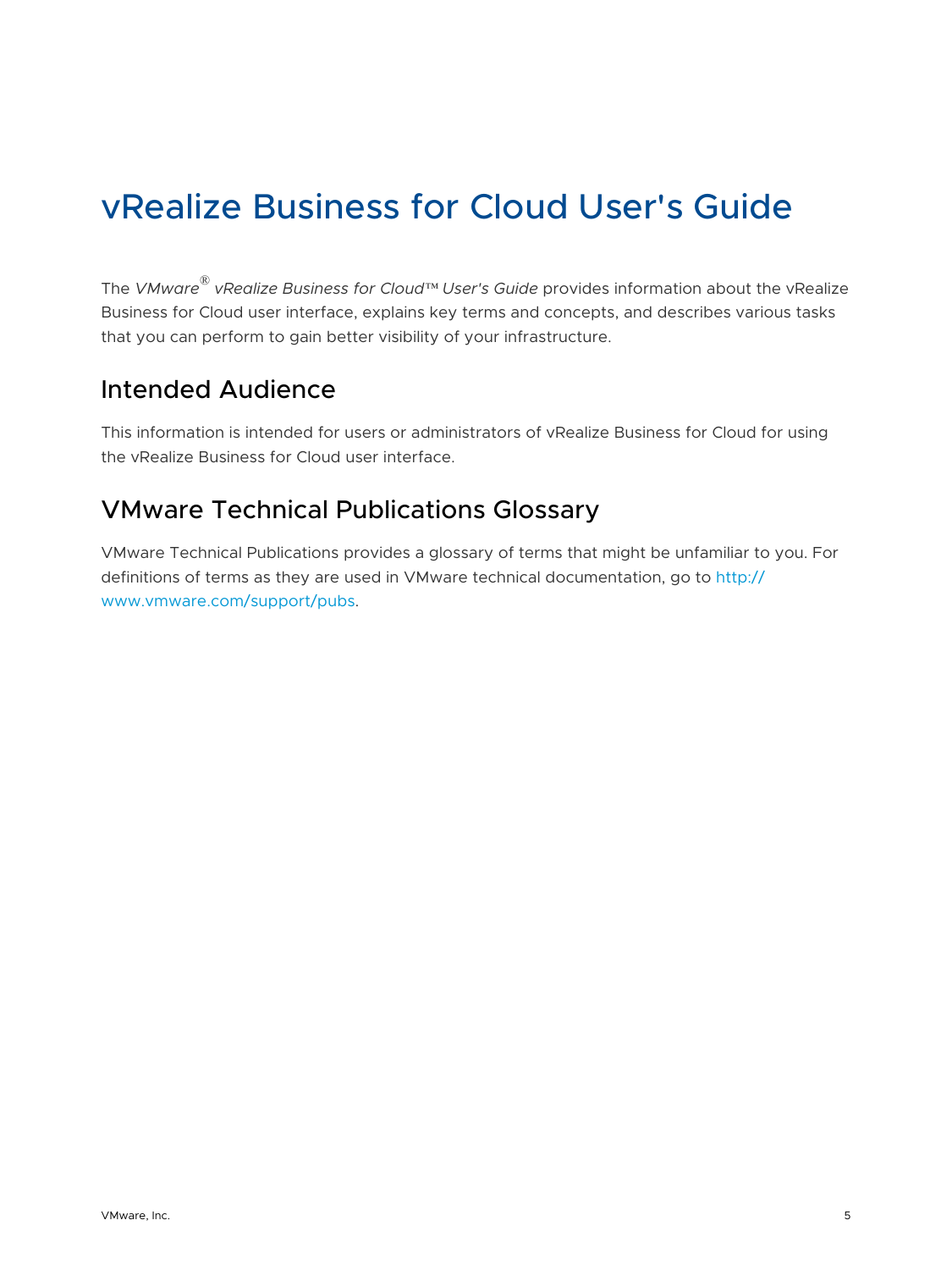# <span id="page-5-0"></span>vRealize Business for Cloud<br>Feature Overview

vRealize Business for Cloud is a cloud planning, budgeting and cost visibility tool, helps to make decision in an enterprise IT data centers. It provides a single pane of management for both private cloud or public cloud infrastructure.

vRealize Business for Cloud supports the following capabilities.

- **n** Public cloud comparison, cost and usage visibility, including integrations with AWS, and Azure.
- **Advanced pricing of services and integration with vRealize Automation.**
- n Role based access controls for consumption analysis.
- **Budget configuration and visibility**
- **n** Cost analysis of data center storage systems, such as EMC SRM.
- **n** Cost and usage visibility of vCloud Suite components such as vSphere, VMware vCloud Director, vRealize Automation and vRealize Operations Manager.
- Generate reports.

This chapter includes the following topics:

- The vRealize Business for Cloud Standard Edition Features
- **n** [UI Options Available with vRealize Business for Cloud Standard and vRealize Business for](#page-6-0) [Cloud Advanced Editions](#page-6-0)
- [The Launch Pad](#page-9-0)
- <sup>n</sup> [Viewing the vRealize Business for Cloud Overview Page](#page-9-0)
- **n** [View and Update System Status](#page-10-0)

# The vRealize Business for Cloud Standard Edition Features

You can access the vRealize Business for Cloud Standard edition by using the vCloud Suite license and vRealize Suite license keys. However, you must consider the limitations and feature options that are available in the vRealize Business for Cloud Standard edition. Certain vRealize Business for Cloud options may not be available as part of the Standard edition.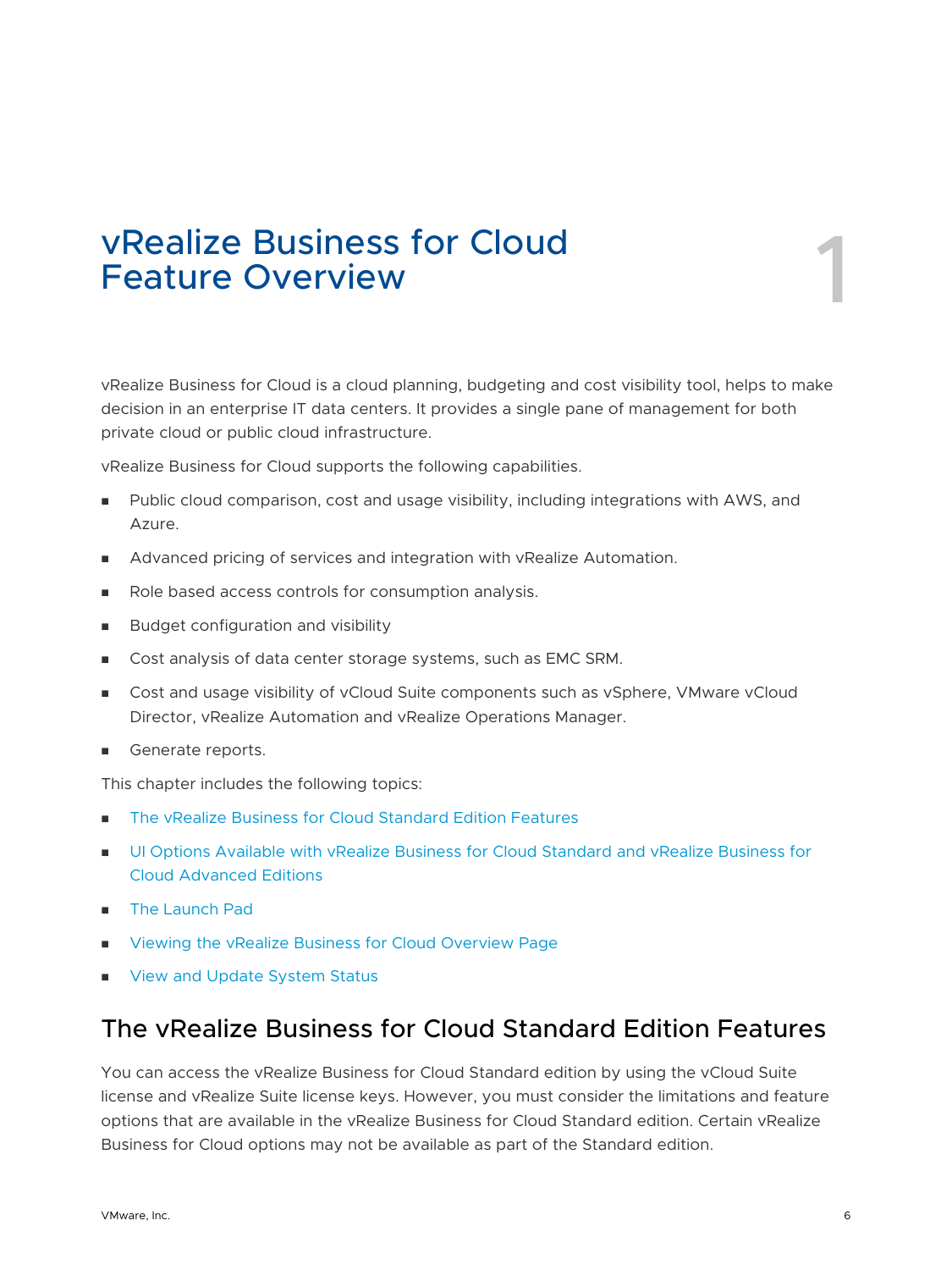<span id="page-6-0"></span>For more information about the available UI options, see UI Options Available with vRealize Business for Cloud Standard and vRealize Business for Cloud Advanced Editions.

The vRealize Business for Cloud Standard edition supports the following capabilities.

- **n** Cost and usage visibility of vCloud Suite components such as vSphere, VMware vCloud Director, vRealize Automation and vRealize Operations Manager.
- Basic pricing integration with vRealize Automation.
- **n** Cloud comparison except data center optimization.
- **n** Simple reporting.

# UI Options Available with vRealize Business for Cloud Standard and vRealize Business for Cloud Advanced **Editions**

The vRealize Business for Cloud user interface options vary based on the license key. You can see all the available options by using the vRealize Business for Cloud, vCloud Suite Advanced or Enterprise and vRealize Suite Advanced or Enterprise licenses. Certain vRealize Business for Cloud options might not be available as part of vCloud Suite Standard and vRealize Suite Standard licenses.

| Tasks that you can<br>perform                                 | <b>Options available</b><br>in the vRealize<br><b>Business for</b><br><b>Cloud Standard</b><br>edition | <b>Options available</b><br>in the vRealize<br><b>Business for Cloud</b><br><b>Advanced edition</b> | <b>Navigation on the vRealize Business for Cloud</b><br>user interface in the vRealize Automation-<br>integrated setup and the standalone setup                                                                                       |
|---------------------------------------------------------------|--------------------------------------------------------------------------------------------------------|-----------------------------------------------------------------------------------------------------|---------------------------------------------------------------------------------------------------------------------------------------------------------------------------------------------------------------------------------------|
| Managing Private Cloud<br>Accounts such as yCenter<br>Server  | Yes                                                                                                    | Yes                                                                                                 | For the integrated setup: <b>Administration &gt;</b><br>٠<br><b>Business Management &gt; Manage Private</b><br><b>Cloud Connections</b>                                                                                               |
|                                                               |                                                                                                        |                                                                                                     | For the standalone setup: <b>Administration &gt;</b><br>ш<br><b>Manage Private Cloud Connections</b>                                                                                                                                  |
|                                                               |                                                                                                        |                                                                                                     | <b>Note</b> You cannot add the EMC SRM servers by<br>using the vCloud Suite Standard and vRealize<br>Suite Standard licenses.                                                                                                         |
| Managing Private Cloud<br>Accounts such as yCloud<br>Director | <b>No</b>                                                                                              | Yes                                                                                                 | For the integrated setup: Administration ><br>п<br><b>Business Management &gt; Manage Private</b><br><b>Cloud Connections</b><br>For the standalone setup: <b>Administration &gt;</b><br>٠<br><b>Manage Private Cloud Connections</b> |

#### Table 1-1. User Interfaces comparison of vRealize Business for Cloud Standard edition and vRealize Business for Cloud Advanced edition.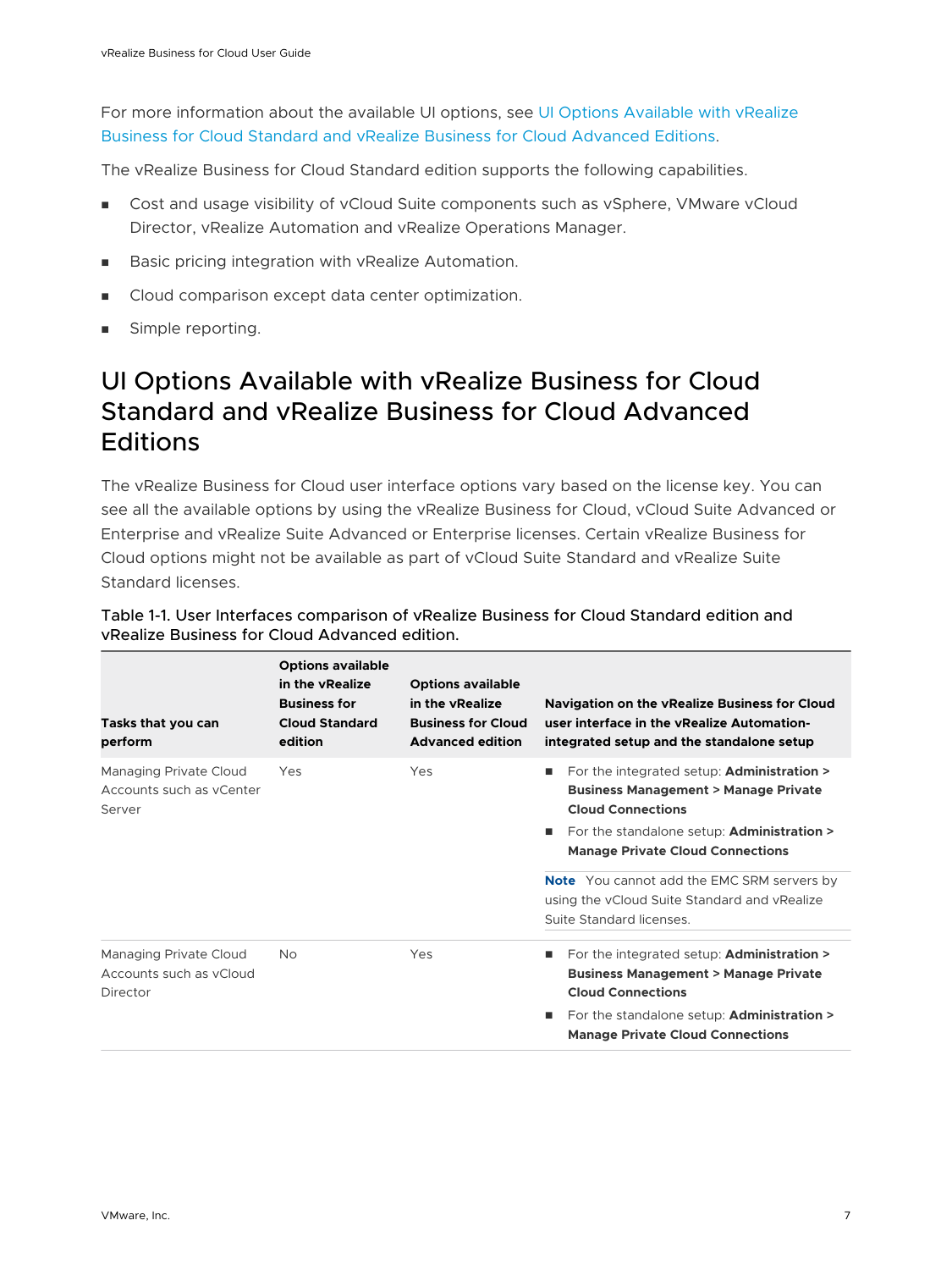÷

#### Table 1-1. User Interfaces comparison of vRealize Business for Cloud Standard edition and vRealize Business for Cloud Advanced edition. (continued)

| Tasks that you can<br>perform                                                                 | <b>Options available</b><br>in the vRealize<br><b>Business for</b><br><b>Cloud Standard</b><br>edition | <b>Options available</b><br>in the vRealize<br><b>Business for Cloud</b><br><b>Advanced edition</b> | <b>Navigation on the vRealize Business for Cloud</b><br>user interface in the vRealize Automation-<br>integrated setup and the standalone setup                                                                                                                                         |
|-----------------------------------------------------------------------------------------------|--------------------------------------------------------------------------------------------------------|-----------------------------------------------------------------------------------------------------|-----------------------------------------------------------------------------------------------------------------------------------------------------------------------------------------------------------------------------------------------------------------------------------------|
| Managing Private Cloud<br>Accounts such as EMC<br><b>SRM</b> servers                          | <b>No</b>                                                                                              | Yes                                                                                                 | For the integrated setup: Administration ><br>ш<br><b>Business Management &gt; Manage Private</b><br><b>Cloud Connections &gt; Storage Server</b><br>For the standalone setup: <b>Administration &gt;</b><br>ш<br><b>Manage Private Cloud Connections &gt;</b><br><b>Storage Server</b> |
| Managing Public Cloud<br>Accounts such as AWS.<br>Azure and cloud<br>providers for comparison | <b>No</b>                                                                                              | Yes                                                                                                 | For the integrated setup: <b>Administration &gt;</b><br>ш<br><b>Business Management &gt; Manage Hybrid &amp;</b><br><b>Public Cloud Accounts</b><br>For the standalone setup: <b>Administration &gt;</b><br>п<br><b>Manage Hybrid &amp; Public Cloud Accounts</b>                       |
| <b>Updating Reference</b><br>Database                                                         | Yes                                                                                                    | Yes                                                                                                 | For the integrated setup: Administration ><br>ш<br><b>Business Management &gt; Update Reference</b><br><b>Database</b><br>For the standalone setup: <b>Administration &gt;</b><br>and the<br><b>Update Reference Database</b>                                                           |
| Generating and<br>downloading the log files<br>to analyze the issues                          | Yes                                                                                                    | Yes                                                                                                 | For the integrated setup: Administration ><br>ш<br><b>Business Management &gt; Support File</b><br>For the standalone setup: <b>Administration &gt;</b><br><b>Support File</b>                                                                                                          |
| <b>Updating License</b>                                                                       | Yes                                                                                                    | Yes                                                                                                 | For the integrated setup: Administration ><br>ш<br><b>Business Management &gt; Update License</b><br>For the standalone setup: <b>Administration &gt;</b><br>ш<br><b>Update License</b>                                                                                                 |
| Generating a token for<br>vRealize Business<br>Enterprise integration                         | No                                                                                                     | Yes                                                                                                 | For the integrated setup: <b>Administration &gt;</b><br>ш<br><b>Business Management &gt; vRealize Business</b><br><b>Integration</b><br>For the standalone setup: <b>Administration &gt;</b><br>vRealize Business Integration                                                           |
| Managing data collectors                                                                      | Yes                                                                                                    | Yes                                                                                                 | For the integrated setup: <b>Administration &gt;</b><br>ш<br><b>Business Management &gt; Manage Data</b><br>Collector<br>For the standalone setup: <b>Administration &gt;</b><br><b>Manage Data Collector</b>                                                                           |
| Calculating depreciation                                                                      | Yes                                                                                                    | Yes                                                                                                 | For the integrated setup: Administration ><br>ш<br><b>Business Management &gt; Calculation</b><br><b>Preference</b><br>For the standalone setup: Administration ><br><b>Calculation Preference</b>                                                                                      |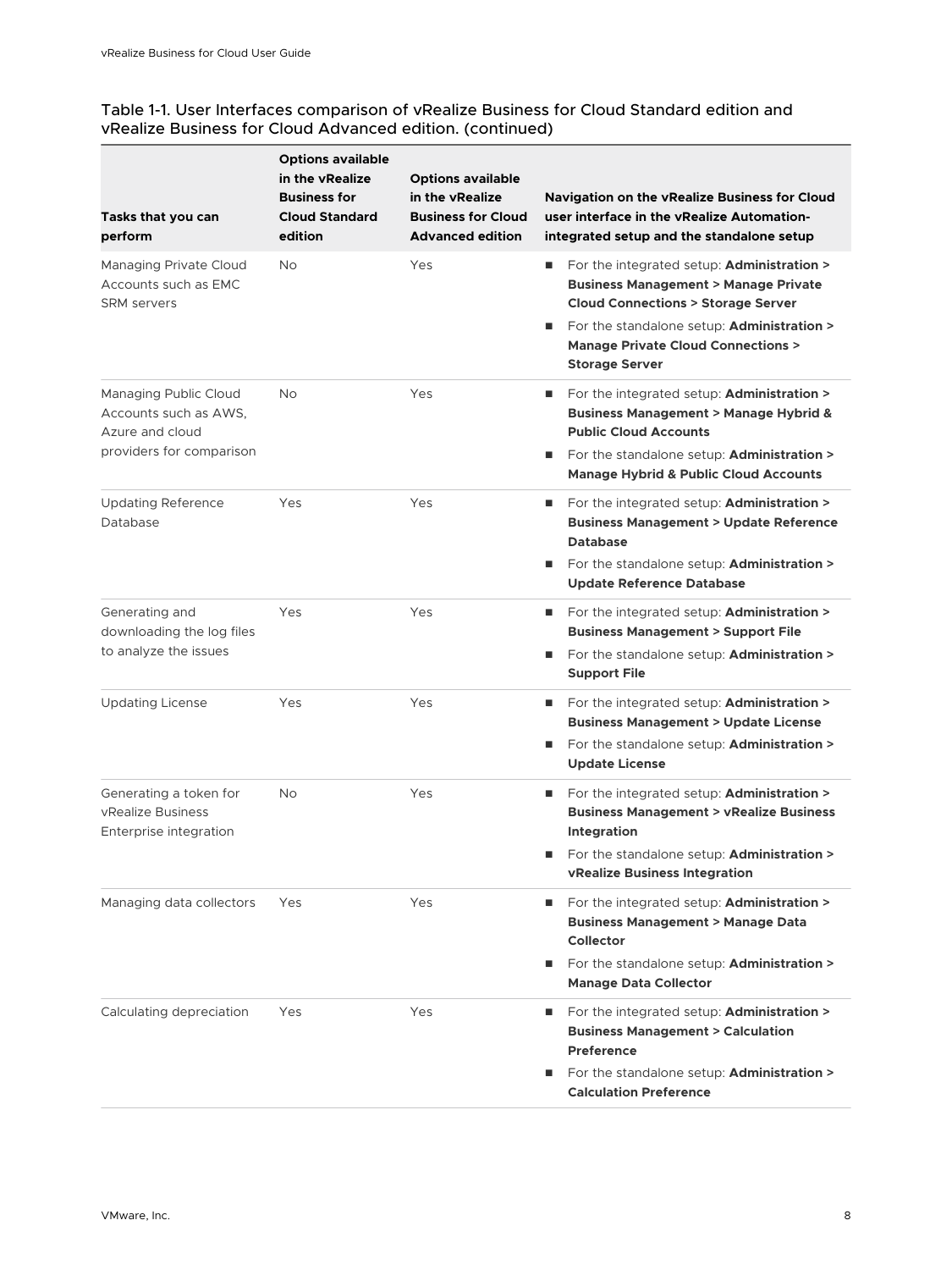÷

#### Table 1-1. User Interfaces comparison of vRealize Business for Cloud Standard edition and vRealize Business for Cloud Advanced edition. (continued)

| Tasks that you can<br>perform                                                                 | <b>Options available</b><br>in the vRealize<br><b>Business for</b><br><b>Cloud Standard</b><br>edition | <b>Options available</b><br>in the vRealize<br><b>Business for Cloud</b><br><b>Advanced edition</b> | Navigation on the vRealize Business for Cloud<br>user interface in the vRealize Automation-<br>integrated setup and the standalone setup |
|-----------------------------------------------------------------------------------------------|--------------------------------------------------------------------------------------------------------|-----------------------------------------------------------------------------------------------------|------------------------------------------------------------------------------------------------------------------------------------------|
| Viewing the supported<br>vRealize Business for<br><b>Cloud Features</b>                       | Yes                                                                                                    | Yes                                                                                                 | <b>Business Management &gt; LaunchPad</b>                                                                                                |
| Viewing the vRealize<br><b>Business for Cloud</b><br>Overview                                 | Yes                                                                                                    | Yes                                                                                                 | <b>Business Management &gt; Dashboard</b>                                                                                                |
| Viewing private cloud<br>cost, expenses, and<br>charge information                            | Yes                                                                                                    | Yes                                                                                                 | <b>Business Management &gt; Expenses &gt; Private</b><br>Cloud (vSphere)                                                                 |
| Viewing AWS information                                                                       | <b>No</b>                                                                                              | Yes                                                                                                 | <b>Business Management &gt; Expenses &gt; Public</b><br>Cloud (AWS)                                                                      |
| <b>Viewing Azure</b><br>information                                                           | <b>No</b>                                                                                              | Yes                                                                                                 | <b>Business Management &gt; Expenses &gt; Public</b><br>Cloud (Azure)                                                                    |
| Viewing the private cloud<br>operational analysis<br>information                              | Yes                                                                                                    | Yes                                                                                                 | <b>Business Management &gt; Expenses &gt; Private</b><br>Cloud (vSphere)                                                                 |
| Viewing price values and<br>policies, charges, business<br>unit list and business unit<br>map | Yes                                                                                                    | Yes                                                                                                 | <b>Business Management &gt; Consumption</b>                                                                                              |
| Editing the price                                                                             | Yes                                                                                                    | Yes                                                                                                 | <b>Business Management &gt; Consumption &gt; Pricing</b><br>> Edit > Edit Pricing                                                        |
| Editing the budget value                                                                      | No                                                                                                     | Yes                                                                                                 | <b>Business Management &gt; Consumption &gt; Pricing</b><br>> Edit > Edit Budget                                                         |
| Editing business hierarchy                                                                    | Yes                                                                                                    | Yes                                                                                                 | <b>Business Management &gt; Consumption &gt;</b><br><b>Business Units Consumption &gt; Edit &gt; Edit</b><br><b>Business Hierarchy</b>   |
| Viewing the showback<br>statement and<br>reclamation opportunities                            | No                                                                                                     | Yes                                                                                                 | <b>Business Management &gt; Consumption &gt;</b><br><b>Showback &gt; Showback Statement</b>                                              |
| Comparing cost across<br>cloud and data centers                                               | Yes                                                                                                    | Yes                                                                                                 | <b>Business Management &gt; What-If Analysis</b>                                                                                         |
| Viewing data center<br>optimization information                                               | No                                                                                                     | Yes                                                                                                 | <b>Business Management &gt; What-If Analysis &gt; Data</b><br><b>Center Optimization</b>                                                 |
| Generating reports                                                                            | Yes                                                                                                    | Yes                                                                                                 | <b>Business Management &gt; Reports</b>                                                                                                  |
| Scheduling reports                                                                            | Yes                                                                                                    | Yes                                                                                                 | <b>Business Management &gt; Reports &gt; Schedule</b><br>Report                                                                          |
| <b>Creating Custom Reports</b>                                                                | Yes                                                                                                    | Yes                                                                                                 | <b>Business Management &gt; Reports</b>                                                                                                  |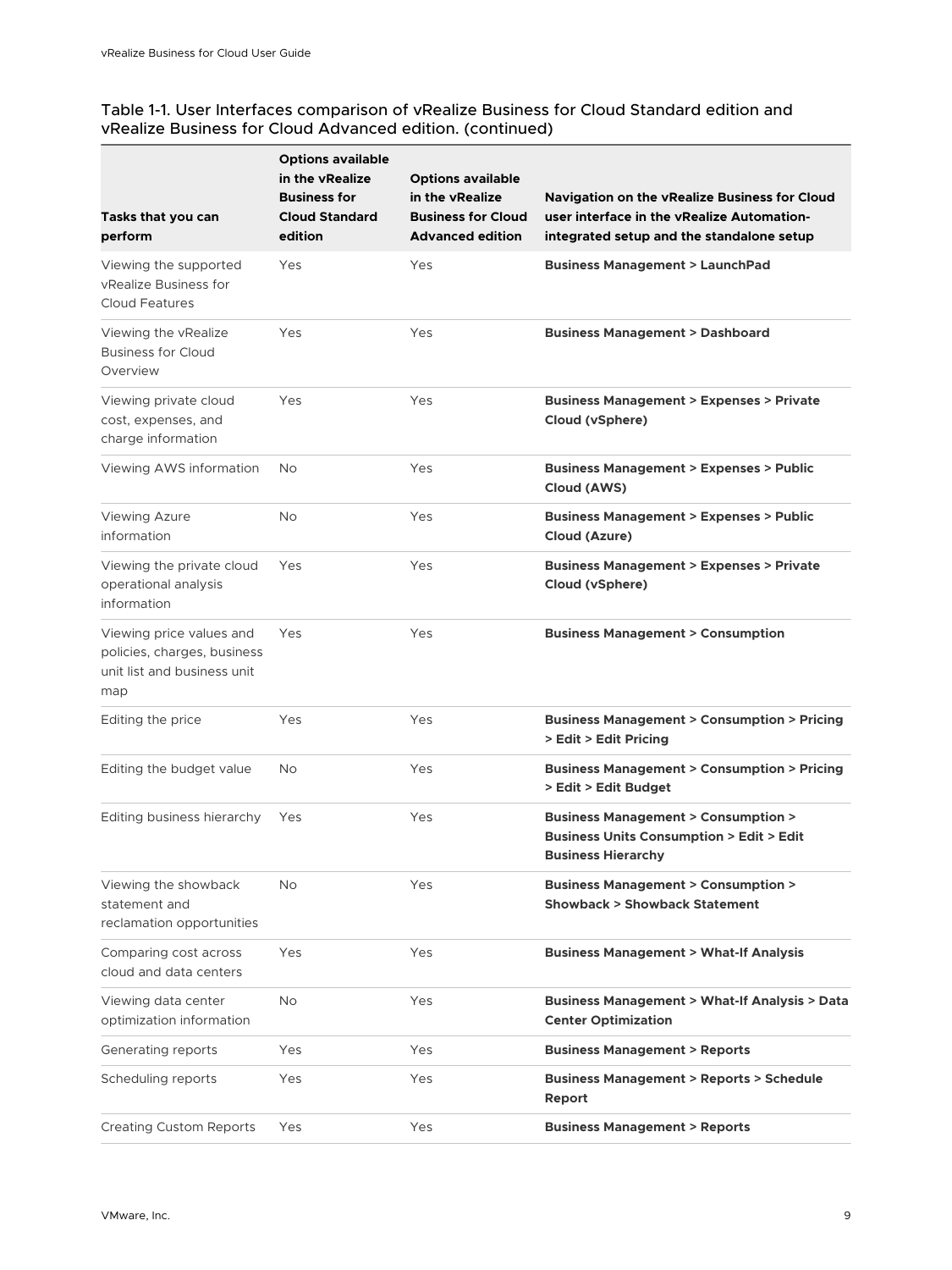# <span id="page-9-0"></span>The Launch Pad

The Launch pad in vRealize Business for Cloud is categorized based on three main sections that includes Business Insight, Cloud Operations, and Cloud planning. You can quickly navigate to these sections to get the specific required information.

| Section                 | <b>Description</b>                                                                                                                                                                                               |
|-------------------------|------------------------------------------------------------------------------------------------------------------------------------------------------------------------------------------------------------------|
| <b>Business Insight</b> | Use this section to get business related information such as<br>your total expense, your consumption charges, to<br>configure budget for your consumers and to view the data<br>center optimization information. |
| <b>Cloud Operations</b> | Use this section to perform an operational analysis of your<br>cloud infrastructure, such as private cloud, AWS, And<br>Azure.                                                                                   |
| Cloud Planning          | Use this section to compare the cost of running virtual<br>machines across cloud providers and across data centers in<br>your private cloud infrastructure.                                                      |

# Viewing the vRealize Business for Cloud Overview Page

The Overview page provides the information about your infrastructure expense and its utilization details for the current month.

- **n Infrastructure Overview:** Displays the workload across cloud infrastructure. Each color represents the virtual machine count for each configured account type, such as private cloud, AWS, Azure. You can point the mouse on the each color to see total virtual machine count for the specific account type.
- **Top Datacenters:** Displays the utilization percentage of compute, memory and storage resources for the top five datacenters based on CPU utilization. Each color represents the used and remaining capacity of the data centers. This helps you for data center optimization.
- **n Infrastructure Utilization:** Displays the total number of virtual machines and the count of powered-on machines for the top five datacenters based on total VM count. If a vCenter Server is associated with vRealize Operations Manager, you can also see the count of reclaimable virtual machines for each datacenter.
- **Expenses across Clouds:** Displays the total expense of your account types, such as private cloud, AWS, Azure. You can point the mouse on each color to see the total expense of the specific account type. The estimated expense value is calculated based on cost utilization for the last six months.

**Note** The projected expense for public cloud is calculated by using the following equation:

Projected cost = A +  $((B/24) * n)$ , where, A is the total cost till date, B is the average cost per day derived using A if the last sync time for the account is of current month, otherwise B is the cost of previous day, and n is the remaining number of hours for the current month.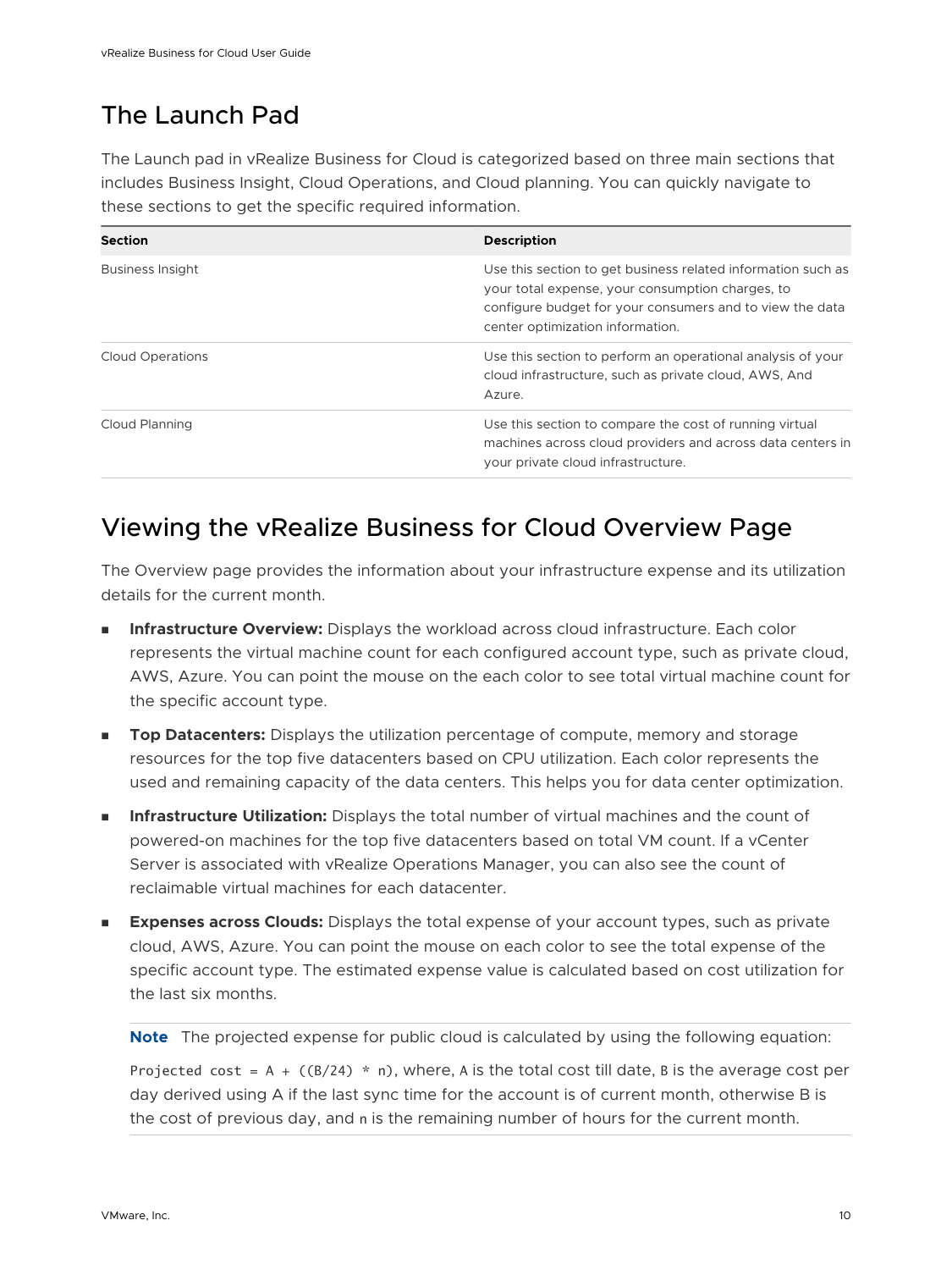- <span id="page-10-0"></span>**Top Business Units:** Displays the top five business units based on total VM count. You can also see the amount charged for the consumption. You can point the mouse on each colored icon to see the previous month charge value. If your current month is charge is lower than previous month value, you see the green arrow. Similarly, If your current month is charge is higher than previous month value, you see the red arrow. If the charge remains same when compared with the previous month, you see a neutral black icon.
- **Cost Vs Price:** Displays the total projected charge value for the current month. You can also see the cost versus price graphs in different colors, that indicates your estimated expense (the cost value) for maintaining the datacenters and the amount you are charging consumers for the current month. This helps you to analyse whether your under recovery or over recovery. You can point the mouse on small circles to the estimated cost and price values.

**Note** vRealize Business for Cloud considers the inventory date and data from the previous day of deployment for costing and pricing purposes.

# View and Update System Status

You can view and update the status of critical internal business processes to understand the overall system health. The system processes run at default defined intervals to ensure that your inventory and cost data are always up-to-date.

You can modify these intervals by updating the respective job property in the configclient.py utility. For information about how to modify the default job intervals, see [View and Modify](#page-13-0)  [Default Job Intervals for Updating the System Status.](#page-13-0)

**Note** You cannot modify the job interval for VMware NSX Manager.

- **n** Cost calculation involves the steps for computing base rates, allocated costs, cost for each virtual machine, and auto-generation of reports. Cost calculation occurs daily, but you can also trigger the process manually.
- n Data collector connects to the vCenter Server instances and collects the inventory data and usage statistics. After collecting inventory data and usage statistics, vRealize Business for Cloud displays timestamp of the last run job in local time. The vCenter Server data collection jobs are scheduled to run at default intervals.
- **Storage collector connects to EMC SRM server instances and collects data and usage details.** After completing the collection process, vRealize Business for Cloud server displays the details and timestamp of the process.
- **n** vCloud Director connector connects to vCloud Director to collect data about consumers of the virtual machine according to organization and organization vDC. vCloud Director connection information appears only after you add vCloud Director to vRealize Business for Cloud.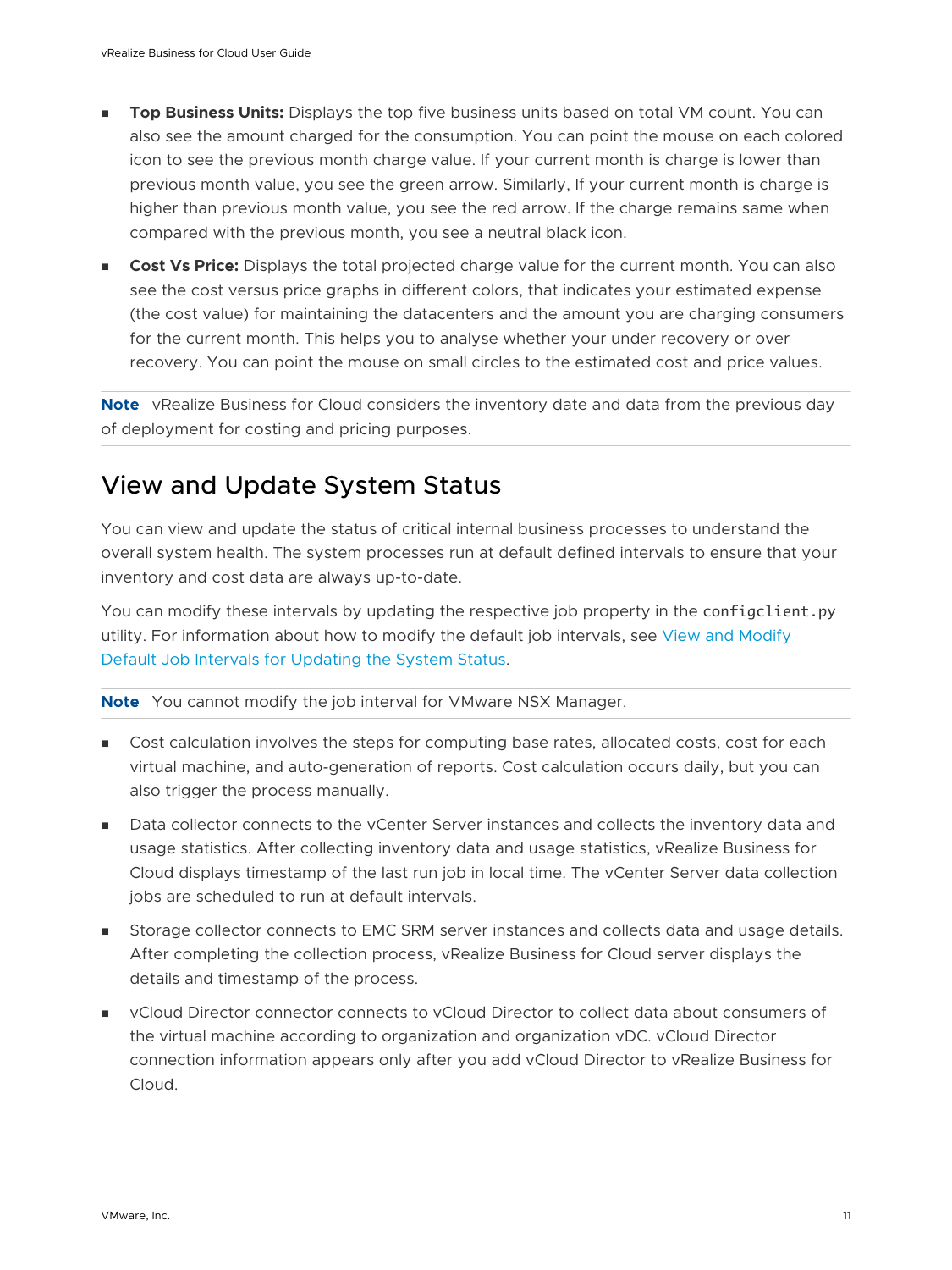- **n** vRealize Automation connector collects data about consumers of a virtual machine in terms of blueprints, provisioning groups and tenants from IaaS component of vRealize Automation, if IaaS is configured. vRealize Automation connection information appears only after you configure IaaS component of vRealize Automation.
- n Public cloud connection connects to the configured AWS accounts to collect inventory and usage data. Public cloud connection information appears only after you configure an account.
- <sup>n</sup> VMware NSX Manager collector connects to VMware NSX Manager and collects all the network service instances associated with edge gateways. The associated vCloud Director endpoint establishes the mapping of network services with the business units based on the network consumption.

You can also view and update cost calculation, vRealize Automation, vCloud Director, and public cloud connection information.

#### Procedure

- **1** Log in to the vRealize Automation interface at https://*vRealize\_Automation\_host\_name/ vcac/org/tenant\_URL* by using credentials of a tenant administrator.
- **2** Log in to vRealize Business for Cloud as an administrator.
	- <sup>n</sup> https://*vRealize\_Automation\_host\_name/vcac/org/tenant\_URL* (for the vRealize Automation integrated setup)
	- n https://vRealize\_Business\_for\_Cloud\_host\_name/itfm-cloud (for the vRealize Business for Cloud standalone setup)
- **3** Click **Business Management**.
- **4** Click **Status**.

vRealize Business for Cloud displays the system status information. Information related to data collectors, cost calculation, vRealize Automation, public cloud connection, and vCloud Director connection is displayed.

- $\blacksquare$  You see the Green successful status  $\lozenge$  icon, if all the processes are running correctly.
- $\blacksquare$  You see the Red unsuccessful status  $\blacksquare$  icon, if the mandatory jobs fail.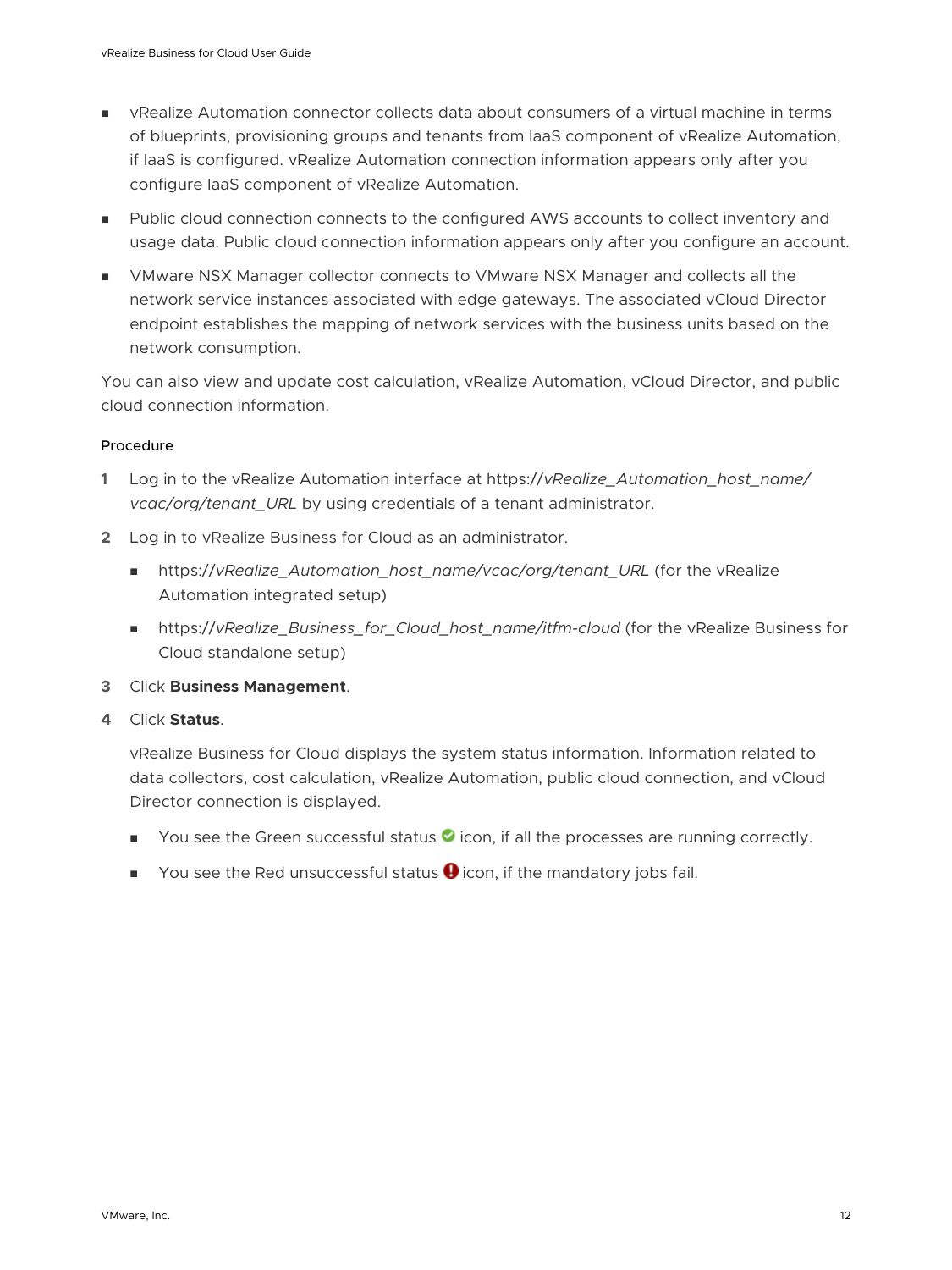<span id="page-12-0"></span> $\blacksquare$  You see the Warning status  $\blacksquare$  icon, if the non-mandatory jobs fail.

**Note** By default, the vCenter Server data collection jobs like Inventory, Storage, Tags, and Usage statistics are set as critical jobs as these are mandatory for cost calculation and the vRealize Operations Manager synchronization job is set as non-mandatory.

If there is a problem with any of the mandatory job processes, the system displays the Red status and if there is a problem with the non-mandatory jobs, the system displays warning status.

However, you can change the set values for the job criticality by updating the following lines in the configclient.py utility.

<sup>n</sup> To configure the Tags and Storage jobs as non-mandatory, add the following lines in the file.

```
configclient.py SET -k dc.job.critical.vc.tags -v false
configclient.py SET -k dc.job.critical.vc.storage -v false
```
**n** To configure the vRealize Operations Manager synchronization job as mandatory, add the following line in the file.

dc.job.critical.vc.vcops=true

**5** (Optional) To run a process and update the cost data and connections, click **Update now**  next to the respective process.

## View and Update vRealize Business for Cloud Default Settings

You can modify the default configurations of vRealize Business for Cloud, by using the configclient.py utility, which is located at /usr/ITFM-Cloud/va-tools/bin/.

#### **Prerequisites**

Enable the SSH service. See the *Enable or Disable SSH Settings* section in the Install Guide.

#### Procedure

- **1** To view the existing configured values, perform the following steps:
	- a Log in to the Shell prompt by performing an SSH into IP address of vRealize Business for Cloud virtual appliance.
	- b View the values by running the command in the following format:

configclient.py GET -k key

For example, to see the stogare interval, run the following command on the shell prompt. configclient.py GET -k dc.job.interval.vc.storage

You see the configured value. For example, 720.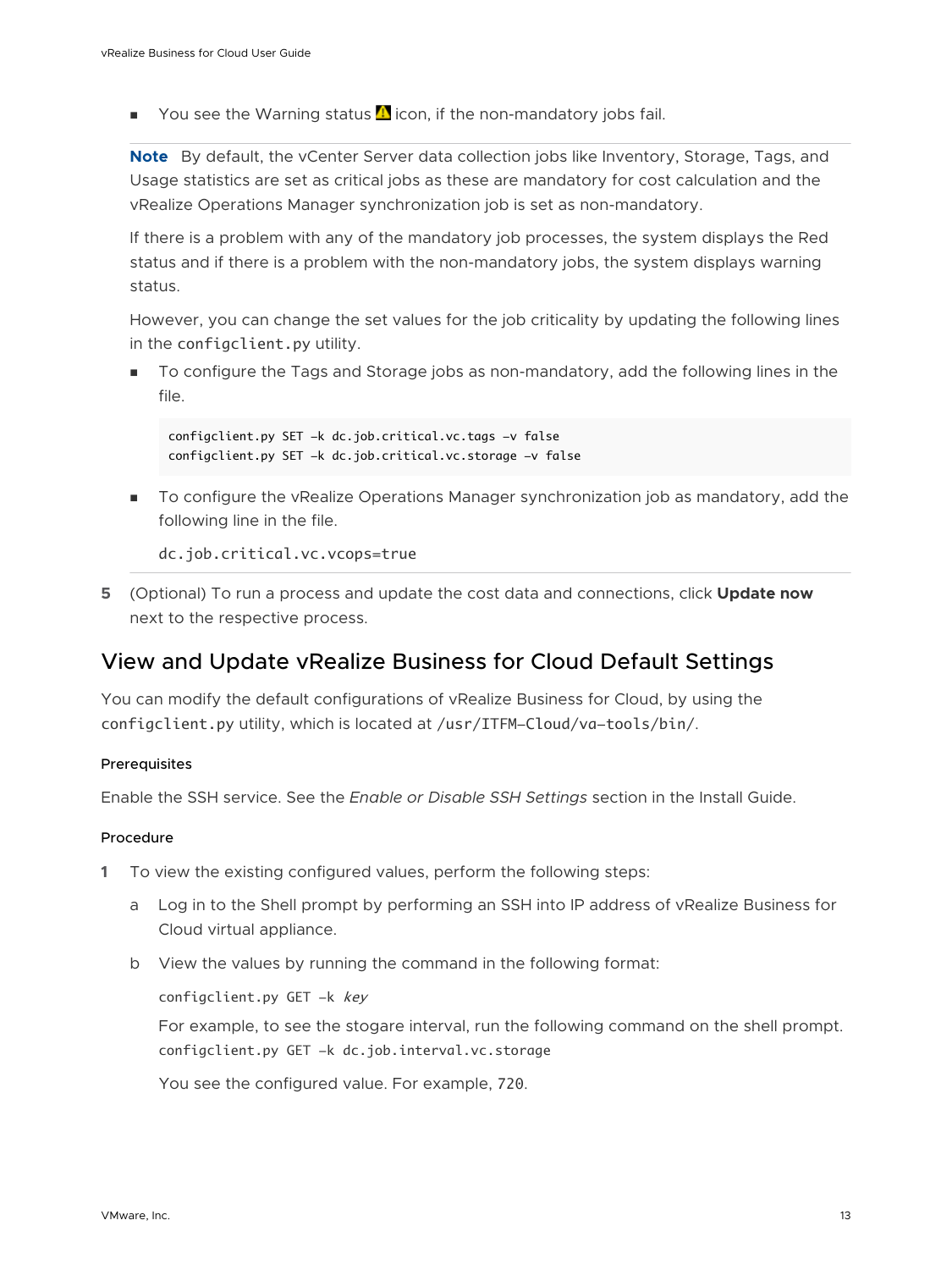- <span id="page-13-0"></span>**2** To modify the values, perform the following steps:
	- a Log in to the Shell prompt by performing an SSH into IP address of vRealize Business for Cloud virtual appliance.
	- b Navigate to the /usr/ITFM-Cloud/va-tools/bin/ directory.

cd /usr/ITFM-Cloud/va-tools/bin/.

c Modify the value by running the command in the following format:

configclient.py SET -k key -v Value

configclient.py SET -k dc.job.interval.vc.tags -v 60

**Note** You can modify several configurations.

| Kev                                                                                              | Value                                                                              |
|--------------------------------------------------------------------------------------------------|------------------------------------------------------------------------------------|
| <b>Rate for Virtual Infrastructure</b><br><b>Labor and Operating System Labor</b><br>by default. | See Add Additional Charges                                                         |
| All data collection job intervals                                                                | See View and Modify Default Job Intervals for Updating the System<br><b>Status</b> |
| <b>Statistics models for calculating</b><br>the CPU, RAM and disk space                          | See Configuring vRealize Operations Manager Statistics                             |

# View and Modify Default Job Intervals for Updating the System **Status**

The data collection from all endpoints is scheduled to run at default intervals, which you can modify by updating the respective job property.

Following table lists the jobs from all endpoints, the job properties and their default intervals that you can modify for data collection.

**Note** You can use the configclient.py utility to modify these intervals by running the set command in the following format.

configclient.py SET -k key -v Value

For example, to run the storage data collection every hour, run the following command in the Shell prompt:

configclient.py SET -k dc.job.interval.vc.tags -v 60

For more information about how to use the configclient.py utility, see [View and Update](#page-12-0) [vRealize Business for Cloud Default Settings.](#page-12-0)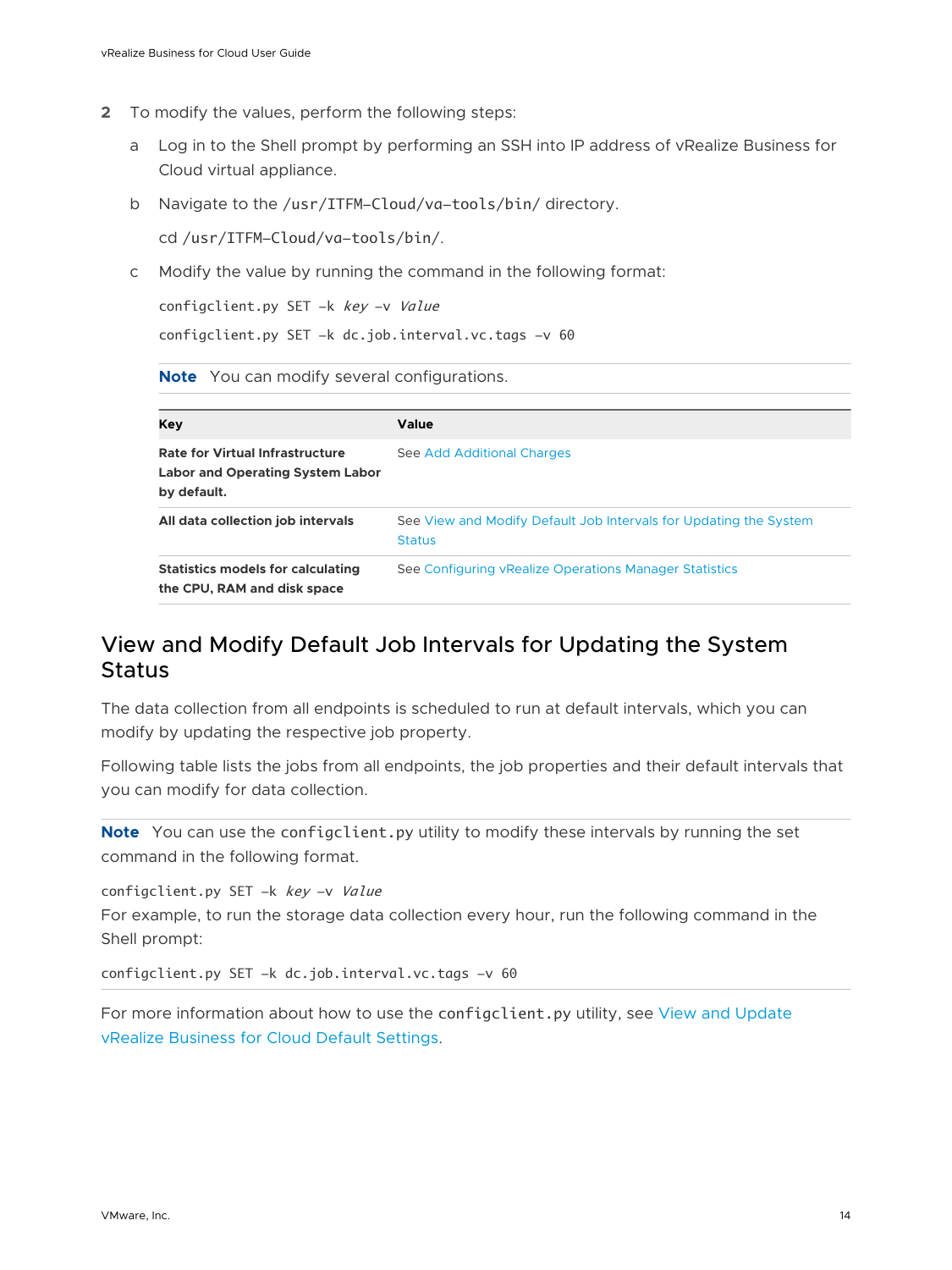#### Table 1-2. Data Collection Jobs

|                              |                                |                                                                                                                           | Value<br>(default<br>interval in                       |                                      |
|------------------------------|--------------------------------|---------------------------------------------------------------------------------------------------------------------------|--------------------------------------------------------|--------------------------------------|
| <b>Endpoint</b>              | <b>Jobs</b>                    | Key (job property)                                                                                                        | minutes)                                               | <b>Description</b>                   |
| vCenter Server               | Inventory                      | Not applicable                                                                                                            | Runs<br>immediately<br>after an<br>inventory<br>update | <b>NA</b>                            |
|                              | Tags                           | dc.job.interval.vc.ta<br>gs                                                                                               | 360                                                    | Runs every 6 hours                   |
|                              | vRealize Operations<br>Manager | dc.job.interval.vc.vc<br>ops                                                                                              | 30                                                     | Runs every 30 minutes                |
|                              | Storage                        | dc.job.interval.vc.st<br>orage                                                                                            | 720                                                    | Runs every 12 hours                  |
|                              | <b>Usage Statistics</b>        | dc.job.interval.vc.st<br>ats                                                                                              | 1440                                                   | Runs every 24 hours                  |
| <b>EMC SRM</b>               |                                | dc.job.interval.srm                                                                                                       | 1440                                                   | Runs every 24 hours                  |
| vRealize<br>Automation       |                                | dc.job.interval.vra                                                                                                       | 220                                                    | Runs every 3 hours and 40<br>minutes |
| Public cloud                 | AWS                            | dc.job.interval.aws                                                                                                       | 1440                                                   | Runs every 24 hours                  |
|                              | Azure                          | <b>Note</b> You cannot<br>configure Azure<br>interval. You can<br>manually trigger the job<br>when required.              | 1440                                                   | Runs every 24 hours                  |
| vCloud Director              |                                | dc.job.interval.vcd                                                                                                       | 60                                                     | Runs every hour                      |
| <b>VMware NSX</b><br>Manager |                                | <b>Note</b> You cannot<br>configure VMware NSX<br>Manager interval. You<br>can manually trigger the<br>job when required. | 5                                                      | Runs every 5 minutes                 |

**Note** To run a data collection process immediately, click **Status** and click the **Update Now**  option next to the respective process.

If a failure occurs during the data collection process, vRealize Business for Cloud retries to run the process maximum of five times, by default. Use the configclient.py utility to modify the retry value for updating the dc.failed.job.max.retry.count parameter.

For example, configclient.py SET -k dc.failed.job.max.retry.count -v 3.

And by default, vRealize Business for Cloud takes two minutes to retry the process. Use the configclient.py utility to modify this value for updating the dc.failed.job.retry.period parameter.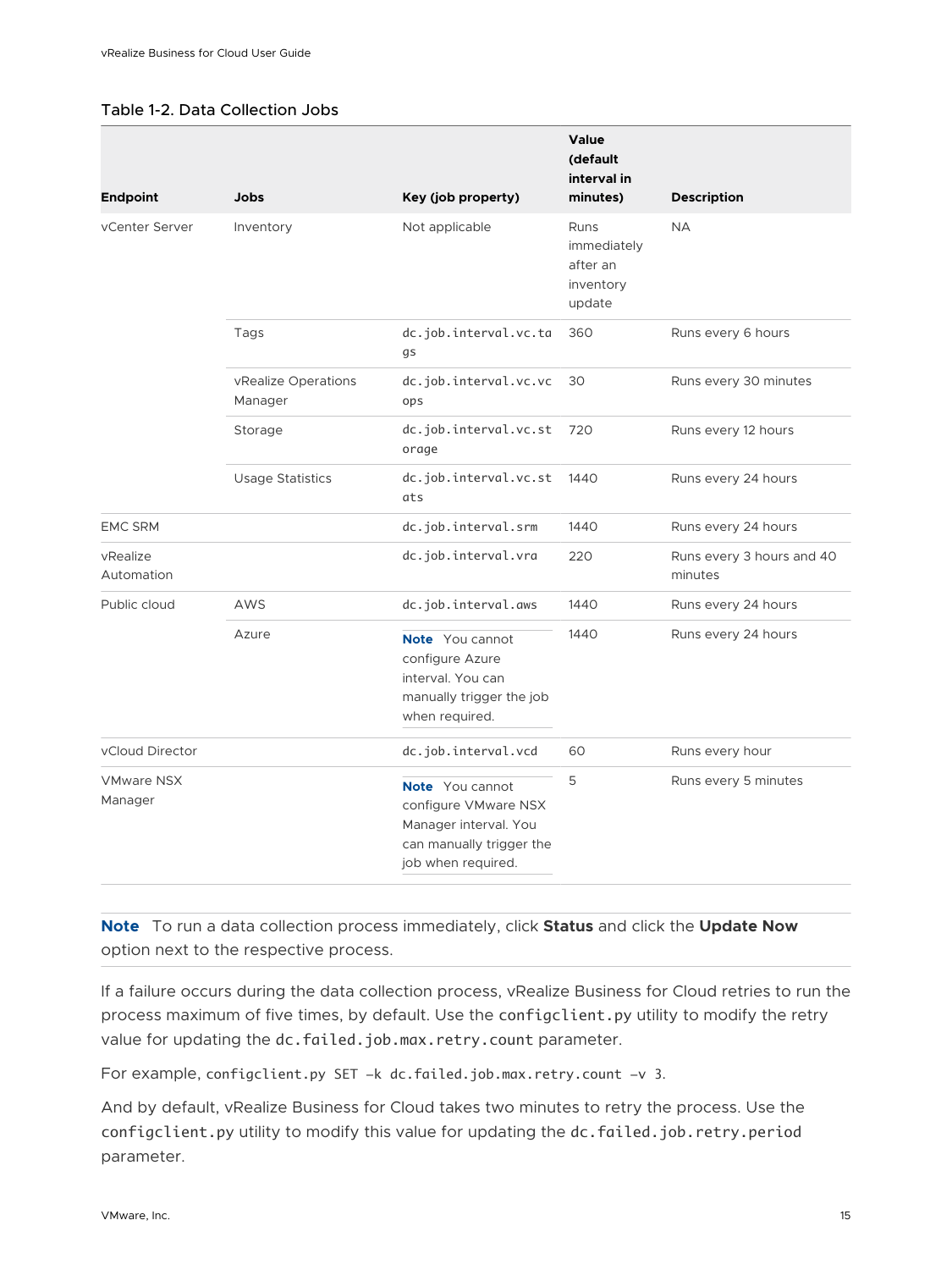<span id="page-15-0"></span>For example, configclient.py SET -k dc.failed.job.retry.period -v 1.

# Configuring vRealize Operations Manager Statistics

vRealize Operations Manager uses different models for calculating available CPU, RAM and disk space.

You can configure vRealize Business for Cloud to synchronize with vRealize Operations Manager models for capacity calculations.

By using the configclient.py utility, you can modify the CPU, RAM and disk space properties according to the vRealize Operations Manager policies. For information about how to modify the values, see [View and Update vRealize Business for Cloud Default Settings.](#page-12-0)

| Key                   | Value                            |
|-----------------------|----------------------------------|
| cpu.stats.model       | demand<br>alloc<br>٠             |
| memory.stats.model    | demand<br>alloc<br>٠<br>consumed |
| diskspace.stats.model | demand<br>alloc                  |

By default, vRealize Business for Cloud uses the allocation and demand models to calculate available memory and to calculate the available CPU and disk capacity, vRealize Business for Cloud uses demand and consumption-based models.

**Note** Even when vRealize Business for Cloud contains multiple vCenter Server accounts that are monitored by different vRealize Operations Manager, all the vRealize Operations Manager instances use the same model. If you want to configure a specific vRealize Operations Manager instance with a different model, you must configure the respective vRealize Operations Manager instance.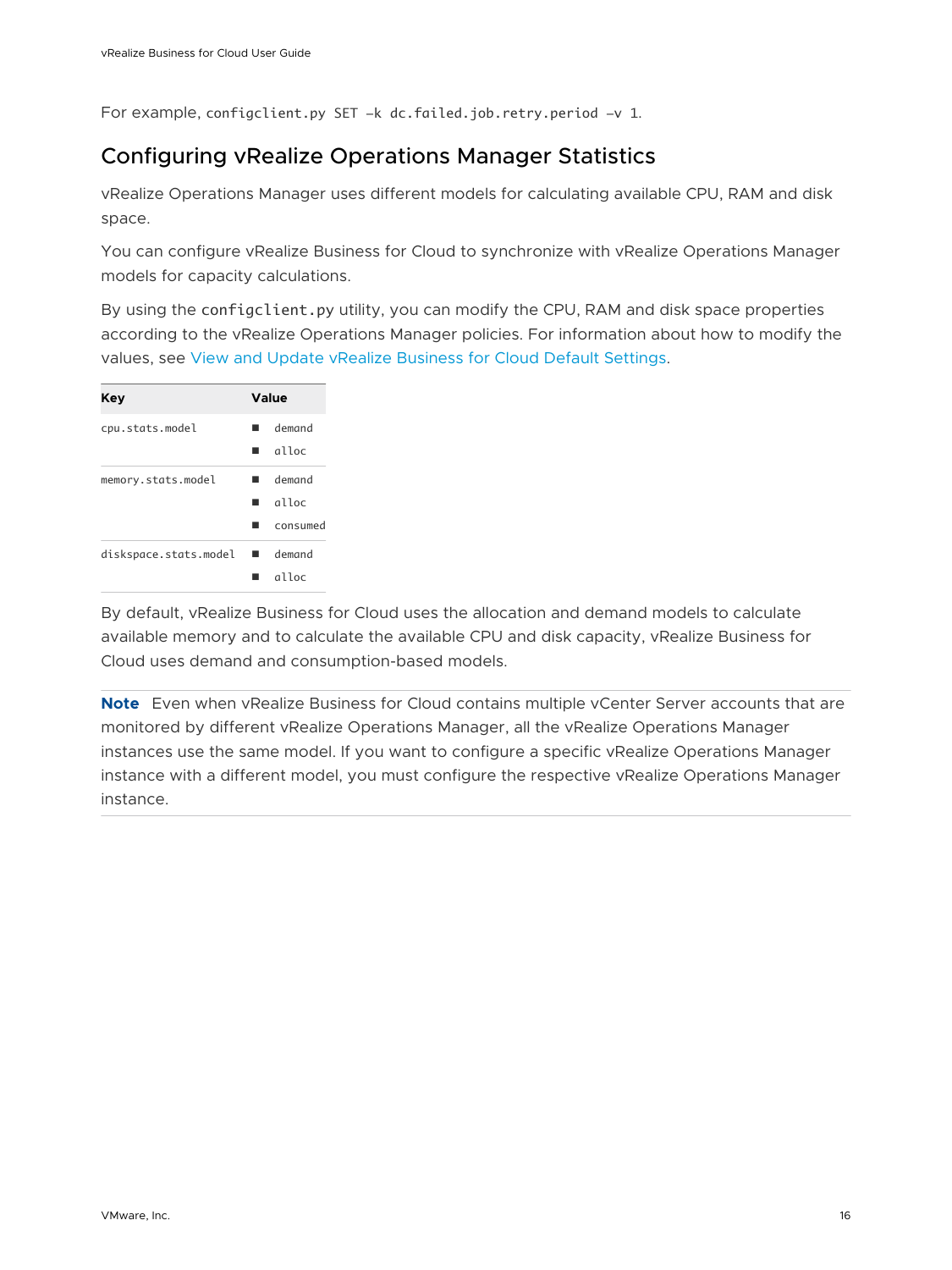# <span id="page-16-0"></span>Computing the Cost of Your<br>Private Cloud

Expenses are the costs that are incurred in managing a data center. You can input the expenses manually. If you do not input the expense, the values are obtained from the reference database of the vRealize Business for Cloud. After you determine the total expense for your cloud infrastructure, you can allocate these costs to the underlying resources that constitute the services. These resources are CPU, RAM, storage, and operating system (license and labor).

This chapter includes the following topics:

**n** Overview of Private Cloud Expenses

# Overview of Private Cloud Expenses

The private cloud expenses are categorized into different types such as Hardware, Storage on Demand, Licensing, Maintenance, Labor, Network, Facilities, and Additional Costs. You can see the total projected expense on your private cloud accounts for the current month and the trend of cost over time.

You can modify the expense of your data center. These costs can be in terms of percentage value or unit rate, and might not always be in terms of the overall cost. Based on your inputs, the final amount of expenses is calculated. If you do not provide inputs regarding expenses, the default values are taken from the reference database.

You can see the projected cost of private cloud for the current month and the trend of total cost over time. For all the expenses, vRealize Business for Cloud displays the monthly trend of the cost variations, the actual expense and a chart that represents the actual expense and the reference cost of the expense.

**Note** If the vCenter Server was added from more than six months, the trend displays the total cost for the last six months only. Otherwise, the trend displays the total cost from the month the vCenter Server was added into vRealize Business for Cloud.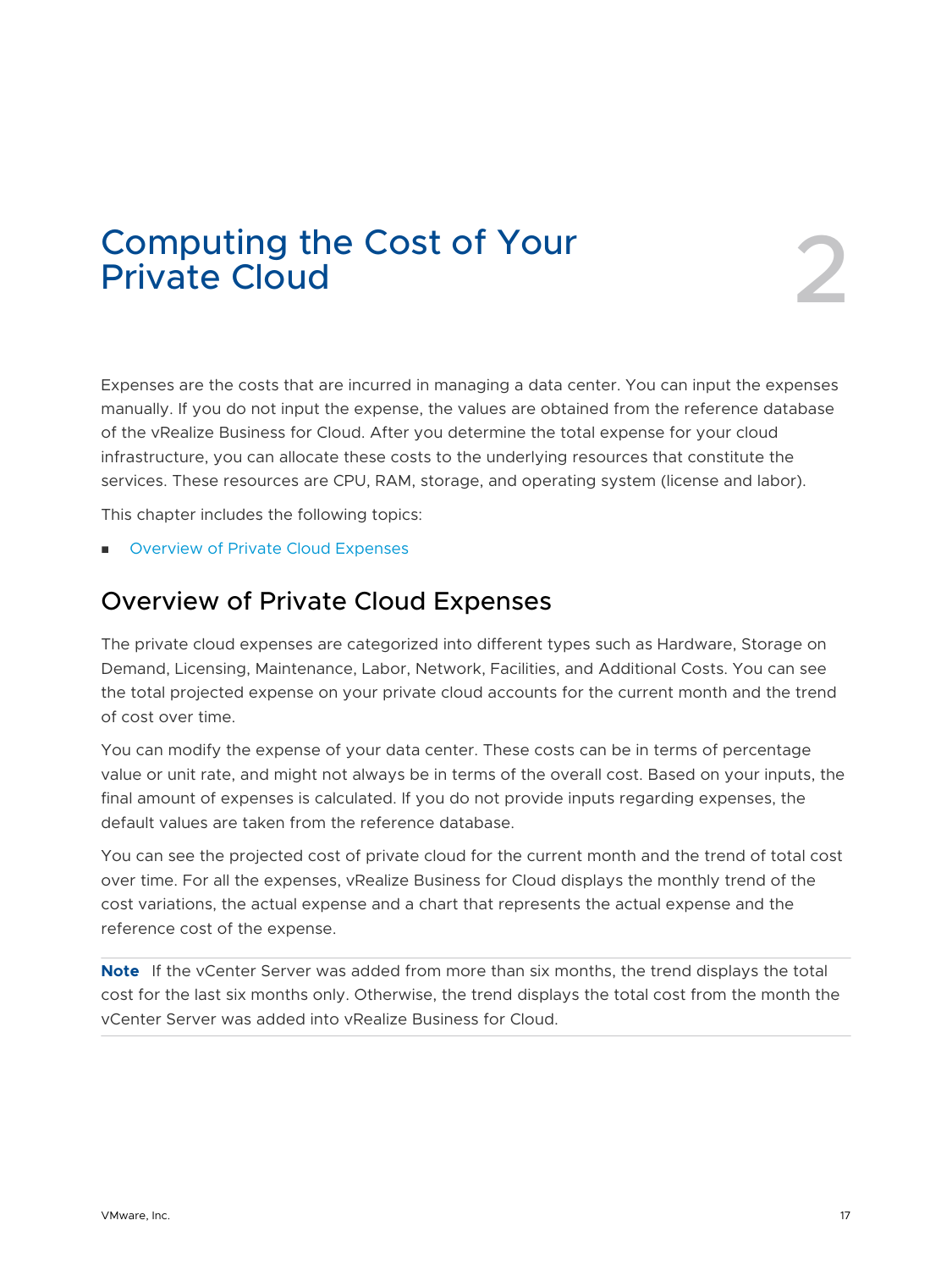#### <span id="page-17-0"></span>Table 2-1. Expense Types

| <b>Cost Drivers</b>         | <b>Description</b>                                                                                                                                                                                                                                                                                                                                |
|-----------------------------|---------------------------------------------------------------------------------------------------------------------------------------------------------------------------------------------------------------------------------------------------------------------------------------------------------------------------------------------------|
| <b>Hardware</b>             | You see the server cost based on CPU age and server cost details. For the complete server cost<br>information, click the Hardware list with the complete cost information link.                                                                                                                                                                   |
| Storage on<br><b>Demand</b> | You see the storage total distribution based on category and the uncategorized cost details. For the<br>complete list of data stores and its cost information related to storage, click the Storage On Demand<br>list with the complete cost information link.                                                                                    |
| Licensing                   | You see the licenses cost distribution for the operating systems cost and VMware license of your<br>cloud environment. You can hover the mouse over the chart to see the cost details for each license.<br>For the complete licensing cost information, click the Licensing list with the complete cost<br>information link.                      |
|                             | <b>Note</b> For Non-ESX physical servers, VMware license is not applicable.                                                                                                                                                                                                                                                                       |
| <b>Maintenance</b>          | You see the maintenance cost distribution for the server hardware and operating system maintenance.<br>You can hover the mouse over the chart to see the cost details for each maintenance type. For the<br>complete cost information related to maintenance, click the Maintenance list with the complete cost<br>information link.              |
| Labor                       | You see the labor cost distribution for the servers, virtual infrastructure, and operating systems. You<br>can hover the mouse over the chart to see the cost details for each labor type. For the complete cost<br>information related to labor, click the Labor list with the complete cost information link.                                   |
|                             | <b>Note</b>                                                                                                                                                                                                                                                                                                                                       |
|                             | Labor cost includes expense on backup appliance virtual machine (VDP virtual appliance).<br>ш<br>For physical servers, operating system labor cost and servers labor costs are applicable, virtual<br>ш<br>infrastructure cost is not considered.                                                                                                 |
| <b>Network</b>              | You see the networks costs by NIC type. You can hover the mouse over the chart to see the cost<br>details for each NIC type. For complete cost information related to network, click the Network list with<br>the complete cost information link.                                                                                                 |
|                             | Note For physical servers, the network details are not captured. So, the network cost is considered as<br>zero.                                                                                                                                                                                                                                   |
| <b>Facilities</b>           | You see the cost distribution for the facilities such as total operational cost per rack unit, and power<br>and cooling. You can hover the mouse over the chart to see the cost details for each facility type. For<br>the complete cost information related to facilities, click the Facilities list with the complete cost<br>information link. |
| <b>Additional</b><br>Costs  | You see the for additional expenses such as backup and restore, high availability, management<br>licensing, VMware software licensing.                                                                                                                                                                                                            |

You can select a data center to view the information specific to the data center.

# Editing Private Cloud Expenses

You can manually edit monthly cost of all the eight expense types from the current month onwards.

The configuration used for cost drivers determines how vRealize Business for Cloud calculates and displays the cost.

**n** If the costs are based on the industry benchmark values, a vertical Orange color band  $\blacksquare$  is displayed.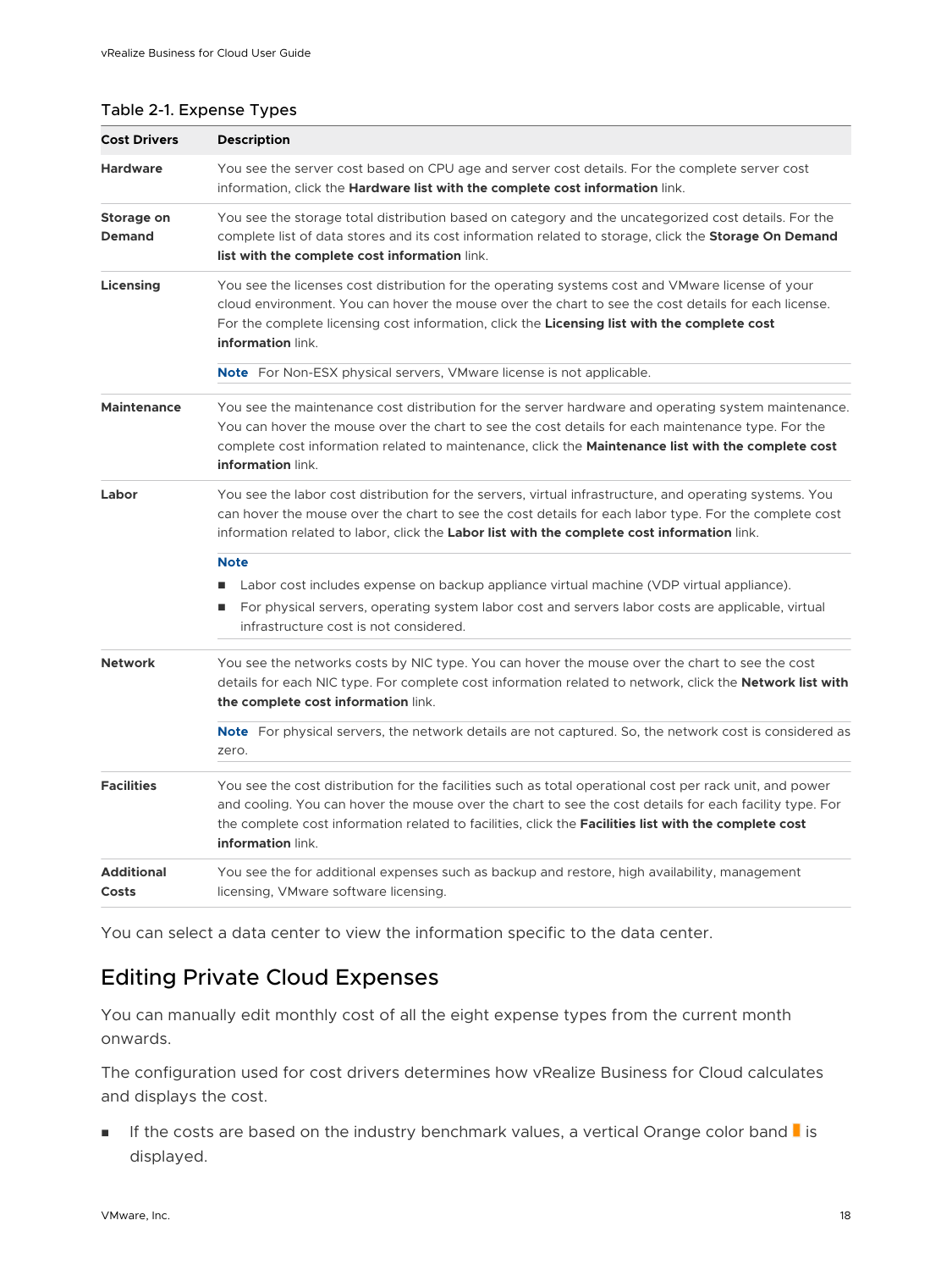- **n** If the costs are calculated according to the hardware configuration, a vertical Green color  $band$  is displayed.
- **n** If the costs have been manually entered, a vertical Blue color band **I** is displayed.

#### Edit Monthly Cost of Hardware

You can view, add, edit, or delete the cost of each server group, based on their configuration and the purchase date of a batch server running in your cloud environment. After you update the server hardware cost, vRealize Business for Cloud updates the total monthly cost and average monthly cost for each server group. You can also see the details about the list of storage arrays that the EMC SRM identifies in the server.

#### Procedure

- **1** Log in to vRealize Business for Cloud as an administrator.
	- https://*vRealize\_Automation\_host\_name/vcac/org/tenant\_URL* (for the vRealize Automation integrated setup)
	- https://vRealize\_Business\_for\_Cloud\_host\_name/itfm-cloud (for the vRealize Business for Cloud standalone setup)
- **2** Click **Business Management**.
- **3** Expand **Expenses** and expand **Private Cloud (vSphere)**.
- **4** Select **Cost Drivers**.
- **5** Select the **Hardware** tab.
- **6** Select the **Servers** tab.

vRealize Business for Cloud groups all server hardware from all data centers in your inventory based on their hardware configuration.

| Category                           | <b>Description</b>                                                                                                                         |
|------------------------------------|--------------------------------------------------------------------------------------------------------------------------------------------|
| Name                               | Displays the name of the server in your inventory.                                                                                         |
| Number of Servers                  | Displays the total number of servers of any particular hardware configuration in your<br>inventory.                                        |
| Description                        | Displays the description of the server group.                                                                                              |
| Average Monthly Cost for<br>Server | Displays the average monthly cost for server. This value is calculated as a weighted<br>average of prices of purchased and leased batches. |
| <b>Total Monthly Cost</b>          | Displays the total cost of servers in your inventory. This value is arrived by multiplying<br>the cost value with number of servers        |

**7** (Optional) Select a data center from the **All Data Centers** drop-down list to view or edit the server hardware information of a specific the data center.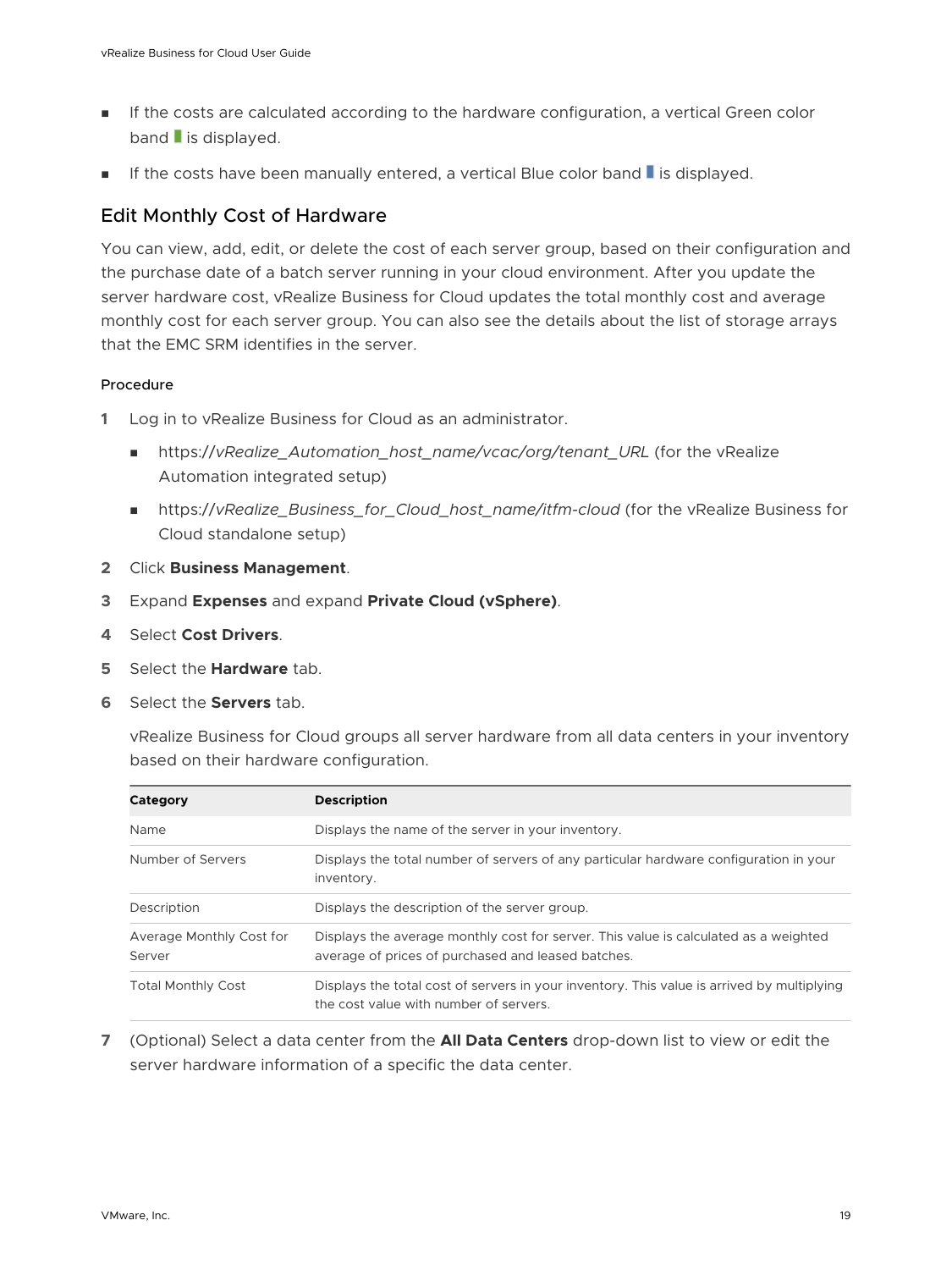- **8** To edit the server hardware cost, create a batch or batches for the server group.
	- **n** Click the **Upload a CSV file** link and click **Browse** to upload the CSV file containing your server purchase details.

#### **Note**

The CSV must be contain all the mentioned fields.

*serverModelName,manufacturer,numCpus,cpuType,cpuGhz,memGb,numberOfServer s,dateOfPurchase,pricePerServer,batchType,dataCenterName*

- <sup>n</sup> Use a Notepad to edit the CSV file. Editing in the Microsoft Excel might change the date format.
- The currency in the CSV file must match the currency you have configured during deployment.
- Click the  $\oslash$  icon.
	- a Click the **Purchased Servers** or **Leased Servers** link to edit server batch according to their price or lease rent.
	- b To add the details of the servers, click the  $\Box$  icon and update the date, number of servers and cost per server or rent cost per server values.
	- c (Optional) To delete a server details, click the  $\overline{11}$  icon. The selected server group information is deleted.

The batch cost and the average cost of each server is updated.

**9** Select the **SRM** tab to edit cost for storage arrays and modify the service level weightage.

vRealize Business for Cloud displays a list of storage arrays that exists in the linked EMC SRM. You can see the array name, description, array disk count and its details, array purchase date, reference cost and monthly cost of storage hardware.

| Category       | <b>Description</b>                                                                                                                   |
|----------------|--------------------------------------------------------------------------------------------------------------------------------------|
| Name           | Displays the storage array name.                                                                                                     |
| Description    | Displays the storage array details such as array model (VMAX40K, VMAX10K), array family (VNX,<br>VMAX) and array type (BLOCK, FILE). |
| Disk Count     | Displays the total number of disks for each storage array.                                                                           |
| Reference Cost | Displays the reference cost for a specific storage array and the cost of disks in the array.                                         |
| Monthly Cost   | Displays the monthly cost for a specific storage array and the cost of disks in the array.                                           |
|                |                                                                                                                                      |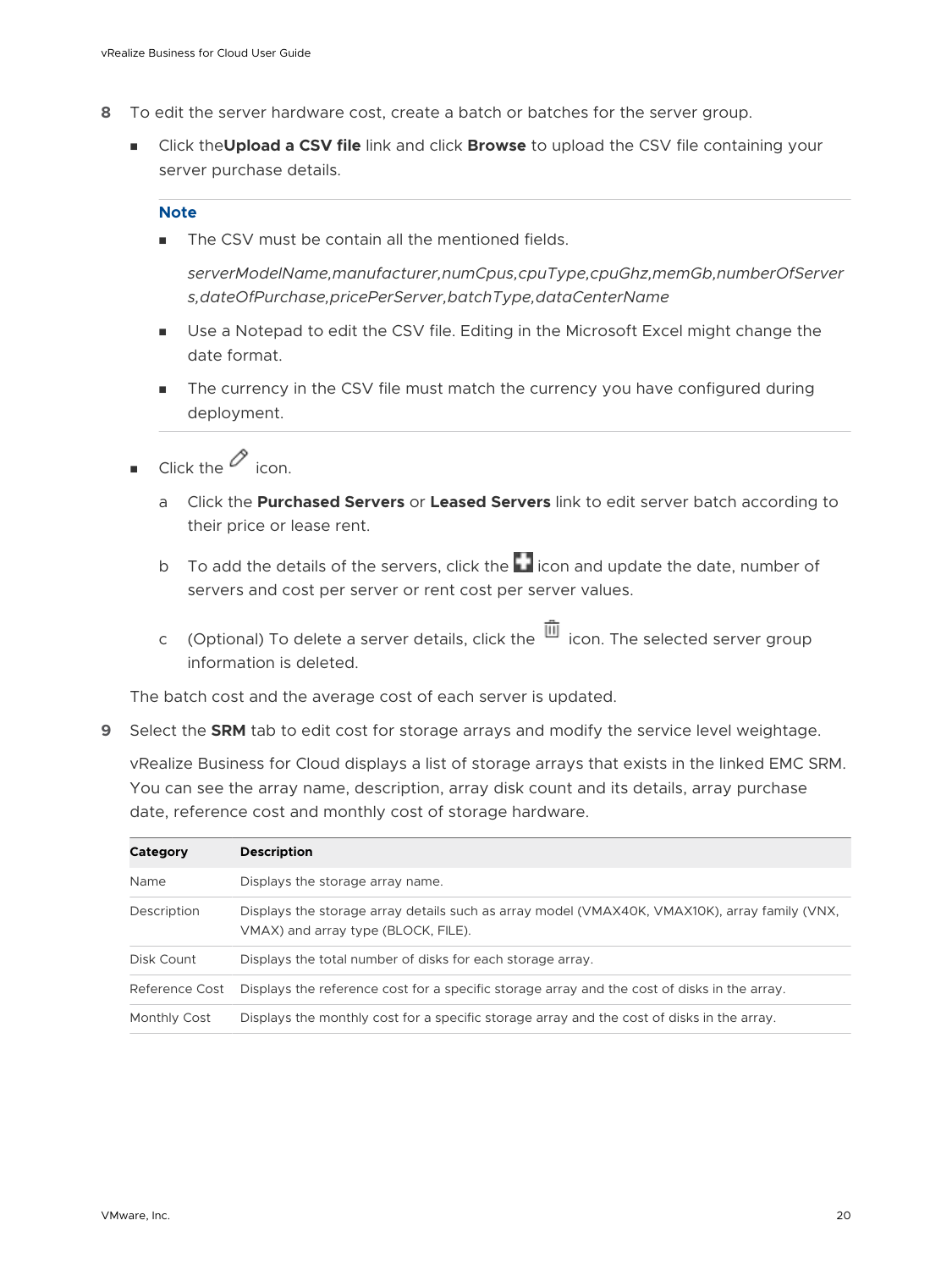| Category          | <b>Description</b>                                                                                                                                                                                                                                                |
|-------------------|-------------------------------------------------------------------------------------------------------------------------------------------------------------------------------------------------------------------------------------------------------------------|
| Purchase Date     | Displays the date of purchase of a specific storage array, which you can modify.                                                                                                                                                                                  |
| <b>Total Cost</b> | Displays the total cost for a specific storage array, which you can modify.                                                                                                                                                                                       |
|                   | <b>Note</b> The total cost is same as reference cost, by default. You can modify the total cost by<br>considering both array cost and disk cost, if needed. The array total cost includes hardware,<br>license, labor, maintenance, facilities and network costs. |

**Note** You can edit the cost and purchase date of multiple arrays together. The monthly cost of array is automatically computed based on the modified total cost and purchase date.

#### **10** Click **Save**.

According to your inputs, vRealize Business for Cloud updates the total monthly cost and average monthly cost for the server.

#### Edit Service Level Weightage

A Service level categorizes LUNs based on their storage disk efficiency and performance. You see a list of service level names, which indicates the disk quality comprising the LUNs in EMC SRM. Also, you can see the weightage value for a service level, which helps to calculate the base rate for the LUNs of that particular service level.

#### Procedure

- **1** Log in to vRealize Business for Cloud as an administrator.
	- <sup>n</sup> https://*vRealize\_Automation\_host\_name/vcac/org/tenant\_URL* (for the vRealize Automation integrated setup)
	- https://vRealize\_Business\_for\_Cloud\_host\_name/itfm-cloud (for the vRealize Business for Cloud standalone setup)
- **2** Click **Business Management**.
- **3** Expand **Expenses** and expand **Private Cloud (vSphere)**.
- **4** Select **Cost Drivers**.
- **5** Under the **Hardware** tab, select **SRM**.
- **6** Click the **Edit Service Level Weightage** link.
- **7** Modify the weightage value for a service level that you want to update.

You can set the weightage value range from 1 to 10.

If a LUN is not assigned with a service level, the default service level weightage value is used to calculate the base rate.

**8** Click **Save**.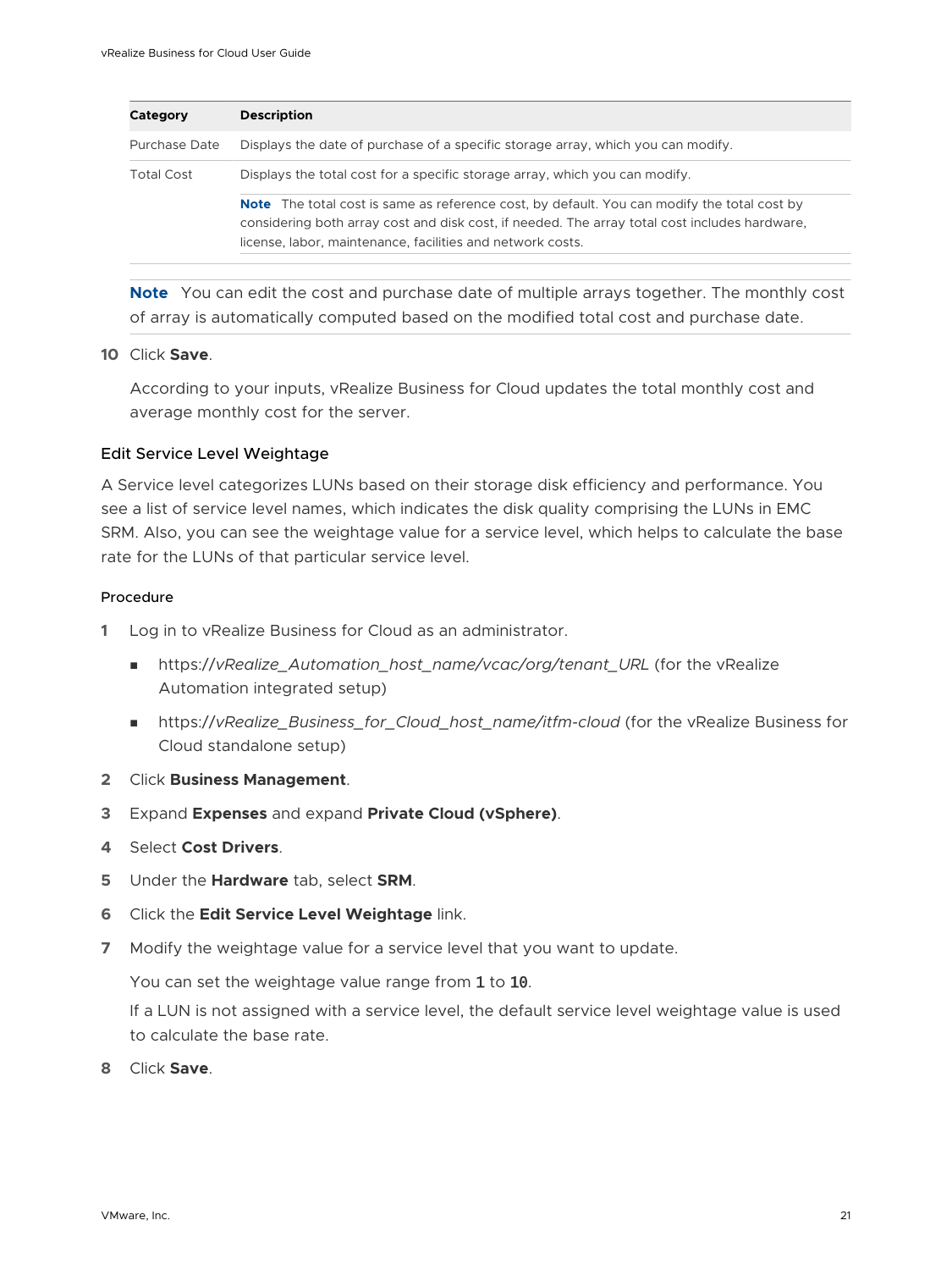#### Edit Monthly Cost of Storage on Demand

The storage hardware is categorized according to the datastore storage category and storage type. You can edit the monthly cost per storage GB for the datastores based on their storage category (using tags) and storage type (NAS, SAN, Fiber Channel or Block).

#### **Prerequisites**

To edit the cost based on storage category, you must create tags and apply them to the datastores on the vCenter Server user interface. For more information, see the VMware vSphere Documentation.

#### Procedure

- **1** Log in to vRealize Business for Cloud as an administrator.
	- nttps://vRealize\_Automation\_host\_name/vcac/org/tenant\_URL (for the vRealize Automation integrated setup)
	- n https://vRealize\_Business\_for\_Cloud\_host\_name/itfm-cloud (for the vRealize Business for Cloud standalone setup)
- **2** Click **Business Management**.
- **3** Expand **Expenses** and expand **Private Cloud (vSphere)**.
- **4** Select **Cost Drivers**.
- **5** Select the **Storage On Demand** tab.
- **6** Select **Storage Category** or **Storage Type**.

By default, **Storage Category** is selected.

**7** (Optional) Select a tag category.

This option is available only when you select **Storage Category** and you have at least one datastore tagged in vCenter Server.

**Note** You can select only one tag category to edit the monthly cost per GB based on tags. When you modify the tag category selection, vRealize Business for Cloud overrides the earlier tag category and recategorizes datastores based on the new tag category selection.

Assume that you have two tag categories (for example, Profile and Tiers) with three tags in each category (Bronze, Silver, Gold in Profile and Tier1, Tier2, Tier 3 in Tiers), you can select either Profile or Tiers from **Tag Category** to categorize the datastores based on tags.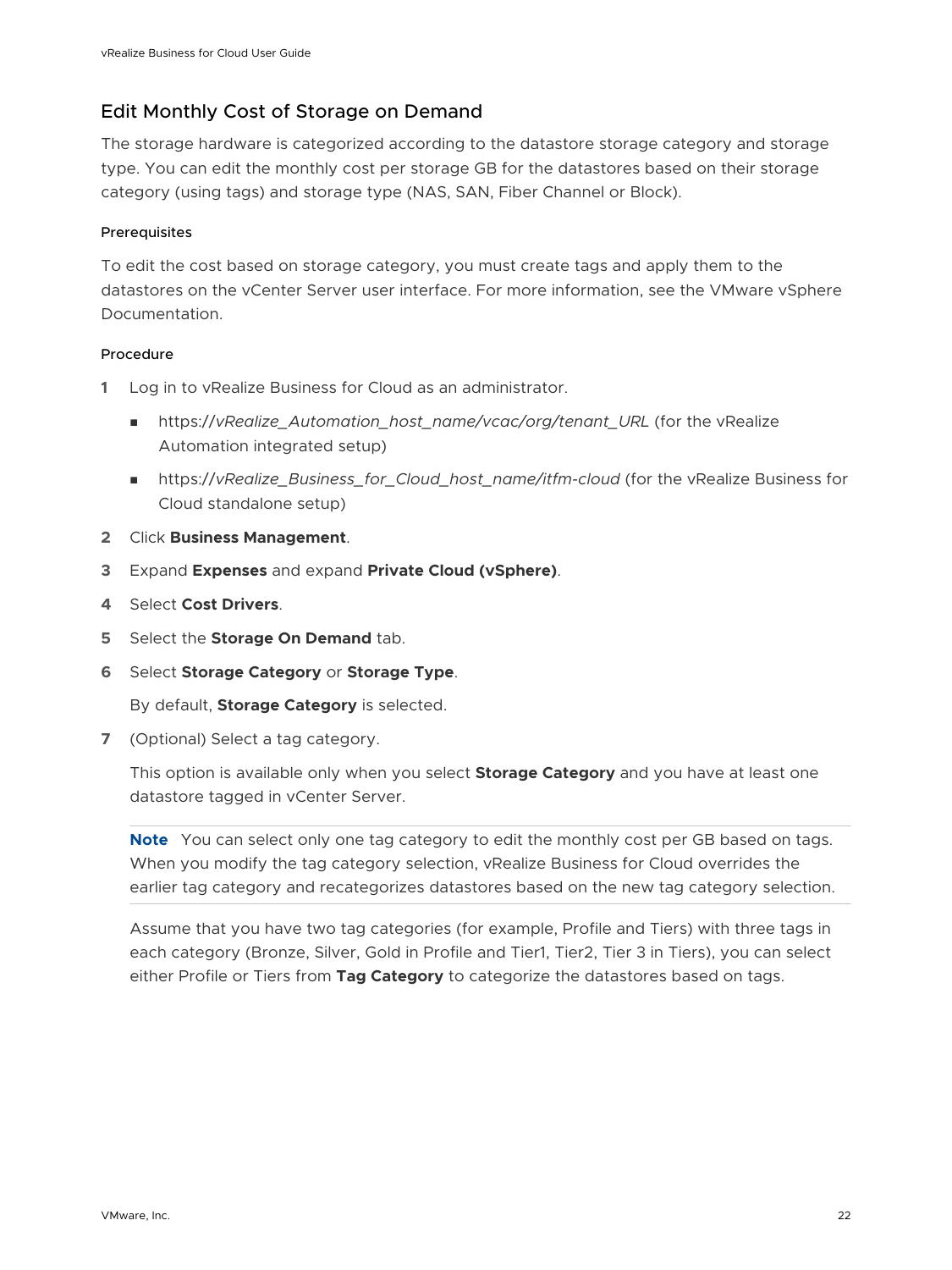| Category                    | <b>Description</b>                                                                                                                                                                                                                                                                                                              |  |
|-----------------------------|---------------------------------------------------------------------------------------------------------------------------------------------------------------------------------------------------------------------------------------------------------------------------------------------------------------------------------|--|
| Category or<br>Storage Type | <b>Category</b> displays the tag categories for datastores and also the tags associated with the<br>■<br>category. For example, Profile: Silver, Profile: Bronze.                                                                                                                                                               |  |
|                             | <b>Note</b>                                                                                                                                                                                                                                                                                                                     |  |
|                             | If you have performed a fresh installation of yCenter Server 6.0, and not assigned tags to<br>the datastores, yRealize Business for Cloud displays storage category for datastores as<br>uncategorized.                                                                                                                         |  |
|                             | If you are using earlier versions of vCenter Server like 5.1.x or 5.5.x, vRealize Business for<br>Cloud displays the storage profile for datastores.                                                                                                                                                                            |  |
|                             | <b>Storage Type</b> displays the storage details for the datastores of type Virtual SAN or part of<br>EMC SRM managed storage arrays. For example, Block Device, Fiber Channel, NAS, SAN. If<br>the datastore is not on any of the storage device type, vRealize Business for Cloud displays<br>the datastore as uncategorized. |  |
| <b>Datastores</b>           | Displays the total number of datastores for a specific category or type. You can click the<br>datastore value to see list of datastores and its details such as monthly cost, total GB for each<br>datastore.                                                                                                                   |  |
| <b>Total GB</b>             | Displays the total storage for a specific category or type.                                                                                                                                                                                                                                                                     |  |
| Reference Cost              | Displays the reference cost.                                                                                                                                                                                                                                                                                                    |  |
| Monthly Cost Per<br>GB      | Displays the monthly cost per GB for a specific category or type. You can edit this value for<br>defining the monthly cost per GB for datastores.                                                                                                                                                                               |  |
| Monthly Cost                | Displays the total monthly cost for a specific category or type.                                                                                                                                                                                                                                                                |  |

- **8** (Optional) Select a data center from the **All Data Centers** dropdown list to view or edit the storage information of a specific the data center.
- **9** To edit the storage cost based on tag category and storage type, perform the following steps.

#### a Select the **Storage Category** or **Storage Type**.

- b Click on a value in the Monthly Cost Per GB field on the table to update the cost for that particular tag or type.
- c Modify the cost value.

Example: For storage category, you can enter \$0.5 for Bronze, \$1.0 for Silver, \$1.5 for Gold. Similarly, for storage types, you can enter \$2.0 for Block Device, \$2.5 for Fiber Channel, \$3.0 for NAS.

**10** Click **Save** to save the updated storage monthly cost changes.

#### Results

According to your updated values, vRealize Business for Cloud re-calculates and displays the monthly cost of your storage.

#### View Data Store Information

You can see the details about data stores added in vRealize Business for Cloud. The details includes, the storage profile name that the data store belongs to, data store count in that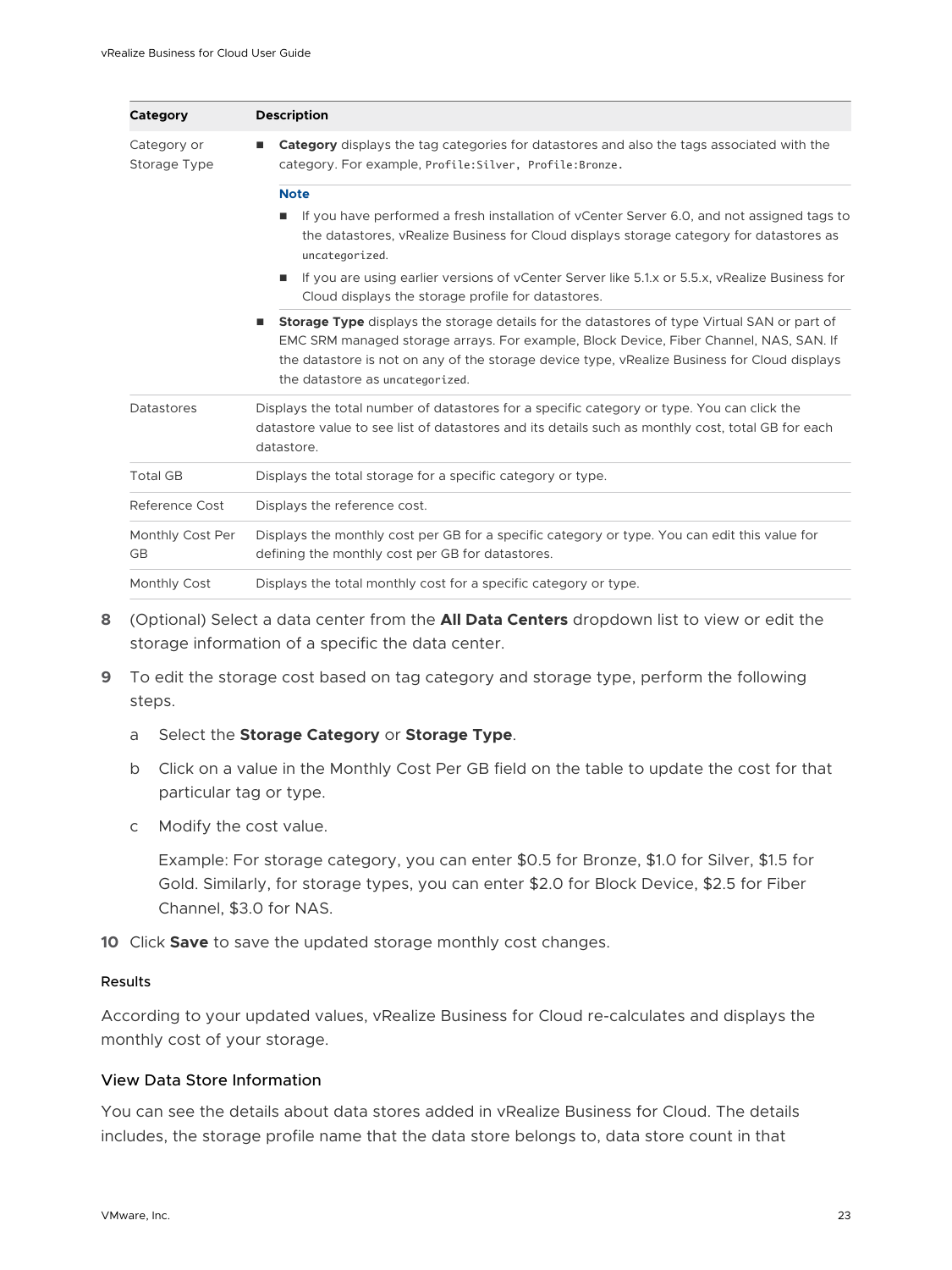particular storage profile, monthly cost per GB, monthly cost of data stores, reference cost, list of data stores, data store URL.

#### Procedure

- **1** Log in to vRealize Business for Cloud as an administrator.
	- https://vRealize\_Automation\_host\_name/vcac/org/tenant\_URL (for the vRealize Automation integrated setup)
	- n https://vRealize\_Business\_for\_Cloud\_host\_name/itfm-cloud (for the vRealize Business for Cloud standalone setup)
- **2** Click **Business Management**.
- **3** Expand **Expenses** and expand **Private Cloud (vSphere)**.
- **4** Select **Cost Drivers**.
- **5** Select the **Storage On Demand** tab.
- **6** In the storage monthly cost table, click on the data stores count value.

You see the data stores details that belongs to the selected storage category or storage type.

#### Edit Monthly Cost of License

You can edit the total operating system licensing cost and VMware license cost of your cloud environment. You can edit the license cost by either selecting the ELA charging policy or selecting the per socket value.

#### Procedure

- **1** Log in to vRealize Business for Cloud as an administrator.
	- nttps://*vRealize* Automation host name/vcac/org/tenant URL (for the vRealize Automation integrated setup)
	- n https://vRealize\_Business\_for\_Cloud\_host\_name/itfm-cloud (for the vRealize Business for Cloud standalone setup)
- **2** Click **Business Management**.
- **3** Expand **Expenses** and expand **Private Cloud (vSphere)**.
- **4** Select **Cost Drivers**.
- **5** Select the **Licensing** tab.

vRealize Business for Cloud displays all the licenses in your cloud environment.

| Category   | <b>Description</b>                                                                                                                                                                             |
|------------|------------------------------------------------------------------------------------------------------------------------------------------------------------------------------------------------|
| Name       | Displays the category of the operating system. If the operating system is not Windows or Linux,<br>vRealize Business for Cloud categorizes the operating system under Other Operating Systems. |
| <b>VMs</b> | Displays the number of virtual machines that are running on the specific operating system.                                                                                                     |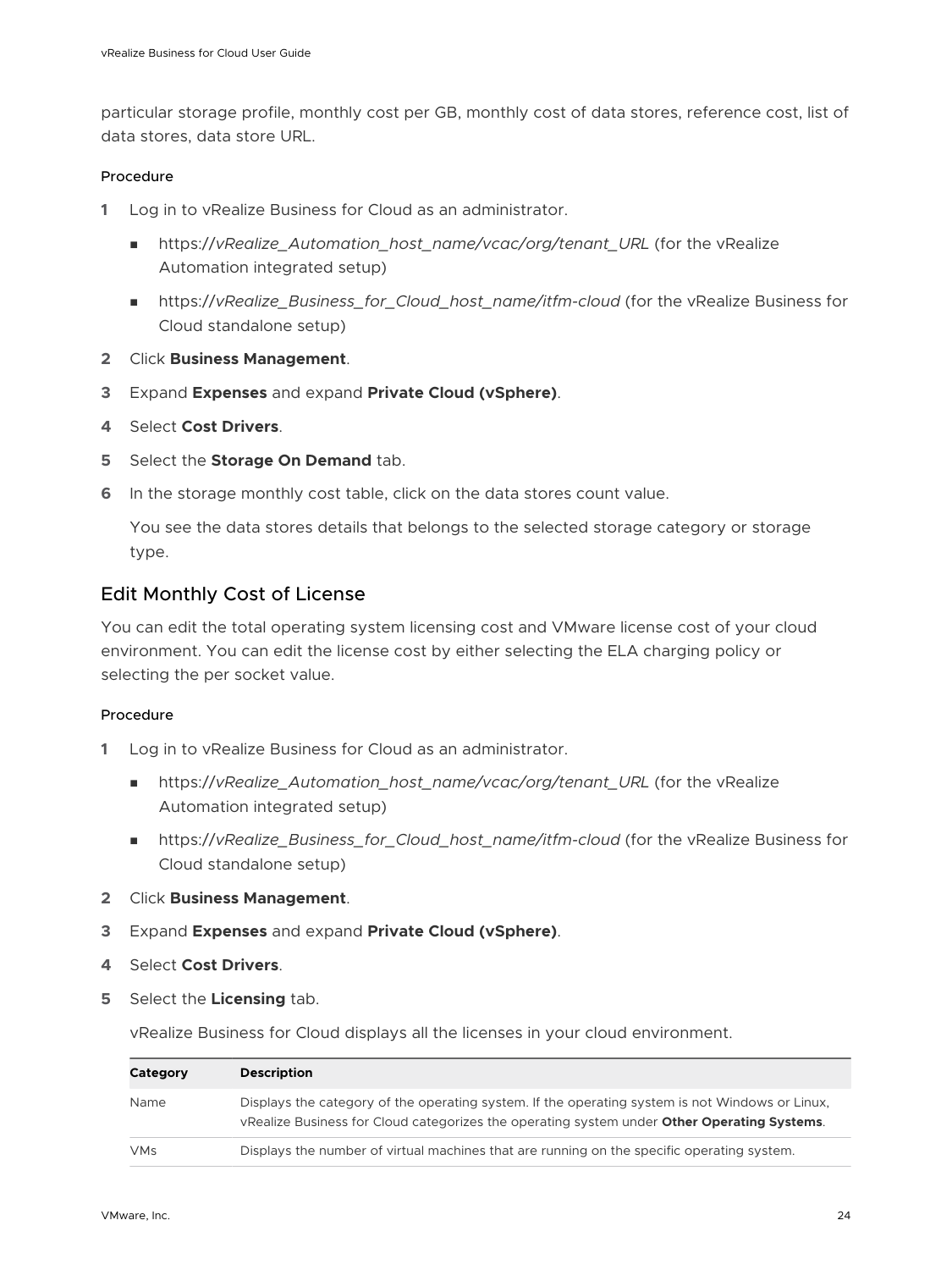| Category          | <b>Description</b>                                                                            |
|-------------------|-----------------------------------------------------------------------------------------------|
| Sockets           | Displays the number of sockets on which the specific operating system is running.             |
| Charged by        | Displays whether cost is charged by socket or ELA.                                            |
| <b>Total Cost</b> | Displays the total cost of the specific operating system.                                     |
| Reference Cost    | Displays the reference cost as defined in the vRealize Business for Cloud reference database. |

**6** (Optional) Select a data center from the **All Data Centers** drop-down list to view or edit the licensing cost calculations of a specific the data center.

**Note** For physical servers, VMware license is not applicable.

**7** Click the edit icon for which you want to change the monthly cost.

The license details page is displayed, which summarizes operating system and VMware license information running in your environment.

- **8** Edit the monthly cost of operating systems.
	- **EXECT** Select the monthly cost of a operating system per socket and modify the cost value.
	- **EXE** Select the monthly cost of a operating system ELA and modify the cost value.

**Note** For the Windows operating system group, an additional option lets you charge for Windows desktops according to the ELA policy.

**9** Click **Save**.

#### Results

According to your inputs, vRealize Business for Cloud calculates and displays the total cost and updates the Charged by column with the option that you have selected.

#### Edit Monthly Cost of Maintenance

You can edit the monthly cost of maintaining your cloud environment. Maintenance cost is categorized into hardware maintenance cost and operating system maintenance cost. Hardware maintenance cost is calculated as a percentage of the purchase cost of servers. Operating system maintenance cost is calculated as a percentage of the Windows licensing costs.

#### Procedure

- **1** Log in to vRealize Business for Cloud as an administrator.
	- nttps://vRealize\_Automation\_host\_name/vcac/org/tenant\_URL (for the vRealize Automation integrated setup)
	- https://vRealize\_Business\_for\_Cloud\_host\_name/itfm-cloud (for the vRealize Business for Cloud standalone setup)
- **2** Click **Business Management**.
- **3** Expand **Expenses** and expand **Private Cloud (vSphere)**.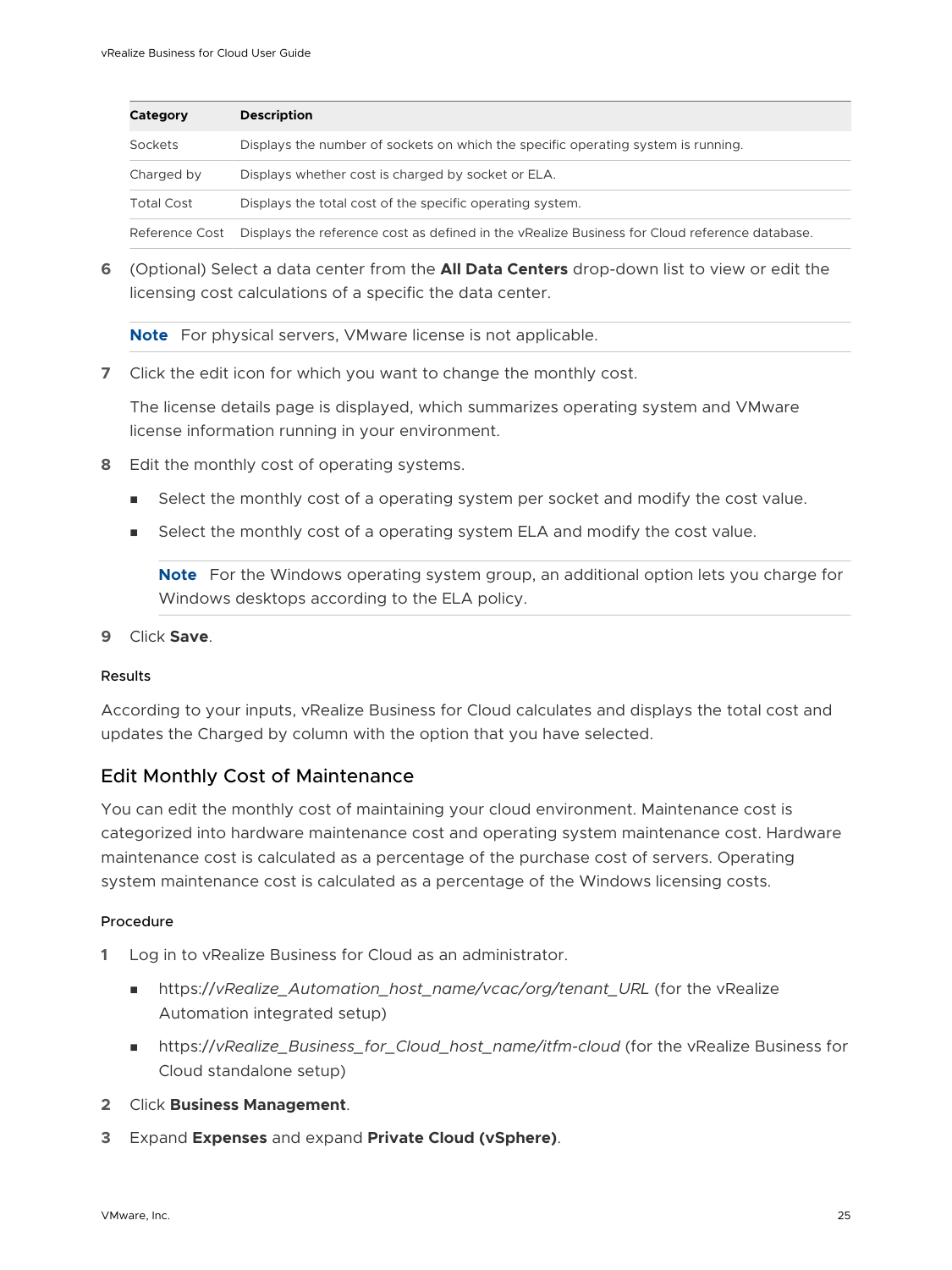- **4** Select **Cost Drivers**.
- **5** Select the **Maintenance** tab.
- **6** (Optional) Select a data center from the **All Data Centers** drop-down list to view or edit the maintenance information of a specific the data center.
- **7** Edit the monthly maintenance cost.
	- Edit the percentage value of the hardware maintenance cost.
	- Edit the percentage value of the operating system maintenance cost.
- **8** Click **Save**.
- **9** (Optional) Click **Reset** to clear the updated values.

#### Results

The monthly maintenance cost is updated.

#### Edit Monthly Cost of Labor

You can edit the monthly cost of labor for your cloud environment. The labor cost is combination of the total cost of the server administrator, virtual infrastructure administrator, and the operating system administrator.

#### Procedure

- **1** Log in to vRealize Business for Cloud as an administrator.
	- https://vRealize\_Automation\_host\_name/vcac/org/tenant\_URL (for the vRealize Automation integrated setup)
	- https://vRealize\_Business\_for\_Cloud\_host\_name/itfm-cloud (for the vRealize Business for Cloud standalone setup)
- **2** Click **Business Management**.
- **3** Expand **Expenses** and expand **Private Cloud (vSphere)**.
- **4** Select **Cost Drivers**.
- **5** Select the **Labor** tab.

The monthly labor cost is displayed.

| Category                  | <b>Description</b>                                                                           |
|---------------------------|----------------------------------------------------------------------------------------------|
| Category                  | Displays the categories of labor cost, servers, virtual infrastructure, and operating system |
| Calculated by             | Displays whether the cost is calculated hourly or monthly                                    |
| <b>Total Monthly Cost</b> | Displays the total monthly cost of the particular category                                   |
| Reference Cost            | Displays the reference cost for the category from the yRealize Business for Cloud database   |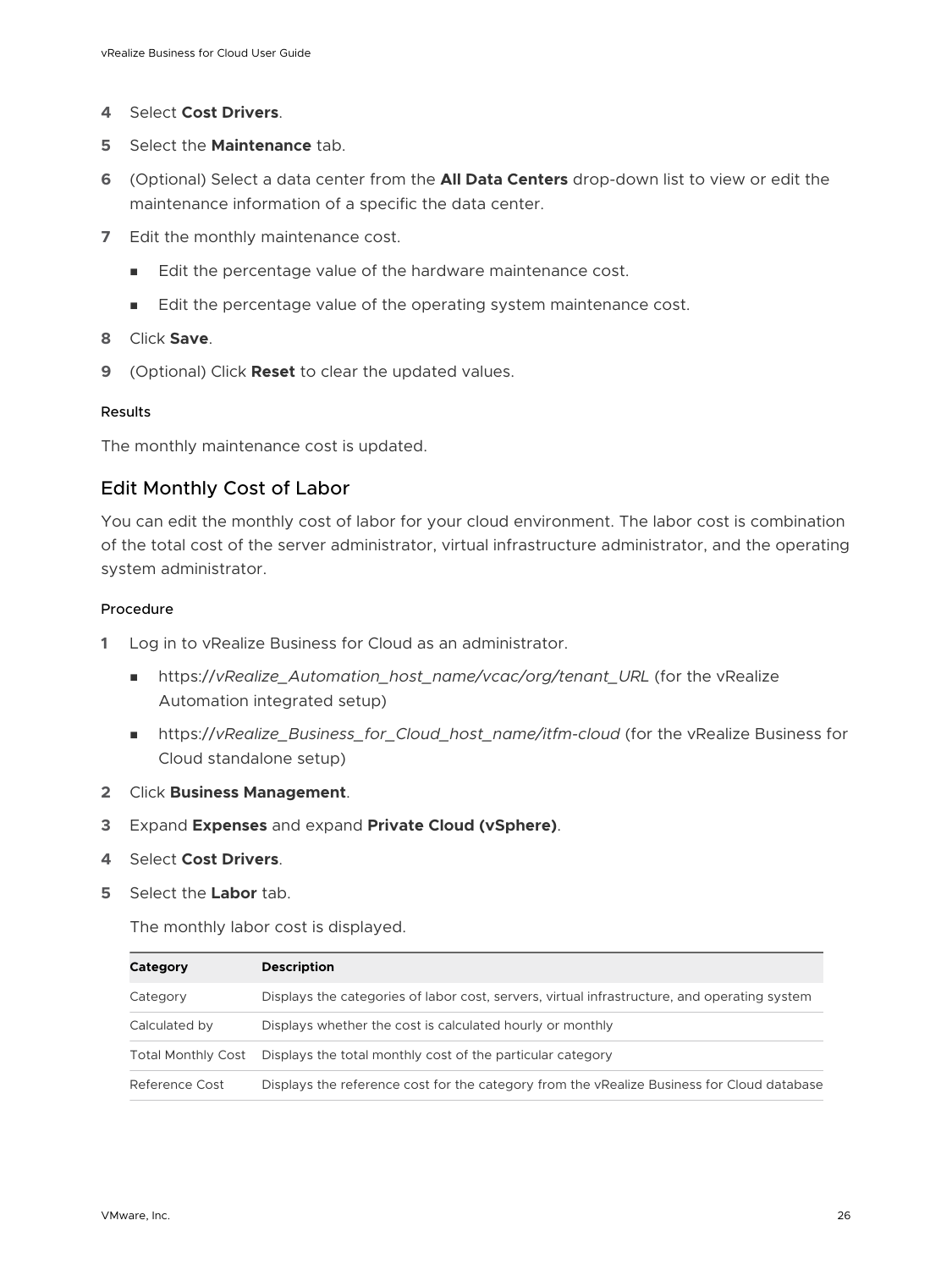**6** (Optional) Select a data center from the **All Data Centers** drop-down list to view or edit the labor cost of a specific the data center.

**Note** For physical servers, operating system labor cost and servers labor costs are applicable, virtual infrastructure cost is not considered.

**7** Click the  $\emptyset$  icon for which you want to change the monthly labor cost.

The total number of servers is displayed.

- **8** Select either the hourly rates or the total monthly labor cost and modify the values.
- **9** Click **Save**.

#### Results

The total monthly cost is updated. The hourly rate option or the monthly cost option that you select is updated in the **Calculated by** column.

#### Edit Monthly Cost of the Network

You can edit the monthly cost for each Network Interface Controller (NIC) type or can edit the total cost of all the networking expenses associated with the cloud.

#### Procedure

- **1** Log in to vRealize Business for Cloud as an administrator.
	- nttps://vRealize\_Automation\_host\_name/vcac/org/tenant\_URL (for the vRealize Automation integrated setup)
	- n https://vRealize\_Business\_for\_Cloud\_host\_name/itfm-cloud (for the vRealize Business for Cloud standalone setup)
- **2** Click **Business Management**.
- **3** Expand **Expenses** and expand **Private Cloud (vSphere)**.
- **4** Select **Cost Drivers**.
- **5** Select the **Network** tab.
- **6** (Optional) Select a data center from the **All Data Centers** drop-down list to view or edit the network cost of a specific the data center.

**Note** For physical servers, the network details are not captured. So, the network cost is considered as zero.

- **7** Edit the monthly cost of network.
	- <sup>n</sup> Modify the values for 1 Gigabit NIC and the 10 Gigabit NIC.
	- <sup>n</sup> Modify the total monthly cost of all network expenses associated with the cloud.
- **8** Click **Save**.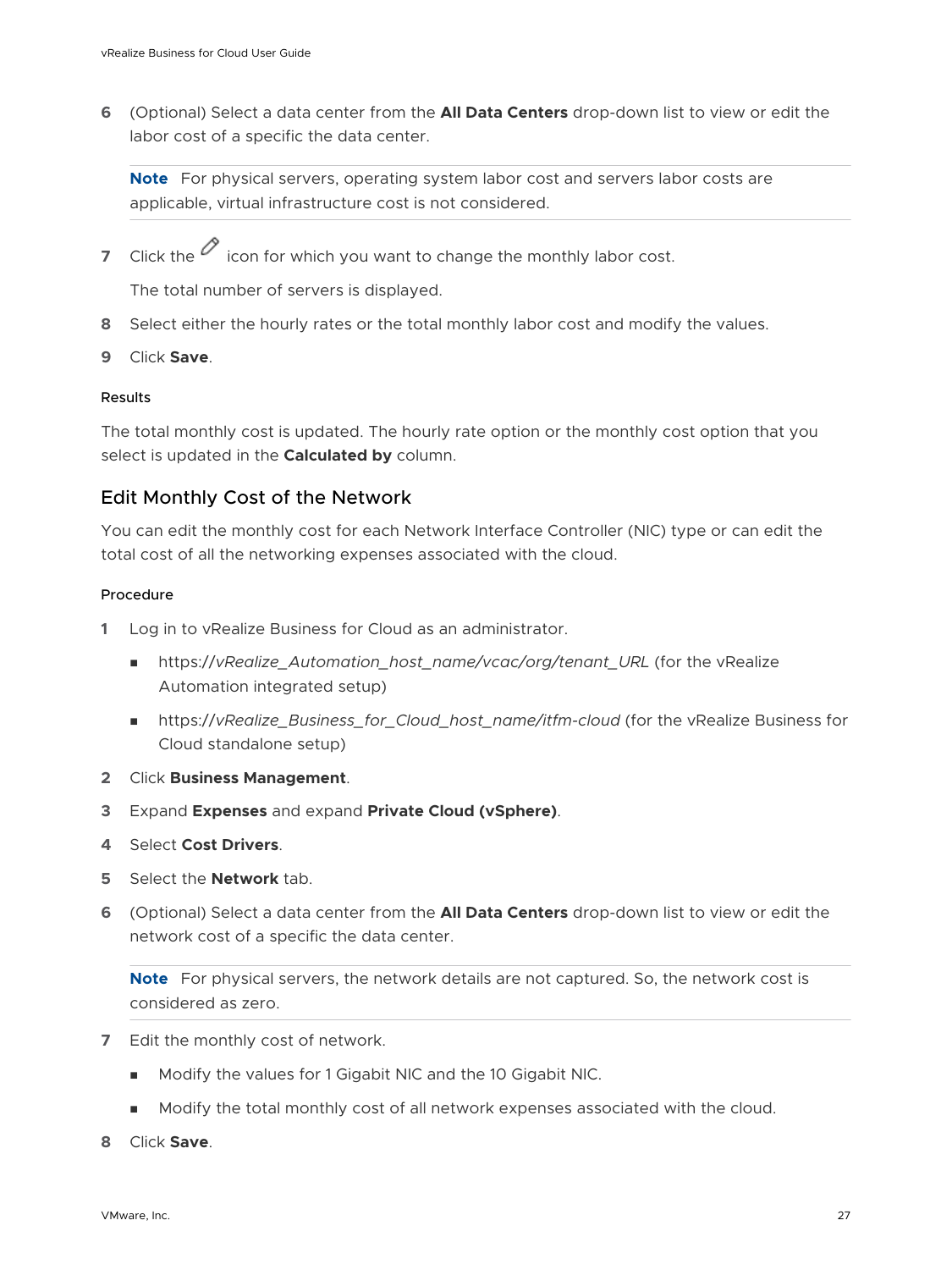**9** Click **Reset** to set the earlier defined values.

#### Results

The total monthly network expenses are updated.

#### Edit Monthly Cost of Facilities

For your cloud environment, you can specify the total monthly cost of facilities or edit the facilities cost for real estate, power, and cooling requirements.

#### Procedure

- **1** Log in to vRealize Business for Cloud as an administrator.
	- nttps://*vRealize* Automation host name/vcac/org/tenant URL (for the vRealize Automation integrated setup)
	- https://vRealize\_Business\_for\_Cloud\_host\_name/itfm-cloud (for the vRealize Business for Cloud standalone setup)
- **2** Click **Business Management**.
- **3** Expand **Expenses** and expand **Private Cloud (vSphere)**.
- **4** Select **Cost Drivers**.
- **5** Select the **Facilities** tab.
- **6** (Optional) Select a data center from the **All Data Centers** drop-down menu to view or edit the facilities information of a specific the data center.
- **7** Edit the monthly facilities cost.
	- <sup>n</sup> Modify the total operational monthly cost per rack unit and the power and cooling monthly cost per kilowatt-hour.

**Note** The reference operational cost per rack unit is calculated considering both the real estate component and the kW component with an assumption of a Tier III data center (according to the Uptime Institute's Classification).

- $\blacksquare$  Modify the total monthly cost of facilities.
- **8** Click **Save** to save to update the changes.
- **9** Click **Reset** to set the earlier defined values.

#### Results

The monthly facilities cost is updated.

#### Edit Additional Costs

The additional cost lets you add any additional or extra expense that is not covered by other expenses categorized by vRealize Business for Cloud. No reference value is present for this expense.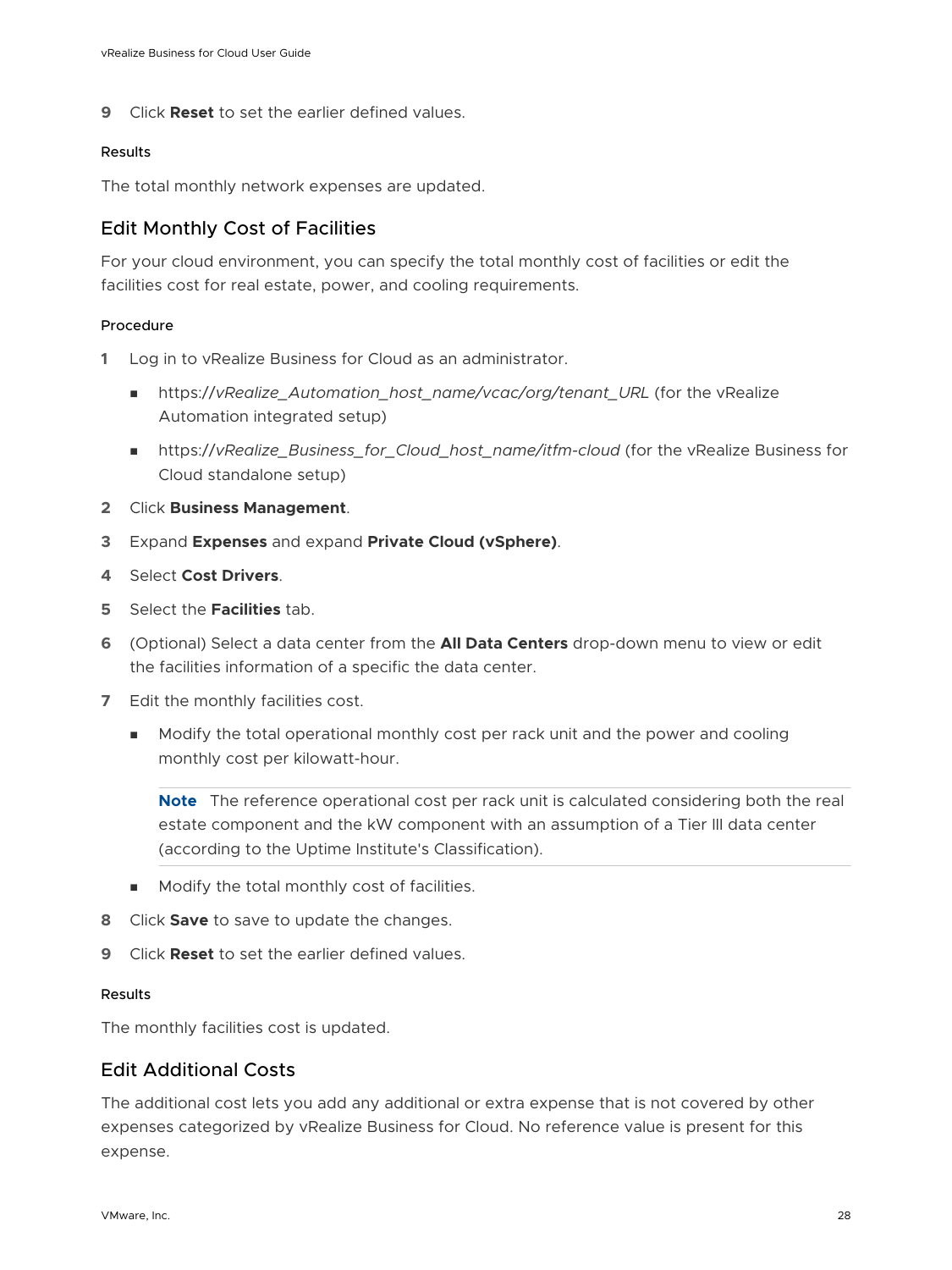#### Procedure

- **1** Log in to vRealize Business for Cloud as an administrator.
	- <sup>n</sup> https://*vRealize\_Automation\_host\_name/vcac/org/tenant\_URL* (for the vRealize Automation integrated setup)
	- <sup>n</sup> https://*vRealize\_Business\_for\_Cloud\_host\_name/itfm-cloud* (for the vRealize Business for Cloud standalone setup)
- **2** Click **Business Management**.
- **3** Expand **Expenses** and expand **Private Cloud (vSphere)**.
- **4** Select **Cost Drivers**.
- **5** Select the **Additional Costs** tab and click the add icon.
- **6** Enter the monthly costs for the expenses that are not considered in any other expense types such as, the cost of management software, disaster recovery, and high availability.
- **7** Click **Save**.
- **8** (Optional) Click **Reset** to set the earlier defined values.

#### Results

The monthly cost for additional costs is updated.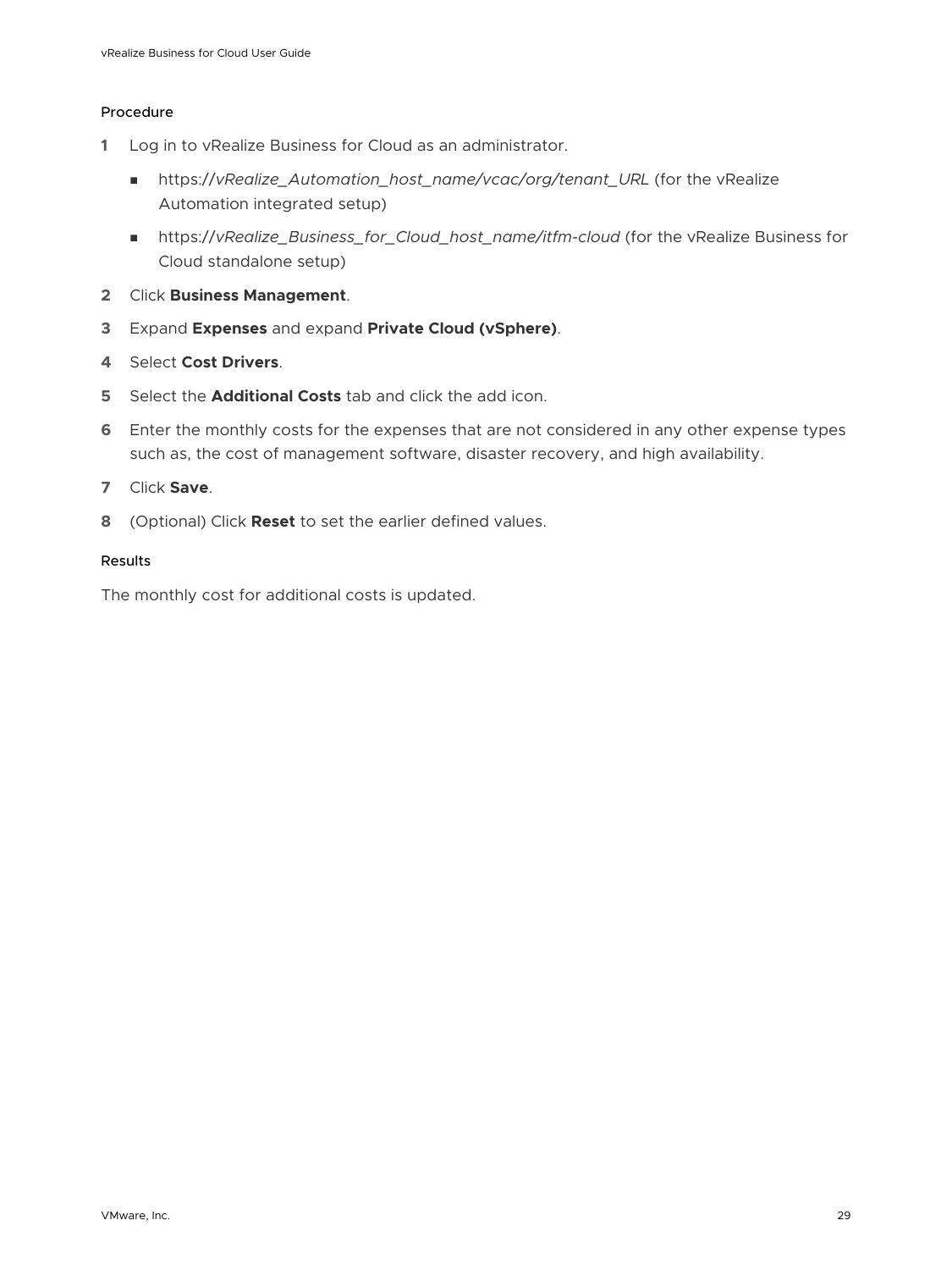# <span id="page-29-0"></span>Viewing the Public Cloud<br>Information 3

vRealize Business for Cloud integrates with AWS and Microsoft Azure and provides detailed analysis of the bills. vRealize Business for Cloud provides the users an overview of how their investments are spread across Amazon Web Services (AWS) and Microsoft Azure.

This chapter includes the following topics:

- **n** Overview of Amazon Web Services Expenses
- **n** [Overview of Microsoft Azure Expenses](#page-32-0)

# Overview of Amazon Web Services Expenses

The Amazon Web Services Overview page lets you view the estimated total monthly expense, expense per account, expense distribution per service and virtual machine summary.

Amazon Web Services Overview includes widgets to show the expense details.

**Note** The Total Expense trend displays the total expense for the last 12 months based on the cost in the bill. However, for the first time when account is added, the expense trend is displayed for three months by default, or based on the months set by the configuration.

- **Total Expense** The graph displays the total estimated monthly expense of all Amazon Web Services accounts configured in vRealize Business for Cloud. And also, you can see the monthly expense trend.
- **Services** This graph displays the estimated expense distributed among different services across all accounts.
- **Accounts** This graph displays the estimated expense percentage for each account.
- **EC2 Cost Breakdown** This graph displays the expense distribution of Amazon Elastic Compute Cloud (EC2) service. EC2 service expense includes reserved model cost, demand model cost (PAYG), and other cost that is not perceived in the bill.
- **Largest Changes in Accounts** -This graph displays the top three expense changes compared to expense in the previous month.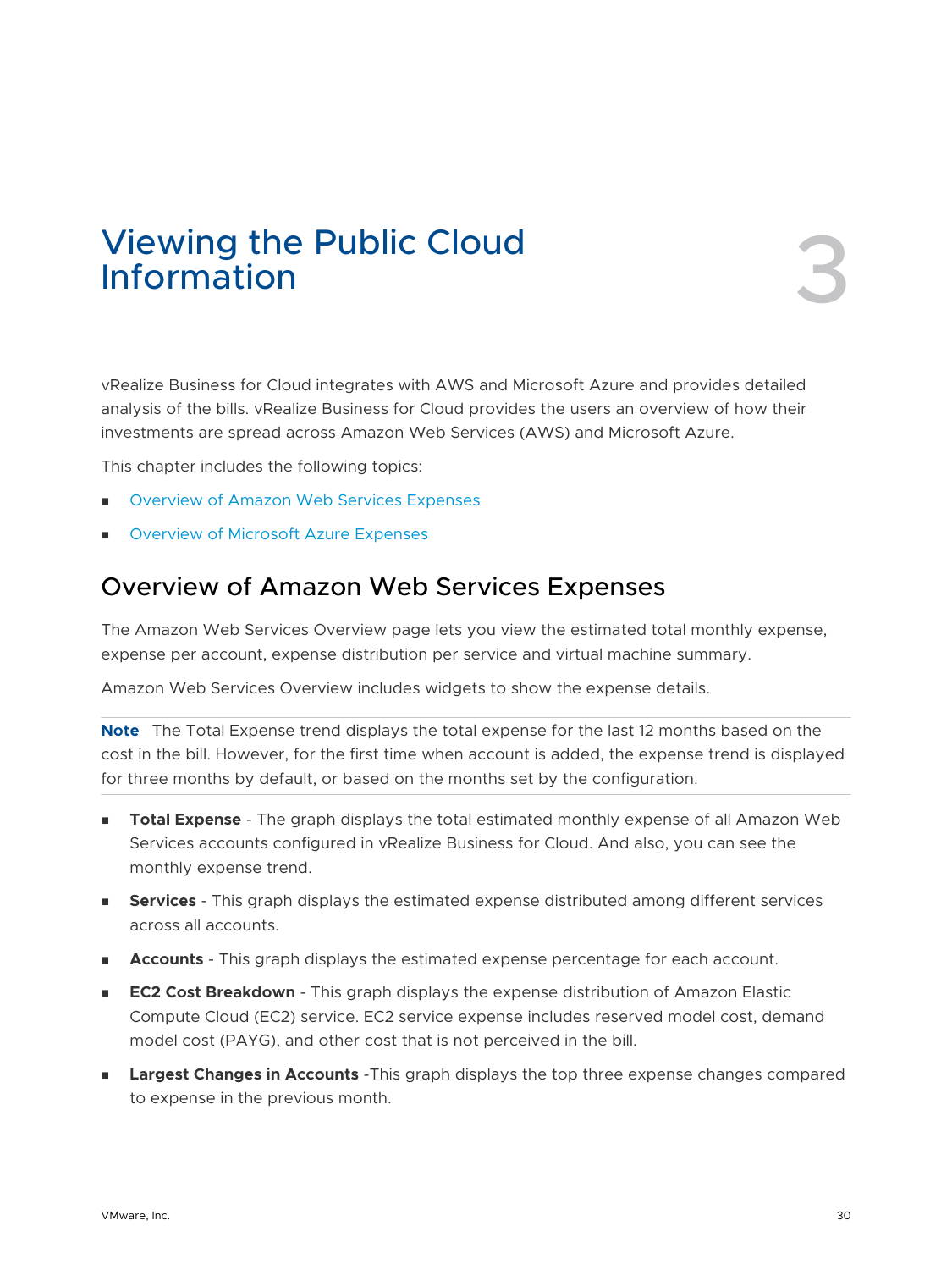<span id="page-30-0"></span>**NMs at a Glance** - This graph displays the total virtual machine count and average expense per month. It also displays the virtual machine count based on power status whether stopped, running, or terminated, number of virtual machines in each state, and the cost of virtual machines in each state.

**Note** The projected expense for public cloud is calculated by using the following equation:

Projected cost =  $A + ((B/24) * n)$ , where, A is the total cost till date, B is the average cost per day derived using A if the last sync time for the account is of current month, otherwise B is the cost of previous day, and n is the remaining number of hours for the current month.

## View AWS Charges

You can view the AWS total monthly cost grouped by service name and the resource count under each service. You can also see the service and account details and cost details. You can change or edit the view, by hiding, sorting, freezing and grouping the columns. You can select a report type to display the values through charts and also define a filter to view the specific values.

#### Prerequisites

Verify that you have added a AWS account in vRealize Business for Cloud. See *vRealize Business for Cloud Installation and Administration Guide*.

#### Procedure

- **1** Log in to vRealize Business for Cloud as an administrator.
	- nttps://vRealize\_Automation\_host\_name/vcac/org/tenant\_URL (for the vRealize Automation integrated setup)
	- n https://vRealize\_Business\_for\_Cloud\_host\_name/itfm-cloud (for the vRealize Business for Cloud standalone setup)
- **2** Click **Business Management**.
- **3** Expand **Expenses**, select **Public Cloud (AWS)**.
- **4** Click **Charges**.

You see the service names, resource count, and total monthly cost. You can expand the view to see the service details such as the account, service ID, name, availability zone, tags, last seen information, resource existence and cost information.

**Note** Each AWS service will have an entry with the name Service Cost, by default. This is the fixed cost of the service which is not associated with any resources.

## View Amazon Web Services Instances Information

You can view the details of virtual machines that are hosted on AWS account including service, account cost, price and availability information.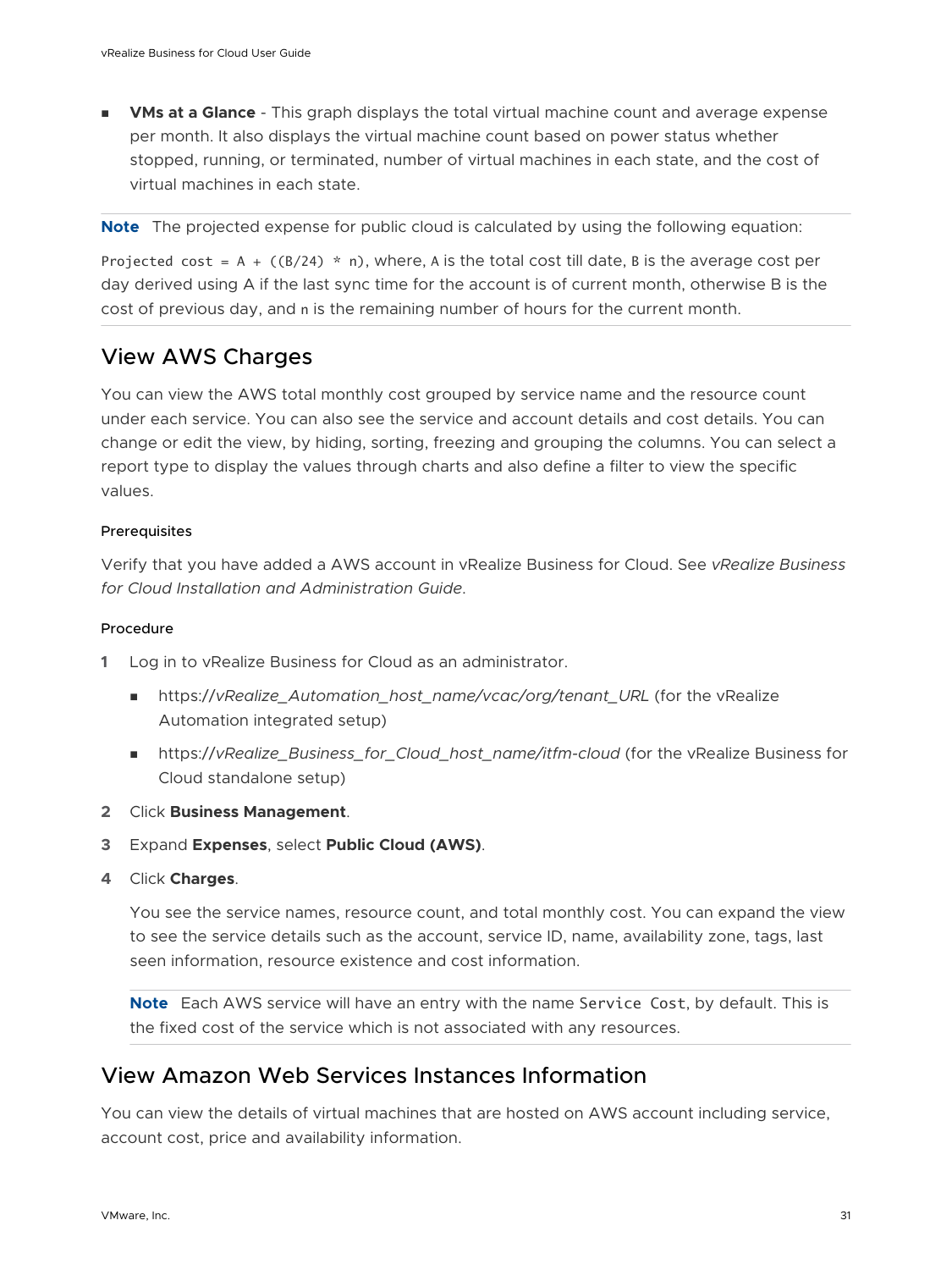#### <span id="page-31-0"></span>Prerequisites

Verify that you have added a AWS account in vRealize Business for Cloud. See *vRealize Business for Cloud Installation and Administration Guide*.

#### Procedure

- **1** Log in to vRealize Business for Cloud as an administrator.
	- nttps://vRealize\_Automation\_host\_name/vcac/org/tenant\_URL (for the vRealize Automation integrated setup)
	- https://vRealize\_Business\_for\_Cloud\_host\_name/itfm-cloud (for the vRealize Business for Cloud standalone setup)
- **2** Click **Business Management**.
- **3** Expand **Expenses**, select **Public Cloud (AWS)**.
- **4** Click **Instances**.

You see all the details of virtual machines that are configured to the AWS accounts. The information includes account ID and name, instance type, the state of the virtual machine, availability zone of the virtual machine, tags, last seen as information, the pricing policy name and total price, the direct and other cost incurred on the virtual machine and also the existence of the virtual machine.

| <b>Section</b> | <b>Description</b>                                                                                                                                                                                                                                                                                |
|----------------|---------------------------------------------------------------------------------------------------------------------------------------------------------------------------------------------------------------------------------------------------------------------------------------------------|
| <b>Header</b>  | Displays the instance name, total cost for the current month, state of the<br>instance, and availability zone.                                                                                                                                                                                    |
| <b>Widgets</b> | Display the operational details for the instance, such as:<br>Total cost trend for the past six months.<br>CPU utilization trend in percentage for the past 30 days, graphically.<br>$\blacksquare$<br>The disk input and output operations per minute for the past 30 days,<br>ш<br>graphically. |
|                | The incoming and outgoing data on a network in bytes for past the 30<br>$\blacksquare$<br>days, graphically.                                                                                                                                                                                      |

**5** Click the *instance name* to see the details of that instance.

# View Total Cost And Operational Statistics of EC2 and EBS Services

You can view the total cost and operational statistics of Amazon Elastic Compute Cloud (EC2) services and Elastic Block Store (EBS) in vRealize Business for Cloud.

#### Prerequisites

Verify that you have added a AWS account in vRealize Business for Cloud. See *vRealize Business for Cloud Installation and Administration Guide*.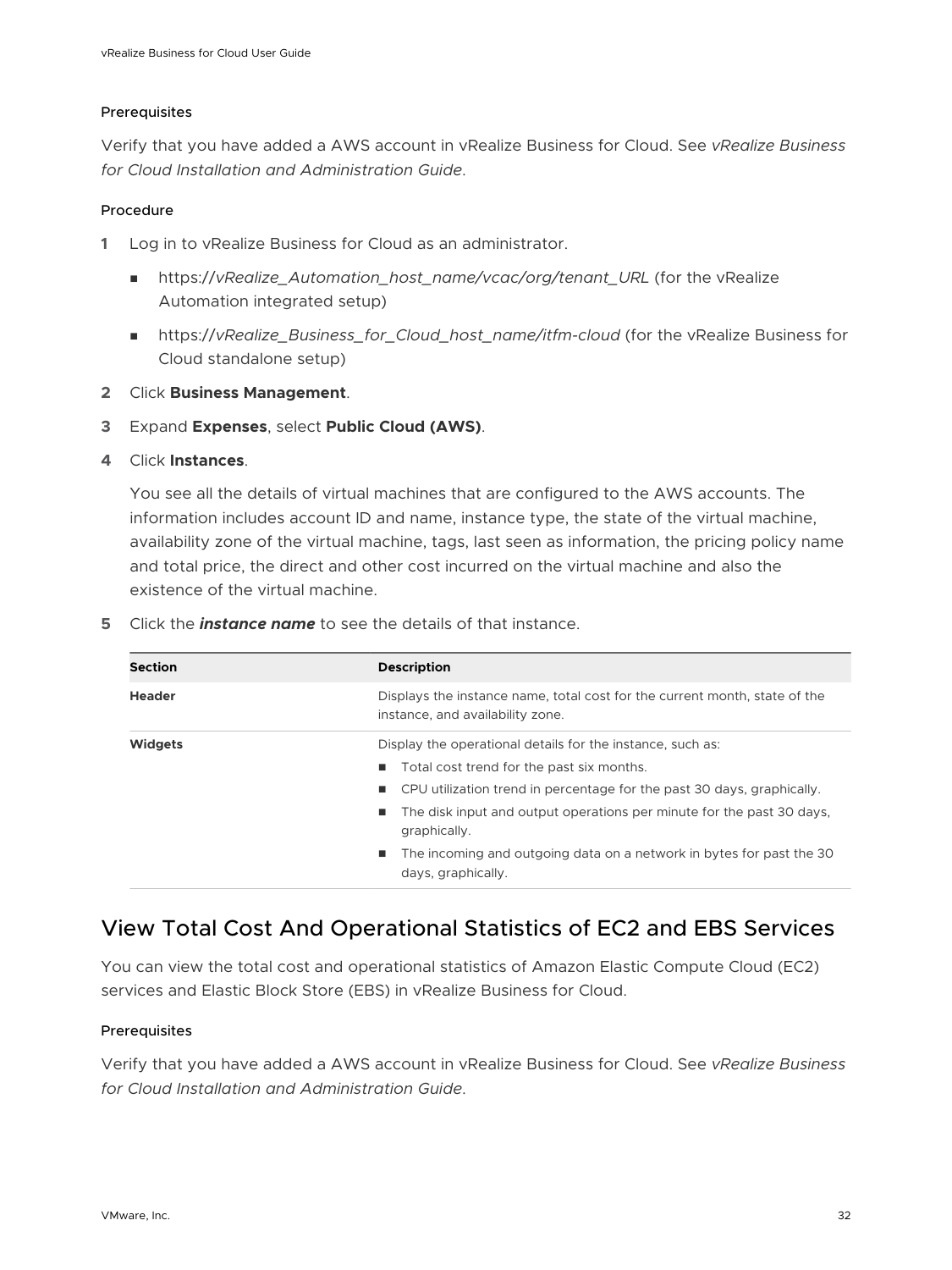#### <span id="page-32-0"></span>Procedure

- **1** Log in to vRealize Business for Cloud as an administrator.
	- n https://vRealize Automation host\_name/vcac/org/tenant\_URL (for the vRealize Automation integrated setup)
	- https://vRealize\_Business\_for\_Cloud\_host\_name/itfm-cloud (for the vRealize Business for Cloud standalone setup)
- **2** Click **Business Management**.
- **3** Expand **Expenses**, select **Public Cloud (AWS)**.
- **4** Click **EC2/EBS** to see the details of EC2 and EBS services.

| <b>Section</b>            | <b>Description</b>                                                                                                                                                                                                                   |
|---------------------------|--------------------------------------------------------------------------------------------------------------------------------------------------------------------------------------------------------------------------------------|
| <b>Header</b>             | Displays information such as the total cost of EC2 for the current month, the<br>total number of EC2 instances, and the total number of EBS volumes.                                                                                 |
| <b>Cost Summary</b>       | Displays the trend of total monthly expense for all EC2 instances configured<br>in vRealize Business for Cloud and the expense distribution across EC2<br>instance types, for example, t2. micro, m3. medium, c3. large, m3. xlarge. |
| <b>EC2 Summary</b>        | Displays the top five EC2 instance types based on its count of instances<br>being used and also instances with least CPU utilization.                                                                                                |
| <b>EBS Summary</b>        | Displays the disk input and output operations per minute for the past 30<br>days graphically and top five EBS volumes having the maximum size.                                                                                       |
| <b>Network Operations</b> | Displays the incoming and outgoing data on a network in bytes for past the<br>30 days graphically.                                                                                                                                   |

# Overview of Microsoft Azure Expenses

Microsoft Azure Overview lets you view the estimated total monthly expense, expense per account type, expense distribution per service and virtual machine summary.

**Total Expense** - The graph displays the Azure expense, which includes the actual expense and the total estimated monthly expense. And also, you can see the monthly expense trend.

**Note** The Total Expense trend displays the total expense for the last 12 months based on the cost in the bill. However, for the first time when account is added, the expense trend is displayed for three months by default, or based on the months set by the configuration.

- **Services** This graph displays the estimated expense distributed among different services like Virtual Machine, Storage, Networking, Data Management, and other services across all accounts.
- Accounts This graph displays the actual expense for Enterprise Agreement (EA) and Non-Enterprise Agreement (Non-EA) accounts.
- **n Largest Changes in Accounts** -This graph displays the expense changes of EA and non-EA accounts compared to expense in the previous month.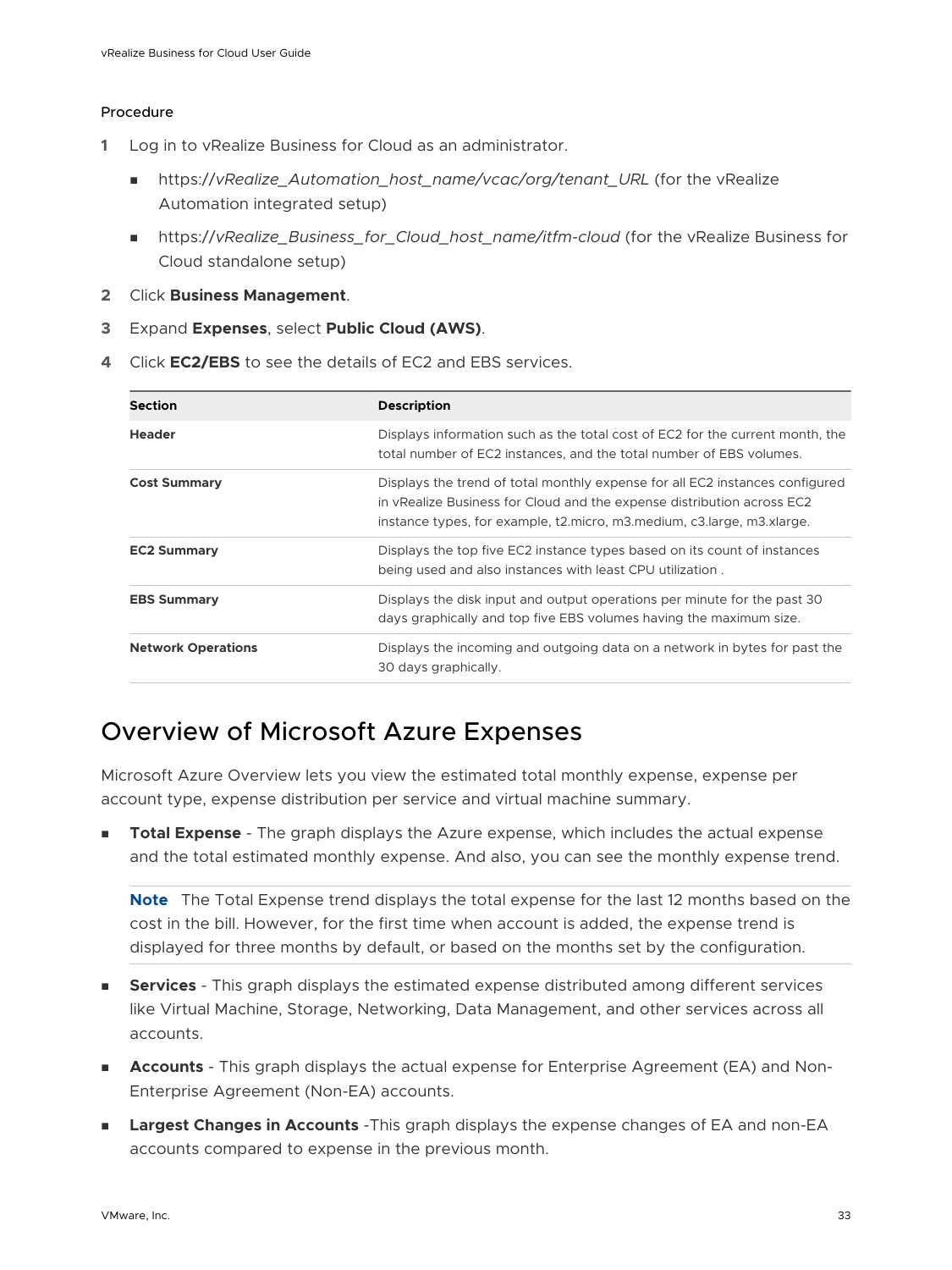<span id="page-33-0"></span>**NMs at a Glance** - This graph displays the total virtual machine count and average expense of each virtual machine per month. It also displays the virtual machine count based on its power status whether stopped, running, or terminated.

## View Azure Non-EA Account Details

You can view the total cost and operational statistics of Azure Non-EA accounts in vRealize Business for Cloud.

#### Prerequisites

Verify that you have added an Azure non-EA account in vRealize Business for Cloud. See *vRealize Business for Cloud Installation and Administration Guide*.

#### Procedure

- **1** Log in to vRealize Business for Cloud as an administrator.
	- https://vRealize\_Automation\_host\_name/vcac/org/tenant\_URL (for the vRealize Automation integrated setup)
	- <sup>n</sup> https://*vRealize\_Business\_for\_Cloud\_host\_name/itfm-cloud* (for the vRealize Business for Cloud standalone setup)
- **2** Click **Business Management**.
- **3** Expand **Expenses**, select **Public Cloud (Azure)**.
- **4** Click **Non-EA VM Stats** to see the details of Azure Non-EA accounts.

| <b>Section</b>                 | <b>Description</b>                                                                                                                                                                                                                                                                                                                                           |
|--------------------------------|--------------------------------------------------------------------------------------------------------------------------------------------------------------------------------------------------------------------------------------------------------------------------------------------------------------------------------------------------------------|
| <b>Header</b>                  | Displays the total cost for the current month, and the total number of<br>instances.                                                                                                                                                                                                                                                                         |
| <b>Cost Summary</b>            | Displays the trend of total monthly expense for all Non-EA accounts<br>configured in vRealize Business for Cloud and the expense distribution<br>across instance types, for example, Standard A1, Basic A4,<br>Standard D5 V2, Standard Nv24.                                                                                                                |
| <b>Virtual Machine Summary</b> | Displays the operational details, such as:<br>Top five instance types based on its number of instances being used<br>п<br>Top instances with least CPU utilization.<br>The disk input and output operations per minute for the past 30 days<br>graphically<br>The incoming and outgoing data on a network in bytes for past the 30<br>ш<br>days graphically. |

## View Azure Instances Information

You can view the details of virtual machines that are hosted on Azure account including service, account cost, price and availability information.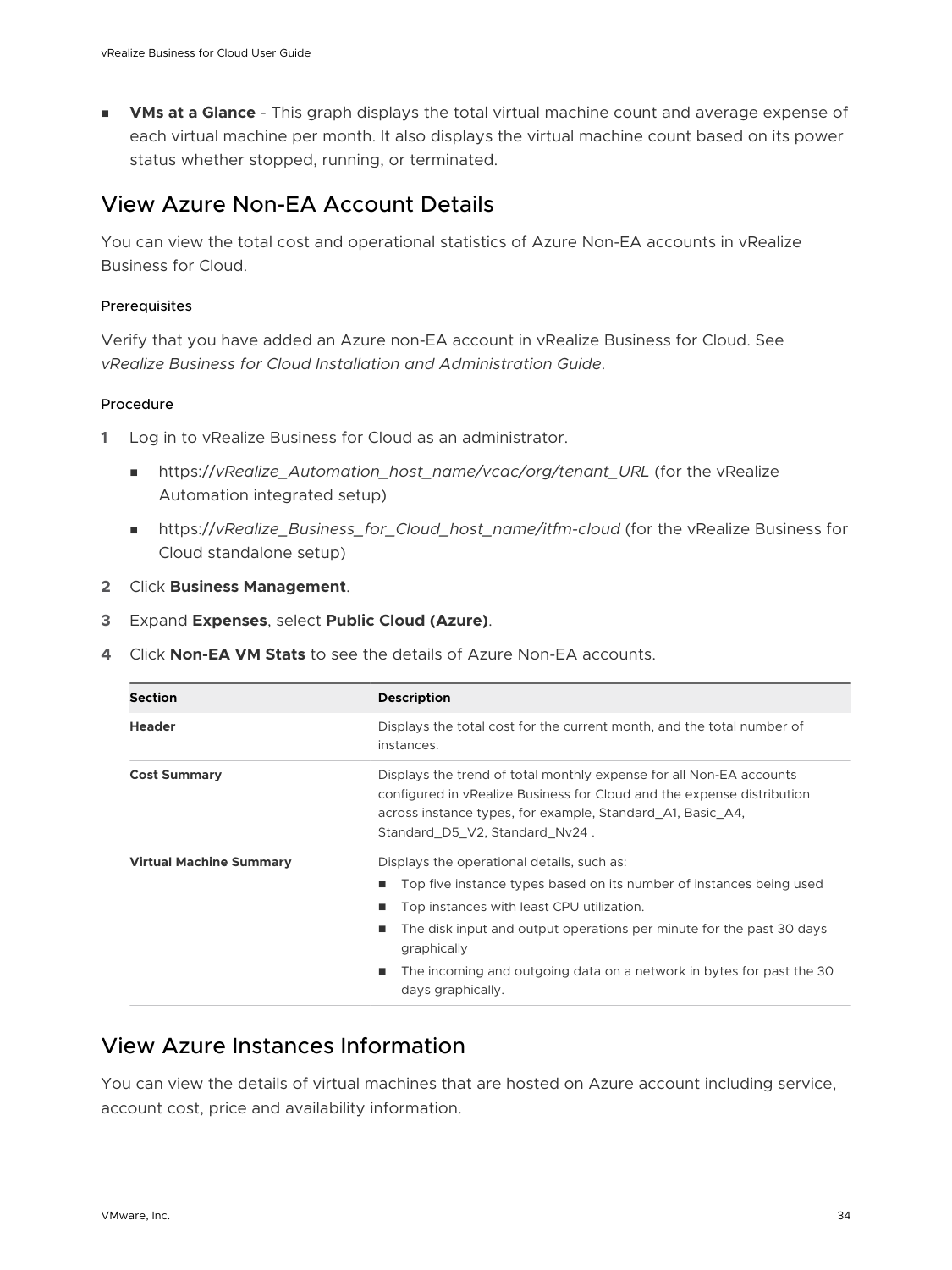#### Prerequisites

Verify that you have added an Azure account in vRealize Business for Cloud. See *vRealize Business for Cloud Installation and Administration Guide*.

#### Procedure

**1** Log in to vRealize Business for Cloud as an administrator.

- nttps://vRealize\_Automation\_host\_name/vcac/org/tenant\_URL (for the vRealize Automation integrated setup)
- <sup>n</sup> https://*vRealize\_Business\_for\_Cloud\_host\_name/itfm-cloud* (for the vRealize Business for Cloud standalone setup)
- **2** Click **Business Management**.
- **3** Expand **Expenses**, select **Public Cloud (Azure)**.
- **4** Click **Overview**.

You see all the details of the Azure accounts. The information includes widgets for total expense, services, accounts, largest changes in accounts, and VMs at a glance.

**5** Click the **VMs at a Glance**.

You see all the details of the virtual machines that are configured to the Azure accounts. The information includes account ID and name, instance type, the state of the virtual machine, region of the virtual machine, tags, the pricing policy name and total price, the direct and other cost incurred on the virtual machine, the existence of the virtual machine, and enterprise account confirmation.

**6** Click the non-EA *instance name* to see the statistics of that instance.

You can click only the non-EA accounts.

| <b>Section</b> | <b>Description</b>                                                                                                                                                                                                                                                                                                                                                                           |
|----------------|----------------------------------------------------------------------------------------------------------------------------------------------------------------------------------------------------------------------------------------------------------------------------------------------------------------------------------------------------------------------------------------------|
| <b>Header</b>  | Displays the instance name, total cost for the current month, state of the<br>instance, and region.                                                                                                                                                                                                                                                                                          |
| <b>Widgets</b> | Display the operational details for the instance, such as:<br>Total cost trend for the past six months.<br>٠<br>CPU utilization trend in percentage for the past 30 days, graphically.<br>٠<br>The disk input and output operations per second for the past 30 days,<br>٠<br>graphically.<br>The incoming and outgoing data on a network in bytes for past the 30<br>п<br>days, graphically. |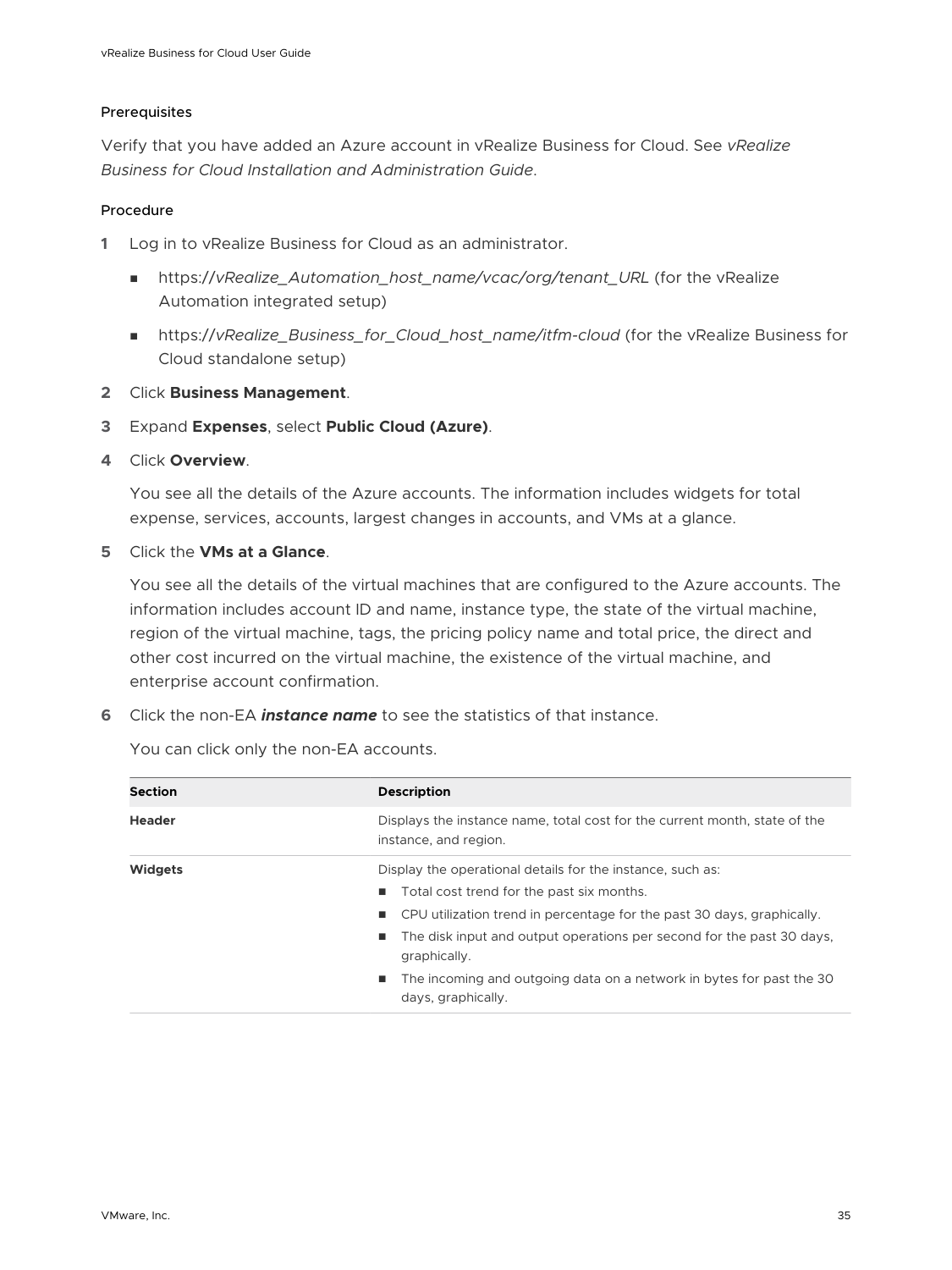# <span id="page-35-0"></span>Overview of Operational Analysis 4

After you determine the total expense for your cloud infrastructure, you can allocate these costs to the underlying resources that constitute the services. These resources are CPU, RAM, storage, and operating system (license and labor). The operational analysis considers the CPU, RAM, and storage as first class components of the cloud infrastructure.

The operational analysis module accepts the total monthly operating cost in your cloud infrastructure as modeled by using the cost driver component as input, and arrives at base rate for CPU, storage base rates and RAM expressed in terms of dollar per gigahertz of CPU and dollar per gigabytes of storage base rates and RAM. The derived base rates for CPU, memory, and storage configured in the cost driver are then used to attribute the total cloud cost for the month to the virtual machines to arrive at the total cost of operating virtual machines for the month. Certain costs are directly attributed to the virtual machines, for example desktop operating system licenses and labor costs. These are not part of resource base rates, and are classified under the heading of OS (License and Labor).

The **Resources** table under **VM Costs** displays cost breakdown information in terms of the current month cost, trend, and total percentage value of CPU, RAM, storage, operating system (license and labor) consumption in your cloud environment. You can filter the resource cost information, its generation details and virtual machine cost based on each data center or view all data centers cost information together, by using the **All Data Centers** drop-down list.

This chapter includes the following topics:

- <sup>n</sup> Calculating the Base Rate and the Expected CPU Utilization Percentage
- **[Edit Cluster Base Rate](#page-36-0)**
- **[Virtual Machine Cost Allocation](#page-38-0)**

# Calculating the Base Rate and the Expected CPU Utilization Percentage

vRealize Business for Cloud calculates the base rates of CPU and memory so that they can be used for virtual machine cost computation. Base rates are determined for each cluster, which are homogeneous provisioning groups. Hence, base rates might change across clusters, but are the same within a cluster. Unclustered hosts in a vCenter Server are grouped according to their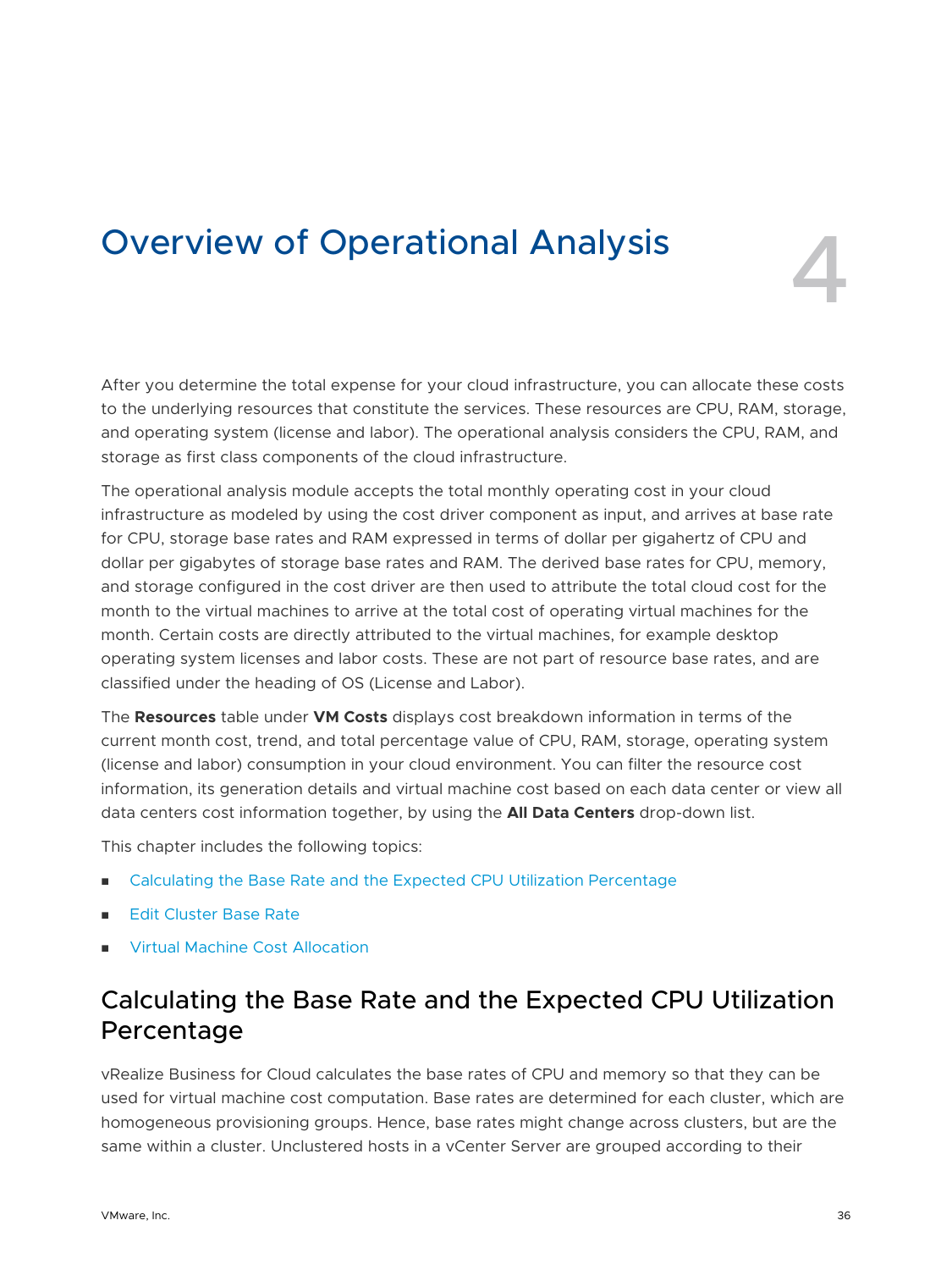vendor, model, and configuration. If you have enabled the data center mode, unclustered hosts are grouped under data centers.

- 1 vRealize Business for Cloud first arrives at the fully loaded cost of the cluster from the cost drivers. After the cost of a cluster is determined, this cost is split into CPU and memory costs based on the industry standard cost ratios for the different models of the server.
- 2 The CPU base rate is first computed by dividing the CPU cost of the cluster by the CPU capacity of the cluster. CPU base rate is then prorated by dividing the CPU base rate by expected CPU utilization percentage to arrive at true base rate for charging the virtual machines.
- 3 The memory base rate is first computed by dividing the memory cost of the cluster by the memory capacity of the cluster. Memory base rate is then prorated by dividing the memory base rate by expected memory utilization percentage to arrive at true base rate for charging the virtual machines.
- 4 You can either provide the expected CPU and memory utilization or can derive the expected CPU and memory utilization based on 3-month utilization average of ESXi hosts.

# Edit Cluster Base Rate

You can adjust how the cost allocation happens in your virtual infrastructure. The total loaded cloud cost involves hardware, operating systems, maintenance, network, labor, and facilities costs. You can control how these costs are allocated on to your virtual infrastructure.

**Note** You can filter and view the cost information for each data center or view all data centers cost information together, by using the **All Data Centers** drop-down menu.

## View Information for Server Cluster

vRealize Business for Cloud categorizes all the ESXi hosts according to their cluster configuration. For ESXi hosts that are not clustered, categorization is based on five parameters, which are server model, CPU model, core count, CPU capacity, and memory size.

### Procedure

- **1** Log in to vRealize Business for Cloud as an administrator.
	- https://vRealize\_Automation\_host\_name/vcac/org/tenant\_URL (for the vRealize Automation integrated setup)
	- https://vRealize\_Business\_for\_Cloud\_host\_name/itfm-cloud (for the vRealize Business for Cloud standalone setup)
- **2** Click **Business Management**.
- **3** Expand **Private Cloud (vSphere)**, click **VM Costs**.
- **4** Click **Edit Utilization**.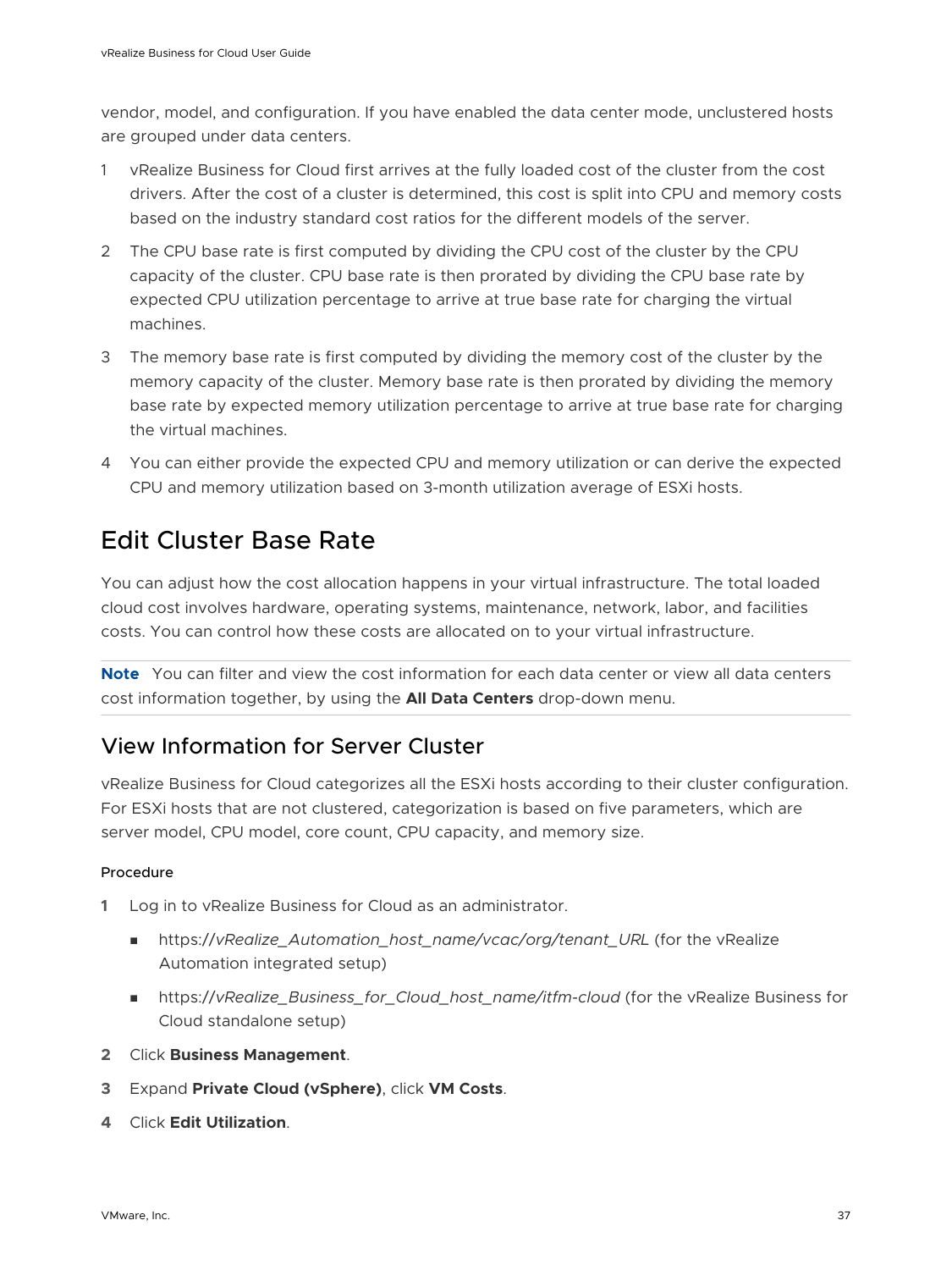### Results

The Server Clusters table provides information on the basis of the cluster configuration.

### Table 4-1. Server Clusters

| Category                      | <b>Description</b>                                                                                                                                                                                                                                                                                                                                |
|-------------------------------|---------------------------------------------------------------------------------------------------------------------------------------------------------------------------------------------------------------------------------------------------------------------------------------------------------------------------------------------------|
| Type                          | Displays the icon that identifies whether this is a group of<br>clustered or unclustered hosts.                                                                                                                                                                                                                                                   |
| Description                   | Displays the name of the cluster. If the ESXi hosts are not<br>clustered, vRealize Business for Cloud displays the server<br>model, CPU model, core count, CPU capacity, and memory<br>size.                                                                                                                                                      |
| Data Center Name              | Displays the name of the data center in which the server<br>cluster resides.                                                                                                                                                                                                                                                                      |
| Servers                       | Displays the total number of servers belonging to a cluster.<br>You can click on the total count to see the server IP<br>address and its description.                                                                                                                                                                                             |
| Utilization % of Capacity     | Displays the percentage of utilization of the cluster's CPU<br>and RAM capacity in terms of gigahertz and gigabytes<br>respectively for the current month. The utilization is<br>represented in different colors:<br>Green represents the utilized capacity<br>White represents the allocated capacity<br>Grey represents the unreserved capacity |
| <b>Total Cost</b>             | Displays the total cost of the cluster.                                                                                                                                                                                                                                                                                                           |
| Expected CPU utilization %    | Displays the percentage of expected CPU utilization. You<br>can set the expected CPU utilization. For more information,<br>see Set the Expected CPU and Memory Utilization for the<br>Host.                                                                                                                                                       |
| Expected memory utilization % | Displays the percentage of expected memory utilization.<br>You can set the expected memory utilization. For more<br>information, see Set the Expected CPU and Memory<br>Utilization for the Host.                                                                                                                                                 |
| Base rates                    | Depending on the expected CPU utilization value that you<br>have defined, vRealize Business for Cloud calculates the<br>base rate for the cluster and displays the information for<br>CPU and RAM in terms of dollar per gigahertz and dollar<br>per gigabytes respectively.                                                                      |
| <b>Unallocated Costs</b>      | Derived by multiplying the unused capacity of CPU and<br>RAM by CPU and RAM base rates. Here,                                                                                                                                                                                                                                                     |
|                               | unused capacity = total capacity - (used +<br>reserved capacity).                                                                                                                                                                                                                                                                                 |
|                               | <b>Note</b> The unused capacity is displayed as zero if total<br>capacity is less than addition of used and reserved<br>capacity.                                                                                                                                                                                                                 |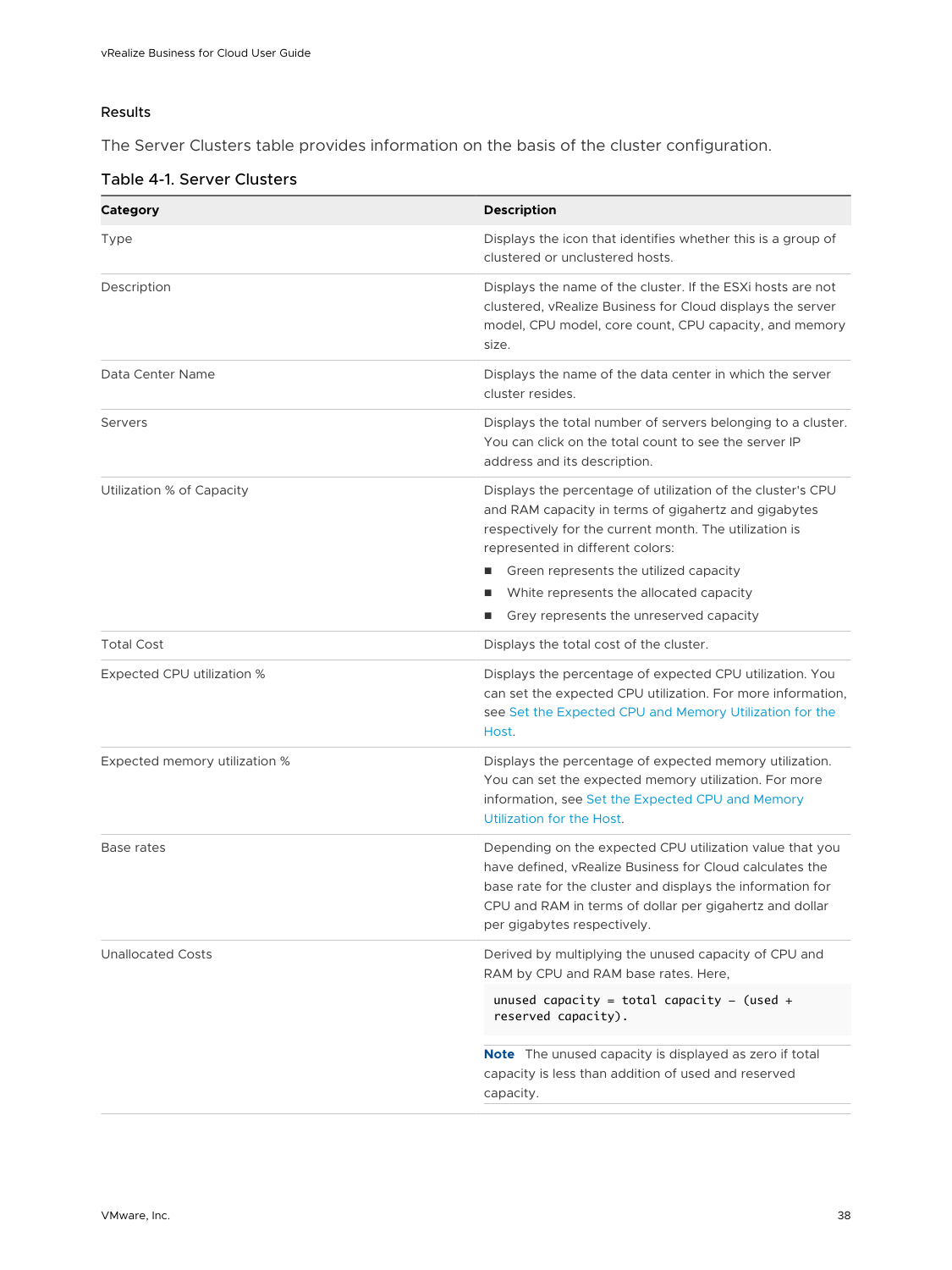# <span id="page-38-0"></span>Set the Expected CPU and Memory Utilization for the Host

You can set the expected CPU and memory utilization for the host by using the system defined value, which is computed by using historical averages, by defining a global value, or by defining a value at each cluster level. This value is used for calculating the virtual machine cost allocation.

### Procedure

- **1** Log in to vRealize Business for Cloud as an administrator.
	- https://vRealize\_Automation\_host\_name/vcac/org/tenant\_URL (for the vRealize Automation integrated setup)
	- n https://vRealize\_Business\_for\_Cloud\_host\_name/itfm-cloud (for the vRealize Business for Cloud standalone setup)
- **2** Click **Business Management**.
- **3** Expand **Private Cloud (vSphere)**, click **VM Costs**.
- **4** Click **Edit Utilization**.
- **5** You can select the data center for which you want to view or edit base rates of CPU and RAM by using the **All Data Centers** drop-down list.
- **6** Set expected CPU and memory utilization.
	- **n** You can select the system defined value, which computes the expected CPU and memory utilization by using historical averages. This option is selected by default.
	- <sup>n</sup> You can set the fixed utilization percentages for the expected CPU and memory utilization percentages in terms of percentage value. If you select this option, the value that you type is applied to the all server clusters.
	- <sup>n</sup> You can set the expected CPU and memory utilization percentages for each cluster by typing the value in the **Expected CPU Utilization %** and **Expected Memory Utilization %**  text boxes. Select the option and then set the expected utilization by navigating to the Expected CPU Utilization % and Expected Memory Utilization % column.
- **7** Click **Save**.

### Results

vRealize Business for Cloud uses the value that you have provided to calculate and display the updated base rates of CPU and RAM in terms of cost per gigahertz and cost per gigabytes for the server cluster. vRealize Business for Cloud also updates the unallocated costs for the server cluster.

# Virtual Machine Cost Allocation

vRealize Business for Cloud uses the utilization cost model to allocate the cost. The utilization cost model allocates the cost in proportion to the actual utilization of server CPU and memory resources of the virtual machines.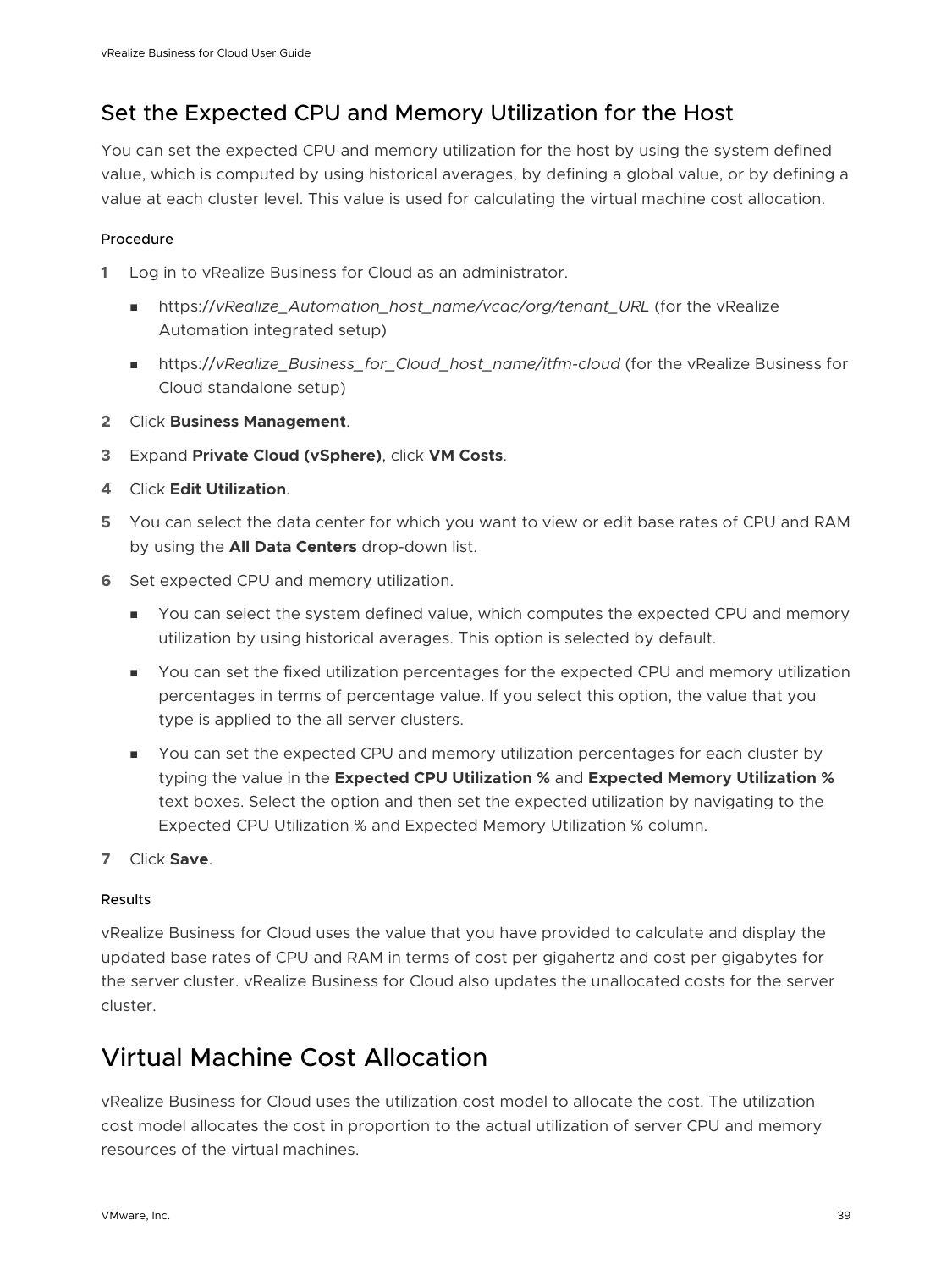After the base rate is computed, vRealize Business for Cloud reads different attributes of the virtual machine, such as usage, additional services of virtual machine such as fault tolerance, and then prepares the costs by using each parameter. These costs are computed on a daily basis and are added to calculate the monthly costs.

The list of virtual machines in the Resource Cost page are categorized according to the server generation that the virtual machine belongs to. If a virtual machine is deleted, the cost of virtual machine is not considered for the current month. Generation refers to the release date of server in the market. For example, the virtual machines hosted on servers released in the year 2009 appear under a single group heading.

# View Server and Virtual Machine Information

You can view the information related to total cost of virtual machines in your environment and the average cost of all the virtual machines. You can also view detailed information related to CPU, RAM, and storage cost related to a particular virtual machine.

**Note** The cost values are displayed as zero in the beginning of the month as there is no utilization on which cost can be computed.

### Procedure

- **1** Log in to vRealize Business for Cloud as an administrator.
	- https://vRealize\_Automation\_host\_name/vcac/org/tenant\_URL (for the vRealize Automation integrated setup)
	- https://vRealize\_Business\_for\_Cloud\_host\_name/itfm-cloud (for the vRealize Business for Cloud standalone setup)
- **2** Click **Business Management**.
- **3** Expand **Expenses** and expand **Private Cloud (vSphere)**.
- **4** Expand **Private Cloud (vSphere)**, click **VM Costs**.
- **5** Select the **Compute** tab.

All the live virtual machines in your cloud environment are displayed according to the generation of server that they belong to.

**6** Click the link where the number of live virtual machines is displayed.

vRealize Business for Cloud displays all the virtual machines belonging to a particular generation. The number of vCPUs, CPU cost, RAM cost, storage cost, direct virtual machine cost, and total cost of the virtual machine that you have selected is displayed.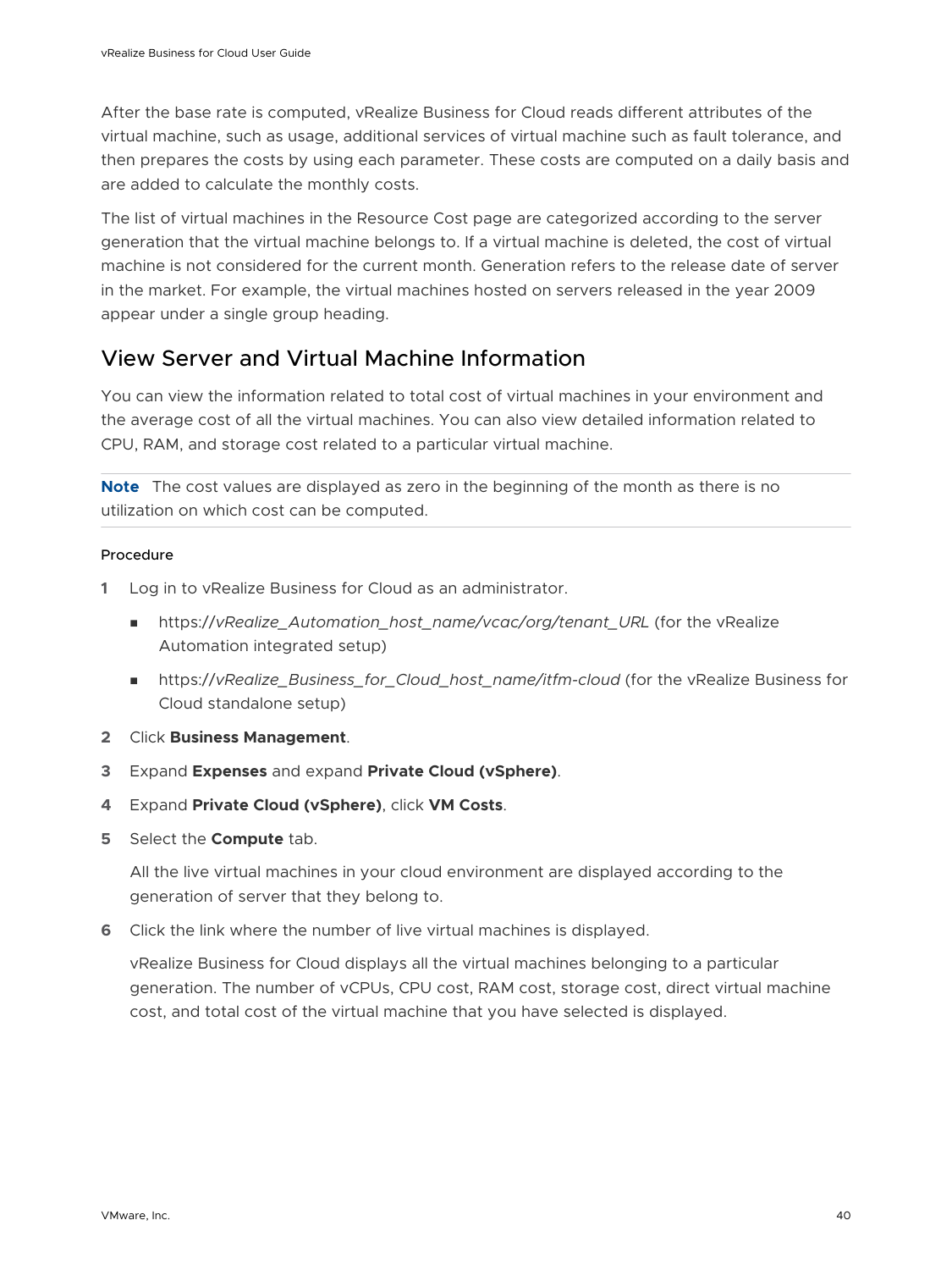**7** To view the ESXi host details to which the virtual machine belongs to and to view the virtual machine resource cost history, click the  $\blacktriangleright$  icon.

The name or IP address, configuration, and the host cluster information of the virtual machine is displayed. The resource cost history of the virtual machine is displayed in a graphical manner where the X axis represents the month and the Y axis represents the cost in dollars for that month.

**8** To view all the servers belonging to a particular generation, click the link where the number of servers is listed.

The ESXi host name and description is displayed.

**9** Select the **Storage** tab, to see the list of all data stores and it its details such as base rate, total capacity, used capacity, total cost and unallocated cost. You can also determine whether the data store is a part of EMC SRM managed storage array or not based on the value in the Source field (EMC SRM Managed Storage or Other).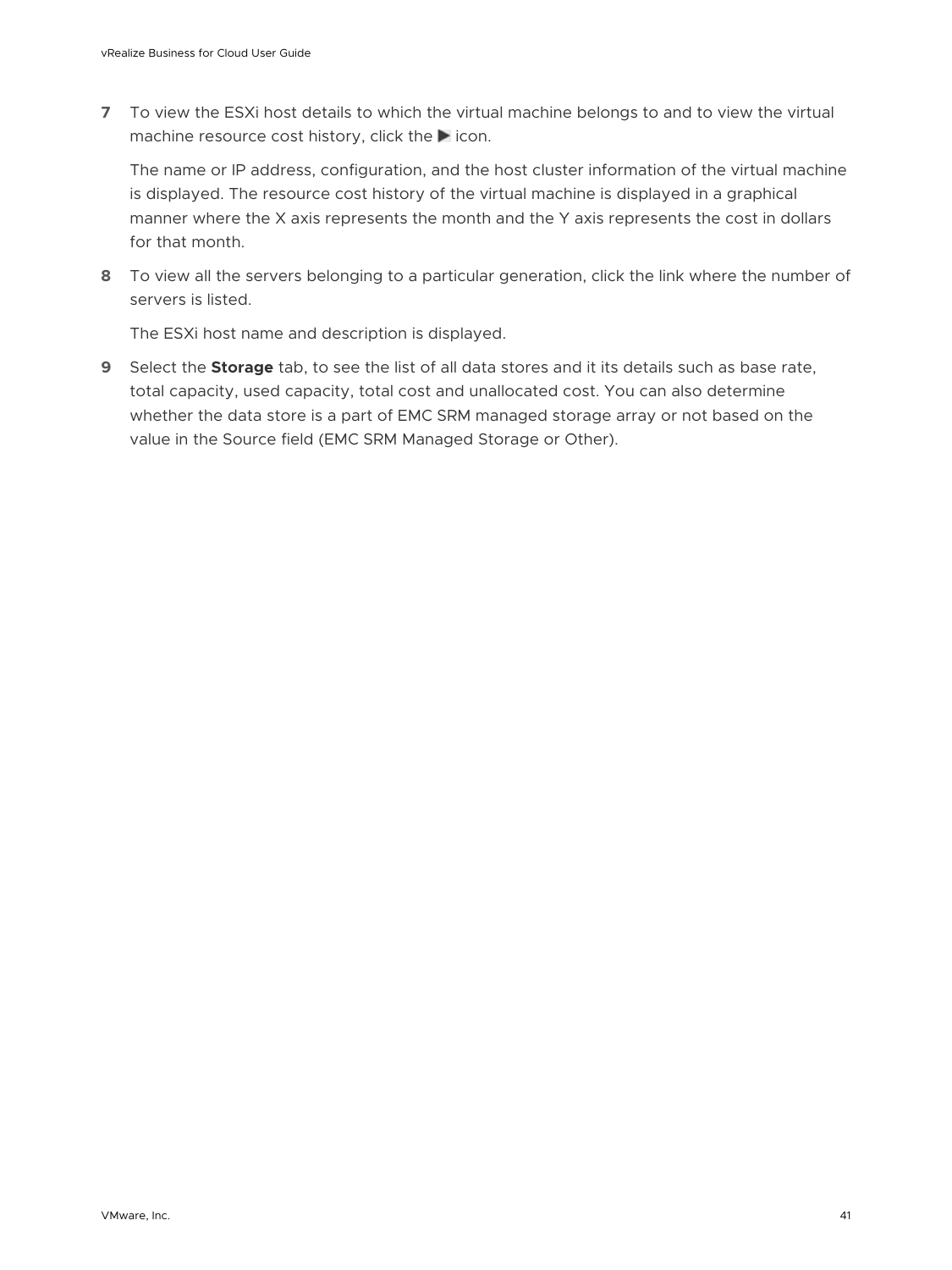# Overview of Consumption<br>Analysis

Consumption analysis attempts to determine who consumes the resources, the purpose for which they are being consumed, and the costs associated with the resources.

vRealize Business for Cloud classifies the consumers based on the business units.

This chapter includes the following topics:

- **n Pricing Integration with vRealize Automation**
- **n** [About Pricing Policies](#page-43-0)
- [Add or Edit Price for Virtual Machines](#page-43-0)
- [Set the Budget Value to Estimate Your Cost](#page-59-0)
- **n** [View Consumption Charges](#page-60-0)
- **n** [View Business Unit List](#page-63-0)
- **n** [View Business Unit Heat Map](#page-65-0)
- **No. 22 [View the Showback Statement](#page-66-0)**

# Pricing Integration with vRealize Automation

When vRealize Automation is configured with vRealize Business for Cloud, the pricing for all infrastructures in vRealize Automation must be configured in vRealize Business for Cloud.

vRealize Business for Cloud provides pricing information to vRealize Automation 6.x and 7.x versions differently.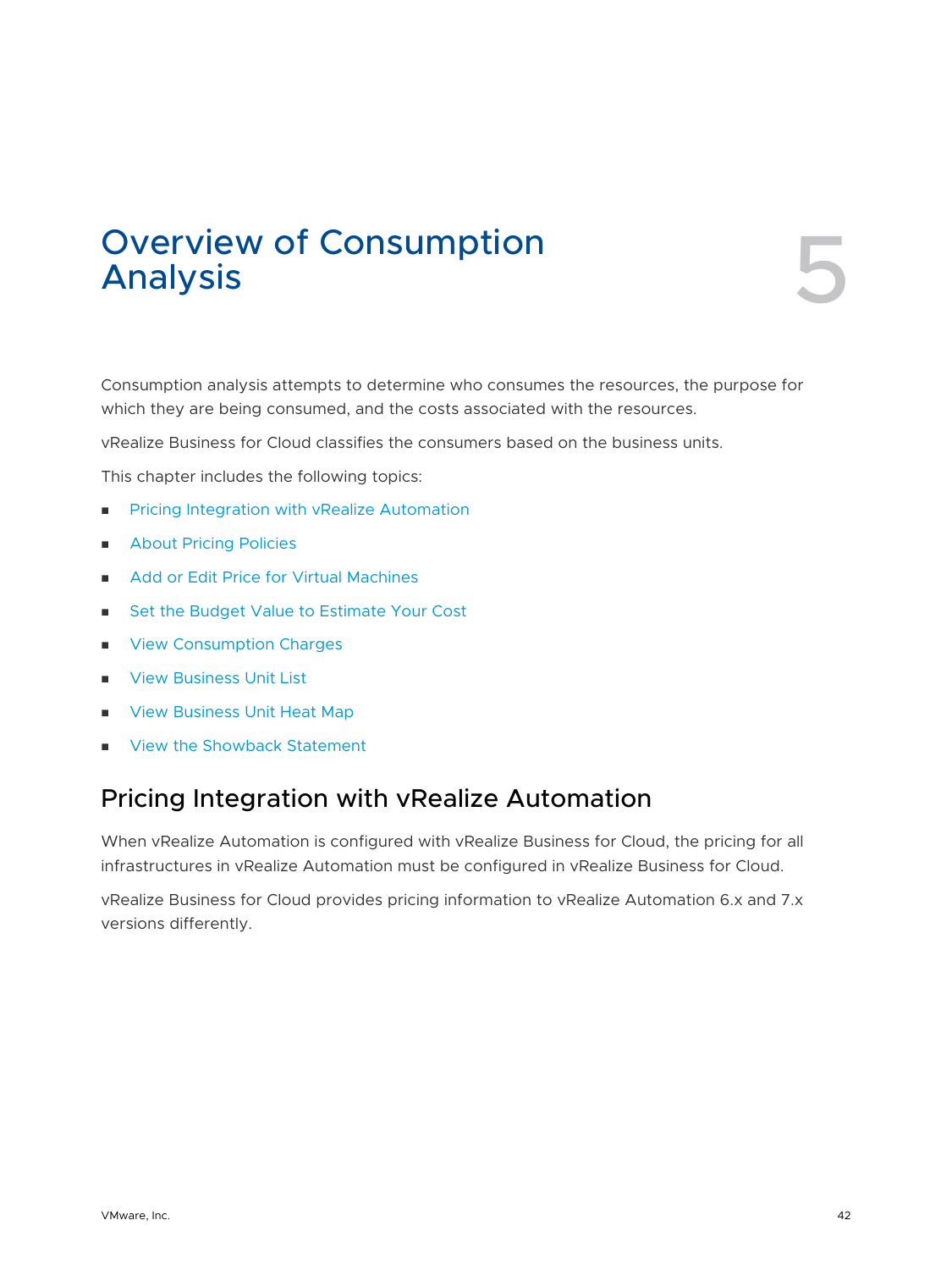- Costing in vRealize Automation **No. 2018 19 IF VREALIZE Business for Cloud is integrated with vRealize** Automation 6.x, vRealize Business for Cloud provides the pricing information for memory (GB) and virtual CPU at each host or cluster level. vRealize Business for Cloud computes the price based on the pricing policies configured in vRealize Business for Cloud and provides to vRealize Automation. The price computation is based on the average daily prices of all the virtual machines under a specific host or cluster. vRealize Automation uses these price values to fill the cost profiles. For more information, see the vRealize Automation documentation.
	- If vRealize Business for Cloud is integrated with vRealize Automation prior to 7.3 version, during the provision of a new machine in vRealize Automation, vRealize Automation communicates with vRealize Business for Cloud to obtain the upfront price of the machines. vRealize Business for Cloud calculates these upfront price based on the pricing policies and resource allocation in vRealize Business for Cloud. Pricing policies are based on reservations, reservation policies and blueprints. In addition, vRealize Business for Cloud also allows to model any operational cost, one time cost and cost on custom properties.
	- If vRealize Business for Cloud is integrated with vRealize Automation 7.3 or later,
		- vRealize Automation communicates with vRealize Business for Cloud to obtain the upfront price of the machines. vRealize Business for Cloud calculates these upfront price based on the pricing policies and resource allocation in vRealize Business for Cloud.

**Note** vRealize Business for Cloud does not consider the pricing methodology that have defined for resources for calculating the upfront price. Upfront price is always computed based on the allocation of a resource.

vRealize Business for Cloud calculates the expense (month-to-date) value for the virtual machines deployed on vRealize Automation that appears on **Items > Deployment**. During virtual machine cost calculation, vRealize Business for Cloud identifies the deployment constructs present in vRealize Automation and add the price for those objects.

**Note** Verify that the blueprint value you see in the vRealize Automation Virtual Machine report on vRealize Business for Cloud matches the value on the expense (month-to-date) column in vRealize Automation (**Items > Deployment**).

Pricing and showback in vRealize Business for Cloud for vRealize Automation

■ When vRealize Business for Cloud is integrated with vRealize Automation 6.x, vRealize Business for Cloud supports only Reservations for Compute Grouping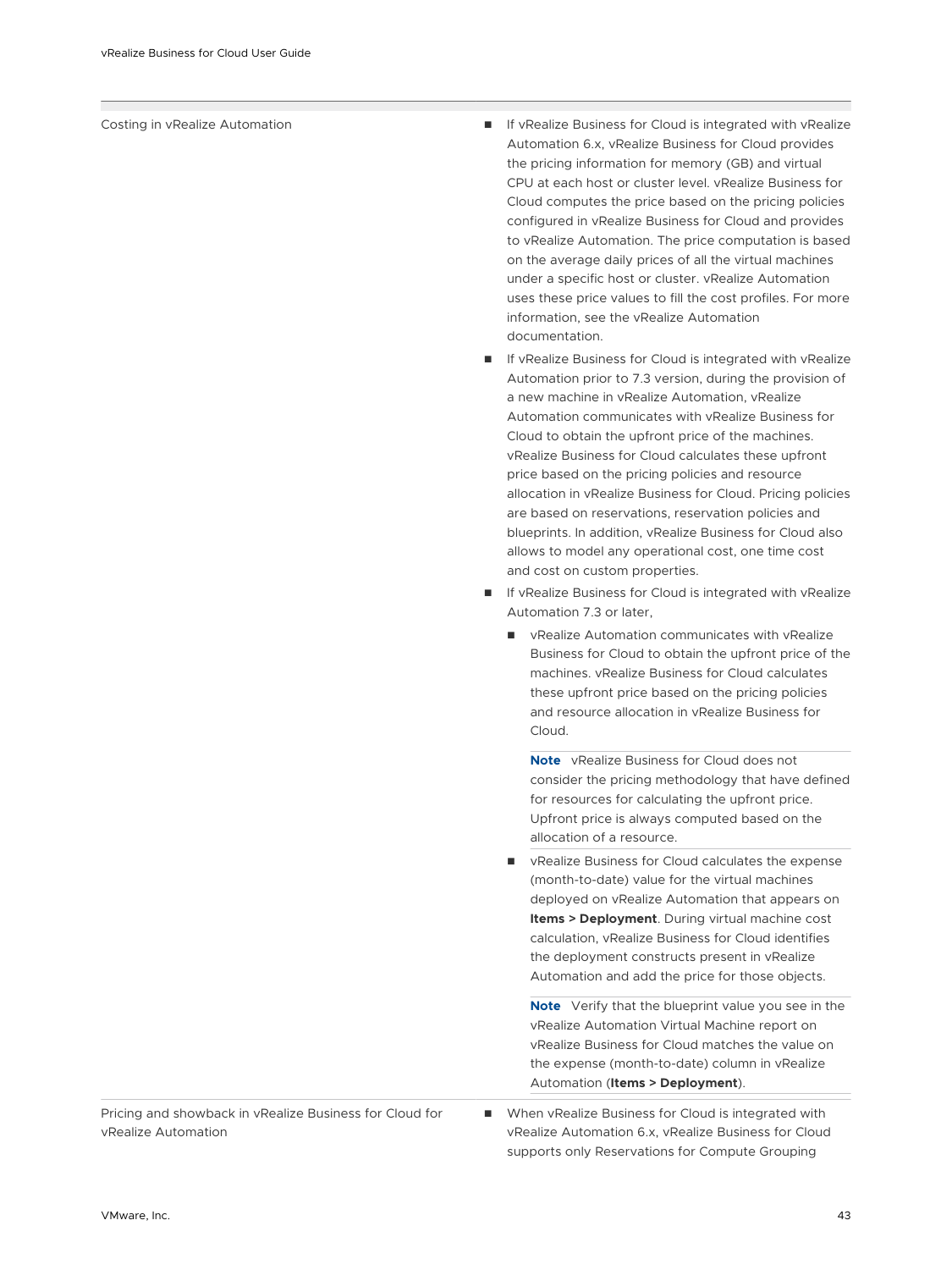Strategy and vRealize Business for Cloud supports the Storage Path based pricing for Storage Grouping Strategy.

**No When vRealize Business for Cloud is integrated with** vRealize Automation 7.x , vRealize Business for Cloud supports pricing based on Blueprints, Reservations and Reservation Policies for Compute Grouping Strategy. In addition, vRealize Business for Cloud supports the Storage Path and Storage Reservation policies for Storage Grouping Strategy.

# <span id="page-43-0"></span>About Pricing Policies

vRealize Business for Cloud can auto-generate pricing policies based on cost calculations. By default, these policies provide pricing recommendations for private, public, and hybrid cloud, which you can modify.

Pricing policy provides integration with vRealize Automation and replaces the vRealize Automation cost profiles. vRealize Business for Cloud calculates price of virtual machines provisioned by vRealize Automation including the virtual machines that vRealize Business for Cloud does not monitor (for example, KVM, Openstack and HyperV). You can see the price on the vRealize Automation catalog UI based on vRealize Business for Cloud policies.

When vRealize Automation is configured with vRealize Business for Cloud, the pricing for all infrastructures in vRealize Automation must be configured in vRealize Business for Cloud.

vRealize Business for Cloud pricing policy handles Virtual Storage Area Network (Virtual SAN) cost separately from storage expenses, by excluding datastores that the Virtual SAN identifies and grouping them under Virtual SAN category.

The virtual machines in vRealize Business for Cloud are assessed or evaluated based on the its endpoint policy like vRealize Automation, vCenter Server or vCloud Director or grouped under the Catch All policy.

Each virtual machine flows through an hierarchy of policies and maps to a single policy.

**Note** When more than 1 NIC exists in the vRealize Business for Cloud virtual appliance, you must edit the security.properties file to update the vcbm.host parameter with the correct hostname (the common name of the certificate) and restart pricing-api service.

# Add or Edit Price for Virtual Machines

You can modify or define the price of the virtual machines existing in your private, public, and hybrid cloud environments.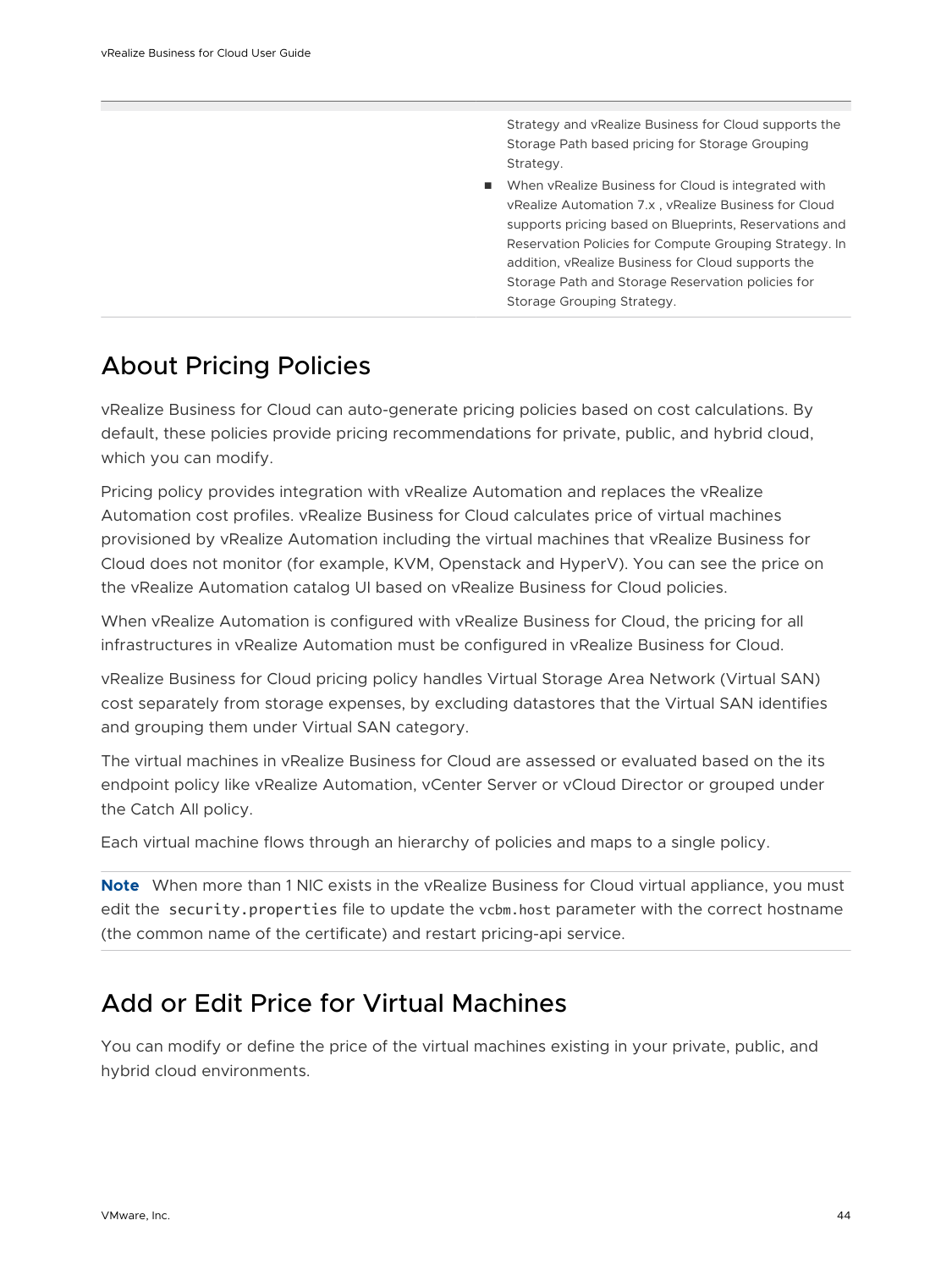### Procedure

- **1** Log in to vRealize Business for Cloud as an administrator.
	- <sup>n</sup> https://*vRealize\_Automation\_host\_name/vcac/org/tenant\_URL* (for the vRealize Automation integrated setup)
	- <sup>n</sup> https://*vRealize\_Business\_for\_Cloud\_host\_name/itfm-cloud* (for the vRealize Business for Cloud standalone setup)
- **2** Click **Business Management**.
- **3** Expand **Consumption**.
- **4** Select **Pricing**, click **Edit**, and select **Edit Pricing**.
- **5** Select the infrastructure tab, in which you want to continue editing.

Based on your selection, the policy options vary.

**6** Expand the policy type to see the policy options.

| <b>Infrastructure Tab</b>      | <b>Options</b>                                                                                                                                                                               |
|--------------------------------|----------------------------------------------------------------------------------------------------------------------------------------------------------------------------------------------|
| <b>Private Cloud (vSphere)</b> | vSphere VMs<br><b>Custom Policies</b><br>п.<br><b>vRealize Automation</b><br>ш<br><b>Custom Policies</b><br>٠<br><b>vCloud Director</b><br>п<br><b>Custom Policies</b><br>ш<br>vCenter<br>п. |
|                                | <b>Catch All Policies</b><br>п                                                                                                                                                               |
|                                | <b>Other Private Cloud Services</b>                                                                                                                                                          |
|                                | <b>Network Services</b>                                                                                                                                                                      |
| <b>Public Cloud (AWS)</b>      | <b>Custom Policies</b><br>٠                                                                                                                                                                  |
|                                | <b>vRealize Automation</b><br>٠                                                                                                                                                              |
|                                | <b>Custom Policies</b><br>п                                                                                                                                                                  |
|                                | <b>Amazon EC2</b><br>п                                                                                                                                                                       |
|                                | <b>Catch All Policies</b><br>٠                                                                                                                                                               |
|                                | <b>Other AWS Services</b>                                                                                                                                                                    |
|                                | <b>Amazon Web Services</b><br>٠                                                                                                                                                              |
|                                |                                                                                                                                                                                              |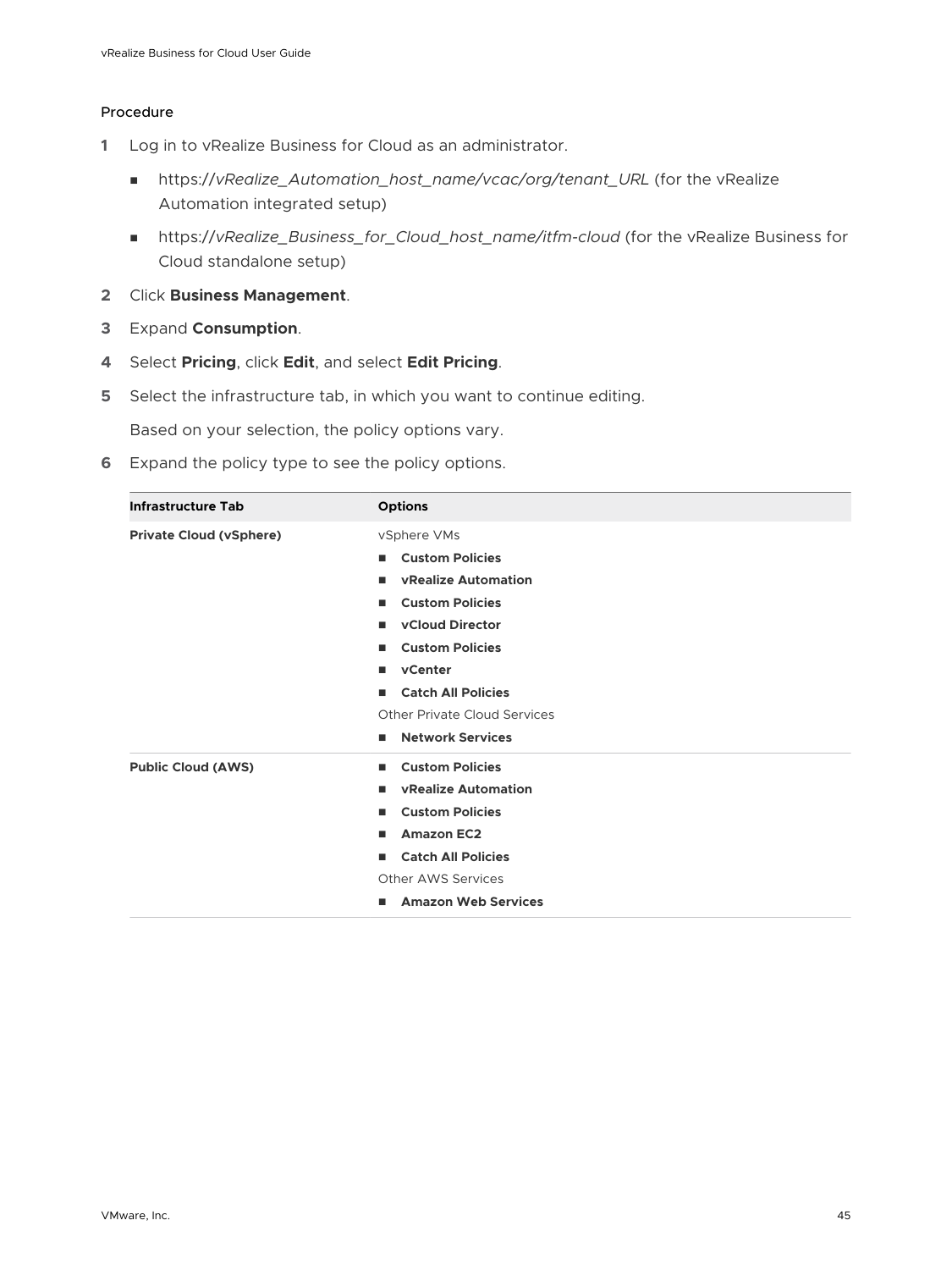| <b>Infrastructure Tab</b>                                                                                                                                                                                                               | <b>Options</b>                                                                                                                                                                                       |
|-----------------------------------------------------------------------------------------------------------------------------------------------------------------------------------------------------------------------------------------|------------------------------------------------------------------------------------------------------------------------------------------------------------------------------------------------------|
| <b>Public Cloud (Azure)</b>                                                                                                                                                                                                             | <b>Custom Policies</b><br>٠<br><b>vRealize Automation</b><br><b>Custom Policies</b><br>ш<br><b>Azure VMs</b><br>ш<br><b>Catch All Policies</b><br>ш<br>Other Azure Services<br><b>Azure Services</b> |
| <b>Other Cloud Providers</b><br>Note You might not see this option<br>if you are using the vRealize<br><b>Business for Cloud standalone setup</b><br>or vRealize Operations Manager<br>integrated vRealize Business for<br>Cloud setup. | <b>Custom Policies</b><br>ш<br><b>vRealize Automation</b><br>п<br><b>Catch All Policies</b><br>ш                                                                                                     |

**Note** If you are using vRealize Business for Cloud standalone setup, you do not see the options related to **vRealize Automation**.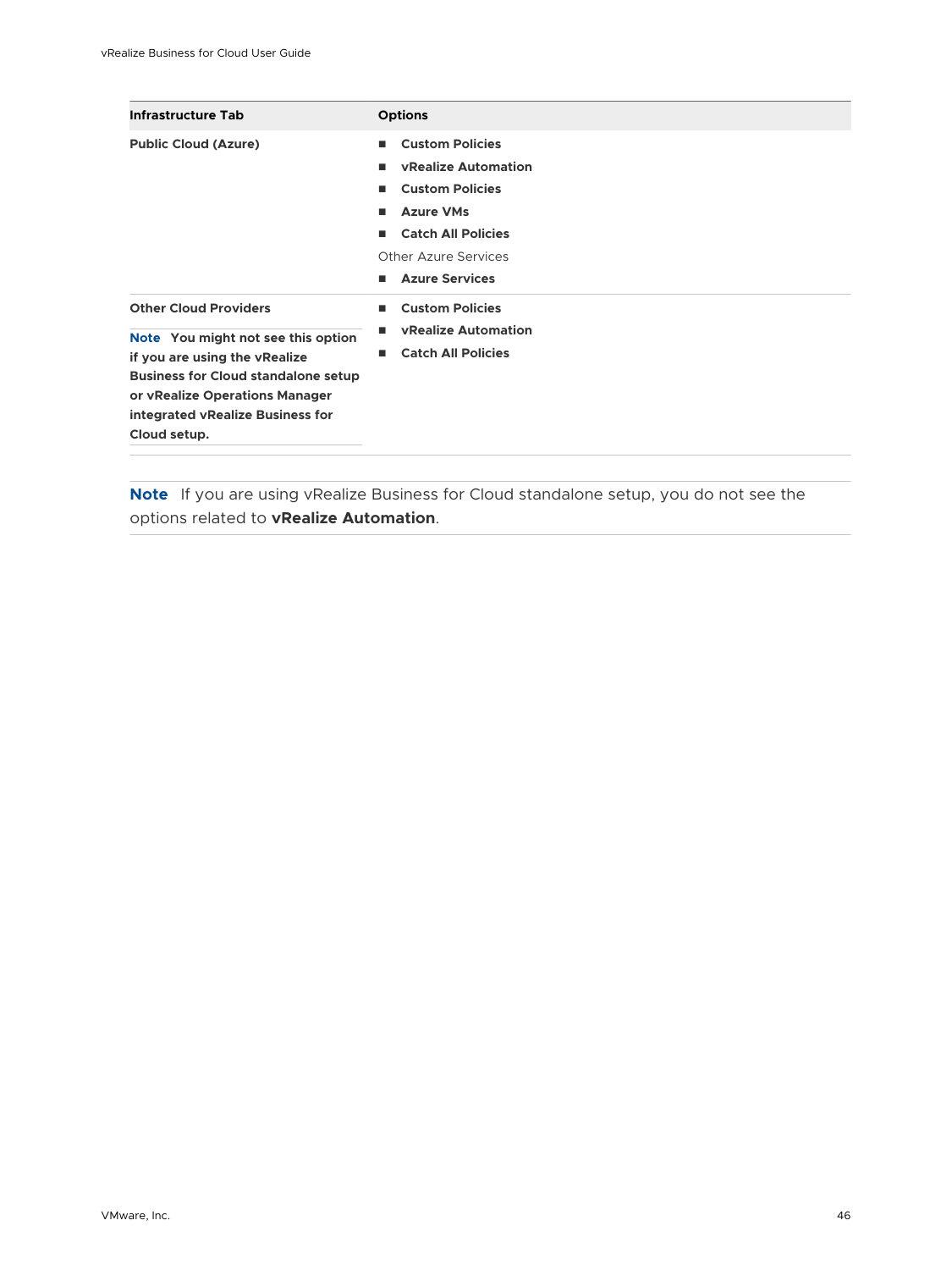### **7** Modify the auto-generated policies.

| Action                                                                       | <b>Procedure</b>                                                                                                                                                                                                                                                                                                                                                                                                                                                                                                                                                                                                                                                                                                                                                                                                                                                                                                                                                                                                                                                                                                                                                                                                                                                                                                                                                                                                                                                                                                                                                                                                                                                                                                                                                                                                                                                                                                                                                                                                                                                                                                                                                                                         |
|------------------------------------------------------------------------------|----------------------------------------------------------------------------------------------------------------------------------------------------------------------------------------------------------------------------------------------------------------------------------------------------------------------------------------------------------------------------------------------------------------------------------------------------------------------------------------------------------------------------------------------------------------------------------------------------------------------------------------------------------------------------------------------------------------------------------------------------------------------------------------------------------------------------------------------------------------------------------------------------------------------------------------------------------------------------------------------------------------------------------------------------------------------------------------------------------------------------------------------------------------------------------------------------------------------------------------------------------------------------------------------------------------------------------------------------------------------------------------------------------------------------------------------------------------------------------------------------------------------------------------------------------------------------------------------------------------------------------------------------------------------------------------------------------------------------------------------------------------------------------------------------------------------------------------------------------------------------------------------------------------------------------------------------------------------------------------------------------------------------------------------------------------------------------------------------------------------------------------------------------------------------------------------------------|
| Create or modify a custom policy                                             | To price accurate values for the specific virtual machines, you can create the<br>custom policies.<br>To add a custom policy, expand <b>Custom Policies</b> , click <b>Add</b> , enter the<br>a<br>price values for compute or storage policies and click Save. For more<br>information, see the Add or Modify Compute and Storage Policies<br>section in the guide.<br>To modify a custom policy, expand <b>Custom Policies</b> of the<br>b<br>categorization type that you want to modify, select the policy from the<br>list to make required changes and click <b>Save</b> . For more information, see<br>the Add or Modify Compute and Storage Policies section in the guide.<br>To edit the identification infrastructure, click <b>Edit</b> next to the<br>C<br>Infrastructure option and make the necessary changes. For more<br>information, see the Edit Identification Infrastructure section in the guide.<br>Modify the rates inline on the respective text boxes.<br>d<br>To add a calculation method and rate for additional charges, click Edit<br>е<br>next to the Additional Charges option. For more information see, Add<br>Additional Charges section in the guide.<br>f<br>Select <b>Active</b> or <b>Inactivate</b> to activate or deactivate the custom policy or<br>click the respective options next to the policy entries in the list. You can<br>also suspend, clone, or delete a policy from the list.<br>Drag the policies in the list to change the rank of the policies.<br>g<br><b>Note</b><br>You cannot activate, delete, or modify the auto-generated policies.<br>Each source such as vRealize Automation, vCenter Server, vCloud<br>п<br>Director, Amazon EC2, and Azure VMs has an individual custom policy<br>section.<br>Before deleting a custom policy, you must deactivate it.<br>п<br>If you delete a custom vDC policy, the policy is displayed until the end of<br>П<br>the month. The vDC pricing includes the deleted policy up to the date of<br>deletion.<br>If you delete a VM that belongs to a custom vDC policy, the VM is<br>п<br>displayed until the end of the day of deletion. The VM pricing is<br>calculated including the day of deletion. |
| Modify a cloud provider policy<br>(Private, Public, or Hybrid and<br>others) | To modify the infrastructure grouping strategy, click <b>Edit</b> on the title bar<br>a<br>and make the necessary changes. For more information, see the Edit<br>Group Configuration section.<br>To modify the rates, expand the list, select Compute or Storage tabs,<br>b<br>modify the rates and click Save. For more information, see the Add or<br>Modify Compute and Storage Policies section in the guide.<br>To add calculation method and rate for additional charges, click Edit<br>C<br>next to the Additional Charges. For more information see, Add<br>Additional Charges section in the guide.                                                                                                                                                                                                                                                                                                                                                                                                                                                                                                                                                                                                                                                                                                                                                                                                                                                                                                                                                                                                                                                                                                                                                                                                                                                                                                                                                                                                                                                                                                                                                                                             |

# Add or Modify Compute and Storage Policies

You can add or edit a pricing policy and use the policy to determine the cost of virtual machines.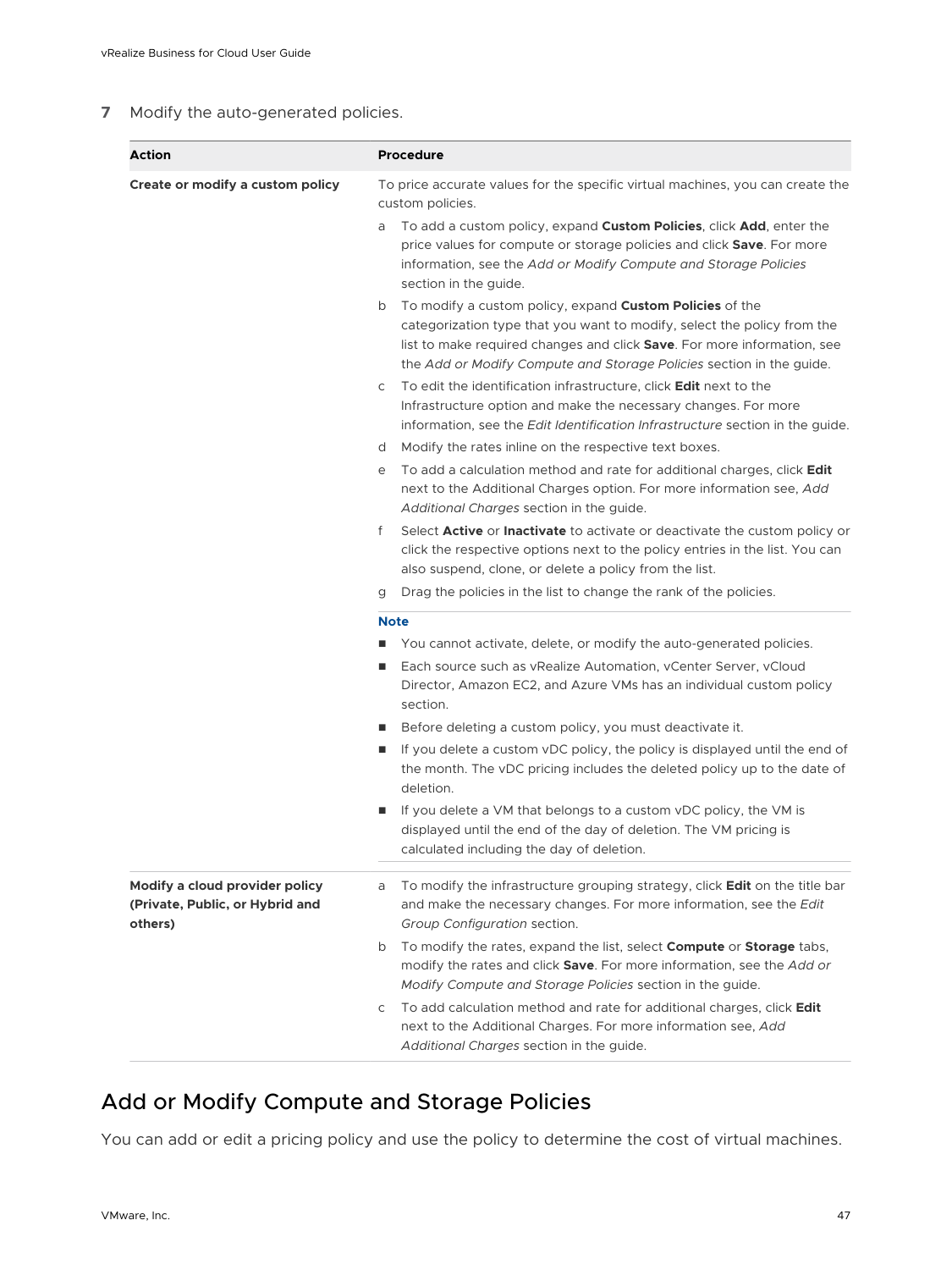### Procedure

- **1** Log in to vRealize Business for Cloud as an administrator.
	- n https://vRealize Automation host\_name/vcac/org/tenant\_URL (for the vRealize Automation integrated setup)
	- https://vRealize\_Business\_for\_Cloud\_host\_name/itfm-cloud (for the vRealize Business for Cloud standalone setup)
- **2** Click **Business Management**.
- **3** Expand **Consumption**.
- **4** Select **Pricing**, click **Edit**, and select **Edit Pricing**.
- **5** Select the **Private Cloud (vSphere)** tab.
- **6** Expand a policy, custom policies, or any private cloud provider.

You can add a custom policy or edit any policy.

- **7** Select the **Compute** or **Storage** tabs.
- **8** Perform one of the following.
	- To add a custom policy, click **Add** and enter the policy name in the **Add Custom Pricing Policy** dialog box.
	- To edit a cloud provider policy, expand the policy.
- **9** To save the custom policy or edit the cloud provider policy, perform the following steps.
	- a Click **Edit** next to the Infrastructure option and select an infrastructure. For more information, see the *Edit Identification Infrastructure* section in the guide.
	- b Enter the compute rate and storage rate for the policy.

For vCloud Director policies that use the allocation pool model, you can add overage pricing for compute resources (CPU, memory). The overage pricing is a differential charge that applies to the Organization vDC where the compute resources that are used are more than the guaranteed resources. The overage rates apply to the compute resources.

Optionally, you can select the following.

- **n** Use VM Instance Based Pricing for a PAYG policy.
- <sup>n</sup> **Use storage policy to determine storage price**.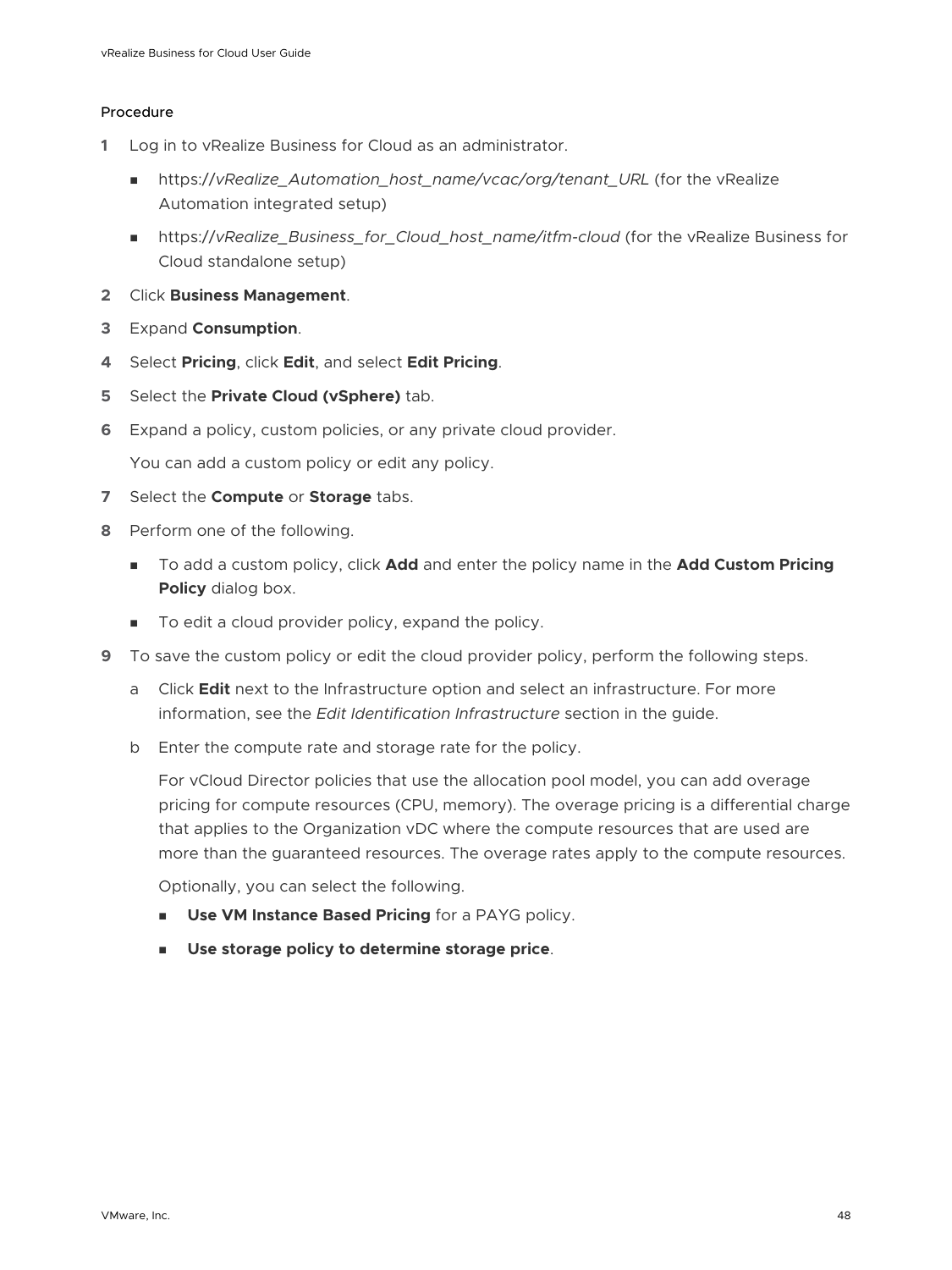c To add a calculation method and rate for additional services, click **Edit** next to the Additional Charges. For more information see, *Add Additional Charges* section in the guide.

### **Note**

- **n** You see the running cost for CPU, memory, and storage resources. Running cost is calculated based on the allocation or utilization pricing method that you configure on the **Administration** tab (**Calculation Preferences > Pricing Methodology at Resource Level**) for each resource. Running cost is calculated based on the number of VMs present in the infrastructure and not based on the number of VMs that belong to the pricing policy.
- **n** If you have set the allocation pricing method for CPU, you see the vCPU daily price and if you have set the utilization pricing method, you see the GHz CPU daily price. For vCloud Director pricing policies, irrespective of the selected pricing method, you see the GHZ CPU daily price.
- Additional charges applied to the vCloud Director: ORG, ORG, VDC, and VAPP inventory items are not applicable to the VMs of vCloud Director PAYG policies.
- d Click **Save**.

The pricing policy is created. By default, the policy is deactivated, which means inactive. The inactivate policies are not charged during pricing.

e To activate the policy, select **Active**.

You can deactivate the policy by selecting **Inactivate**.

**Note** If you have modified a policy or created a custom policy, the number of VMs for the policy are displayed accurately after 24 hours.

### Edit a Group Configuration

You can define or edit the group strategy for each datasource.

### Procedure

- **1** Log in to vRealize Business for Cloud as an administrator.
	- https://vRealize\_Automation\_host\_name/vcac/org/tenant\_URL (for the vRealize Automation integrated setup)
	- https://vRealize\_Business\_for\_Cloud\_host\_name/itfm-cloud (for the vRealize Business for Cloud standalone setup)
- **2** Click **Business Management**.
- **3** Expand **Consumption**.
- **4** Select **Pricing**, click **Edit**, and select **Edit Pricing**.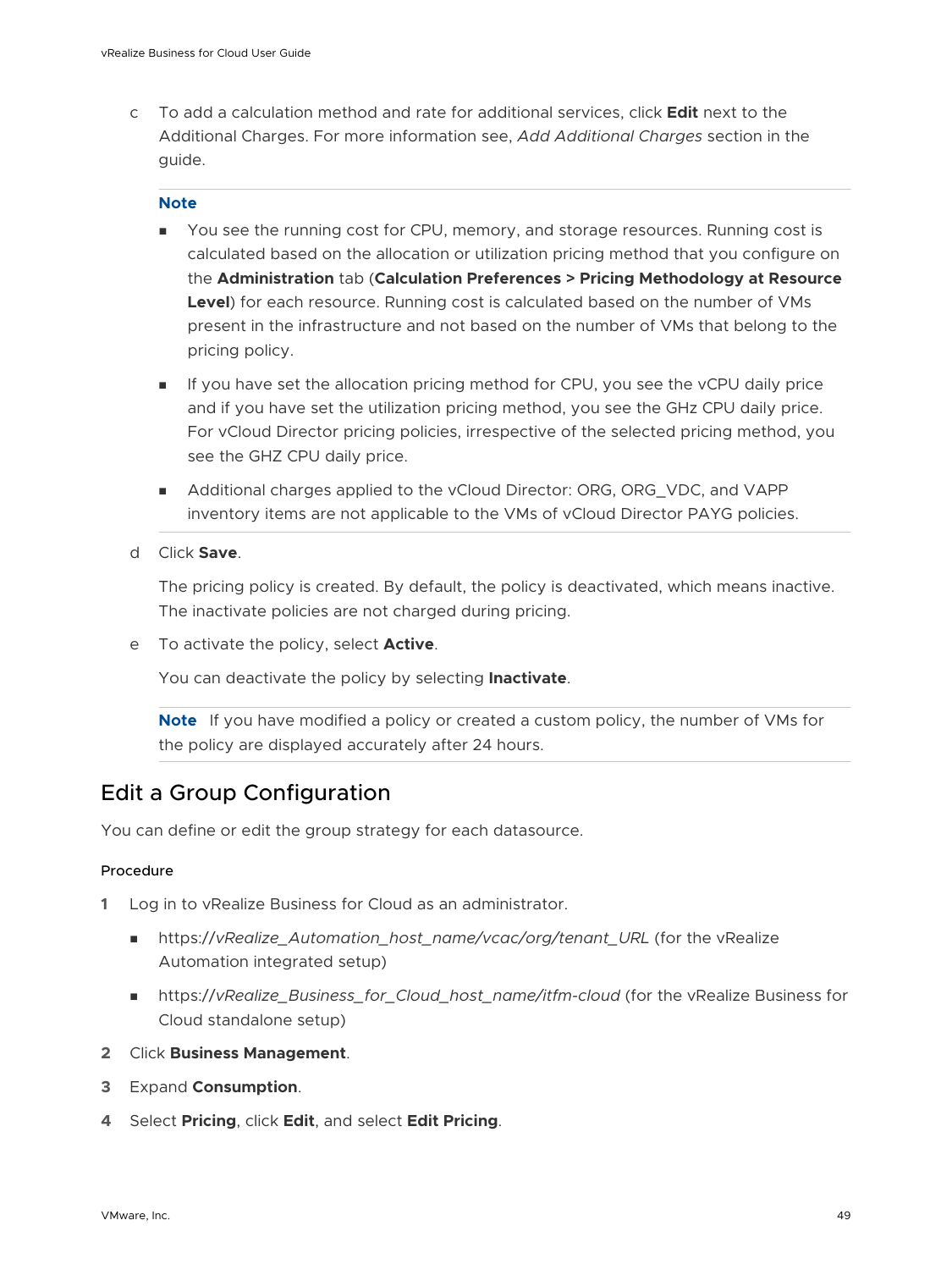- **5** Select the infrastructure tab, in which you want to continue editing. Based on your selection, the policy options vary.
- **6** Activate or deactivate the group status on the datasource bar.
- **7** Click **Edit** on the datasource bar.

The Group Configuration window opens.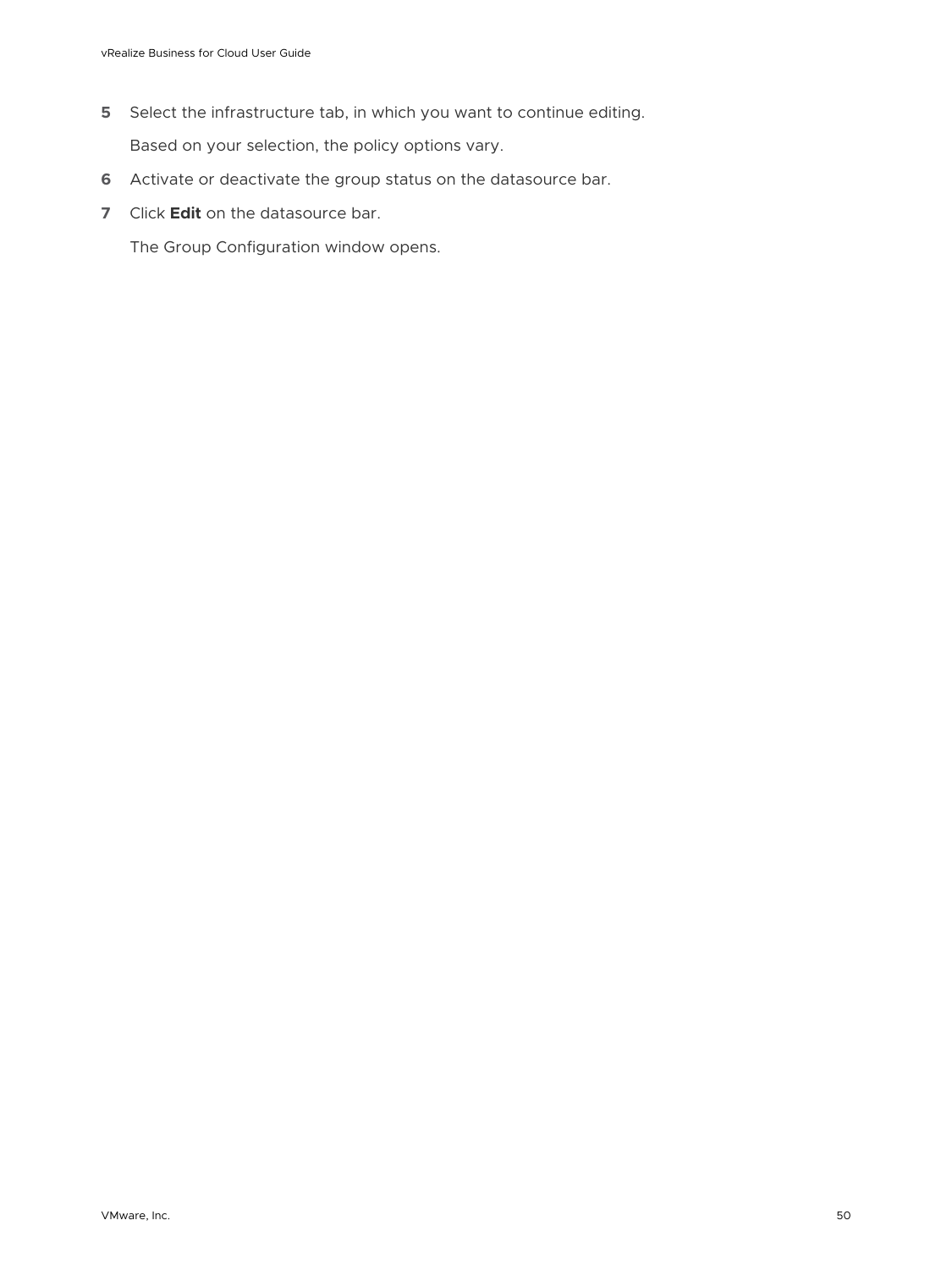- **8** Perform the following steps on the Group Configuration window.
	- a Select the grouping strategy from the drop-down menu.

Based on the datasource you have selected, the options for the grouping strategy are populated.

| <b>Datasource</b>                                                                                                       | <b>Grouping Strategy Options</b>                                                                                                                                                                                                                                                                                                                                                                                                                                                                                                                                                                                                                                                                                                                                                                                                                                                                                                                                                                                                                                                                               |
|-------------------------------------------------------------------------------------------------------------------------|----------------------------------------------------------------------------------------------------------------------------------------------------------------------------------------------------------------------------------------------------------------------------------------------------------------------------------------------------------------------------------------------------------------------------------------------------------------------------------------------------------------------------------------------------------------------------------------------------------------------------------------------------------------------------------------------------------------------------------------------------------------------------------------------------------------------------------------------------------------------------------------------------------------------------------------------------------------------------------------------------------------------------------------------------------------------------------------------------------------|
| <b>vCenter Server</b>                                                                                                   | Compute Grouping Strategy<br>Cluster<br><b>Resource Pool</b><br>■<br>Storage Grouping Strategy<br><b>Storage Profile</b><br>■<br><b>Storage Type</b><br>П<br><b>Datastore</b><br>■<br><b>Datastores Cluster</b><br>п<br><b>Storage Policy</b><br>■                                                                                                                                                                                                                                                                                                                                                                                                                                                                                                                                                                                                                                                                                                                                                                                                                                                             |
| <b>vCloud Director</b>                                                                                                  | Compute Grouping Strategy<br><b>Organization vDC</b>                                                                                                                                                                                                                                                                                                                                                                                                                                                                                                                                                                                                                                                                                                                                                                                                                                                                                                                                                                                                                                                           |
|                                                                                                                         | <b>Note</b><br>vCloud Director pricing policies are supported at the Organization<br>$\blacksquare$<br>yDC level and the virtual machine level based on allocation models<br>defined on the vCloud Director user interface. When you set the<br>allocation pool or reservation pool allocation models, vRealize<br>Business for Cloud assigns the pricing policy at the Organization vDC<br>level. When you set the pay-as-you-go allocation models, vRealize<br>Business for Cloud assigns the pricing policy at virtual machine level.<br>If the pricing level is Organization vDC, vRealize Business for Cloud<br>■<br>considers the allocation methodology for calculating the price, even<br>when you have set the utilization pricing method.<br>Virtual machines under Organization vDC of type Allocation Pool and<br>ш<br>Reservation Pool show the total price value as N/A in all the reports.<br>The VMs are also not included in the VM count on the pricing page.<br>As pricing is done for the Organization vDC, the prices for VMs<br>belonging to the Organization vDCs are displayed as N/A. |
|                                                                                                                         | Storage Grouping Strategy                                                                                                                                                                                                                                                                                                                                                                                                                                                                                                                                                                                                                                                                                                                                                                                                                                                                                                                                                                                                                                                                                      |
|                                                                                                                         | <b>Storage Policy</b><br>п                                                                                                                                                                                                                                                                                                                                                                                                                                                                                                                                                                                                                                                                                                                                                                                                                                                                                                                                                                                                                                                                                     |
| <b>vRealize Automation</b><br>Note You do not see this option in<br>the vRealize Business for Cloud<br>standalone mode. | Compute Grouping Strategy<br><b>vRealize Automation Reservation</b><br>vRealize Automation Reservation Policy<br>vRealize Automation Blueprint<br>п<br><b>Note</b> When integrated with the vRealize Automation 6.x version,<br>vRealize Business for Cloud supports only vSphere reservations.                                                                                                                                                                                                                                                                                                                                                                                                                                                                                                                                                                                                                                                                                                                                                                                                                |
|                                                                                                                         | <b>Storage Grouping Strategy</b><br><b>vRA Storage Reservation Policy</b><br>■                                                                                                                                                                                                                                                                                                                                                                                                                                                                                                                                                                                                                                                                                                                                                                                                                                                                                                                                                                                                                                 |

n **Storage Path**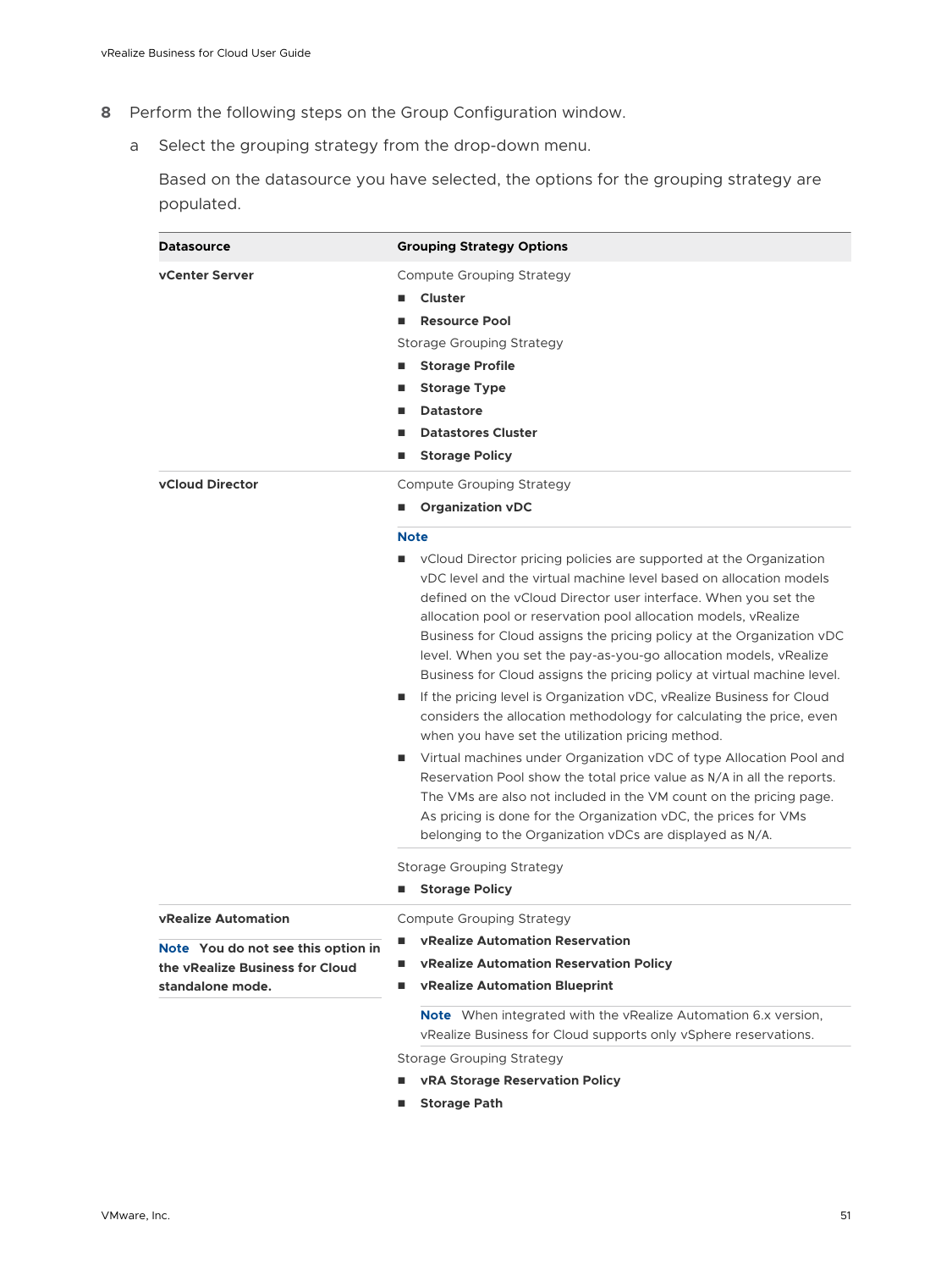| <b>Datasource</b>          | <b>Grouping Strategy Options</b>                                                                                                                                 |
|----------------------------|------------------------------------------------------------------------------------------------------------------------------------------------------------------|
|                            | <b>Note</b> When integrated with the vRealize Automation 6.x version,<br>vRealize Business for Cloud does not support the <b>Storage Path</b><br>categorization. |
| <b>Amazon EC2</b>          | Compute Grouping Strategy<br><b>Amazon Account</b><br>п<br><b>Amazon Instance Type</b><br>■                                                                      |
| <b>Amazon Web Services</b> | Service Grouping Strategy<br><b>Amazon Service Name</b><br>п                                                                                                     |
| <b>Azure VMs</b>           | Compute Grouping Strategy<br><b>Azure Account</b><br>ш<br><b>Azure Instance Type</b>                                                                             |
| <b>Azure Services</b>      | Service Grouping Strategy<br><b>Azure Service Name</b><br>▬                                                                                                      |

### Edit Identification Infrastructure

You can select the infrastructure type for a pricing policy. Based on the infrastructure you select, the policy sets the price for the virtual machines with the current infrastructure.

### Procedure

- **1** Log in to vRealize Business for Cloud as an administrator.
	- https://vRealize\_Automation\_host\_name/vcac/org/tenant\_URL (for the vRealize Automation integrated setup)
	- https://vRealize\_Business\_for\_Cloud\_host\_name/itfm-cloud (for the vRealize Business for Cloud standalone setup)
- **2** Click **Business Management**.
- **3** Select **Pricing**, click **Edit**, and select **Edit Pricing**.
- **4** Select the infrastructure tab, in which you want to continue editing.

Based on your selection, the policy options vary.

**5** Select a policy category and select an existing policy or click **Add** to create a policy. Select an infrastructure.

vRealize Business for Cloud lists the Infrastructure types that are available for your selected infrastructure.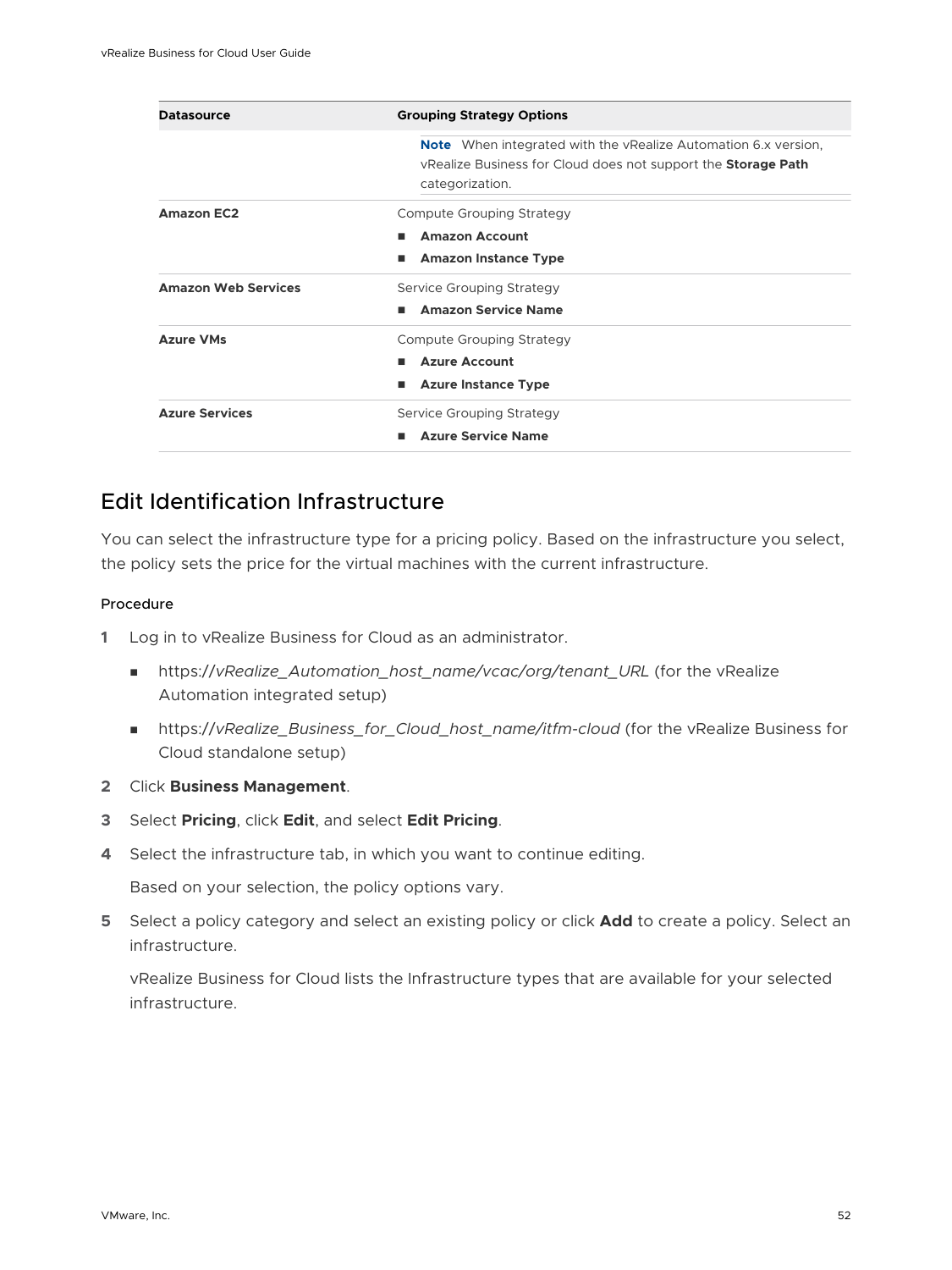**6** To select an infrastructure, click **Edit** next to the Infrastructure option and click the infrastructure source, infrastructure type and infrastructure selection.

| <b>Infrastructure</b>       | <b>Options</b>                                                                                                                                                                                                      |
|-----------------------------|---------------------------------------------------------------------------------------------------------------------------------------------------------------------------------------------------------------------|
| <b>Compute Pricing</b>      | For yCenter Server, the policy is based on:                                                                                                                                                                         |
| <b>Policy</b>               | <b>Cluster</b>                                                                                                                                                                                                      |
|                             | <b>Resource Pool</b>                                                                                                                                                                                                |
|                             | For vCloud Director, the policy is based on:                                                                                                                                                                        |
|                             | Organization                                                                                                                                                                                                        |
|                             | For vRealize Automation, the policy is based on:                                                                                                                                                                    |
|                             | <b>Reservation</b>                                                                                                                                                                                                  |
|                             | <b>Reservation Policy</b>                                                                                                                                                                                           |
|                             | <b>Blueprint</b>                                                                                                                                                                                                    |
|                             | Any If you have multiple reservations, during provisioning of virtual machines in vRealize<br>Automation, the upfront cost displays the range of values, instead of single value in<br>vRealize Business for Cloud. |
|                             | Note If you are using vRealize Business for Cloud in the standalone mode, you do not see the<br>options related to vRealize Automation.                                                                             |
|                             | For Amazon EC2, the policy is based on:                                                                                                                                                                             |
|                             | <b>Amazon Account</b>                                                                                                                                                                                               |
|                             | <b>Amazon Instance Type</b>                                                                                                                                                                                         |
|                             | For AWS, the policy is based on <b>Amazon Service Name</b>                                                                                                                                                          |
| <b>Storage Pricing</b>      | For vCenter Server, the policy is based on:                                                                                                                                                                         |
| policy                      | <b>Datastore</b>                                                                                                                                                                                                    |
|                             | Profile                                                                                                                                                                                                             |
|                             | <b>Storage Type</b>                                                                                                                                                                                                 |
|                             | <b>Datastores Cluster</b>                                                                                                                                                                                           |
|                             | <b>Storage Policy</b>                                                                                                                                                                                               |
|                             | For vRealize Automation, the policy is based on:                                                                                                                                                                    |
|                             | <b>Storage Reservation Policy</b>                                                                                                                                                                                   |
|                             | <b>Storage Path</b>                                                                                                                                                                                                 |
|                             | For vCloud Director, the policy is based on:                                                                                                                                                                        |
|                             | <b>Storage Policy</b>                                                                                                                                                                                               |
| Infrastructure<br>Selection | Select a name from the list.                                                                                                                                                                                        |

**7** Click **Save**.

### Edit Virtual Machine Instance Based Pricing

If you have defined virtual machine instance sizes, you can apply a price for each VM instance size for the pay-as-you-go allocation models of organization vDC. The price that you define for each VM instance size is applied to the compute rates.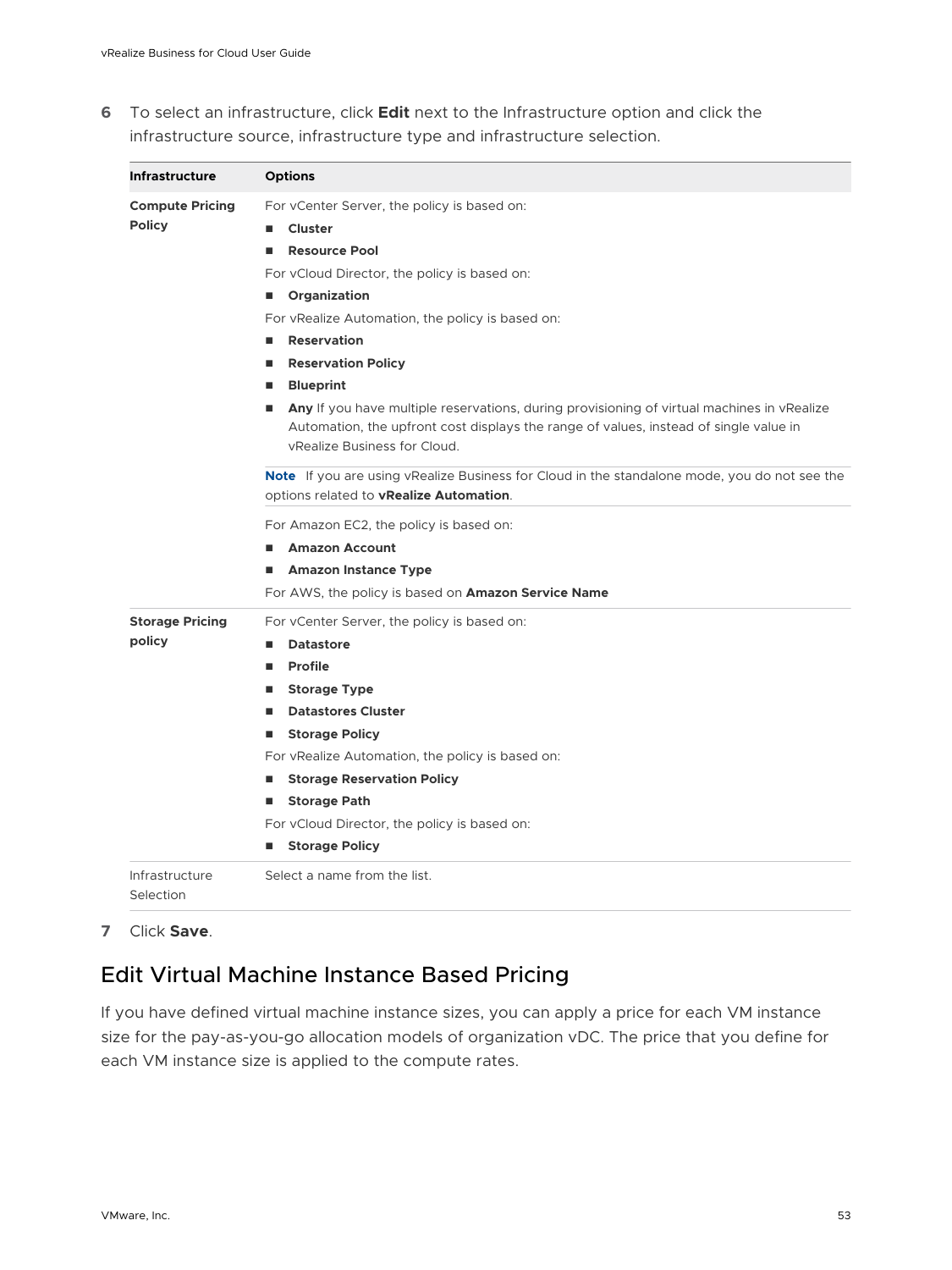### <span id="page-53-0"></span>Prerequisites

If you do not want to use the default VM instance sizes, you must have defined your custom VM instance sizes.

### Procedure

- **1** Log in to vRealize Business for Cloud as an administrator.
	- nttps://vRealize\_Automation\_host\_name/vcac/org/tenant\_URL (for the vRealize Automation integrated setup)
	- https://vRealize\_Business\_for\_Cloud\_host\_name/itfm-cloud (for the vRealize Business for Cloud standalone setup)
- **2** Click **Business Management**.
- **3** Select **Pricing**, click **Edit**, and select **Edit Pricing**.
- **4** Select the **Private Cloud (vSPhere) tab** and expand **vCloud Director**.
- **5** Select the **Compute** tab and expand the PAYG policy.
- **6** Select **Use VM Instance Based Pricing** under **Rates**.
- **7** Click **Edit** next to the **Use VM Instance Based Pricing** text box.
- **8** Enter the price for each VM instance size and click **Save**.
- **9** Ensure that you have selected allocation model for pricing methodology at the resource level.
	- a Click the **Administration** tab.
	- b Click **Business Management**.

Ignore this step for the vRealize Business for Cloud standalone setup.

c Expand **Calculation Preferences** and click **Pricing Methodology at Resource Level** and verify that Allocation is selected for both **CPU** and **Memory**.

**Note** If you use virtual machine instance-based pricing, the CPU and Memory charge are displayed as 0 in all the reports. The compute charge for VM instances are displayed separately in the reports.

### Add Additional Charges

You can add an additional cost for customizing the pricing policies.

For information about configuring default settings for Virtual Infrastructure Labor and Operating System Labor, see [View and Update vRealize Business for Cloud Default Settings.](#page-12-0)

### Procedure

- **1** Log in to vRealize Business for Cloud as an administrator.
	- https://vRealize\_Automation\_host\_name/vcac/org/tenant\_URL (for the vRealize Automation integrated setup)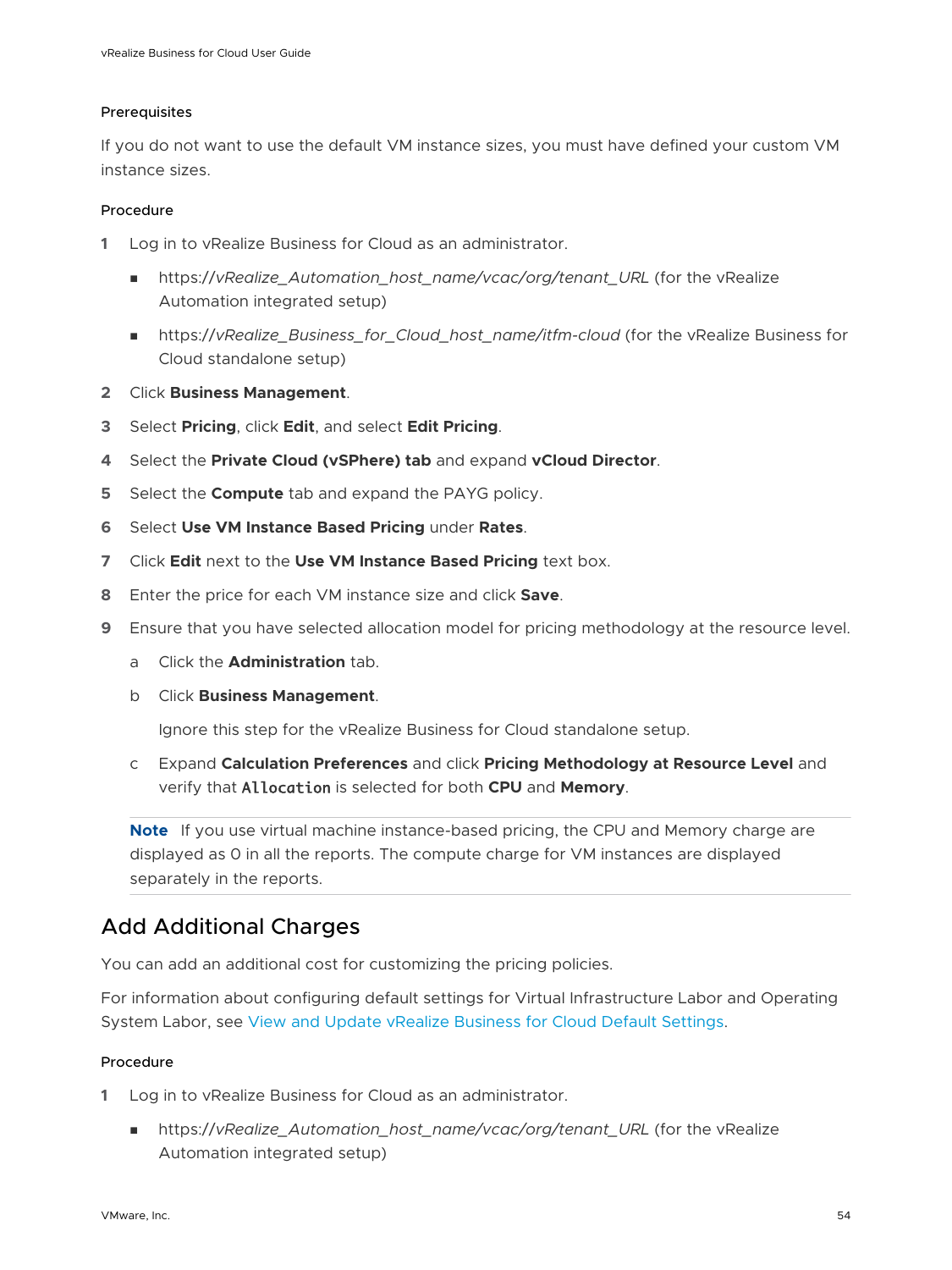- https://vRealize\_Business\_for\_Cloud\_host\_name/itfm-cloud (for the vRealize Business for Cloud standalone setup)
- **2** Click **Business Management**.
- **3** Select **Pricing**, click **Edit**, and select **Edit Pricing**.
- **4** Select the infrastructure tab, in which you want to continue editing.

Based on your selection, the policy options vary.

- **5** Select an existing policy or click **Add** to create a custom policy.
- **6** Click **Edit** next to the Additional Charges option.
- **7** Click the add option in the Additional Charges window.
- **8** Select an inventory item from the Identification list.

Based on your selection, the tag value text box is filled.

#### **Note**

- **n** You can add a price for the Fault Tolerant property of virtual machines that exists in vCenter Server only. The pricing is not supported for fault tolerant virtual machines that are part of other endpoints.
- **n** You can configure whether to set the rate for Virtual Infrastructure Labor and Operating System Labor services by using the configclient.py utility. Run the following command on the appropriate folder in the shell prompt: configclient.py SET -k pricing.additional.createByDefault -v true.
- **9** Select a tag value from the list.
- **10** Select one of the calculation methods.

| Option         | <b>Description</b>                                                                                                           |
|----------------|------------------------------------------------------------------------------------------------------------------------------|
| <b>Fixed</b>   | Sets a defined rate for the particular virtual machine that is associated with<br>this policy or tag, remains same everyday. |
| % Over Compute | Adds defined percentage value in addition to the compute cost.                                                               |
| % Over Storage | Adds defined percentage value in addition to the storage cost.                                                               |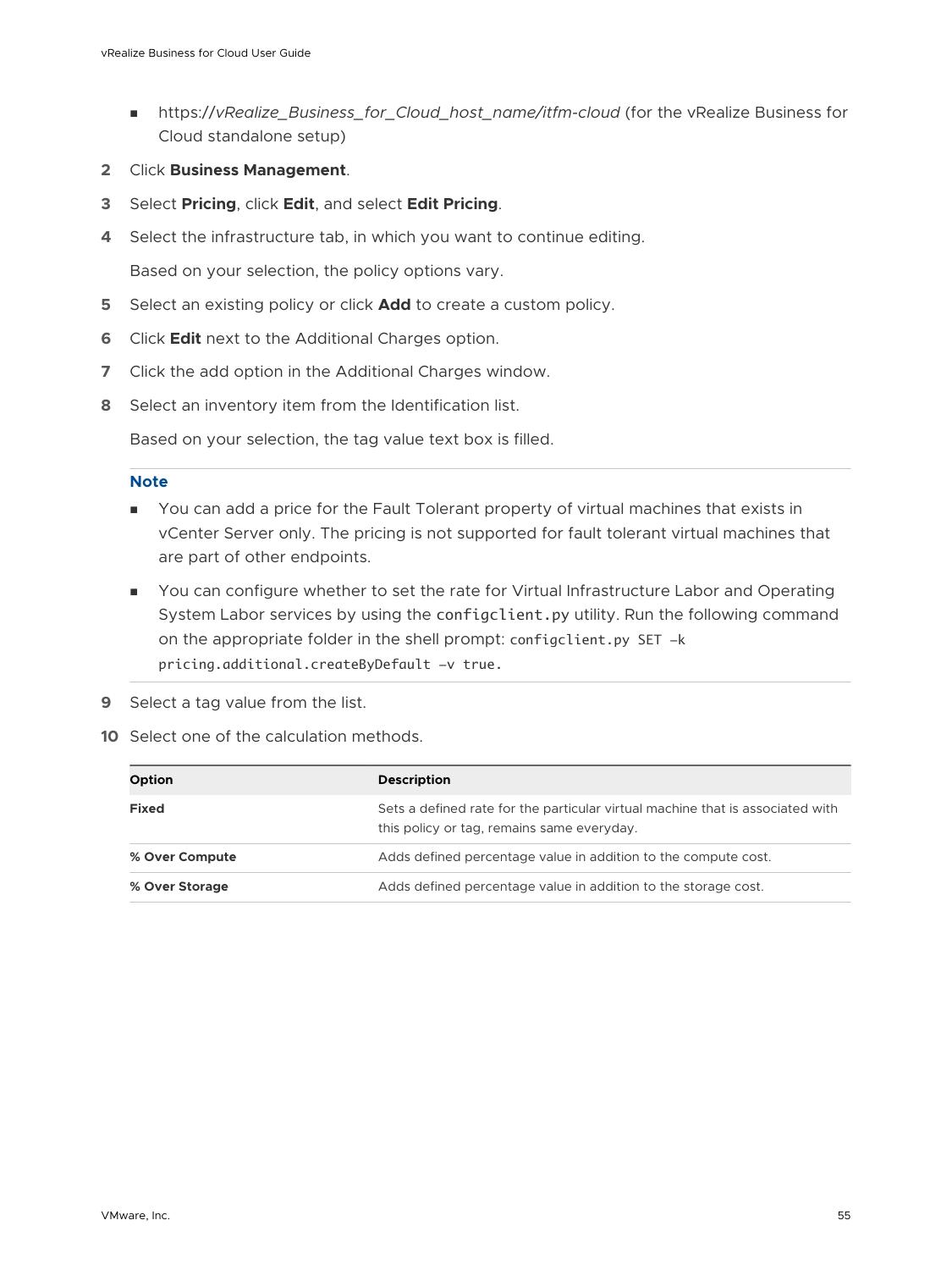| Option                    | <b>Description</b>                                                                                                                   |
|---------------------------|--------------------------------------------------------------------------------------------------------------------------------------|
| % Total Cost              | Adds defined cost percentage value in addition to the compute cost and<br>storage cost.                                              |
| <b>Fixed One Time Fee</b> | Adds the defined rate to the virtual machine in the first month after first<br>deployment. So this is the cost for a one time setup. |

### **Note**

- **n** You can add either **Fixed** or **Fixed One Time Fee** calculation method for the Operating System tag value. Adding more than one calculation method is not supported for the Operating System tag value.
- **n** You can add Fixed One Time Fee and % Over Storage calculation method for vApp templates and media belonging only to the vCloud Director: ORG\_VDC inventory item.
- **11** Enter the rate of percentage or the rate for updating the pricing policy for the virtual machines.
- **12** To save the additional service cost to the virtual machines, click **Save**.

## Add and Edit Network Price

You can add the fixed and recurring charges for network services consumed by business units. vRealize Business categorizes these charges as additional services.

The policies displayed under network services are tightly coupled with the business unit that you select from **Consumption > Business Units > Comput Grouping Strategy**. If you change the strategy, new policies are created and old rates are lost.

### Procedure

- **1** Log in to vRealize Business for Cloud as an administrator.
	- https://vRealize\_Automation\_host\_name/vcac/org/tenant\_URL (for the vRealize Automation integrated setup)
	- n https://vRealize\_Business\_for\_Cloud\_host\_name/itfm-cloud (for the vRealize Business for Cloud standalone setup)
- **2** Click **Business Management**.
- **3** Expand **Consumption**.
- **4** Select **Pricing**, click **Edit**, and select **Edit Pricing**.
- **5** Click **Private Cloud (vSphere)**.
- **6** Expand the **Network Services** section.

You see the list of all business units in your private cloud.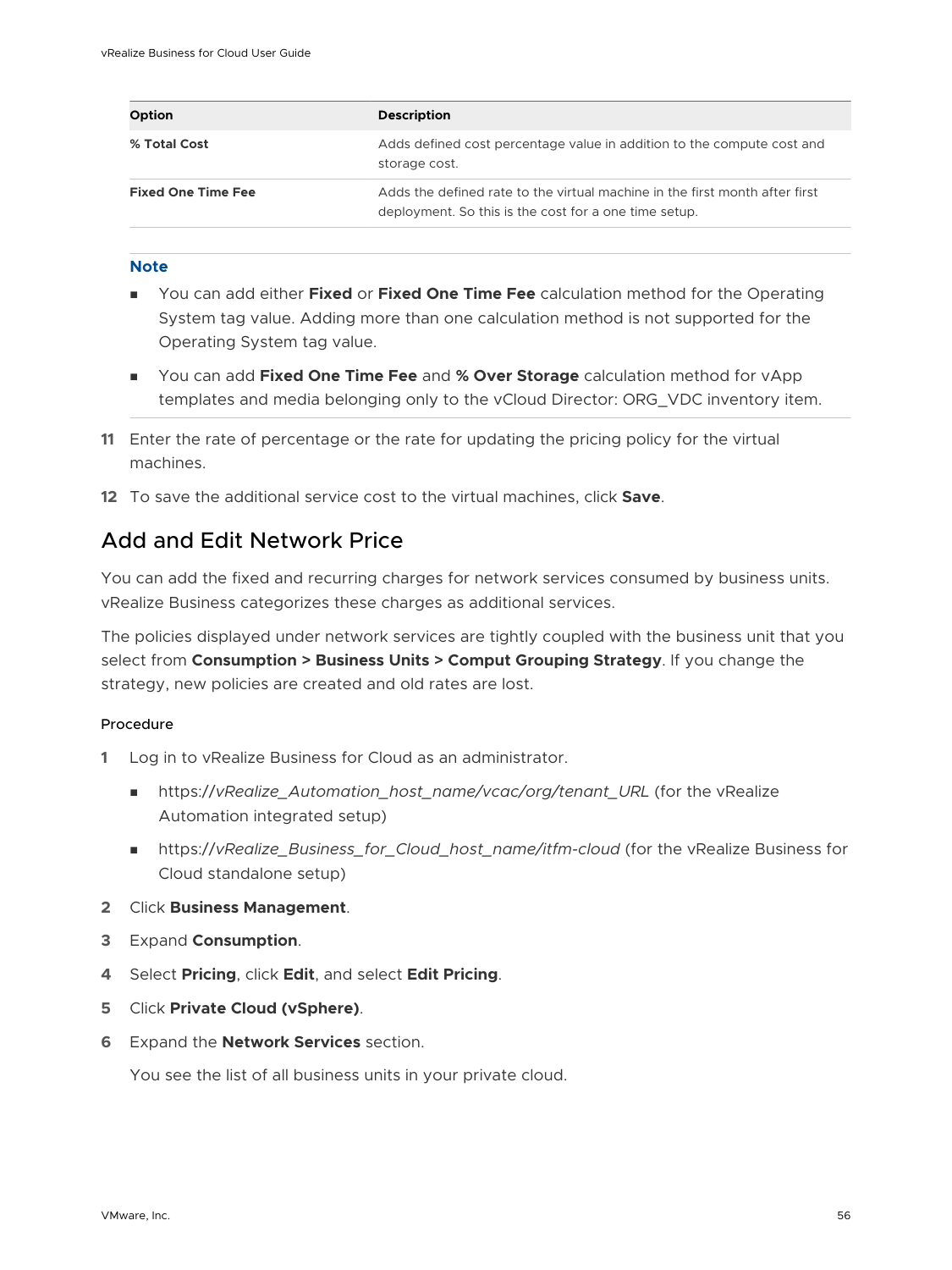### **7** Expand a business unit.

By default, you see five services named Edge Gateway, Elastic IP, Firewall, Load Balancer, and VPN. If you have added the VMware NSX Manager and its corresponding VMware vCloud Director and vCenter Server into vRealize Business for Cloud, you see the list of additional services and network traffic consumed by business unit, including the count, month-to-date (MTD) data, and charge details.

The following are the supported network services for pricing:

- <sup>n</sup> BGP
- Distributed firewall
- **OSPF**
- **DHCP**
- **DNS**
- **Firewall**
- <sup>n</sup> HA
- **IPsec**
- L<sub>2</sub>VPN
- Load balancer
- **NAT**
- **n** Routing
- **s** SSL VPN

You might see other services for which pricing is not applicable.

- **8** To add a new network service for a specific business unit, expand the business unit section and perform the following steps:
	- a Click **Add**.
	- b Enter a name for a service.
	- c Specify the service count, one-time charge, and recurring charge for the policy.
	- d Click **Save.**

You see the new service details listed under the specific business unit.

The network traffic information is auto-discovered and you cannot add it manually.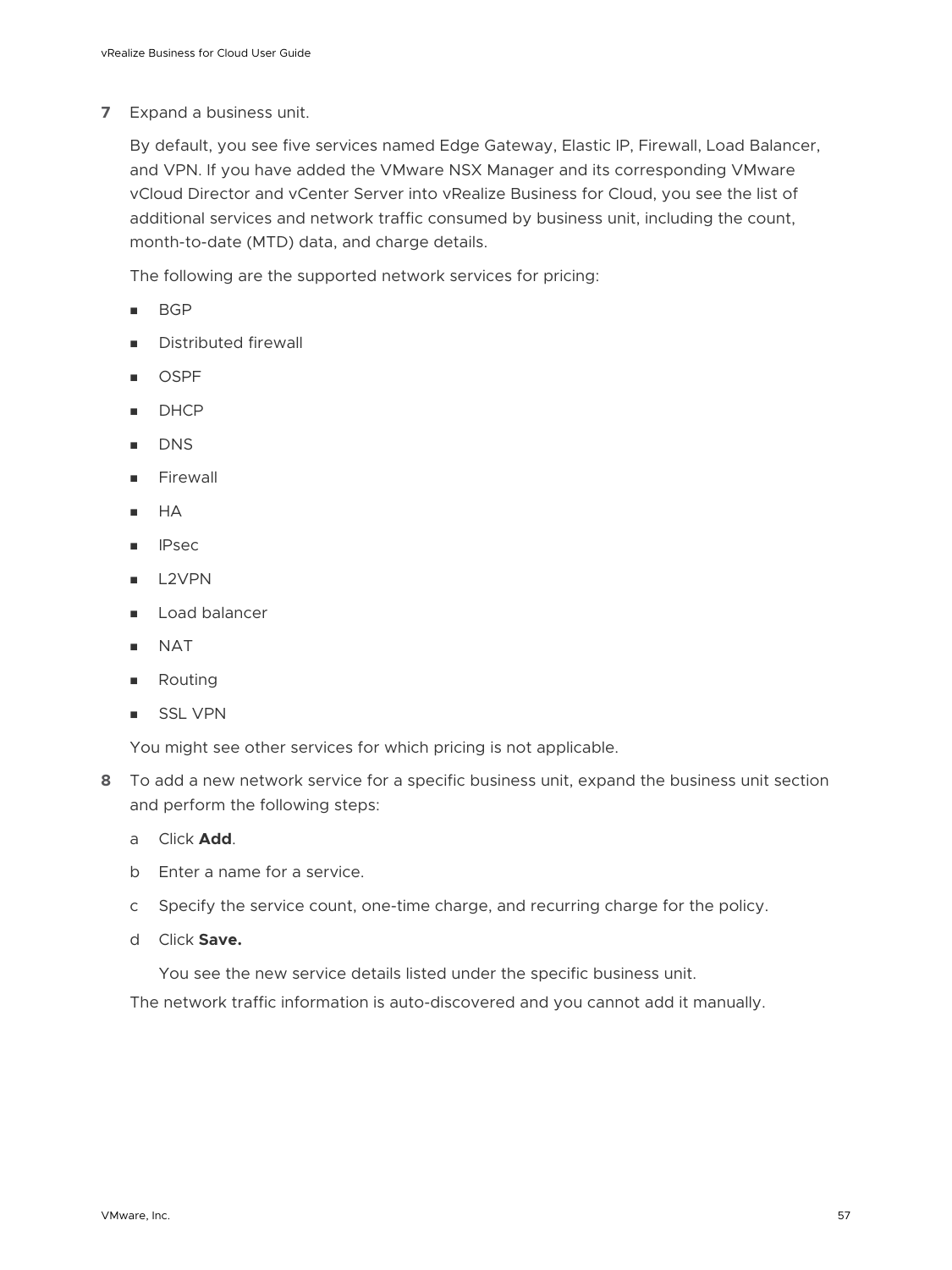- **9** Modify the charges of the service or network traffic.
	- a Expand the business unit that you want to edit under **Network Services**.

Data in/out and bandwidth are the network statistics collected for pricing.

b Modify the values for fixed one-time charge and daily recurring charge.

**Note** In the **Network Traffic (In/Out)** section, the aggregated MTD in and out data is shown in MBs. The maximum MTD bandwidth is shown in MBps.

c To save the charges, click **Save**.

After the cost calculation completes, the charges you add are reflected under **Additional Services** in the **Showback > Reports** section.

### Create a Cross-Infrastructure Policy

vRealize Business for Cloud supports cross-infrastructure policy by not limiting the additional services to a policy.

### Procedure

- **1** Log in to vRealize Business for Cloud as an administrator.
	- https://vRealize\_Automation\_host\_name/vcac/org/tenant\_URL (for the vRealize Automation integrated setup)
	- nttps://vRealize\_Business\_for\_Cloud\_host\_name/itfm-cloud (for the vRealize Business for Cloud standalone setup)
- **2** Click **Business Management**.
- **3** Select **Pricing**, click **Edit**, and select **Edit Pricing**.
- **4** Select the infrastructure tab, in which you want to continue editing.

Based on your selection, the policy options vary.

- **5** Click **Cross-Infrastructure Policy**.
- **6** Click the add option in the Additional Charges window.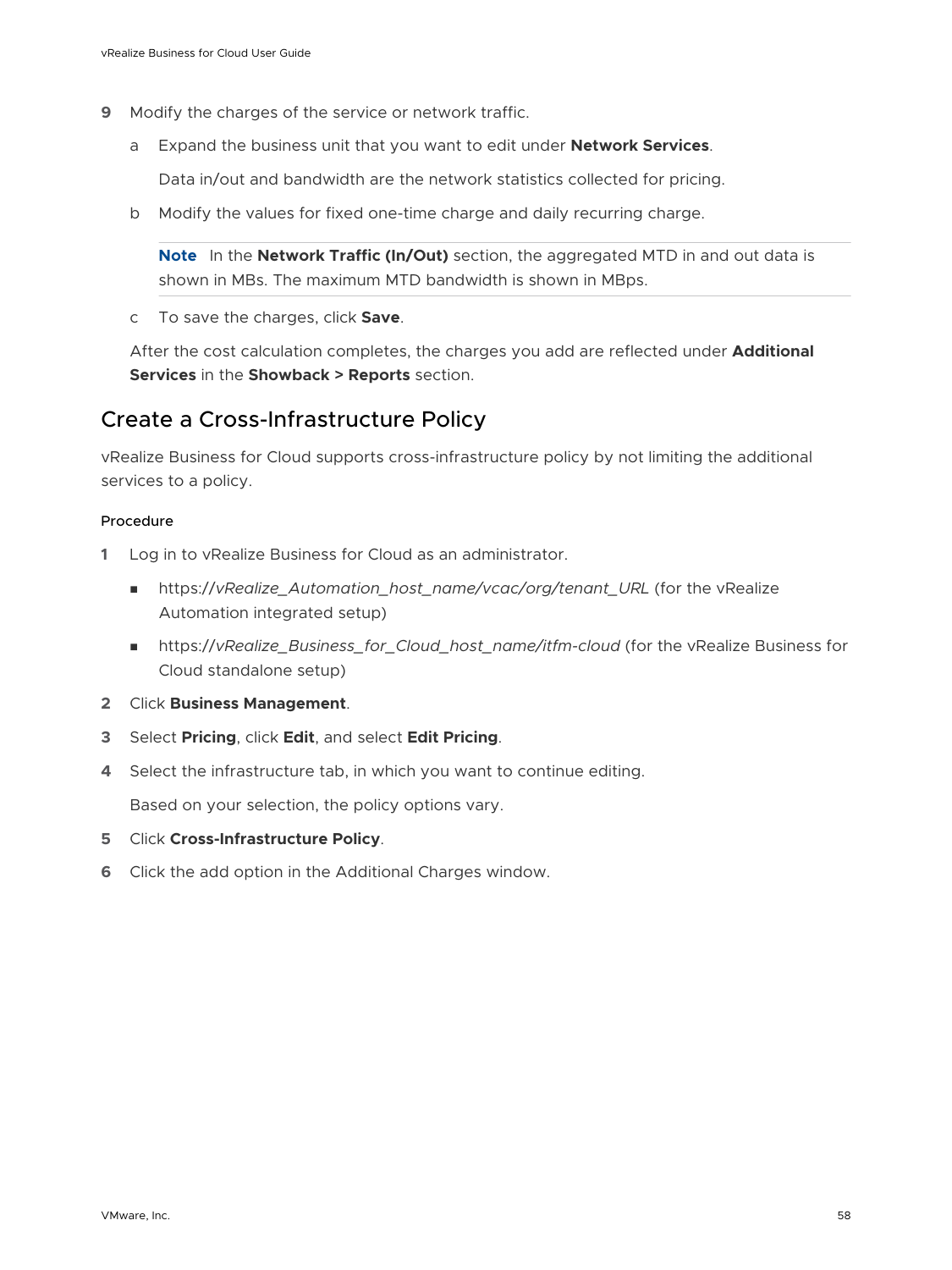**7** Select an inventory item from the Identification list.

Based on your selection, the tag value text box is filled.

#### **Note**

- **n** You can add a price for the Fault Tolerant property of virtual machines that exists in vCenter Server only. The pricing is not supported for fault tolerant virtual machines that are part of other endpoints.
- <sup>n</sup> You can configure whether to set the rate for Virtual Infrastructure Labor and Operating System Labor services by using the configclient.py utility. Run the following command on the appropriate folder in the shell prompt: configclient.py SET -k pricing.additional.createByDefault -v true.
- **8** Select a tag value from the list.
- **9** Select one of the calculation methods.

| <b>Option</b>             | <b>Description</b>                                                                                                                   |
|---------------------------|--------------------------------------------------------------------------------------------------------------------------------------|
| <b>Fixed</b>              | Sets a defined rate for the particular virtual machine that is associated with<br>this policy or tag, remains same everyday.         |
| % Over Compute            | Adds defined percentage value in addition to the compute cost.                                                                       |
| % Over Storage            | Adds defined percentage value in addition to the storage cost.                                                                       |
| % Total Cost              | Adds defined cost percentage value in addition to the compute cost and<br>storage cost.                                              |
| <b>Fixed One Time Fee</b> | Adds the defined rate to the virtual machine in the first month after first<br>deployment. So this is the cost for a one time setup. |

#### **Note**

- <sup>n</sup> You can add either **Fixed** or **Fixed One Time Fee** calculation method for the Operating System tag value. Adding more than one calculation method is not supported for the Operating System tag value.
- **n** You can add Fixed One Time Fee and % Over Storage calculation method for vApp templates and media belonging only to the vCloud Director: ORG\_VDC inventory item.
- **10** Enter the rate of percentage or the rate for updating the pricing policy for the virtual machines.
- **11** To save the additional service cost to the virtual machines, click **Save**.

#### Results

The cross-infrastructure value appears in the additional services section of each policy, which is greyed. You can edit or delete this value from the **Cross-Infrastructure Policy** link.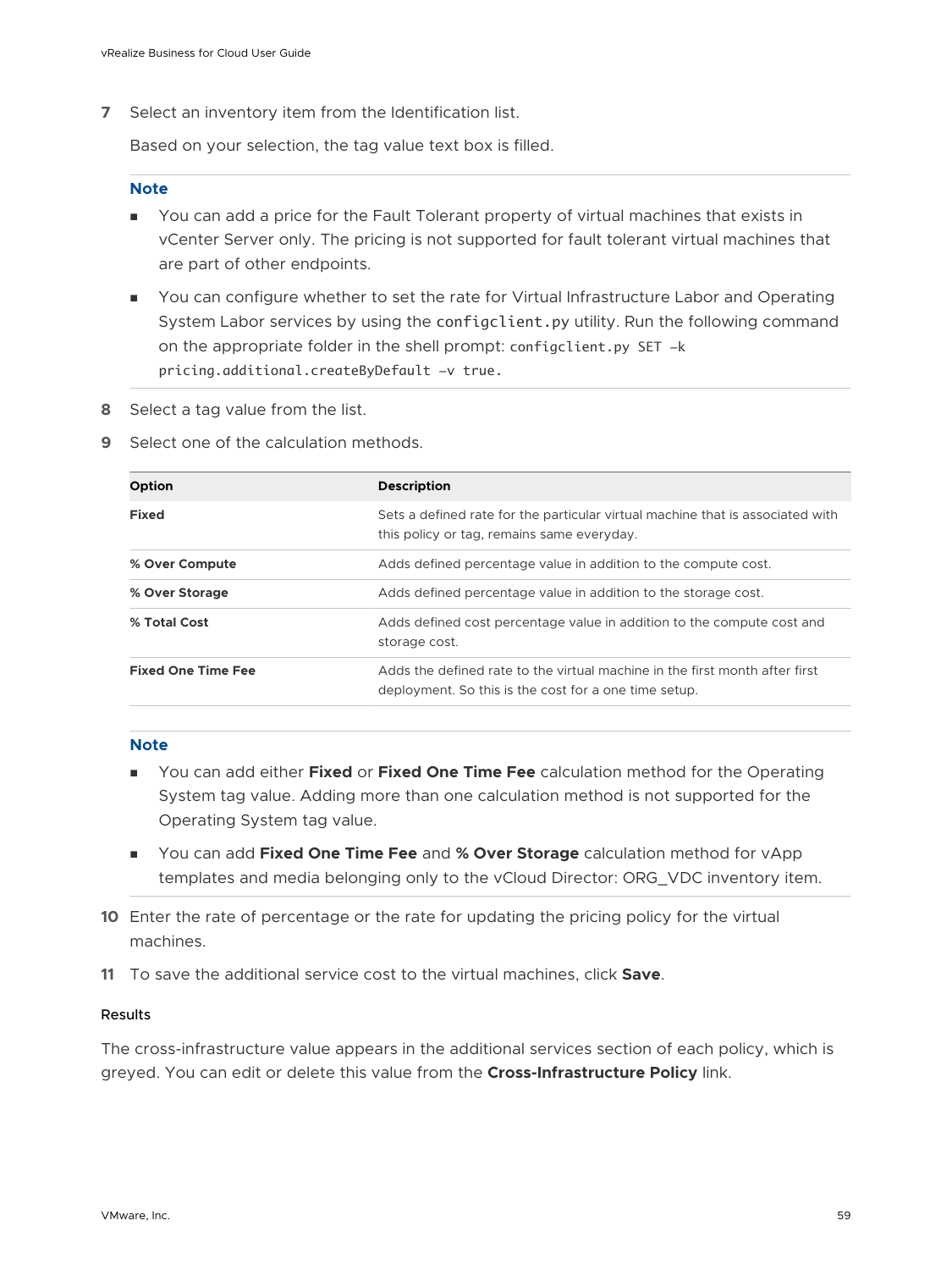# <span id="page-59-0"></span>Set the Budget Value to Estimate Your Cost

You can set a budget for the consumers added to vRealize Business for Cloud. The consumer budgeting is disabled, by default.

### **Prerequisites**

Verify that you have defined the consumer categorization in **Business Units**. See [Edit the](#page-61-0) [Business Hierarchy.](#page-61-0)

### Procedure

- **1** Log in to vRealize Business for Cloud as an administrator.
	- nttps://vRealize\_Automation\_host\_name/vcac/org/tenant\_URL (for the vRealize Automation integrated setup)
	- https://vRealize\_Business\_for\_Cloud\_host\_name/itfm-cloud (for the vRealize Business for Cloud standalone setup)
- **2** Click **Business Management**.
- **3** Expand **Consumption**.
- **4** Click **Business Unit Consumption > Edit**.
- **5** Select **Edit Budget**.
- **6** Select the **Enable consumer budgeting** check box.
- **7** Select the budget type.

You can update the budget for a particular month, for a quarter, or for a year.

If you update the budget for a year, the amount is distributed for each month equally. If you update the quarterly budget, the amount is distributed for three months in the selected quarter.

- **8** Enter the budget value in the table for the required consumer.
- **9** (Optional) To export a budget data in XLS format, click **Export**.

The data is exported on monthly basis.

**10** (Optional) To import the updated budget values, click **Import** and select the XLS budget file.

**Note** The XLS file must be in monthly format only.

- **11** (Optional) To get a template file for updating the budget values, which you can import later, click **Get Template**.
- **12** To save the updated budget values, click **Save**.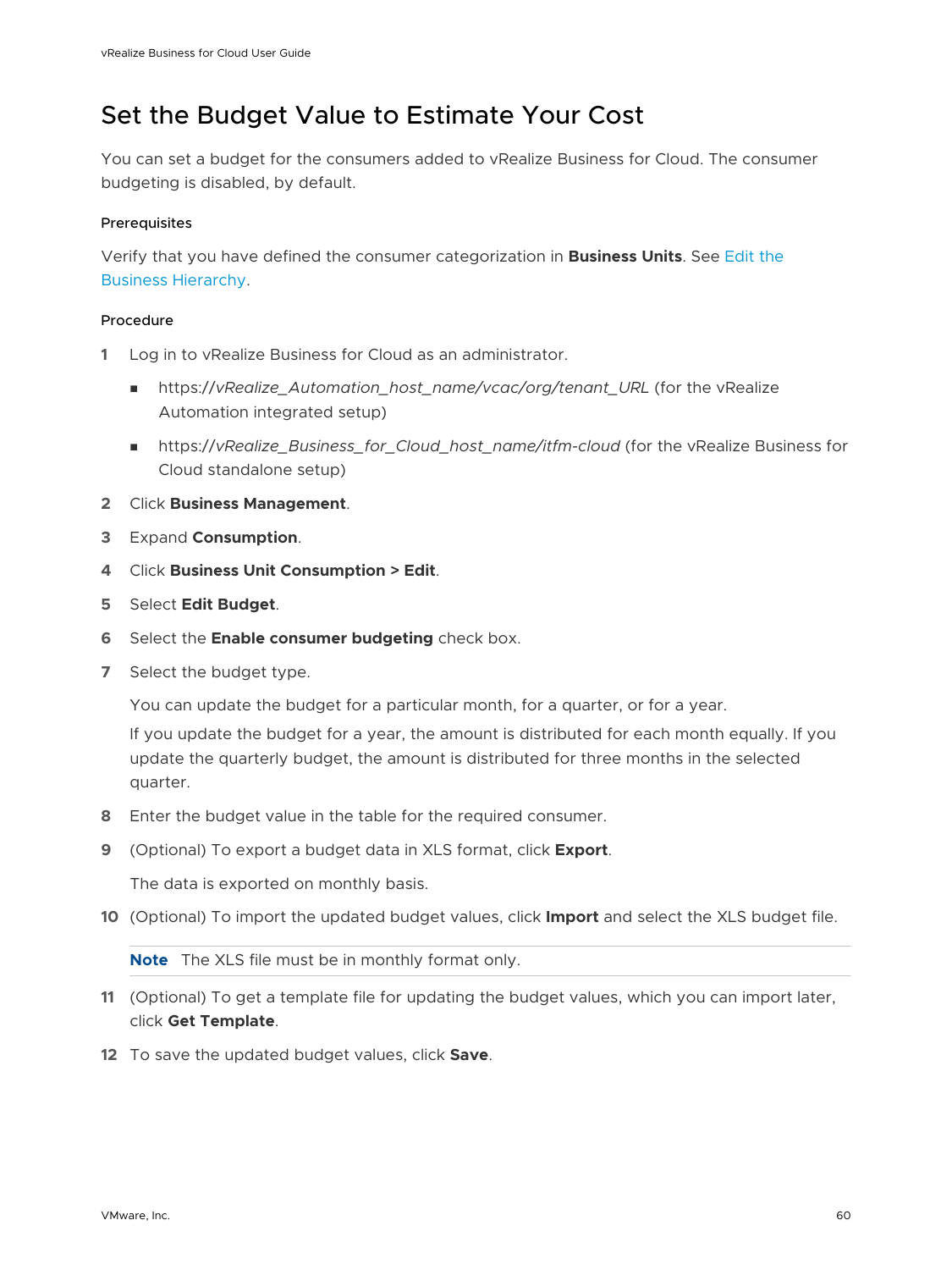# <span id="page-60-0"></span>View Consumption Charges

Consumption charges is a dashboard that shows the monthly charge trends of business units. You can compare charge with cost, and see the list of top consumers in terms of charge values and the identify the top three consumers.

### Procedure

- **1** Log in to vRealize Business for Cloud as an administrator.
	- https://vRealize\_Automation\_host\_name/vcac/org/tenant\_URL (for the vRealize Automation integrated setup)
	- n https://vRealize\_Business\_for\_Cloud\_host\_name/itfm-cloud (for the vRealize Business for Cloud standalone setup)
- **2** Click **Business Management**.
- **3** Expand **Consumption**.
- **4** Select **Charges**.

**Note** If you have data for more than six months, the trend considers the values of last twelve months, otherwise the trend displays last six months data or from the month the data is available.

| Widget                     | <b>Description</b>                                                                                                                                                                                                |
|----------------------------|-------------------------------------------------------------------------------------------------------------------------------------------------------------------------------------------------------------------|
| Price                      | You can see the total charge value for all business units.                                                                                                                                                        |
| Price Over Time            | The graph shows the monthly charge trend of all<br>business units. Charge is computed based on the virtual<br>machine configuration and the pricing policy defined for<br>the virtual machines.                   |
| Price/Cost                 | You can see the charge and cost difference amount for<br>the current month, which determines the recovery status<br>(over recovery or under recovery).                                                            |
|                            | <b>Note</b> If the charge is more than the cost, then the value<br>is termed as over recovery. And if the charge is less than<br>the cost, then the value is termed as under recovery.                            |
|                            | The first graph in the widget represents the recovery<br>trend for a year (based on the data points).<br>The second graph in the widget represents the charge<br>cost comparison over time in a graphical format. |
| Top Business Units (Price) | This graph displays the top three consumer business<br>units having the highest charges and the remaining<br>consumers are grouped under Other Consumers.                                                         |
| <b>Recovery Margins</b>    | This graph displays the top consumers in terms of<br>charge and its cost values.                                                                                                                                  |

### Table 5-1. You see different widgets with the cost information.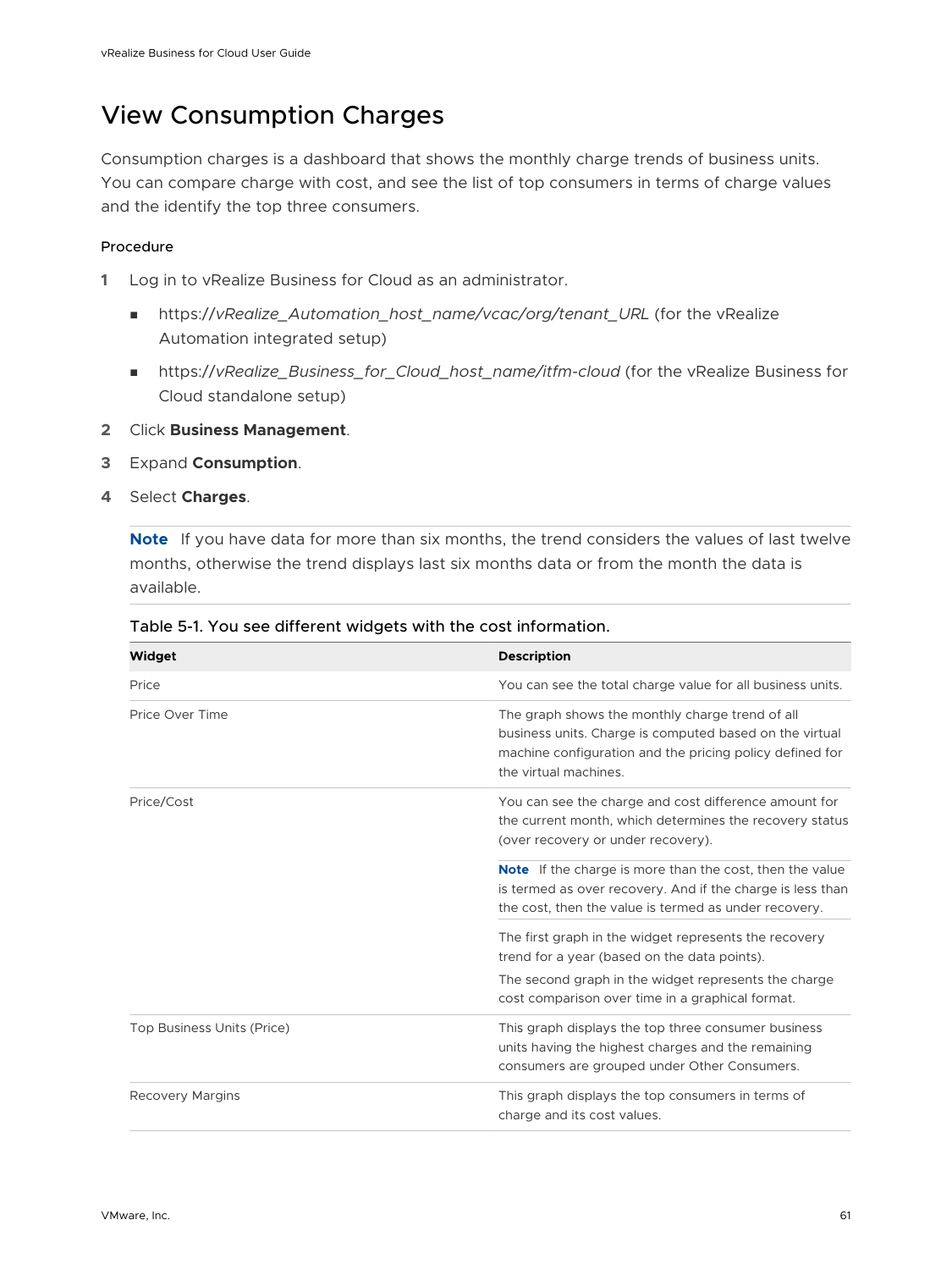# <span id="page-61-0"></span>Edit the Business Hierarchy

You can view details of how the cost of your virtual infrastructure is spread across different consumers. This helps you in budgeting and comparison across different consumer groups within the enterprise. You can define or map the virtual machines based on business units in vRealize Business for Cloud. You can categorize your consumer lists according to your vCenter Server, vRealize Automation, and vCloud Director hierarchies.

### Procedure

- **1** Log in to vRealize Business for Cloud as an administrator.
	- nttps://vRealize\_Automation\_host\_name/vcac/org/tenant\_URL (for the vRealize Automation integrated setup)
	- https://vRealize\_Business\_for\_Cloud\_host\_name/itfm-cloud (for the vRealize Business for Cloud standalone setup)
- **2** Click **Business Management**.
- **3** Expand **Consumption**.
- **4** Select **Business Unit Consumption**.
- **5** From the **Edit** menu, click **Edit Business Hierarchy**.
- **6** Click **Edit** on the datasource bar to define or edit the group strategy for each hierarchy.

The Group Configuration window opens.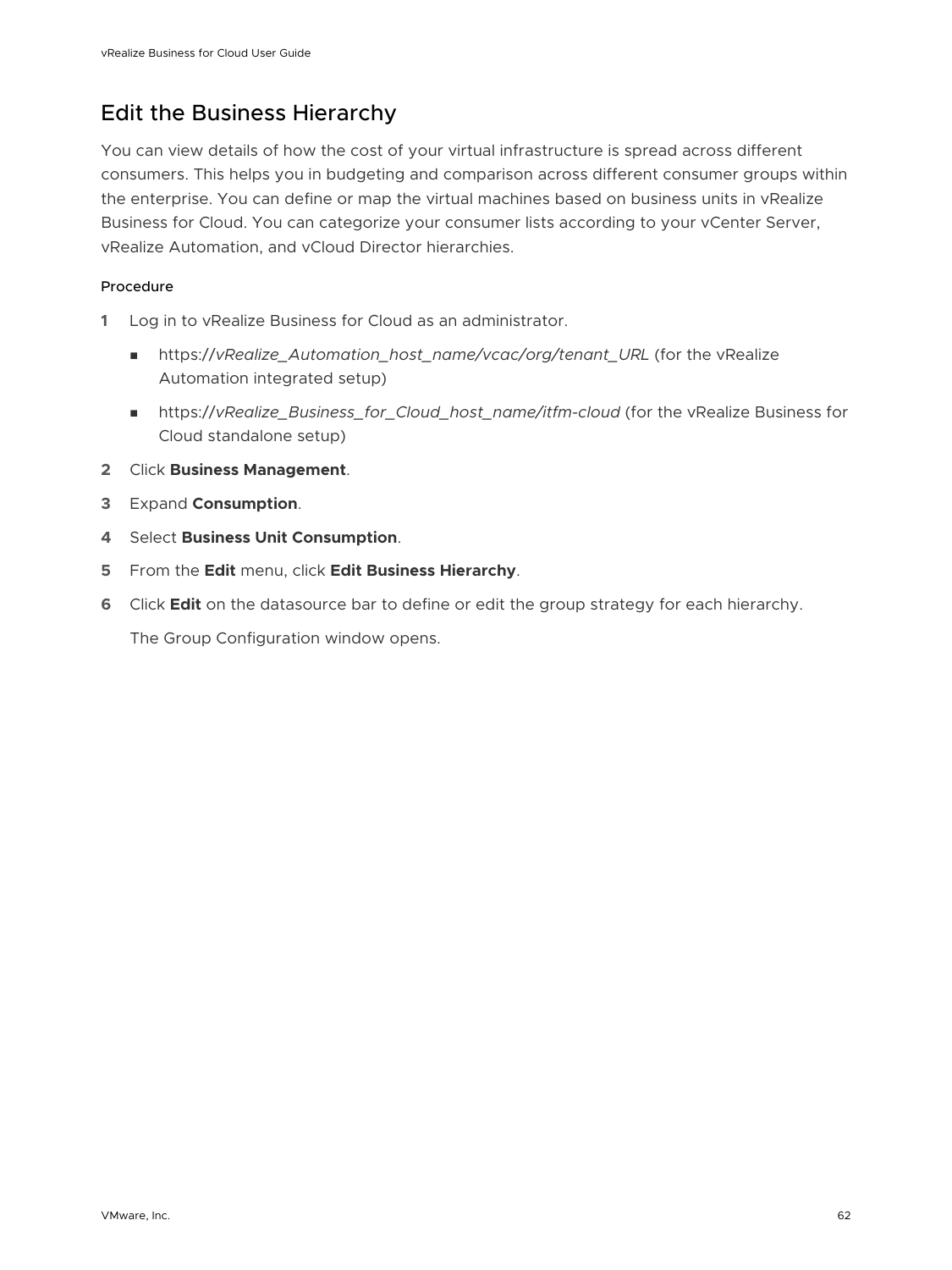- **7** Perform the following to configure each group strategy.
	- a Enable or disable the group status.
	- b Select a group strategy for the business units or business services.

| <b>Datasource</b>          | <b>Grouping Strategy</b>                                                                                                                                                                                                                                                                                                                                                                                                                                                                                              |
|----------------------------|-----------------------------------------------------------------------------------------------------------------------------------------------------------------------------------------------------------------------------------------------------------------------------------------------------------------------------------------------------------------------------------------------------------------------------------------------------------------------------------------------------------------------|
| <b>vRealize Automation</b> | For the business units, select <b>Business Group</b> .                                                                                                                                                                                                                                                                                                                                                                                                                                                                |
|                            | Grouping or categorization is done according to the business groups<br>present in vRealize Automation. Each tenant is considered as a line of<br>business and each business group is listed as a business unit.<br>For the business services, select <b>Blueprint</b> .                                                                                                                                                                                                                                               |
| <b>vCloud Director</b>     | For the business units, select Organization or Virtual Data Center.<br>For the business services, select vApp.<br>ш                                                                                                                                                                                                                                                                                                                                                                                                   |
| vCenter Server             | For business units and business services, define the strategy by setting<br>rules or uploading a CSV file.                                                                                                                                                                                                                                                                                                                                                                                                            |
|                            | If you are setting rules, define the business units according to one of<br>٠<br>the following options:                                                                                                                                                                                                                                                                                                                                                                                                                |
|                            | ■ Categorize by folder. For example, folders whose name or labels<br>begin with BU_.                                                                                                                                                                                                                                                                                                                                                                                                                                  |
|                            | Select all folders at vCenter Server hierarchy level                                                                                                                                                                                                                                                                                                                                                                                                                                                                  |
|                            | <b>Note</b> The selected folder level corresponds to folders in the VMs<br>and Templates view of vCenter Server. When you select this<br>option, vRealize Business for Cloud identifies virtual machines that<br>are within the folders and ignores the virtual machines that are at<br>same level as folders. To see all virtual machines regardless of<br>folder structure mentioned in the VMs and Templates view of<br>vCenter Server, you must use the categorize by tags or by virtual<br>machine name options. |
|                            | Categorize by tags - select the VMs with tag family<br>Categorize by virtual machine name                                                                                                                                                                                                                                                                                                                                                                                                                             |
|                            | <b>Note</b> Enter the group pattern within parenthesis. For example, to<br>list the virtual machine names having <b>vRB</b> in the beginning or at<br>the end of the name, enter $((vRB)(.*)$ or<br>((.*)(vRB)) respectively. To list all virtual machines with vRB<br>anywhere in the name, enter $((,*)$ (vRB) $(.*)$ ).                                                                                                                                                                                            |
|                            | If you are uploading a CSV file, click <b>Upload</b> and select a valid CSV<br>file.                                                                                                                                                                                                                                                                                                                                                                                                                                  |
|                            | The CSV file that you are uploading must contain the information<br>under the headings vmMoid, vcServerUUID, and businessUnitName.                                                                                                                                                                                                                                                                                                                                                                                    |
| <b>Amazon Web Services</b> | Select Account Name as the grouping strategy.                                                                                                                                                                                                                                                                                                                                                                                                                                                                         |

- c Click **Save**.
- **8** To change the logical name of a business unit, perform the following steps.
	- a Expand a datasource section or group.
	- b Click on the logical name that you want change.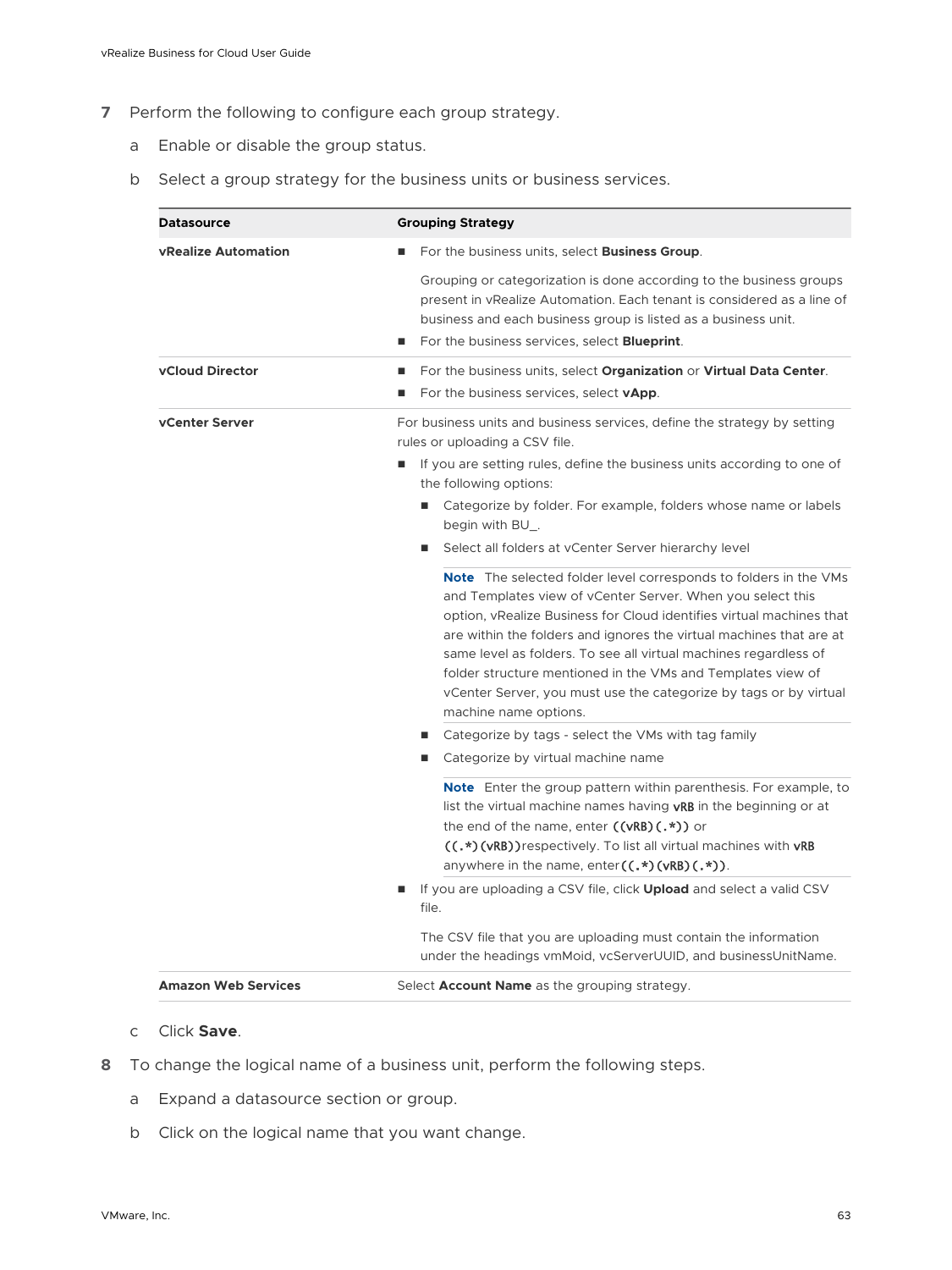- <span id="page-63-0"></span>c Rename the business unit.
- d Click **Save**.

#### Results

vRealize Business for Cloud refreshes its data if the business unit definition has changed.

### Assign Business Units to the Users

You can assign one or more business units to the user by using the **Role Assignment** option. You can select the users with business controller role and map the user with the available business units as per your requirement.

### Procedure

- **1** Log in to vRealize Business for Cloud as an administrator.
	- nttps://vRealize\_Automation\_host\_name/vcac/org/tenant\_URL (for the vRealize Automation integrated setup)
	- n https://vRealize\_Business\_for\_Cloud\_host\_name/itfm-cloud (for the vRealize Business for Cloud standalone setup)
- **2** Click **Business Management**.
- **3** Expand **Consumption**.
- **4** Select **Business Unit Consumption**.
- **5** From the **Edit** menu, click **Edit Business Hierarchy**.
- **6** Under the **Business Units** tab, click **Role Assignment**.
- **7** In the Users section, select a user to whom you want to assign a business unit.
- **8** In the Business Units section, click the business unit names to assign it to the selected user.

You can perform the same action to delete a business unit that is assigned to the user.

**Note** The default business units associated with a user are listed under **Business Units** > **Selected** section. You cannot modify the default business units associated with a business user.

**9** Click **Save**.

# View Business Unit List

You can see the information about business units from different data sources. The information includes virtual machine count for each business unit, cost distribution for the resources (CPU, RAM, storage, and operating system). You can point your mouse on the bar chart to see each resource cost value. You can also see the total cost, total budget, and charge values for all business units. The business units can be from private or public cloud or from both.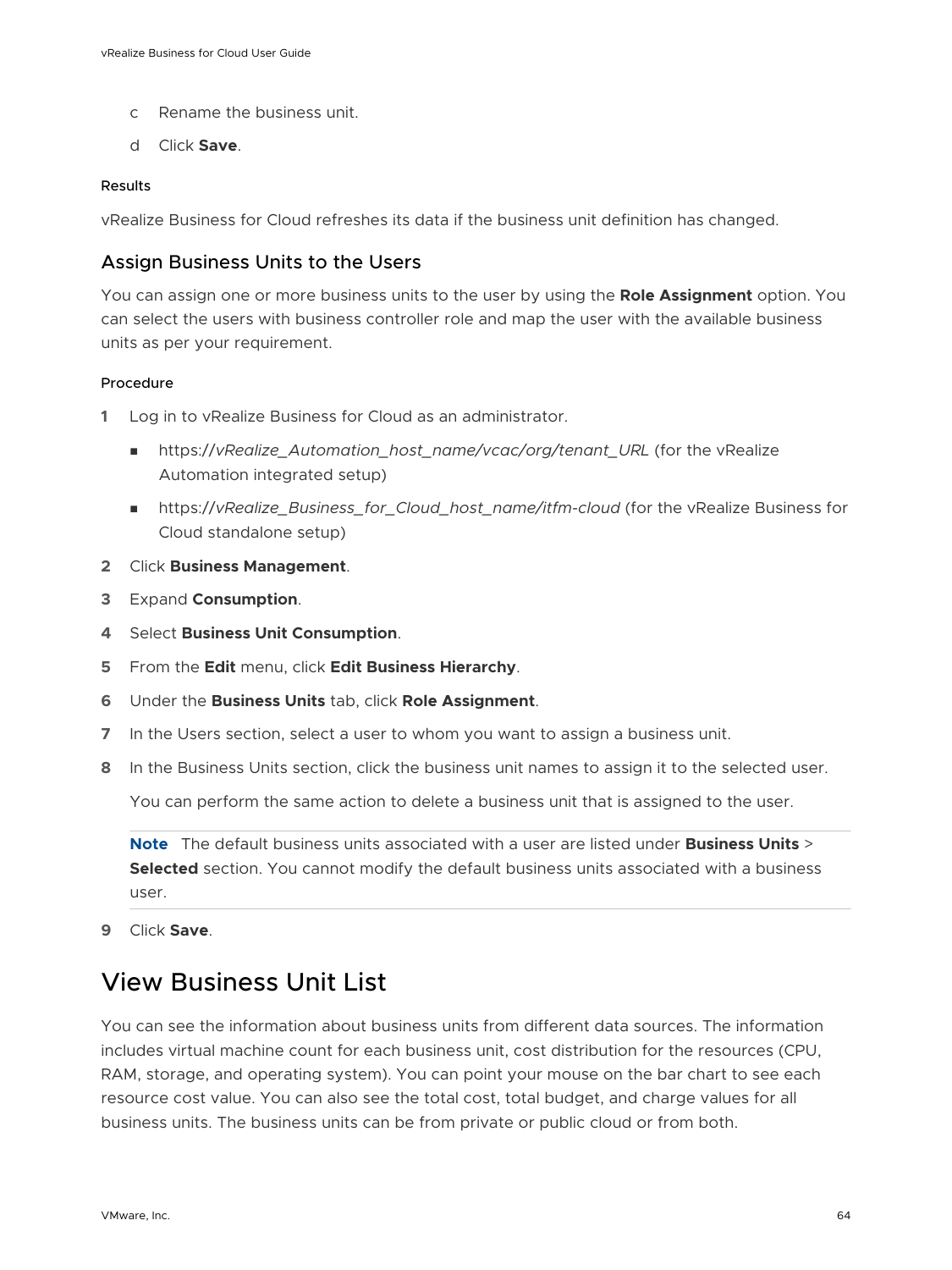### Procedure

- **1** Log in to vRealize Business for Cloud as an administrator.
	- n https://vRealize Automation host\_name/vcac/org/tenant\_URL (for the vRealize Automation integrated setup)
	- https://vRealize\_Business\_for\_Cloud\_host\_name/itfm-cloud (for the vRealize Business for Cloud standalone setup)
- **2** Click **Business Management**.
- **3** Expand **Consumption**.
- **4** Select **Business Unit Consumption**.

You see the list of business units (logical names) and its cost information. By default, logical names are same as the names of the business units.

**Note** The information includes both private cloud and public cloud details.

- **5** To see more details such as virtual machine and its storage details, additional services and cost, charge and budget information, click a business unit name.
- **6** To edit the business unit list view, click the drop-down arrow next to the column name.
	- <sup>n</sup> To sort the columns entries, select **Sort Ascending** or **Sort Descending**.
	- **n** To select the columns that you want to display in the business unit list view, click **Columns**.

### View Business Unit Details

The business unit details page provides you the specific information related to a particular business unit. The information includes cost, budget and charge values of an individual business unit, the charge distribution for CPU, RAM, storage, and operating system and the cost versus charge trend for a specific business unit. It also provides information about the virtual machines and additional services of a business unit.

**Note** The cost values are displayed as zero in the beginning of the month as there is no utilization on which cost can be computed.

### Procedure

- **1** Log in to vRealize Business for Cloud as an administrator.
	- <sup>n</sup> https://*vRealize\_Automation\_host\_name/vcac/org/tenant\_URL* (for the vRealize Automation integrated setup)
	- https://vRealize\_Business\_for\_Cloud\_host\_name/itfm-cloud (for the vRealize Business for Cloud standalone setup)
- **2** Click **Business Management**.
- **3** Expand **Consumption**.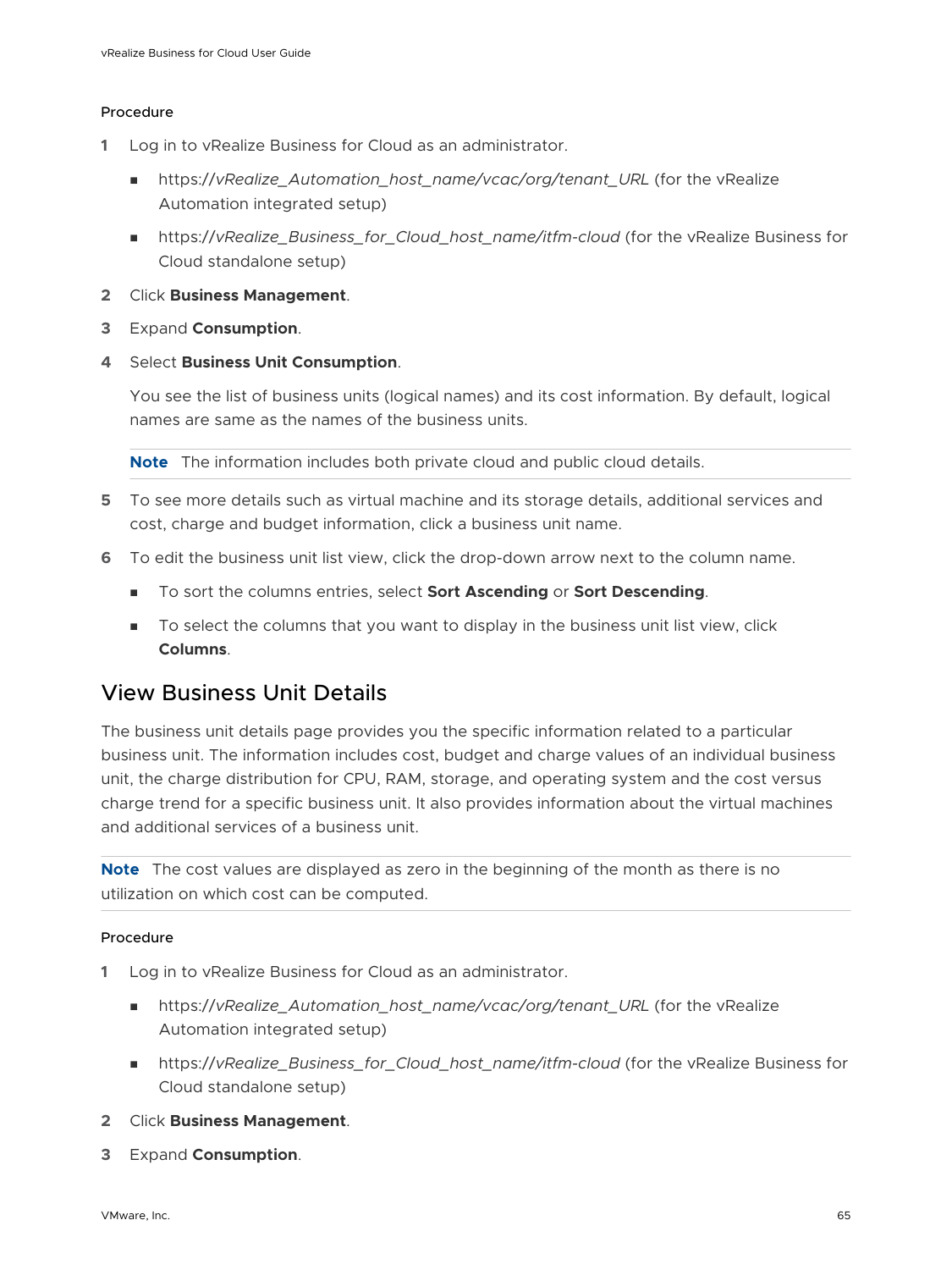<span id="page-65-0"></span>**4** Select **Business Unit Consumption**, and click a business unit name.

All the cost, charge, and budget information related to the selected business unit appears. You can see the charge distribution and cost versus charge trend for the business unit.

- **5** To see the list of virtual machines and its details present in the business unit, click the **Virtual Machines** tab.
- **6** To see the charge values that are not attributed to any virtual machine, click the **Additional Charges** tab.

**Note** The additional charges include information related to AWS only.

# View Business Unit Heat Map

The business unit heat map enables you to easily identify whether the business units are over or under budget, or over or under recovery. You can also see various blocks that represent the business units and a tooltip on each block that displays the values.

### Prerequisites

Verify that you have set the budget values.

### Procedure

- **1** Log in to vRealize Business for Cloud as an administrator.
	- nttps://vRealize\_Automation\_host\_name/vcac/org/tenant\_URL (for the vRealize Automation integrated setup)
	- https://vRealize\_Business\_for\_Cloud\_host\_name/itfm-cloud (for the vRealize Business for Cloud standalone setup)
- **2** Click **Business Management**.
- **3** Expand **Consumption**.
- **4** Select **Business Units Map**.

Several widgets appear with business unit information.

| Widget         | <b>Description</b>                                                                                                      |
|----------------|-------------------------------------------------------------------------------------------------------------------------|
| Over Budget    | Displays the total number of business units that have exceeded the set budget value. (charge is<br>greater than budget) |
| Under Budget   | Displays the total number of business units that are below the budget value.                                            |
| Over Recovery  | Displays the total number of business units in which the charge value has exceeded the cost<br>value.                   |
| Under Recovery | Displays the total number of business units in which the charge value is below the cost value.                          |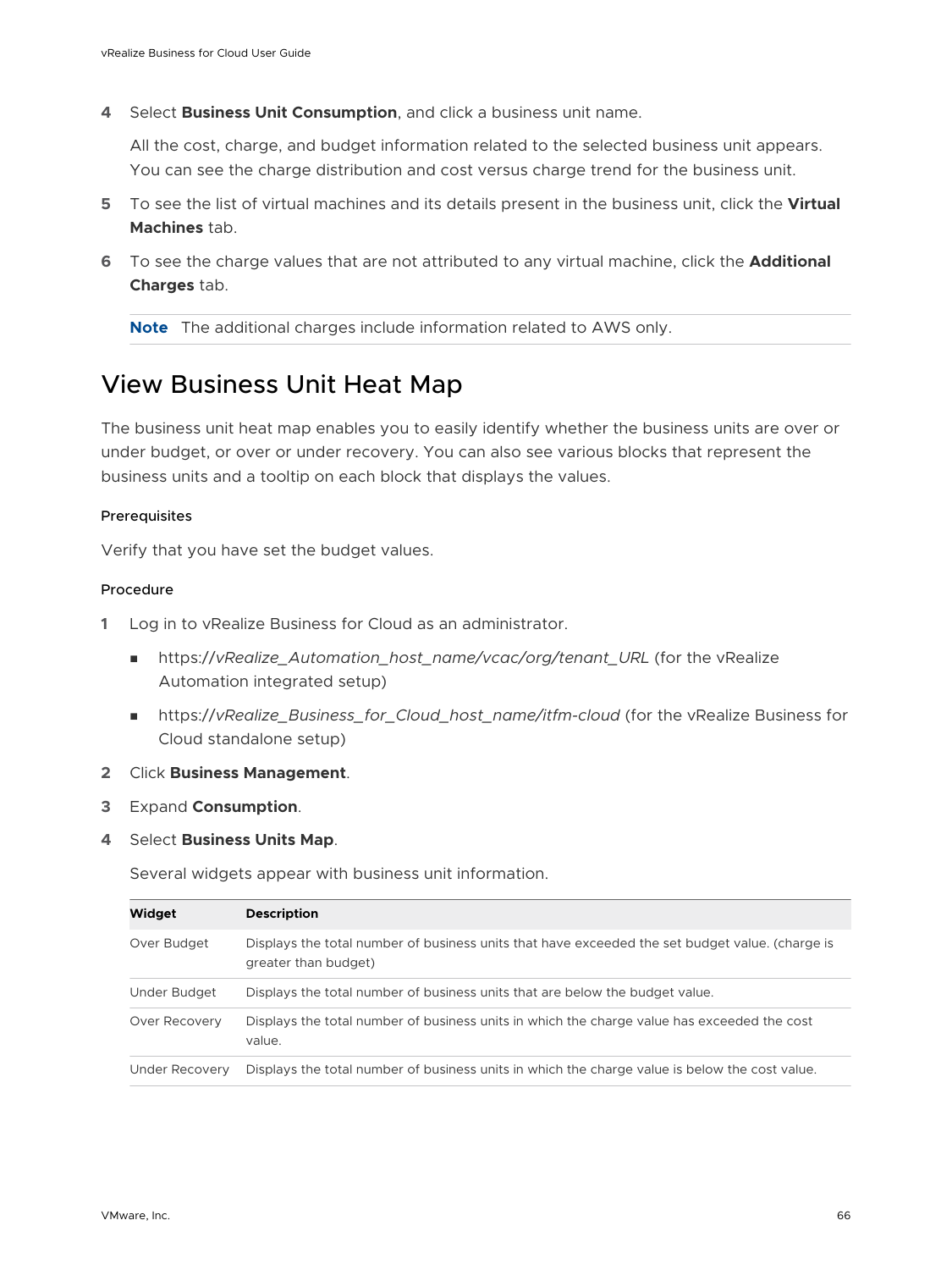<span id="page-66-0"></span>**5** To see different blocks that represents different business unit, select a widget.

The size of each business unit block represents the absolute amount of recovery and the color shade or the thickness represents the percentage value of the recovery. To see the values on the tooltip, you can point your mouse on each block.

# View the Showback Statement

The showback Statement provides information about the business units and services, the projected monthly charge, and budget values of your environment for the current month. The charge values of virtual machines and services are based on the pricing policies.

The showback statement is available for use to the administrators and also to the tenant controllers.

### Procedure

- **1** Log in to the vRealize Business for Cloud as a tenant administrator or a tenant controller.
- **2** Click **Business Management**.
- **3** Expand **Consumption > Showback**.
- **4** Click **Showback Statement**.

The showback statement includes several information.

**Note** If you have data for more than six months, the trend considers the values of the last 12 months. Otherwise, the trend displays either the last six months' data or from the month the data is available.

| Widget                                 | <b>Description</b>                                                                                                                                     |  |
|----------------------------------------|--------------------------------------------------------------------------------------------------------------------------------------------------------|--|
| <b>Business Units</b>                  | Displays all business units having the charge values. You can click each business unit to see<br>the charge values related to that business unit.      |  |
| Monthly Budget                         | Displays the total budget for the current month, If the budget is not enabled, you see N/A.                                                            |  |
| Month to Date<br>Charge                | Displays the total charge value for the current month.                                                                                                 |  |
| Projected Monthly<br>Charge            | Displays the projected charge for the current month.                                                                                                   |  |
| Charge Projection                      | Displays charge to date and the charge trend for the current month. Also displays the<br>budget value trend for comparison.                            |  |
| Charge vs Budget                       | Displays the comparison of charge and budget for the last six months or last 12 months (if<br>data is available) and the values for the current month. |  |
| <b>Top Business</b><br><b>Services</b> | Displays the top six business services in terms of charge, including Other Business Services.                                                          |  |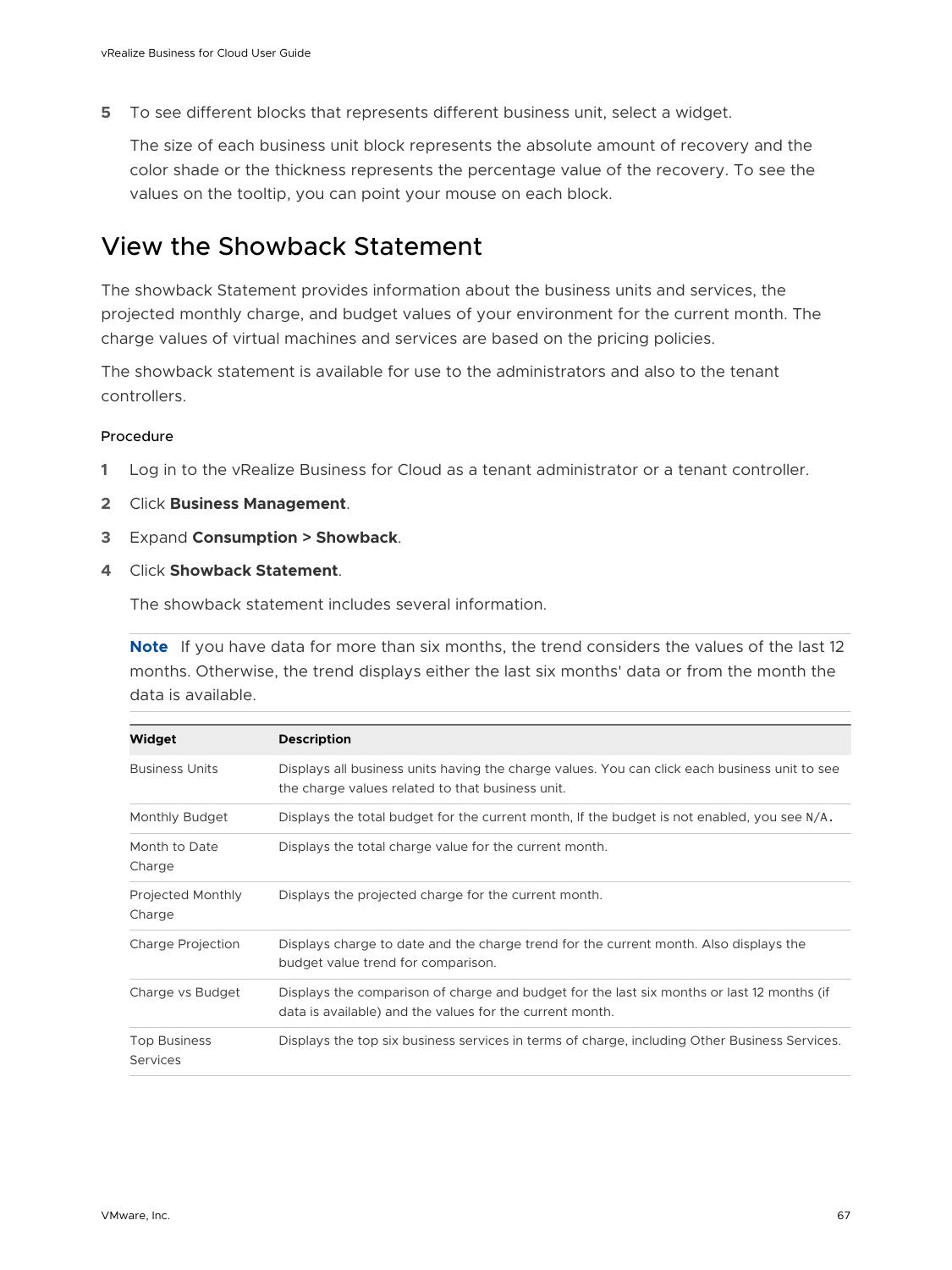| Widget                       | <b>Description</b>                                                                                                                                                                                                                                                                                                                                                                                                                                                         |
|------------------------------|----------------------------------------------------------------------------------------------------------------------------------------------------------------------------------------------------------------------------------------------------------------------------------------------------------------------------------------------------------------------------------------------------------------------------------------------------------------------------|
| Over / Under Budget          | Displays the top business units that are compared with the budget values.                                                                                                                                                                                                                                                                                                                                                                                                  |
| Private Cloud<br>Reclamation | Displays the charge on oversized, powered off, and idle virtual machines. This information<br>helps to identify the amount of resources that can be reclaimed and provisioned to other<br>objects in your environment or amount of potential savings that can be done in each month.<br>You can click each value to see information about which virtual machines are related to the<br>specific charge and know the recommendations to make the best use of the resources. |
|                              | <b>Note</b> If you are using vRealize Operations Manager 6.7 and later to monitor your vCenter<br>Server instances, the cost savings information is available in your vRealize Operations<br>Manager instance.                                                                                                                                                                                                                                                             |

You also see the **User Selection** and **Business Unit** drop-down option. By default, you see the showback statement for all the users. However, when you select a value in these drop-down options, the page gets refreshed with the specific data for the selected value. If your infrastructure data do not contain any business unit information, you do not see the **User Selection** option. The **Business Unit** drop-down menu gets populated based on the value you select in the **User Selection** list.

**Note** The Business Unit drop-down is not available for tenant controllers.

### View Charge, Capacity, and Uptime Information of Virtual Machines

You can see a list of virtual machines in vRealize Business for Cloud that are part of from both private and public cloud environments and details of virtual machines such as the virtual machine charges and the business units associated with virtual machines. You can also see the CPU, RAM, and storage capacity of virtual machines and monthly powered-on uptime in hours for the vCenter Server virtual machines.

### Prerequisites

Define and categorize vCenter Server, vCloud Director, or vRealize Automation hierarchy by which you want to view the information. For information about how to categorize the hierarchy, see [Edit the Business Hierarchy](#page-61-0).

### Procedure

- **1** Log in to vRealize Business for Cloud as an administrator.
	- n https://vRealize Automation host name/vcac/org/tenant\_URL (for the vRealize Automation integrated setup)
	- https://vRealize\_Business\_for\_Cloud\_host\_name/itfm-cloud (for the vRealize Business for Cloud standalone setup)
- **2** Click **Business Management**.
- **3** Expand **Consumption > Showback > Reports**.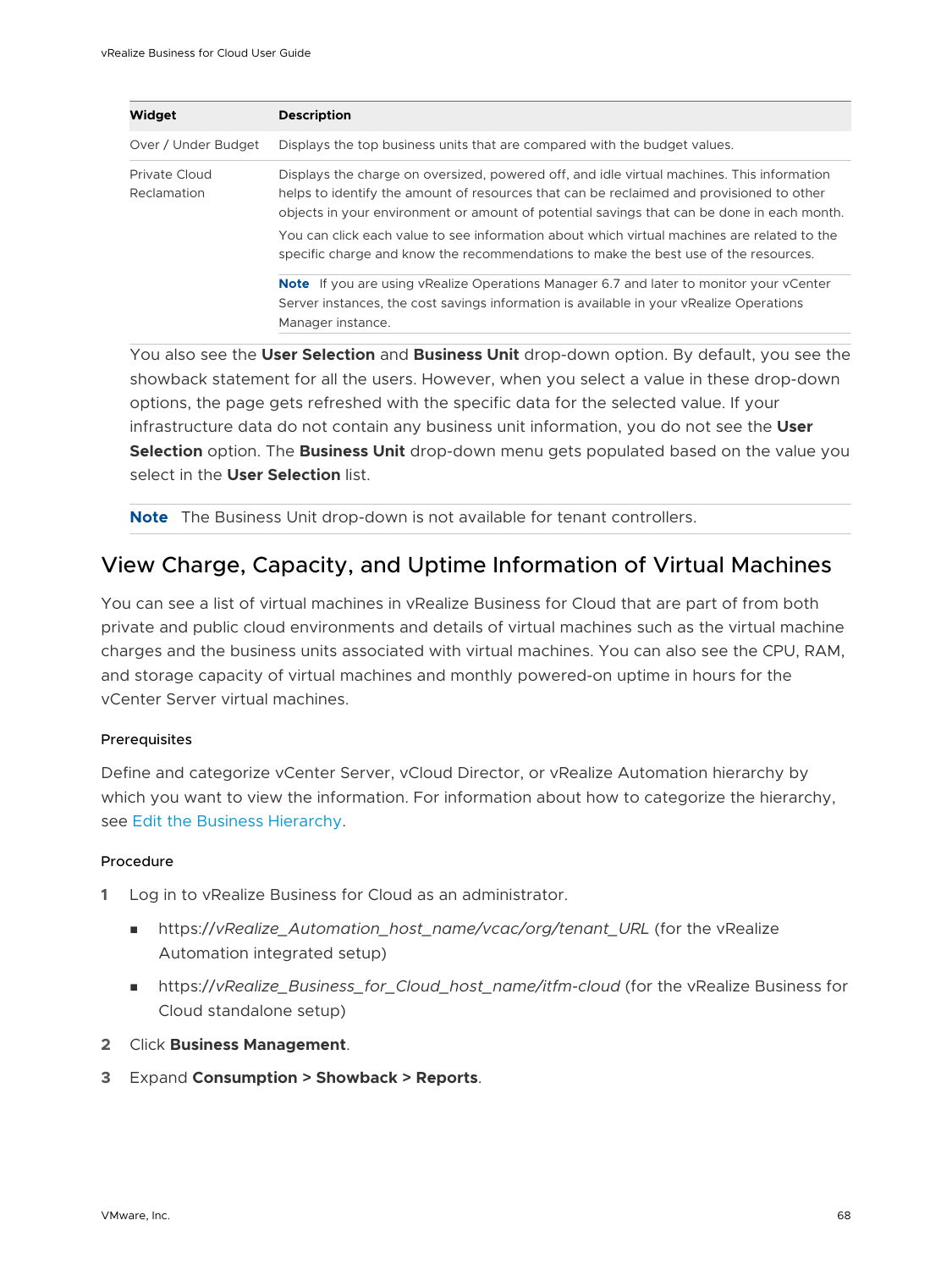### **4** Click **Virtual Machines**.

By default, you see the values for the current month. If you want to see the data for the other months, you must clear the filter.

vRealize Business for Cloud displays the names of virtual machine and its total charge for the current month, including the business unit and business service associated with the virtual machines, count of virtual CPUs, configured RAM, and storage. You can view the charge information related to CPU, RAM, storage, and additional price (derived from additional services). Using the Deleted column, you can identify whether a virtual machine exists or it is deleted. You can also see the duration for which the vCenter Server virtual machines were up and running for a specific month by using the Monthly Uptime column.

### Generate the Daily Price Report of Virtual Machines

You can generate a report with the price of all vRealize Business for Cloud registered vCenter Server virtual machines. The report provides you the actual price of virtual machines based on its resource allocation or utilization for the day.

The resource pricing model columns helps you to identify whether the virtual machine price is calculated based on resource utilization or resource allocation. The report contains the virtual machine daily price of all vCloud Director virtual machines for the PAYG policies.

<sup>n</sup> If you have set the allocation-based pricing for the resources (CPU, memory and storage), the virtual machine price is calculated based on its allocation.

Daily Allocation Price of CPU = Allocated CPU \* uptime \* CPU rate Daily Allocation Price of memory = Allocated memory \* uptime \* memory rate Daily Allocation Price of Storage = Allocated storage \* resource rate

**Note** If your infrastructure had a change in the resource allocation (for example, an increase in the memory allocation) on a particular day, vRealize Business for Cloud considers the change in the allocation to calculate the accurate virtual machine price.

**n** If you have set utilization-based pricing for the resources (CPU, memory and storage), the virtual machine price is calculated based on its resource utilization.

Daily utilization price of a resource = resource utilization value \* resource rate

If you select utilization, the pricing is based on the availability of the utilization statistics. Typically, if the utilization statistics are obtained from all vCenter Server instances, the previous month's report is updated on the third day of every month.

**Note** The daily price of a virtual machine is the sum of daily price of all resources.

Daily Price of a VM = Daily Price of RAM (allocation or utilization) + Daily Price of Memory (allocation or utilization) + Daily Price of Storage (allocation or utilization)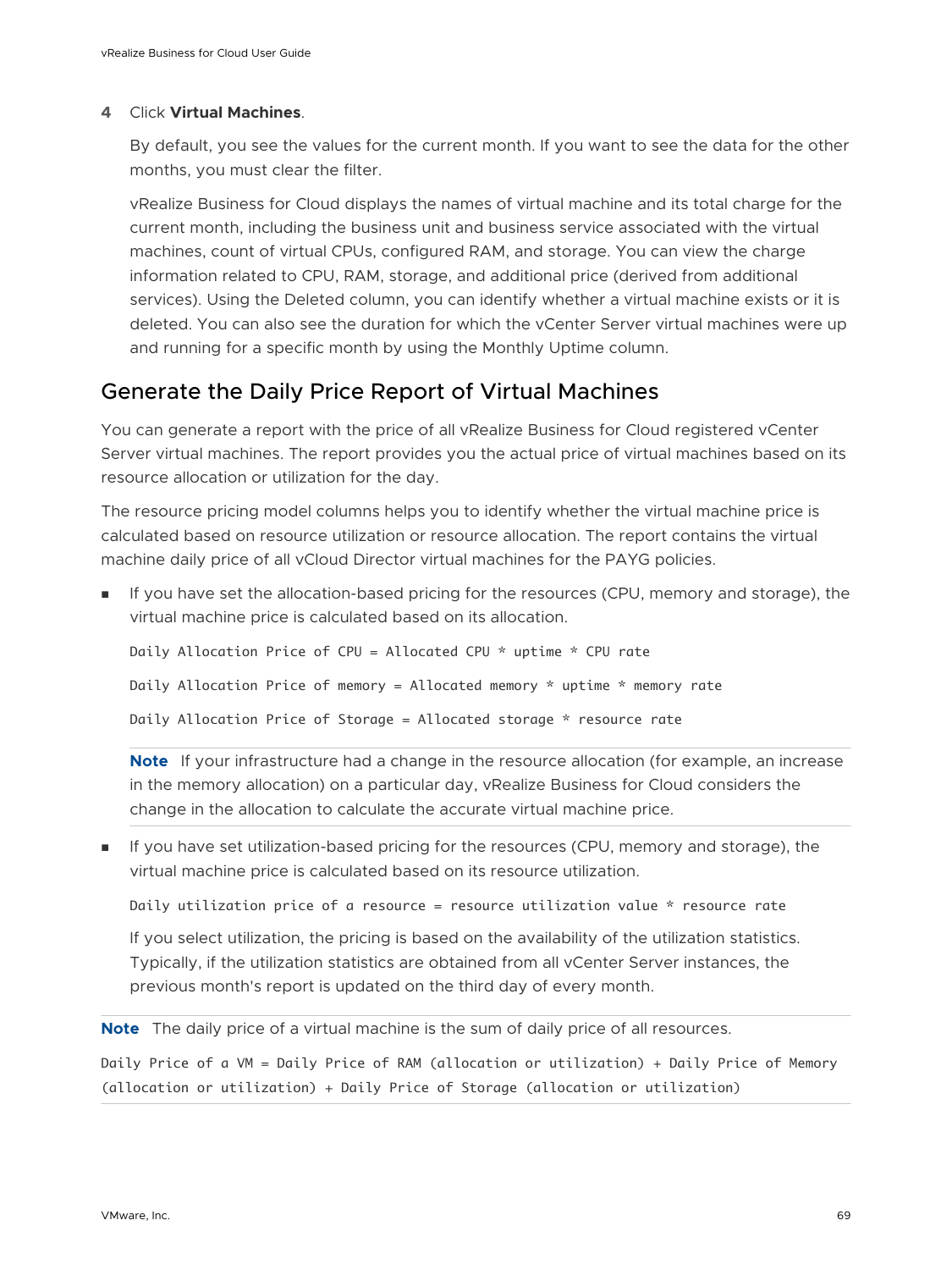### Prerequisites

Verify that you have added vCenter Server to vRealize Business for Cloud.

### Procedure

- **1** Log in to vRealize Business for Cloud as an administrator.
	- https://vRealize\_Automation\_host\_name/vcac/org/tenant\_URL (for the vRealize Automation integrated setup)
	- n https://vRealize\_Business\_for\_Cloud\_host\_name/itfm-cloud (for the vRealize Business for Cloud standalone setup)
- **2** Click **Business Management**.
- **3** Expand **Consumption > Showback > Reports**.
- **4** Click **Virtual Machines**.
- **5** Click **Daily Price Report**.

You see the list of virtual machines and the daily price report for the last three months. You can select the report for a specific month and download the report.

**Note** If your infrastructure had a change in the resource allocation on a particular day, you see two rows for that specific virtual machine.

### View the Power State Change of Virtual Machines

You can view the power states of vCenter Server virtual machines on a daily basis for a specific month and its corresponding duration. This helps in reconciliation of virtual machine charge discrepancy during billing.

### Prerequisites

Verify that you have added vCenter Server to vRealize Business for Cloud.

### Procedure

- **1** Log in to vRealize Business for Cloud as an administrator.
	- https://vRealize\_Automation\_host\_name/vcac/org/tenant\_URL (for the vRealize Automation integrated setup)
	- https://vRealize\_Business\_for\_Cloud\_host\_name/itfm-cloud (for the vRealize Business for Cloud standalone setup)
- **2** Click **Business Management**.
- **3** Expand **Consumption > Showback > Reports**.
- **4** Click **Virtual Machines**.
- **5** To see the Monthly Uptime (Hours) column, scroll to the right of the table.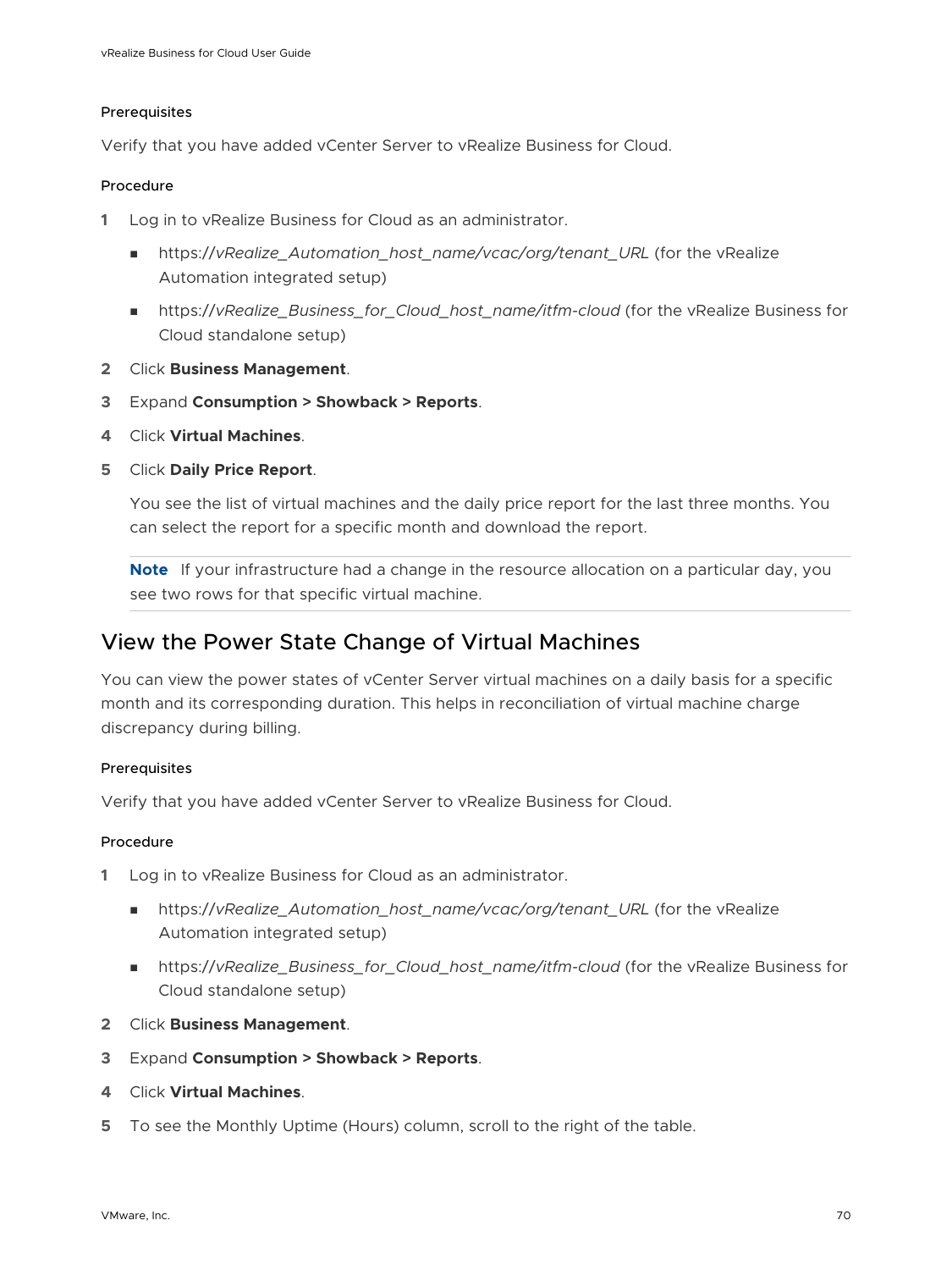**6** Double-click the monthly uptime value for a vCenter Server virtual machine.

If the virtual machine is part of a public cloud or any private cloud other than vCenter Server, or if the virtual machine was not powered on in that specific month, you see the following message:

No up-time samples found for this VM. Either it is a non-vCenter VM or this VM was not powered-on at all in the current month.

### Results

You see detailed information about the virtual machine's power status and its duration for each day of the specific month.

### View the Additional Services

You can see the information about all additional services that you have added to the pricing policies.

### Prerequisites

Add additional services to the pricing policies. See [Add Additional Charges](#page-53-0).

### Procedure

- **1** Log in to vRealize Business for Cloud as an administrator.
	- n https://vRealize Automation host\_name/vcac/org/tenant\_URL (for the vRealize Automation integrated setup)
	- https://vRealize\_Business\_for\_Cloud\_host\_name/itfm-cloud (for the vRealize Business for Cloud standalone setup)
- **2** Click **Business Management**.
- **3** Expand **Consumption > Showback > Reports**.
- **4** Click **Additional Services**.

By default, you see the information for the current month. To see the data for the other months, you must clear the filter.

You see the list of additional service names that you have added to the virtual machines and network services with the total monthly price for each service. You can also see the month, the business unit name, account ID to which the service belongs.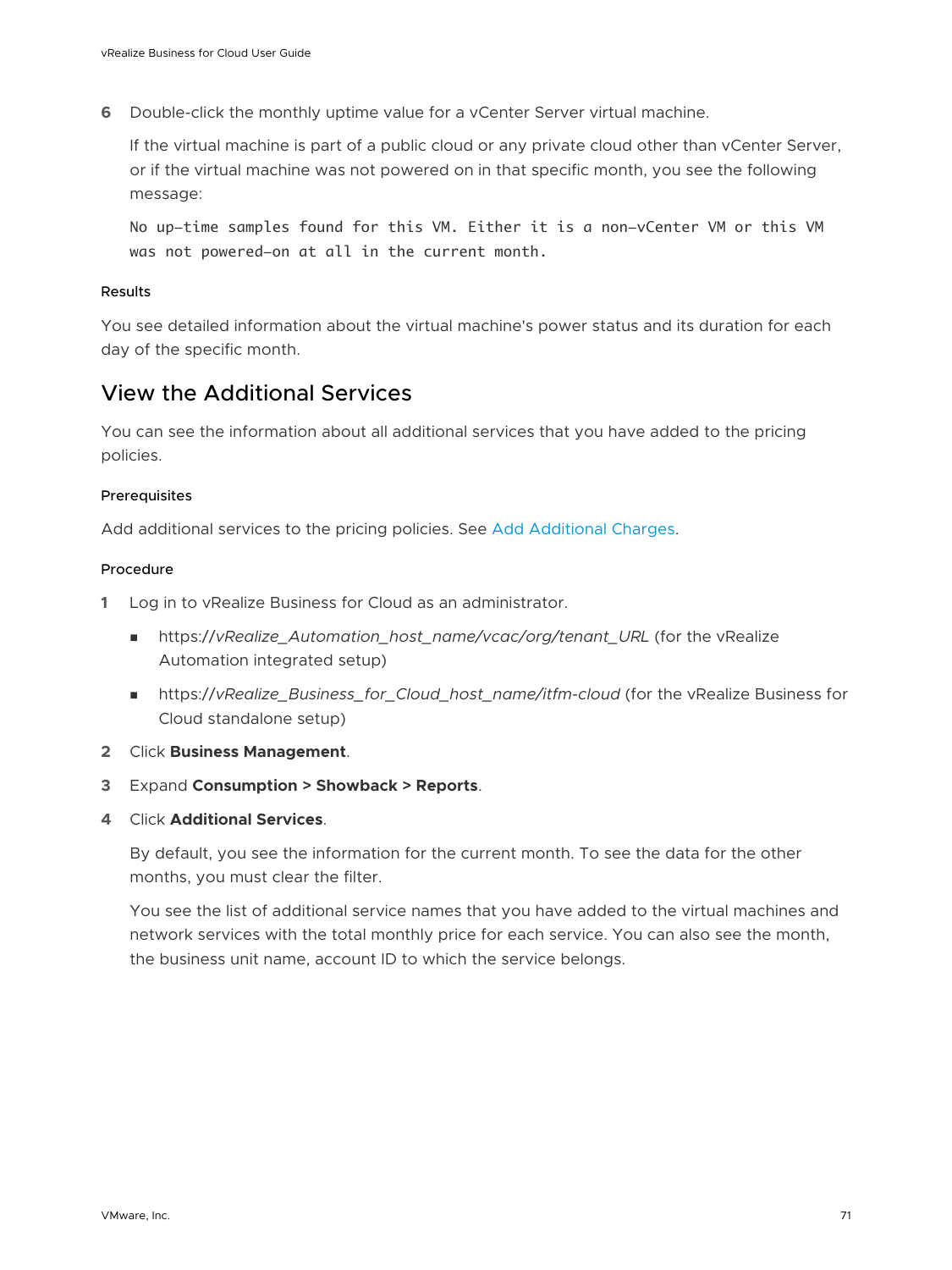**5** Click **Edit** and perform the following actions to edit.

| Option                     | <b>Description</b>                                                                                                                                                                                                                                                                                                                                                                                                                                                                                                                                                                   |
|----------------------------|--------------------------------------------------------------------------------------------------------------------------------------------------------------------------------------------------------------------------------------------------------------------------------------------------------------------------------------------------------------------------------------------------------------------------------------------------------------------------------------------------------------------------------------------------------------------------------------|
| <b>Columns</b>             | Under the View column, select the reports field names to display or hide<br>٠<br>in the view.<br>Lock or unlock the field to freeze the positions in the view.<br>Sort the field values in ascending or descending order.<br>ш                                                                                                                                                                                                                                                                                                                                                       |
| <b>Grouping and Charts</b> | Select a report field name from <b>Group by column</b> drop-down menu to<br>٠<br>group the report based on the selected column name.<br>Select a report field name from the <b>Function Column</b> drop-down menu<br>п<br>and an operation such as Max, Min, Average, or Sum from the <b>Functions</b><br>drop-down menu to display the group summary.<br>Select the Report Chart option and click a report type to create a chart<br>ш<br>based on the values.                                                                                                                      |
| <b>Filters</b>             | Enter a search string or value in the Cross Column Filter search box and<br>٠<br>click OK. You can also select the values from the auto-fill list.<br>Click <b>Add</b> to create a filter and in the Add Filter window, select a field<br>٠<br>name and provide the filter criteria based on which you want to filter the<br>values. Click Add.<br>To modify a filter, select the filter from the table and click the edit option.<br>п<br>Enter the new filter criteria and click Set.<br>To delete a filter, select the filter from the table and click the delete<br>п<br>option. |

- **6** Click **OK** to save the changes.
- **7** Click **Clear Filters** to clear the filter criteria you have defined.
- **8** Click **Save** to save the report with the defined filters and view them with updated values later.
- **9** To filter for specific information, enter the string in the search field or enter few characters of the string and select the values from the auto-fill list.

vRealize Business for Cloud filters and displays the result based on the search string.

**10** Click **Export** to save the values in a Microsoft Excel file.

An .xls file is downloaded with the values that appear on the screen.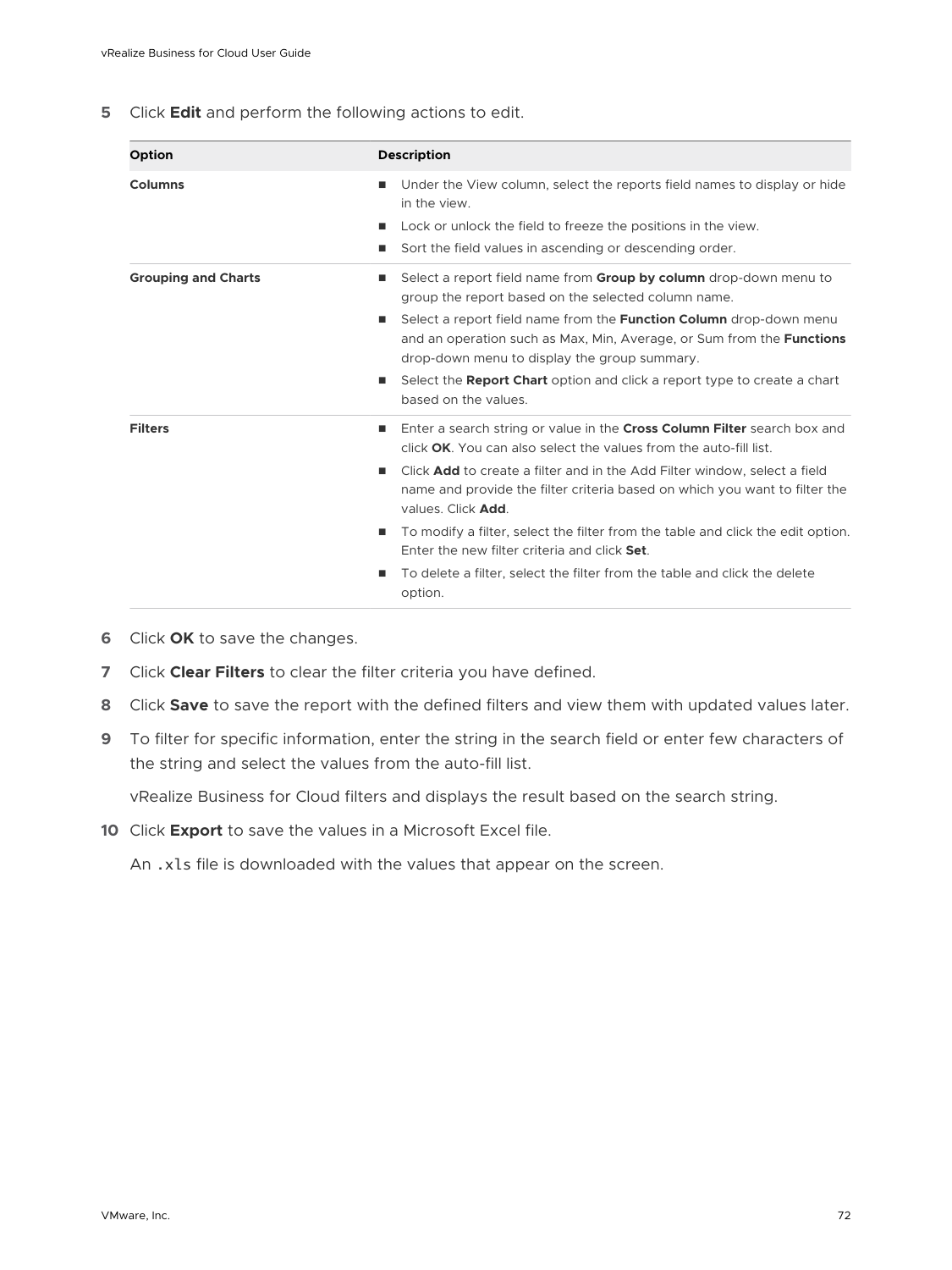## Comparing Clouds models in<br>
vRealize Business for Cloud<br>
6

vRealize Business for Cloud compares the cost of the virtual machine groups in the private cloud with that of similar groups in the public cloud models. such as Amazon Web Services, Microsoft Azure. vRealize Business for Cloud estimates the costs of running a completely new instance or an existing instance of a virtual machine in the private cloud by using the expenses of your private cloud, and then provides you with a comparison of the cost of the same configuration in Amazon Web Services, and Microsoft Azure public cloud models.

The vRealize Business for Cloud lets you add virtual machine groups or import virtual machine groups from your private cloud for cost comparison. vRealize Business for Cloud calculates the virtual machine cost for the private cloud on the basis of CPU cores, CPU speed, RAM, price plan, up time, operating system for a single virtual machine, and Network Attached Storage (NAS) and Storage Area Networks (SAN) for group storage. vRealize Business for Cloud searches the instance type to get the configuration requirements with the smallest CPU and memory, and have available prices for the requested operating system, region, and policy.

This chapter includes the following topics:

- Compare Cost of New Virtual Machines Across Cloud Providers
- [Plan Your Procurement](#page-74-0)
- **n** [Compare Cost of Existing Virtual Machines Across Cloud Providers](#page-75-0)
- <sup>n</sup> [Assess the Cost for Running Your Cloud on VMware Cloud on AWS](#page-75-0)
- [Compare Cost of Virtual Machines Across Data centers](#page-78-0)
- [Edit, Reset or Delete a Virtual Machine Group](#page-79-0)
- <sup>n</sup> [View the Data Center Optimization Information](#page-80-0)

## Compare Cost of New Virtual Machines Across Cloud Providers

You can add new virtual machines to your private cloud and compare its cost with the cost on other public cloud providers. vRealize Business for Cloud calculates and displays the cost of running virtual machines with similar configurations in your private cloud, Amazon Web Services,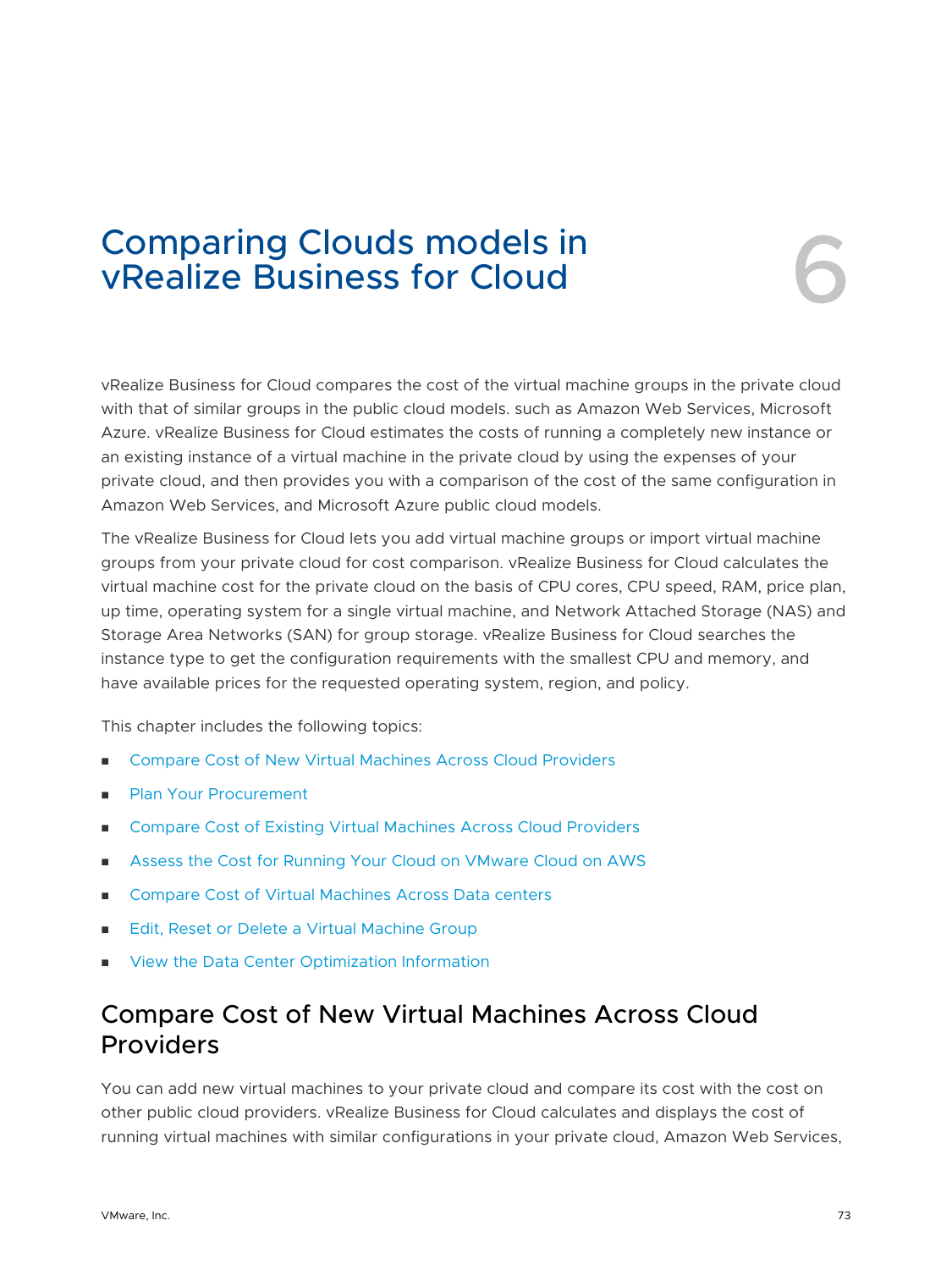Microsoft Azure, VMware Cloud on AWS, or any other public cloud providers that is added and imported in vRealize Business for Cloud.

#### Prerequisites

Ensure that you have added a vCenter Server endpoint into vRealize Business for Cloud.

#### Procedure

- **1** Log in to vRealize Business for Cloud as an administrator.
	- <sup>n</sup> https://*vRealize\_Automation\_host\_name/vcac/org/tenant\_URL* (for the vRealize Automation integrated setup)
	- https://vRealize\_Business\_for\_Cloud\_host\_name/itfm-cloud (for the vRealize Business for Cloud standalone setup)
- **2** Click **Business Management**.
- **3** Expand **What-If Analysis**.
- **4** Select **Public Cloud**.

By default, vRealize Business for Cloud compares the cost of running the default virtual machine group on three providers such as, Private Cloud, AWS and Azure.

**5** To verify the cost on a different cloud provider, click **Manage Cloud Providers.**

You see a list of additional providers, such as Amazon Government.

**6** Drag the provider that you want to select for cost comparison and click **Done**.

You can modify the selection of all three cloud providers.

You can see the cost of running the default virtual machine group on the selected data provider and can compare the cost on each selected provider.

- **7** Perform one of the following steps to add virtual machines for cloud comparison.
	- <sup>n</sup> Click the **Add VM Group** link to add new virtual machines group.
	- **n** Click the Use current VMs as template link to select the virtual machines that you want to import from your private cloud.
	- **n** Click the **Import from Blueprint** link to import a blueprint from vRealize Automation.

#### **Note**

- <sup>n</sup> This option is available only under **What-If Analysis > Public Cloud**.
- **n** Ensure that the blueprint has a vSphere component and belongs to the same tenant.
- **n** Ensure that vRealize Business for Cloud is integrated with vRealize Automation 7.0 or later.
- **8** (Optional) Modify the virtual virtual machine settings according to your requirements and click **Save**.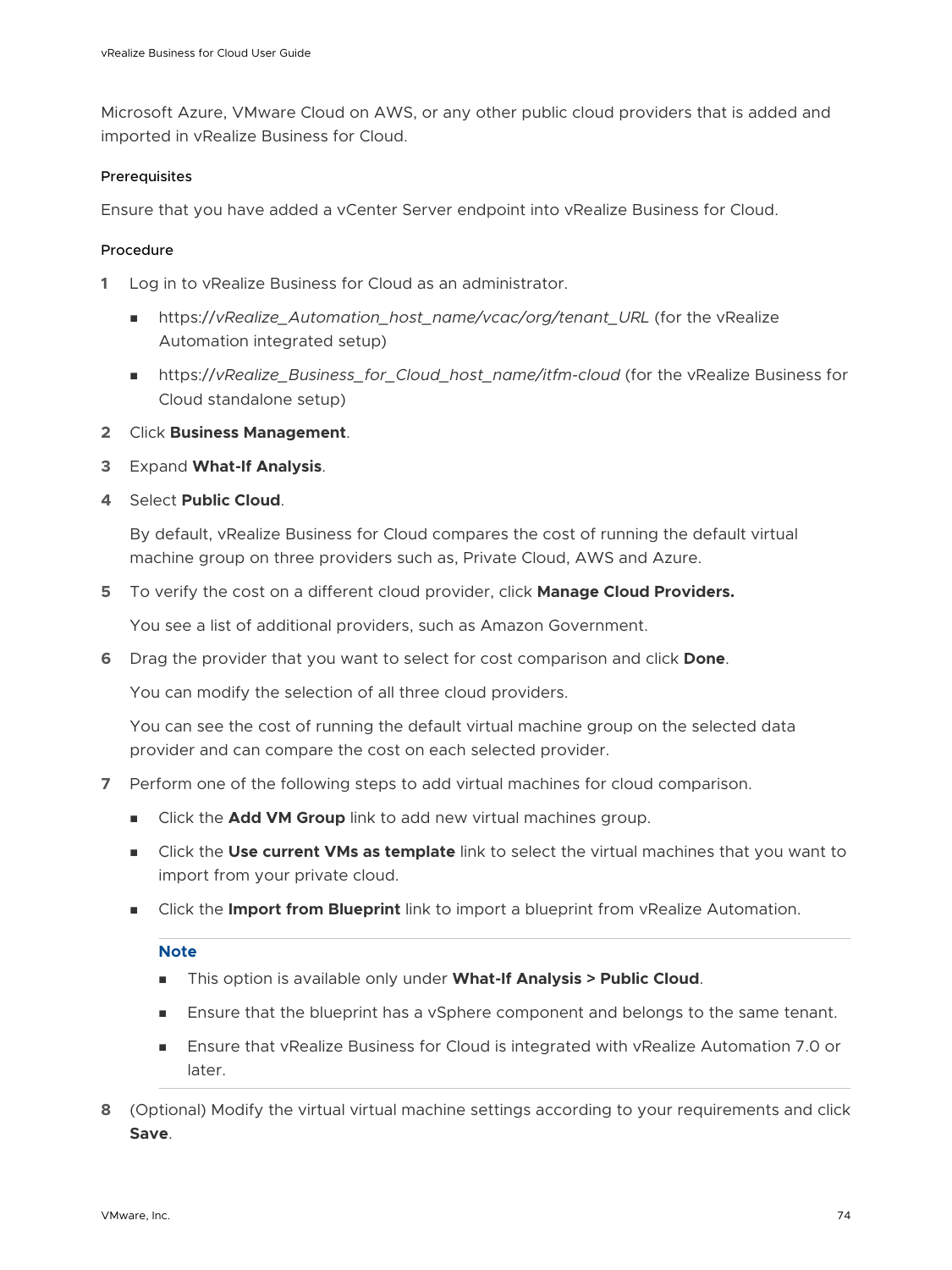#### <span id="page-74-0"></span>Results

The cost of your infrastructure with additional virtual machines is updated for your private cloud and other public cloud providers. If you select more than one virtual machine, vRealize Business for Cloud groups the virtual machines together according to their CPU, RAM, and operating system configurations, and shows the number of virtual machines in this group.

**Note** The location you select applies to all group configurations. For the existing group configurations from the earlier vRealize Business for Cloud, the top used location is assigned to all configurations. You cannot assign different location for each group configuration.

## Plan Your Procurement

You can add one or more virtual machine group and verify the cost of running these groups on all data centers that exists in vRealize Business for Cloud. Based on the cost information, you can plan on which data center you can deploy your virtual machine group.

#### Prerequisites

Ensure that you have added a vCenter Server endpoint into vRealize Business for Cloud.

#### Procedure

- **1** Log in to vRealize Business for Cloud as an administrator.
	- nttps://*vRealize* Automation host name/vcac/org/tenant URL (for the vRealize Automation integrated setup)
	- https://vRealize\_Business\_for\_Cloud\_host\_name/itfm-cloud (for the vRealize Business for Cloud standalone setup)
- **2** Click **Business Management**.
- **3** Expand **What-If Analysis**.
- **4** Select **Private Cloud**.

You see a sample group added by default.

- **5** Click the **Add VM Group** link to add new virtual machines group.
- **6** Modify the virtual machine group configurations according to your requirement.
- **7** Click **Run Scenario**.

#### Results

You see the configuration summary of the virtual machine group and the cost of running the group on each data centers that exists in vRealize Business for Cloud. If the configuration does not match the data center configuration, you see the message stating that the configuration does not match and also provides details about additional data center configuration required to match your virtual machine requirements.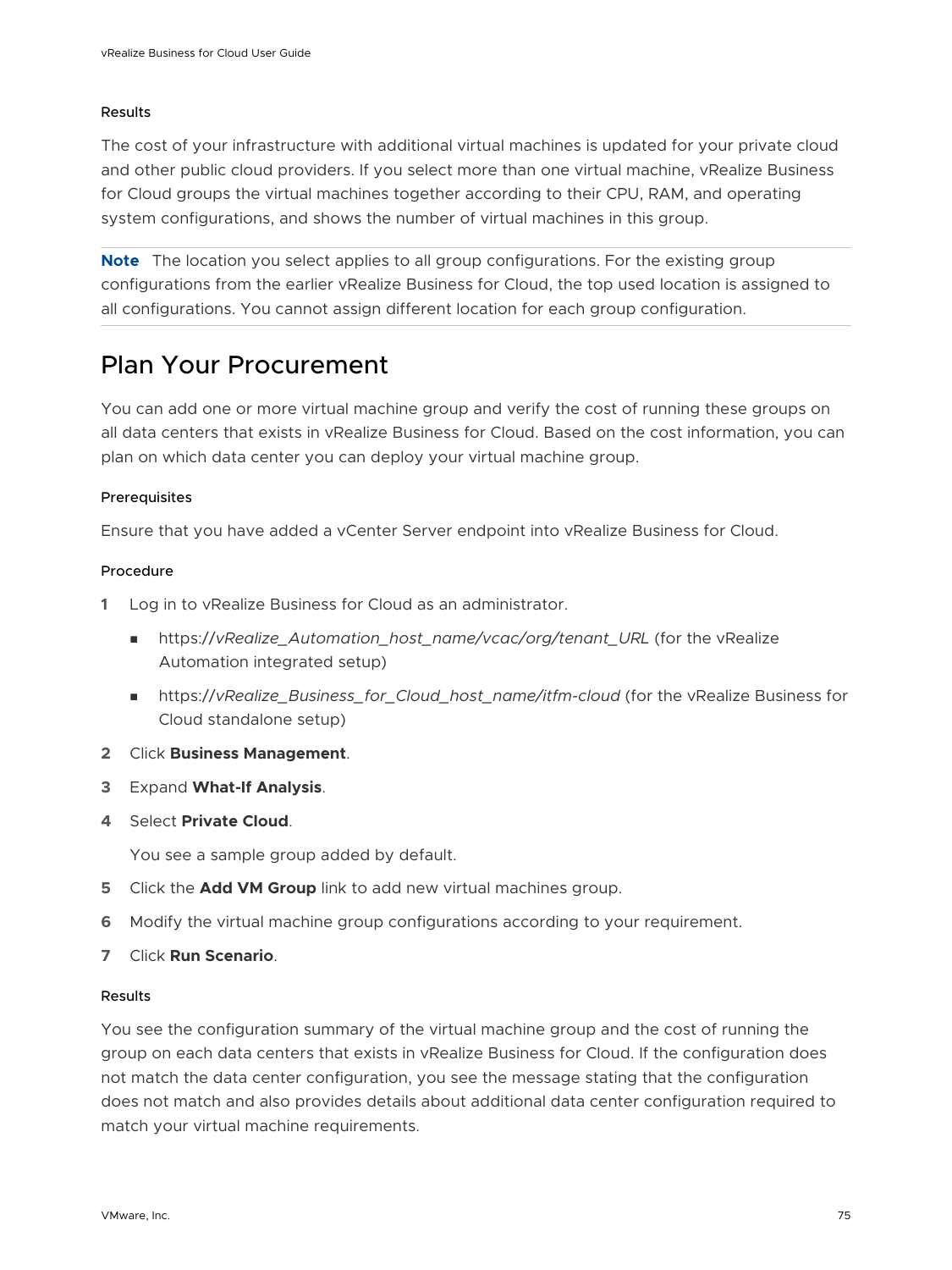## <span id="page-75-0"></span>Compare Cost of Existing Virtual Machines Across Cloud Providers

You can compare the cloud cost by importing virtual machines from your private cloud. vRealize Business for Cloud calculates and displays the cost of running virtual machines with similar configurations in your private cloud, Amazon Web Services, and Microsoft Azure, vCloud Hybrid Service, or any other public cloud provider that you had already added and imported in vRealize Business for Cloud.

### Procedure

- **1** Log in to vRealize Business for Cloud as an administrator.
	- nttps://vRealize\_Automation\_host\_name/vcac/org/tenant\_URL (for the vRealize Automation integrated setup)
	- https://vRealize\_Business\_for\_Cloud\_host\_name/itfm-cloud (for the vRealize Business for Cloud standalone setup)
- **2** Click **Business Management**.
- **3** Expand **What-If Analysis**.
- **4** Select **Migration**.

By default, vRealize Business for Cloud compares the cost of running the default virtual machine group on three providers such as, Private Cloud, AWS and Azure.

**5** To verify the cost on a different cloud provider, click **Manage Cloud Providers.**

You see a list of additional providers, such as Amazon Government.

**6** Drag the provider that you want to select for cost comparison and click **Done**.

You can modify the selection of all three cloud providers.

You can see the cost of running the default virtual machine group on the selected data provider and can compare the cost on each selected provider.

**7** Click the **Import VMs** link to browse or search the virtual machine that you want to import. You can search for virtual machines based on the name, tag, or folder.

The selected virtual machine is added into its own group. The corresponding cost details are updated for your private cloud and other public cloud providers.

## Assess the Cost for Running Your Cloud on VMware Cloud on AWS

You can assess the cost of running your applications and VMs from your private cloud on VMware Cloud on AWS. vRealize Business for Cloud calculates and displays the cost of running your applications and virtual machines on VMware Cloud on AWS with similar configurations in your private cloud.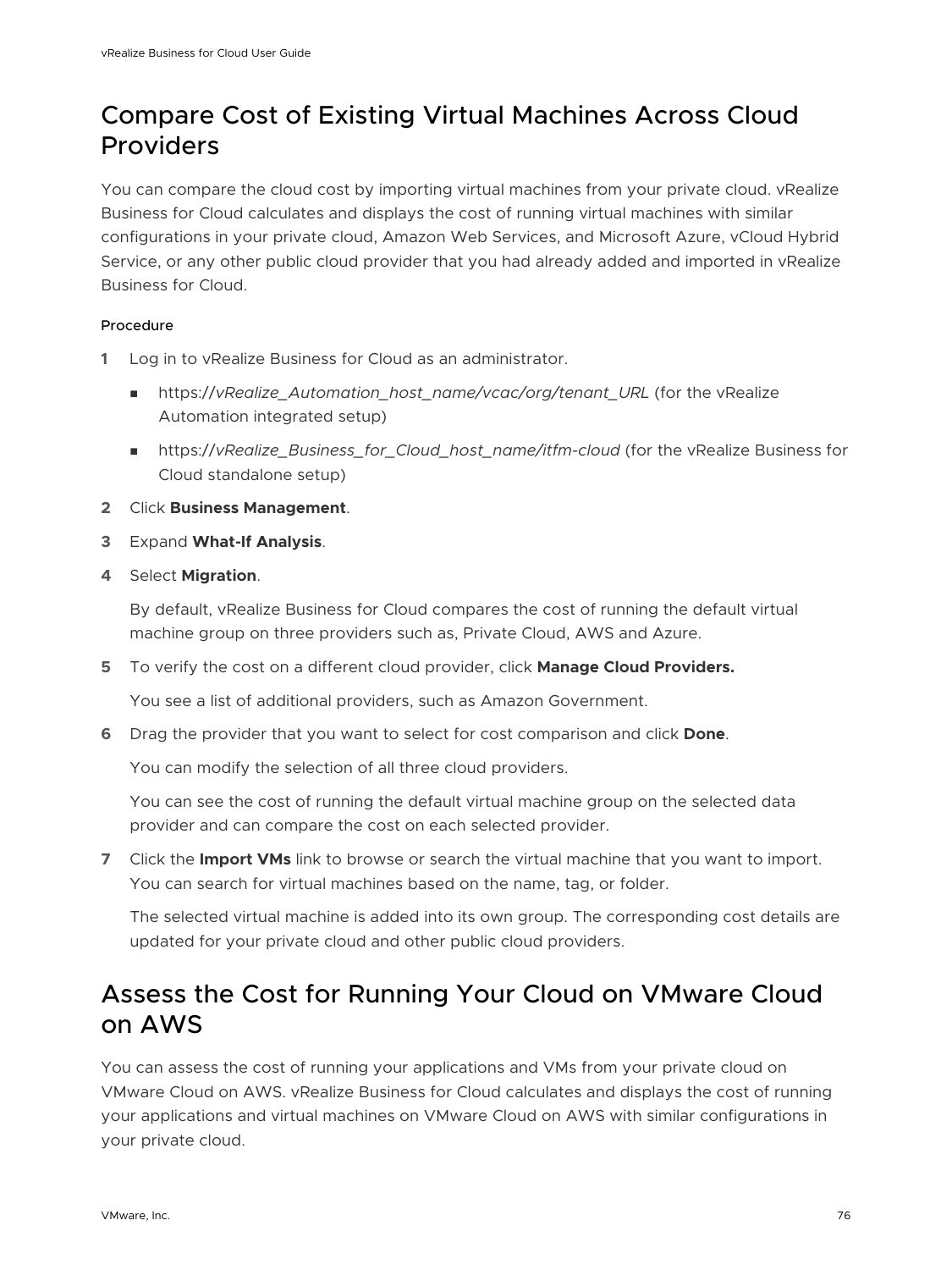#### Prerequisites

You must have defined applications or business services from **Business Management > Consumption > Applications** to select the applications or business services.

#### Procedure

- **1** Log in to vRealize Business for Cloud as an administrator.
	- nttps://vRealize\_Automation\_host\_name/vcac/org/tenant\_URL (for the vRealize Automation integrated setup)
	- <sup>n</sup> https://*vRealize\_Business\_for\_Cloud\_host\_name/itfm-cloud* (for the vRealize Business for Cloud standalone setup)
- **2** Click **Business Management**.
- **3** Expand **What-If Analysis**.
- **4** Select **VMware Cloud on AWS**.

By default, **Scenario Name** is populated with current date (Scenario*\_DD\_MMM\_YYYY*). You can modify this value.

**5** Select the defined applications or virtual machines (VMs) for which you want to perform a comparative analysis.

| From                                  | <b>Select</b>                                                                                                                              |
|---------------------------------------|--------------------------------------------------------------------------------------------------------------------------------------------|
| <b>Select Application</b>             | Your application or business service.                                                                                                      |
|                                       | If you have not defined any application or business<br>service, click Define Applications (Business Services) to<br>define an application. |
| <b>Select Virtual Machines</b>        | The VMs using the following filters:                                                                                                       |
|                                       | <b>Select Datacenter</b>                                                                                                                   |
|                                       | <b>Select Cluster</b>                                                                                                                      |
|                                       | <b>Select Virtual Machines</b>                                                                                                             |
| <b>Number of Failures to Tolerate</b> | Default value is 1. This value is used to calculate the<br>available storage capacity.                                                     |
| <b>Failure Tolerance Method</b>       | Default value is RAID-5. This value is used to calculate<br>the available storage capacity.                                                |

The **Number of Failures to Tolerate** and **Failure Tolerance Method** options determine the available storage capacity of the VMware Cloud on AWS host.

The raw capacity of a host is 14.3 TB and the raw capacity of host excluding cache is 10.7 TB, the following are the probable configurations that are applied to the raw capacity of 10.7 TB.

- **n** If **Number of Failures to Tolerate** is 1 and Failure Tolerance Method is RAID-1, then usable capacity is 50% of raw capacity.
- <sup>n</sup> If **Number of Failures to Tolerate** is 2 and **Failure Tolerance Method** is RAID-1, then usable capacity is 33% of raw capacity.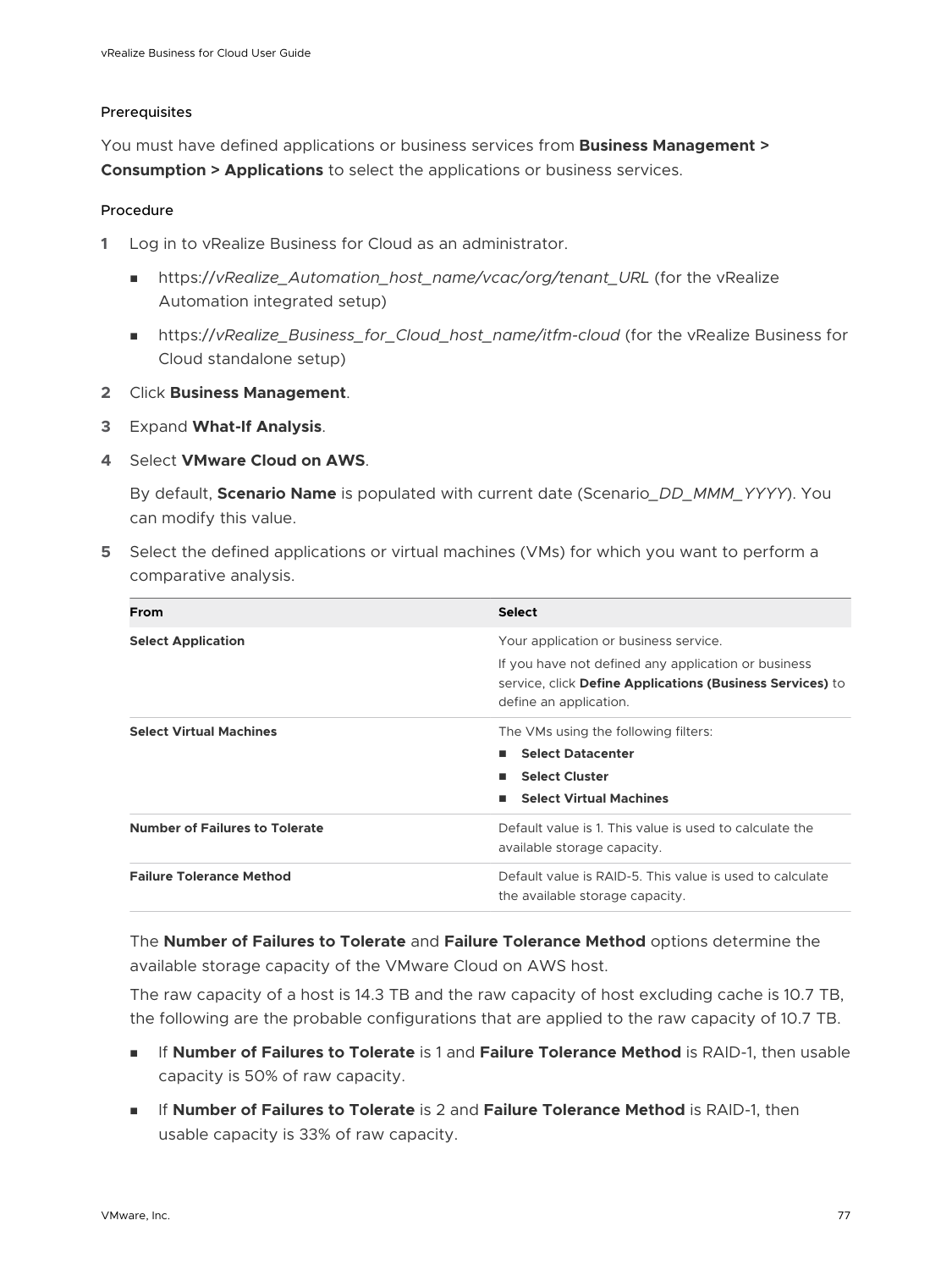- <sup>n</sup> If **Number of Failures to Tolerate** is 1 and **Failure Tolerance Method** is RAID-5 or 6, then usable capacity is 75% of raw capacity.
- <sup>n</sup> If **Number of Failures to Tolerate** is 2 and **Failure Tolerance Method** is RAID-5 or 6, then usable capacity is 67% of raw capacity.

Then, the effective usable capacity of each host is derived by applying the standard vSAN Metadata overhead and the slack (25%) on top of available capacity.

You can also perform the selection in the following combinations:

- **Applications and individual virtual machines.**
- Applications or individual virtual machines.

The applications and VMs that you have selected appear below the selection that you have made.

#### **6** Click **Run Scenario**.

You can see the comparative cost based on the utilization of the selected applications or virtual machines for both your private cloud and VMware Cloud on AWS.

#### **Private Cloud VMware Cloud on AWS**

- **n** Allocated Capacity shows the CPU, memory, and storage allocated for your private cloud.
- **n** Actual Utilized Capacity shows the CPU, memory, and storage utilized by your applications and VMs.
- Standard utilization is calculated at 15% CPU and 75% memory use.
- Lesser standard utilization cost than actual utilization indicate that your private cloud utilization can be improved.

Total cost per month for private clouds is a sum of all the VM costs selected for the assessment. This cost is projected for a full month. To make this cost more relevant, you must modify the cost drivers by entering custom values to match your infrastructure.

- Shows the number of hosts required on VMware Cloud on AWS for the migration. Your first purchase includes a minimum of four hosts.
- The actual utilized capacity of each host is shown with a blue color fill.
- $\blacksquare$  Total cost is derived by multiplying the effective monthly purchase cost for each host by the number of required hosts.
- Required CPU and memory are calculated based on utilization.
- Required storage is calculated based on allocated capacity in your private cloud.

Total cost per month for VMware Cloud on AWS is computed based on the used capacity of the VMware Cloud on AWS host in placing the selected workload capacity. The computation factors in the cost of all the three resources (CPU, RAM, and storage). Though the recommendation for hosts and the used percentage is derived based on the constrained resource, the total cost per month is computed considering all three resources (usage of CPU, memory, and allocated storage).Total cost per month indicates how well all the three resources(CPU, memory, and storage) are being used as a fraction of purchase cost. If you observe a high percentage of utilized capacity for the hosts (more blue portion of the host) but low total cost per month, it indicates an imbalanced use of resources.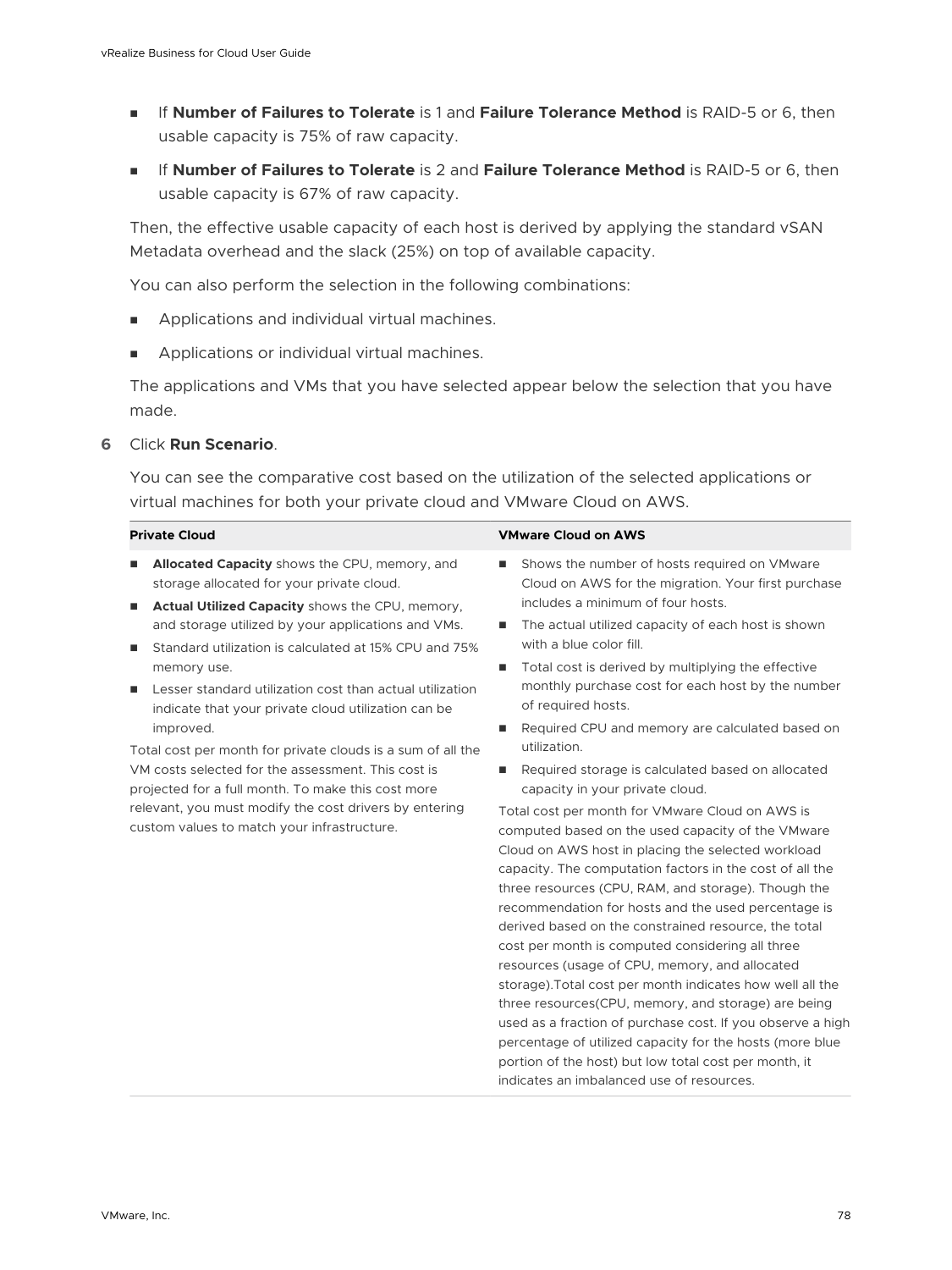<span id="page-78-0"></span>**7** (Optional) To modify the reserved capacity, click **Edit Required Capacity** on the VMware Cloud on AWS pane and move the sliders of the following values:

#### <sup>n</sup> **Compute**

### <sup>n</sup> **Memory**

The total cost for the migration is adjusted based on the changes you have made. For example, if you select 25% as reserved capacity for the memory of a host with 512 GB RAM , then the system considers the host capacity to be 75% (384 GB).

**8** (Optional) To edit the hybrid loyalty discount, click **Edit** under **Total Cost Per Month** and enter the discount percentage.

Apply the discount percentage only if you have a valid discount available.

The discount is applied only to the 1-year and 3-year subscription plans. The discount is not applicable for the on-demand plan.

- **9** (Optional) To modify the scenario:
	- a Click **Edit Scenario** besides the *scenario\_name*.
	- b Modify the value of **Scenario Name**.
	- c If necessary, modify the selected applications and virtual machines.
	- d Click **Run Scenario**.
- **10** (Optional) To export the migration assessment, click **EXPORT TO CSV**.

The assessment is saved as a vmc\_migrations\_export\_current date.csv file.

## Compare Cost of Virtual Machines Across Data centers

You can compare the cost of data centers by adding new virtual machines or by importing the existing virtual machines and plan on which data center you can deploy your virtual machine. You can create the virtual machine groups and compare cost across any three data centers.

- **1** Log in to vRealize Business for Cloud as an administrator.
	- https://vRealize\_Automation\_host\_name/vcac/org/tenant\_URL (for the vRealize Automation integrated setup)
	- https://vRealize\_Business\_for\_Cloud\_host\_name/itfm-cloud (for the vRealize Business for Cloud standalone setup)
- **2** Click **Business Management**.
- **3** Expand **What-If Analysis**.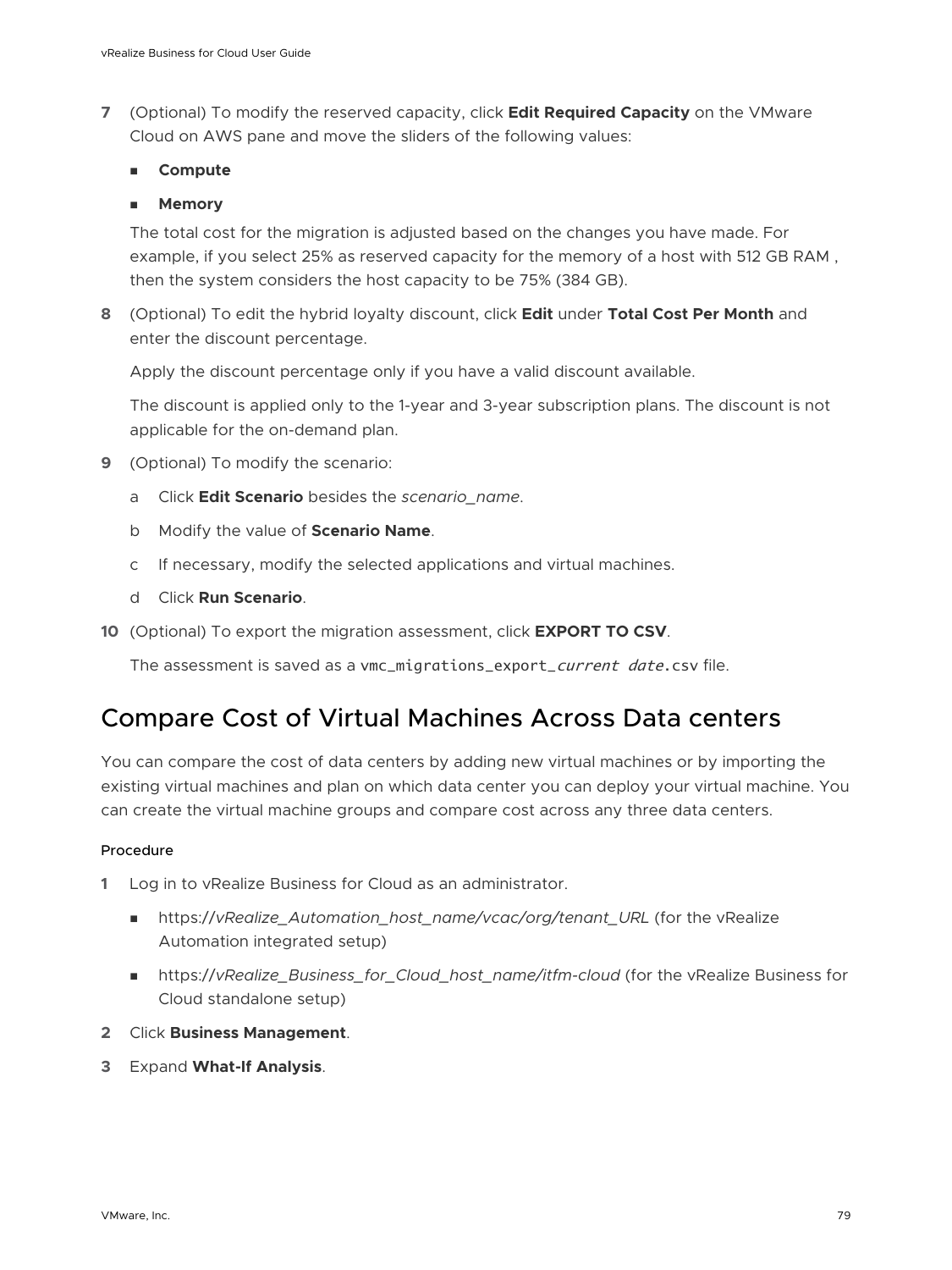#### <span id="page-79-0"></span>**4** Select **Data Center Comparison**.

By default, vRealize Business for Cloud selects three data centers and displays the cost of running a default virtual machines group on each data centers.

**5** To verify the cost on a different data center, click **Manage Cloud Providers**.

You see the list of all existing data centers that you can select to compare the cost.

**6** Drag and drop the data center that you want to select for cost comparison and click **Done**.

You can modify the selection of all three data centers.

You see the cost of running a default virtual machine group on the selected data centers and compare the cost on each of the data centers.

- **7** Perform one of the following steps to add virtual machines for cloud comparison.
	- <sup>n</sup> Click the **Add VM Group** link to add new virtual machines group.
	- **n** Click the Use current VMs as template link to select the virtual machines that you want to import from your private cloud.
	- **n** Click the **Import from Blueprint** link to import a blueprint from vRealize Automation.

#### **Note**

- **n** This option is available only under What-If Analysis > Public Cloud.
- Ensure that the blueprint has a vSphere component and belongs to the same tenant.
- **n** Ensure that vRealize Business for Cloud is integrated with vRealize Automation 7.0 or later.
- **8** (Optional) Modify the virtual virtual machine settings according to your requirements and click **Save**.

#### Results

You can see the cost of the virtual machines with the specified configurations on three data centers. If the configuration does not match the data center configuration, you see the message stating that the configuration does not match.

## Edit, Reset or Delete a Virtual Machine Group

You can edit, reset, or delete the virtual machine settings that you have added or imported from your private cloud environment. The corresponding cost details are updated in the private cloud and other public clouds that you have added to vRealize Business for Cloud.

- **1** Log in to vRealize Business for Cloud as an administrator.
	- nttps://vRealize\_Automation\_host\_name/vcac/org/tenant\_URL (for the vRealize Automation integrated setup)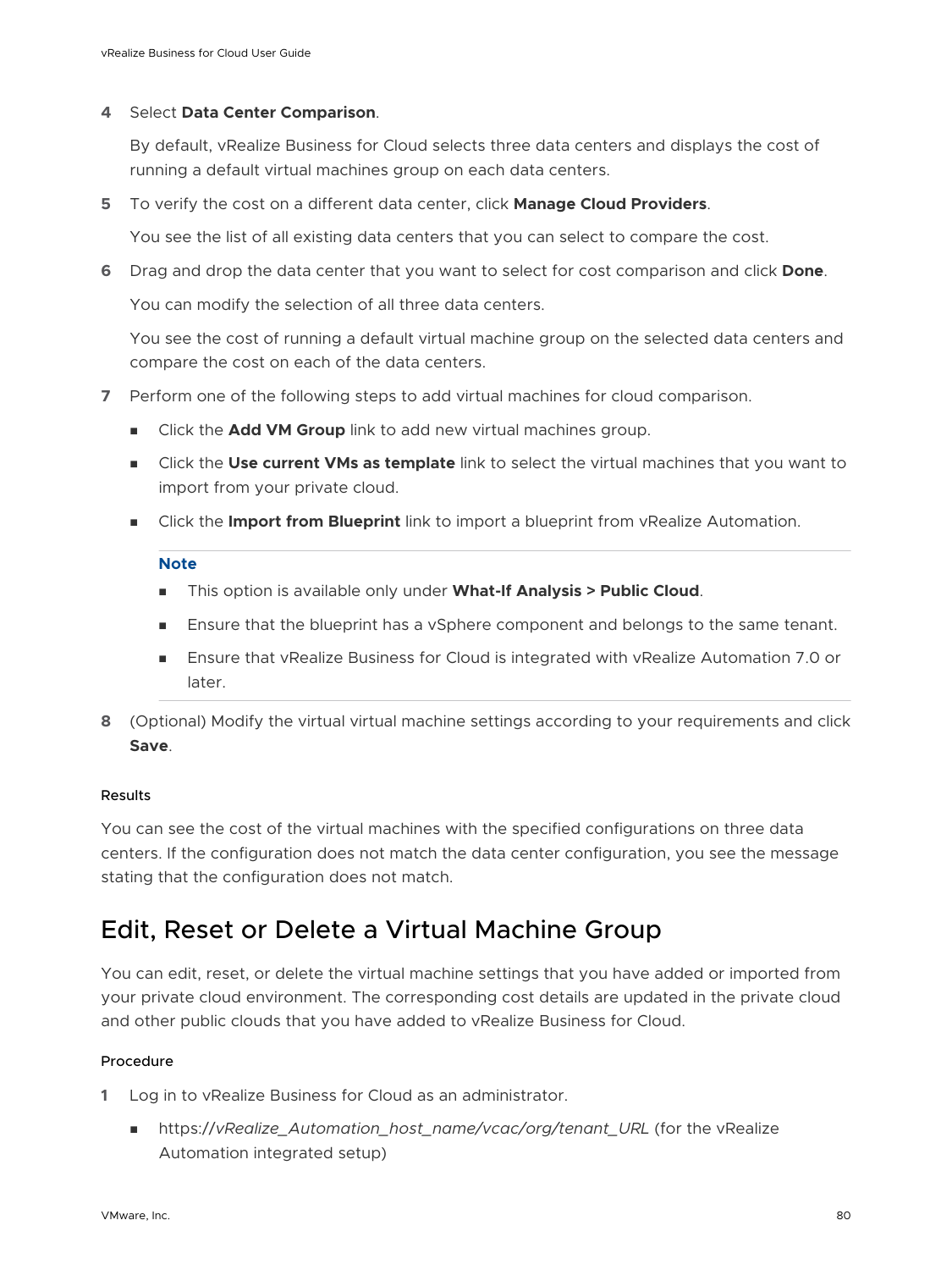- <span id="page-80-0"></span>■ https://vRealize\_Business\_for\_Cloud\_host\_name/itfm-cloud (for the vRealize Business for Cloud standalone setup)
- **2** Click **Business Management**.
- **3** Expand **What-If Analysis**.
- **4** Select **Compare new VMs**, **Compare existing VMs**, **Private Cloud Comparison** or **Procurement Planning**.
- **5** Click the Edit Group icon that exists next to the group name.

You can see the cost details such as Compute cost, Labor cost and Storage cost.

**6** Edit the virtual machine configurations as required (for example, location, VMs count, CPU cores, CPU speed, RAM and storage information).

You can click **More...** to modify additional settings.

**7** Click **Save**.

You can see the cost changes based on your updated configurations.

**8** To restore the default configurations of the virtual machine group, click **Reset** and confirm your action on the warning message.

For **Compare new VMs** and **Private Cloud Comparison** options, the default configuration of the sample virtual machine group will be restored to 2 cores, 1.6GHz CPU, 3.5GB RAM. When you click **Reset** for **Compare existing VMs**, vRealize Business for Cloud deletes all the added virtual machine groups.

**9** To delete a virtual machine group, click the delete icon next to group name.

You cannot delete the default group that exists on vRealize Business for Cloud.

## View the Data Center Optimization Information

vRealize Business for Cloud provides visibility into each of the datacenters to visualize the cost of used and remaining capacity of the data centers. The cost is calculated based on the percentage values collected from vRealize Operations Manager. The cost is classified into compute cost and storage cost.

#### Prerequisites

Ensure that the vCenter Server is integrated with vRealize Operations Manager.

- **1** Log in to vRealize Business for Cloud as an administrator.
	- nttps://vRealize\_Automation\_host\_name/vcac/org/tenant\_URL (for the vRealize Automation integrated setup)
	- https://vRealize\_Business\_for\_Cloud\_host\_name/itfm-cloud (for the vRealize Business for Cloud standalone setup)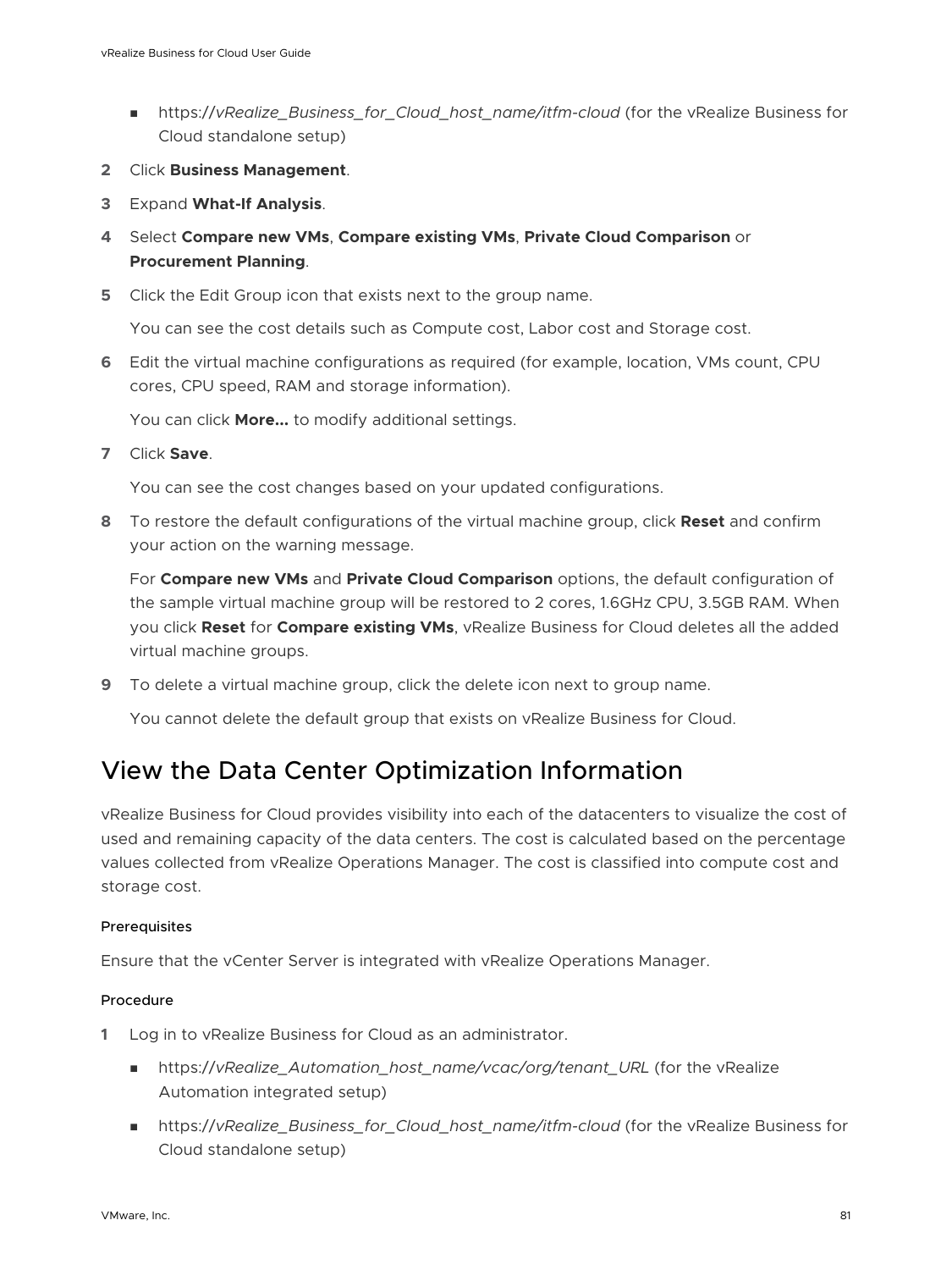#### **2** Click **Business Management**.

#### **3** Expand **Planning**, and select **Data Center Optimization**.

You see the total compute cost, storage cost and the labor cost for all data centers and the data centers total monthly cost. You can see the total cost and cost for compute, storage and labor resources of each data center.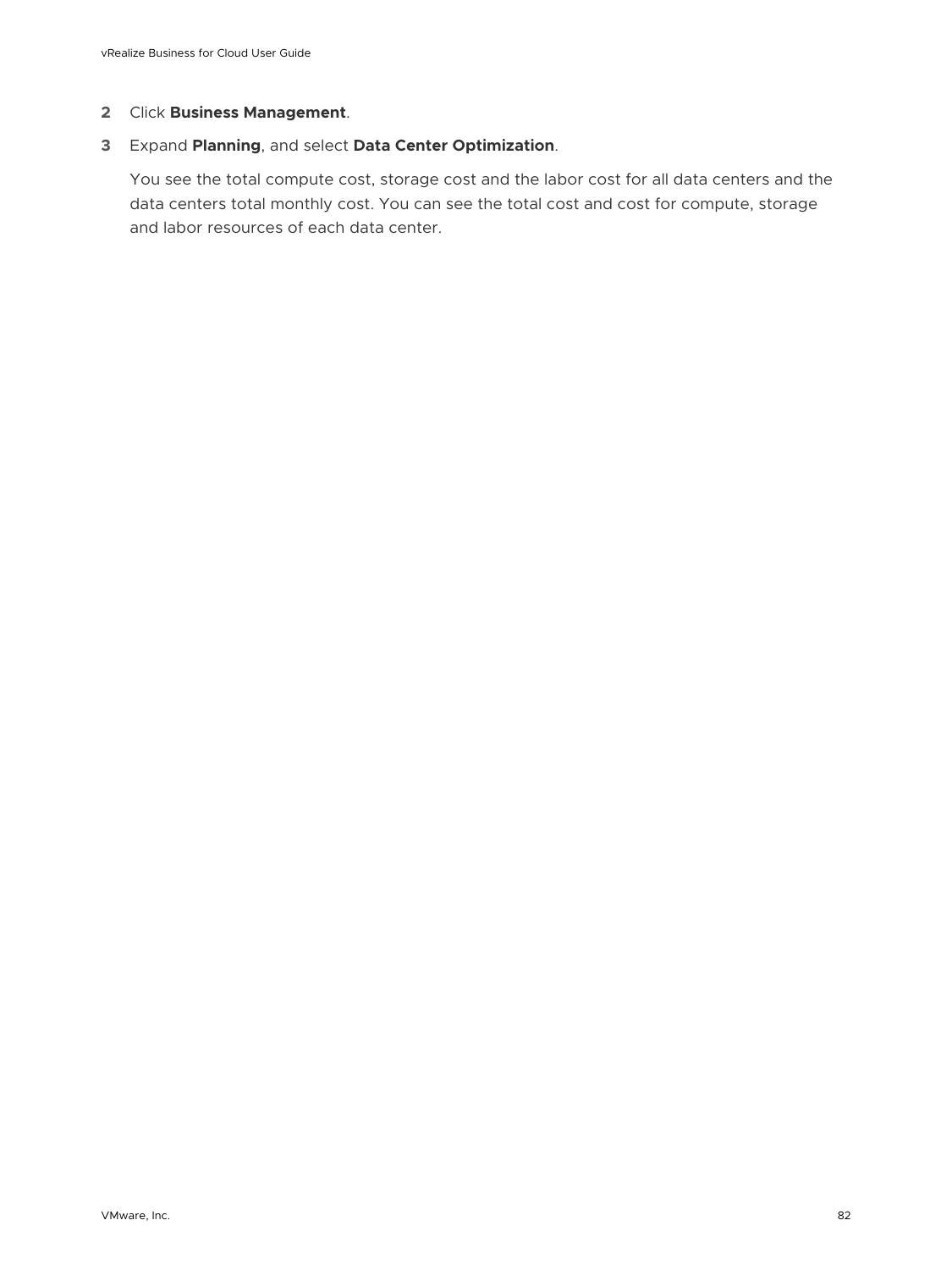# vRealize Business for Cloud<br>Reports

The Reports page provides links to the vRealize Business for Cloud reports grouped based on infrastructure endpoints that provides information related to your private and public cloud environment.

In addition, you can generate the Hybrid Cloud Assessment Report, Daily Pricing report, Showback Report, Custom reports. You can also schedule a report that you can share with specific recipients on regular intervals.

This chapter includes the following topics:

- **No. 2** View a Custom Report
- [Edit a Report](#page-83-0)
- **n** [Schedule a Report](#page-84-0)
- <sup>n</sup> [Use Public API to Generate vRealize Business for Cloud Reports](#page-87-0)

## View a Custom Report

You can edit a report and save the report as Custom Report for later use.

#### Prerequisites

You must edit and save a report as a custom report.

#### Procedure

- **1** Log in to vRealize Business for Cloud as an administrator.
	- nttps://vRealize\_Automation\_host\_name/vcac/org/tenant\_URL (for the vRealize Automation integrated setup)
	- <sup>n</sup> https://*vRealize\_Business\_for\_Cloud\_host\_name/itfm-cloud* (for the vRealize Business for Cloud standalone setup)
- **2** Click **Business Management**.
- **3** Under Reports, click **Custom Reports**.

You can see a list of custom reports that you have created.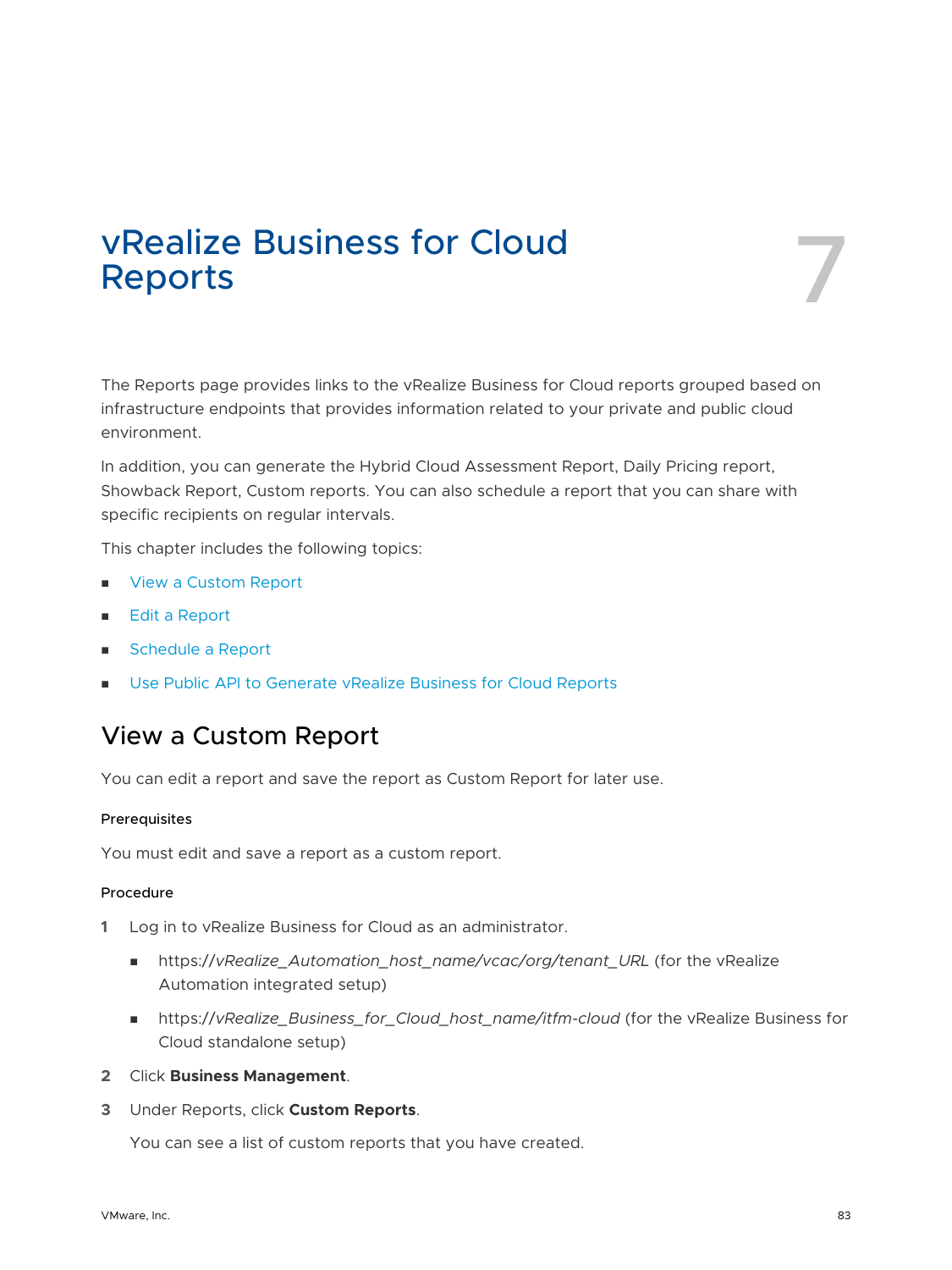<span id="page-83-0"></span>**4** Click the report for which you want to view the details.

## Edit a Report

You can edit a report to change the view, export, filter, or group based on fields. You can use the filter and group-by option in reports simultaneously. Earlier when you wanted to move from Group by and Charts tab to Filter or the opposite way, you were prompted with a warning message. Only after selecting Yes, the selected columns were cleared and you were able navigate to the other tab.

#### Prerequisites

Verify that you have a valid report.

- **1** Log in to vRealize Business for Cloud as an administrator.
	- https://vRealize\_Automation\_host\_name/vcac/org/tenant\_URL (for the vRealize Automation integrated setup)
	- <sup>n</sup> https://*vRealize\_Business\_for\_Cloud\_host\_name/itfm-cloud* (for the vRealize Business for Cloud standalone setup)
- **2** Click **Business Management**.
- **3** Under Reports, select a report or view that you want to edit.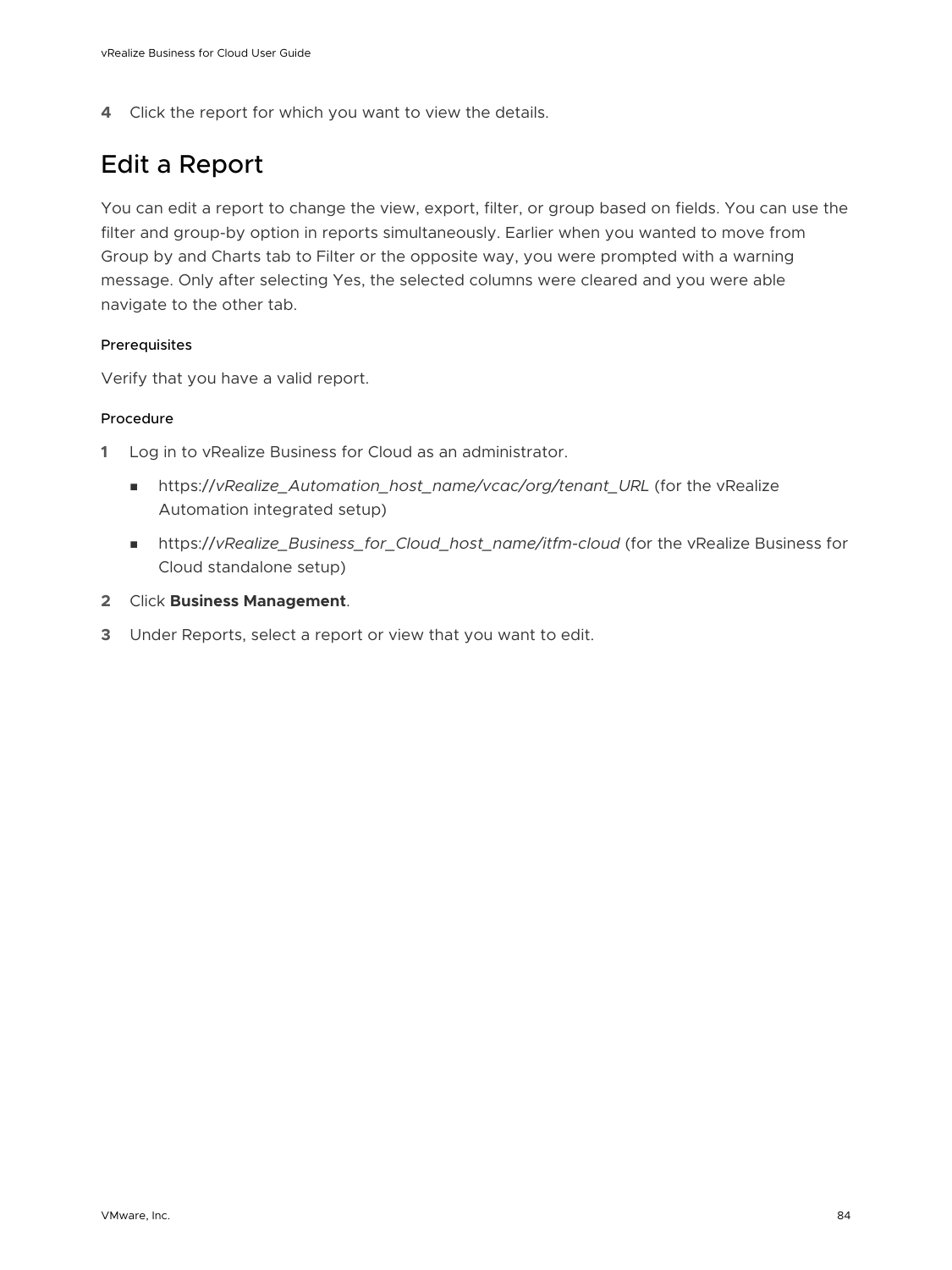<span id="page-84-0"></span>**4** Click **Edit** and perform the following actions to edit.

| Option                     | <b>Description</b>                                                                                                                                                                                                                                                                                                                                     |
|----------------------------|--------------------------------------------------------------------------------------------------------------------------------------------------------------------------------------------------------------------------------------------------------------------------------------------------------------------------------------------------------|
| Columns                    | Under the View column, select the reports field names to display or hide<br>٠<br>in the view.<br>Lock or unlock the field to freeze the positions in the view.<br>ш                                                                                                                                                                                    |
|                            | Sort the field values in ascending or descending order.<br>ш                                                                                                                                                                                                                                                                                           |
| <b>Grouping and Charts</b> | Select a report field name from <b>Group by column</b> drop-down menu to<br>■<br>group the report based on the selected column name.<br>Select a report field name from the <b>Function Column</b> drop-down menu<br>ш<br>and an operation such as Max, Min, Average, or Sum from the <b>Functions</b><br>drop-down menu to display the group summary. |
|                            | Select the <b>Report Chart</b> option and click a report type to create a chart<br>ш<br>based on the values.                                                                                                                                                                                                                                           |
| <b>Filters</b>             | Enter a search string or value in the Cross Column Filter search box and<br>۰<br>click OK. You can also select the values from the auto-fill list.                                                                                                                                                                                                     |
|                            | Click <b>Add</b> to create a filter and in the Add Filter window, select a field<br>п<br>name and provide the filter criteria based on which you want to filter the<br>values. Click Add.                                                                                                                                                              |
|                            | To modify a filter, select the filter from the table and click the edit option.<br>■<br>Enter the new filter criteria and click Set.                                                                                                                                                                                                                   |
|                            | To delete a filter, select the filter from the table and click the delete<br>ш<br>option.                                                                                                                                                                                                                                                              |

- **5** Click **OK** to save the changes.
- **6** Click **Clear Filters** to clear the filter criteria you have defined.
- **7** Click **Save** to save the report with the defined filters and view them with updated values later.
- **8** To filter for specific information, enter the string in the search field or enter few characters of the string and select the values from the auto-fill list.

vRealize Business for Cloud filters and displays the result based on the search string.

**9** Click **Export** to save the values in a Microsoft Excel file.

An .xls file is downloaded with the values that appear on the screen.

#### Results

You can view these reports in Custom Reports.

## Schedule a Report

You can schedule a report to share your latest or up-to-date data at regular intervals (daily, weekly, or monthly) to the specific recipients.

#### Prerequisites

You must have configured all of your SMTP server properties in vRealize Business for Cloud.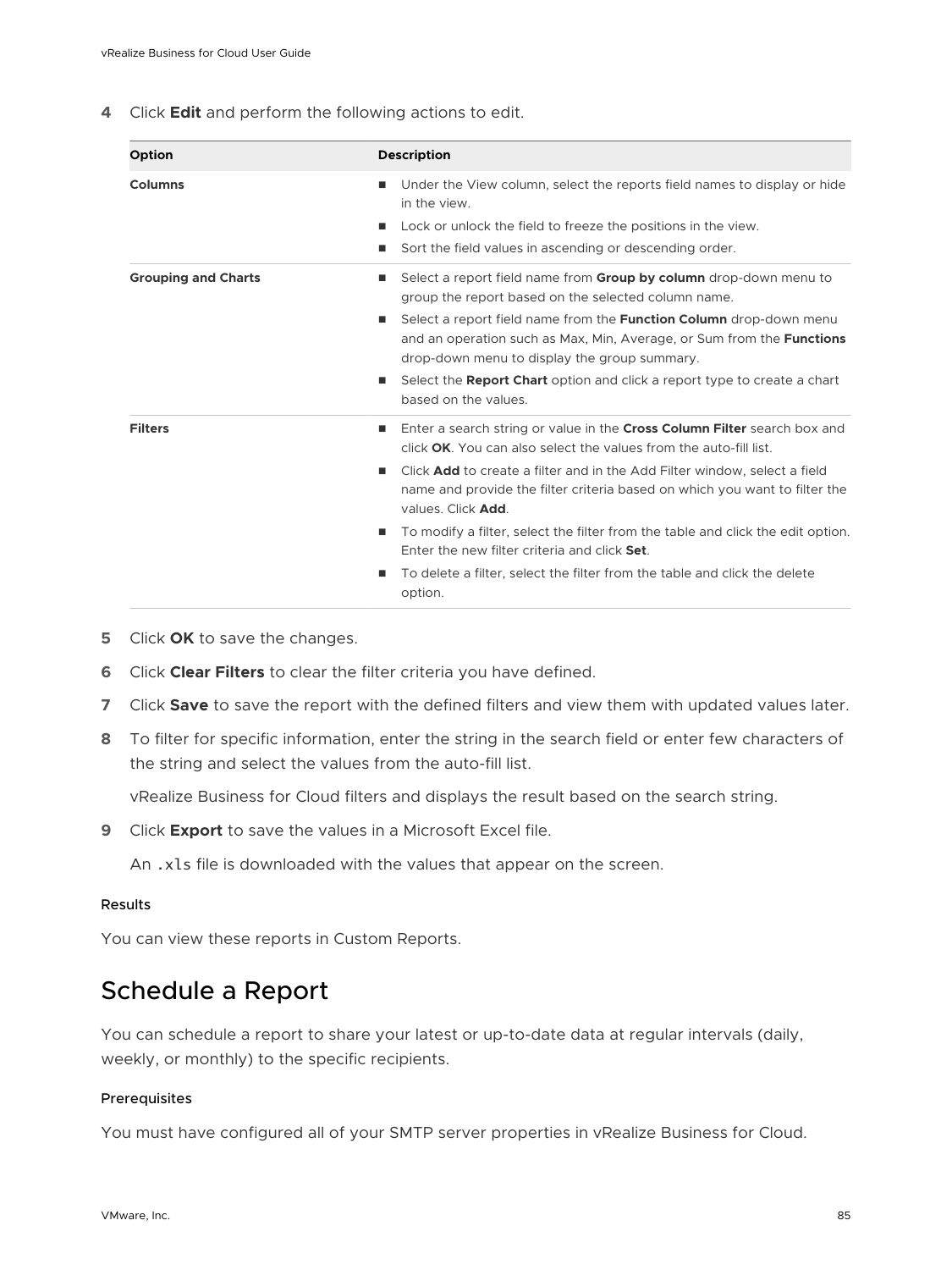#### Procedure

- **1** Log in to vRealize Business for Cloud as an administrator.
	- n https://vRealize Automation host name/vcac/org/tenant\_URL (for the vRealize Automation integrated setup)
	- https://vRealize\_Business\_for\_Cloud\_host\_name/itfm-cloud (for the vRealize Business for Cloud standalone setup)
- **2** Click **Business Management**.
- **3** Select **Reports** and click **Schedule Report**.
- **4** Schedule a report by providing the details such as report category, name, frequency, date and time and the recipient email Ids.

You see the list of scheduled reports in the table.

**Note** While scheduling a monthly report, if you select the date as 28, 29, 30 or 31, vRealize Business for Cloud generates the report only on the last day of each month (ignoring the selected date). This is because the number of days in a month varies between 28 to 31.

- **5** Click **Save**.
- **6** To modify the report, select a report and click the edit option.
- **7** To delete the scheduled report, click the delete option.

### Configure SMTP Server Properties in vRealize Business for Cloud

vRealize Business for Cloud needs an SMTP server to email the reports to recipients. You can configure your SMTP server properties in vRealize Business for Cloud to email the reports.

#### **Prerequisites**

You must have configured an SMTP server in your environment that can be used by vRealize Business for Cloud.

#### Procedure

- **1** Log in to the Shell prompt by performing an SSH into the IP address of the vRealize Business for Cloud virtual appliance.
- **2** Navigate to the /usr/ITFM-Cloud/va-tools/bin/ directory.

cd/usr/ITFM-Cloud/va-tools/bin/.

**3** To configure your SMTP server properties, run the configclient.py SET -k <key> -v <value> command.

The following table lists the keys that must be configured, including example values.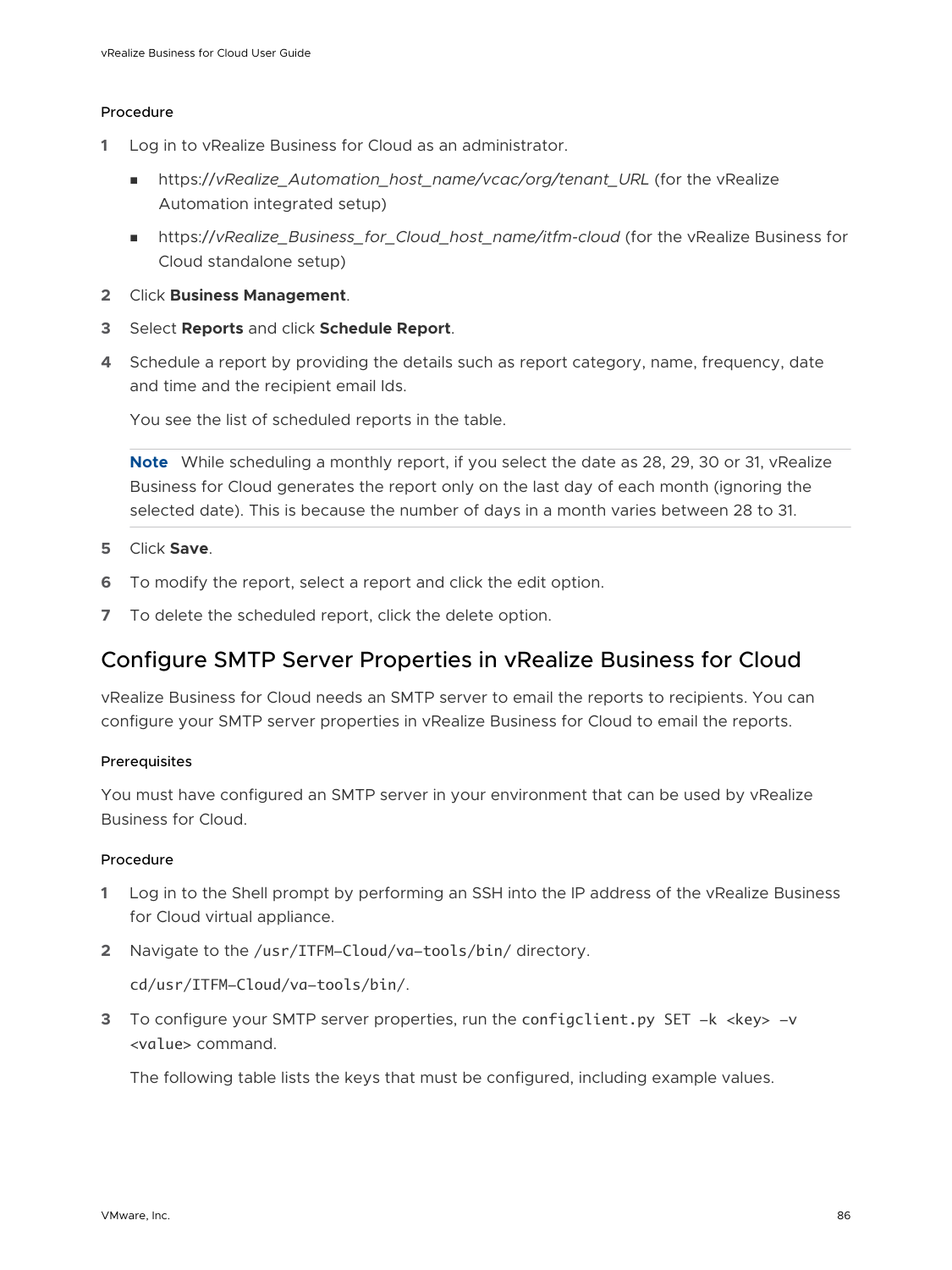| Key                               | <b>Description</b>                                            | <b>Example Values</b>                                                                                 |
|-----------------------------------|---------------------------------------------------------------|-------------------------------------------------------------------------------------------------------|
| mail.host                         | SMTP server host name                                         | mail.abc.com                                                                                          |
| mail.port                         | SMTP server port number                                       | 25                                                                                                    |
| mail.senderEmail                  | Email address, which need not be a<br>real email address      | noreply@abc.com                                                                                       |
| mail.password                     | Password of your SMTP host.                                   | password<br>If there is no password set for your<br>SMTP host, you can enter an empty<br>("") string. |
| mail.transport.strategy           | Transport protocol configuration<br>type                      | SMTP_PLAIN                                                                                            |
| mail.proxy.host                   | Host name of proxy server.                                    | proxy.mail.abc.com<br>If you do not use this key, you must<br>enter an empty ("") string.             |
| mail.proxy.port                   | Port number of proxy server.                                  | 26<br>If you do not use this key, you must<br>enter an empty ("") string.                             |
| mail.proxy.userName               | User name of proxy server.                                    | proxyuser@abc.com<br>If you do not use this key, you must<br>enter an empty ("") string.              |
| mail.proxy.password               | Password of proxy server.                                     | proxypassword<br>If you do not use this key, you must<br>enter an empty ("") string.                  |
| mail.dkimPrivateKey.path          | Path to the DomainKeys Identified<br>Mail (DKIM) private key. | /usr/key<br>If you do not use this key, you must<br>enter an empty ("") string.                       |
| mail.dkimPrivateKey.signingDomain | Signing domain for the DKIM private<br>key.                   | abc.com<br>If you do not use this key, you must<br>enter an empty ("") string.                        |
| mail.dkimPrivateKey.selector      | Selector for the DKIM private key.                            | <b>XYZ</b><br>If you do not use this key, you must<br>enter an empty ("") string.                     |

You must configure all the parameters listed in the table, even if they are not applicable to your environment. You must add "" for keys that you do not use in your environment.

For example, if you do not use a mail proxy host, you must configure the key as following.

### ./configclient.py SET -k mail.proxy.host -v ""

**4** Run the monit restart itbm-server command.

The itbm server restarts.

**5** For the configuration to take effect, restart the vRealize Business for Cloud virtual appliance.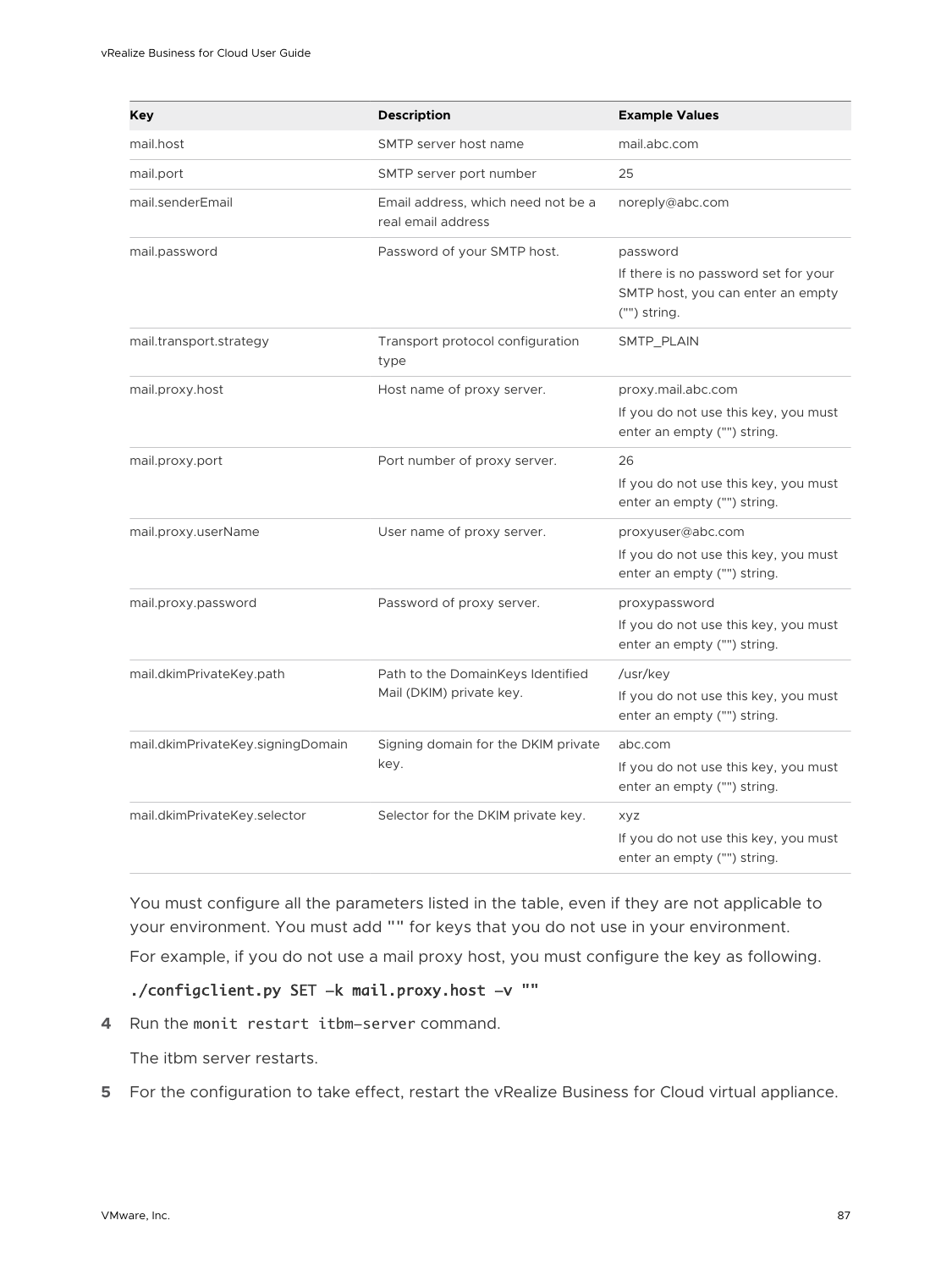## <span id="page-87-0"></span>Use Public API to Generate vRealize Business for Cloud Reports

vRealize Business for Cloud allows your to export a set of default reports. In addition, you can create and export customized reports based on these default reports according to your requirements.

#### Procedure

- **1** Log in to vRealize Business for Cloud virtual appliance.
- **2** Based on your setup, run one of the following commands to generate the token:
	- For vRealize Automation integrated vRealize Business for Cloud setup

wget --no-check-certificate -S -q --header "Accept: application/json" -header='Content-Type: application/json' --post-data

'{"username":"USER\_NAME","password":"PASSWORD","tenant":"TENANT"}' -output-document vRA\_SERVER/identity/api/tokens

where

- **DIGER\_NAME** is the user name with administrator permissions to access vRealize Business for Cloud.
- **PASSWORD** is the password for the administrator account.
- **n** *TENANT* is the vRealize Business for Cloud registered tenant.
- *vRA\_SERVER* is the IP address or FQDN of the vRealize Automation server.
- For VMware Identity Manager integrated vRealize Business for Cloud setup

curl -k -X POST -H "Authorization:Basic CODE" https://vIDM\_SERVER/SAAS/API/1.0/oauth2/ token?grant\_type=client\_credentials

where

- *CODE* is Base64(*client\_id:client\_secret*).
- **n** *vIDM\_SERVER* is the IP address or FQDN of the VMware Identity Manager server.

**Note** You can generate Base64 of basic authentication header using: [https://](https://www.base64encode.org/) [www.base64encode.org/](https://www.base64encode.org/). You can also get client\_id and client\_secret values from / server/conf/itfm-oauth.properties.

You see the token in the output. For example,

{"access\_token":"eyJ0eXAiOiJKV1QiLCJhbGciOiJSUzI1NiJ9.eyJqdGkiOiIyYzJlZDRjMi0wYjc yLTQ5MDYtODE3MC0wYzhjYjUzNjJjNTMiLCJwcm4iOiJ2cmJfb2F1dGhfY2xpZW50aWRfYzk5ODUzYzYt MmY5MC00OTMwLWI2ZjktYzJjM2U3YmQ5Nzk5QEJMUi1WMTQ0LUlQLTE4NCIsImRvbWFpbiI6IlN5c3Rlb SBEb21haW4iLCJ1c2VyX2lkIjoiMTkwIiwiYXV0aF90aW1lIjoxNTUzMjAyMDExLCJpc3MiOiJodHRwcz ovL2Jsci12MTQ0LWlwLTE4NC5lbmcudm13YXJlLmNvbS9TQUFTL2F1dGgiLCJhdWQiOiJodHRwczovL2J sci12MTQ0LWlwLTE4NC5lbmcudm13YXJlLmNvbS9TQUFTL2F1dGgvb2F1dGh0b2tlbiIsImN0eCI6Ilt7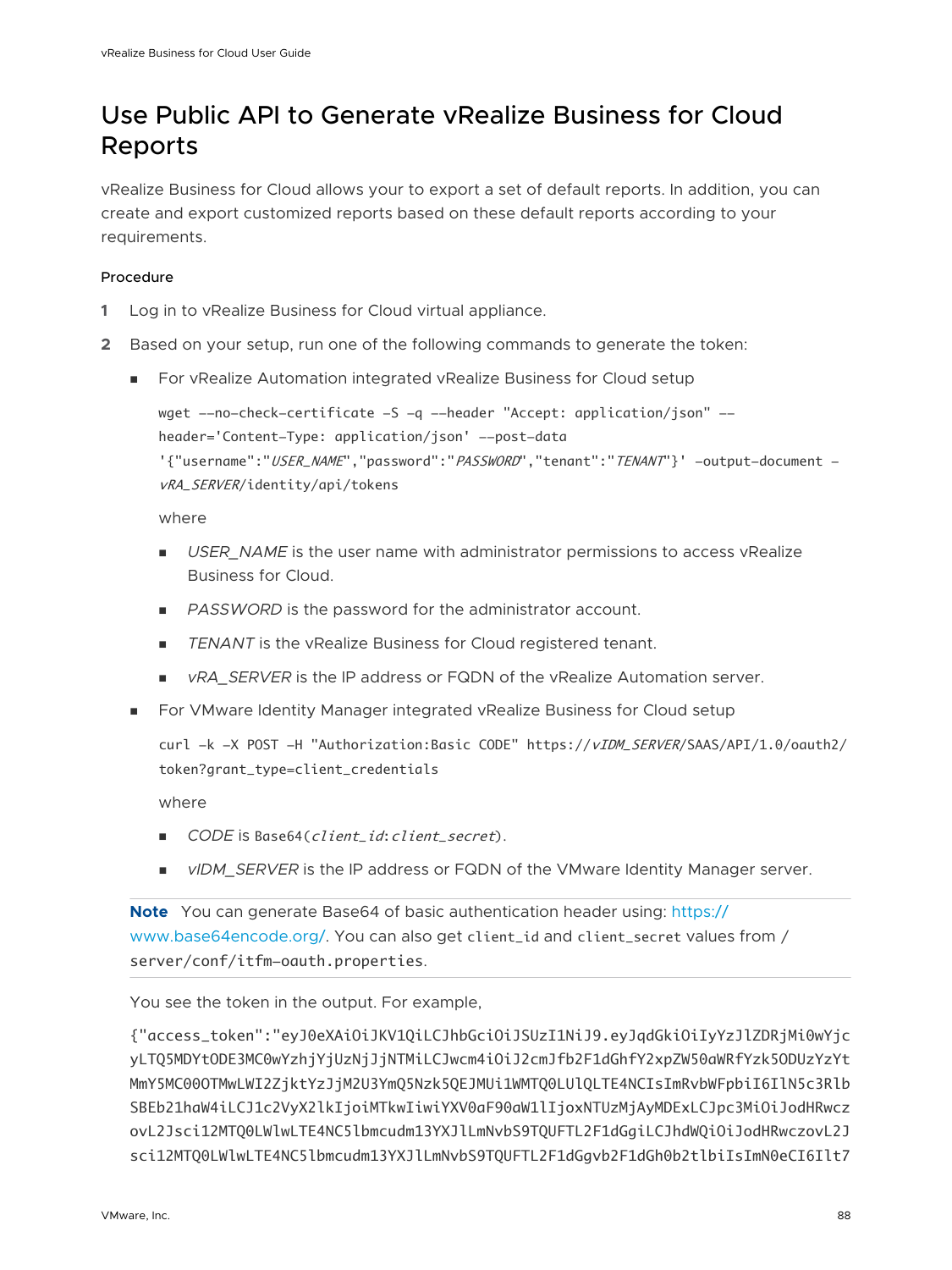XCJtdGRcIjpcInVybjpvYXNpczpuYW1lczp0YzpTQU1MOjIuMDphYzpjbGFzc2VzOlBhc3N3b3JkUHJvd GVjdGVkVHJhbnNwb3J0XCIsXCJpYXRcIjoxNTUzMjAyMDExLFwiaWRcIjoxNX1dIiwic2NwIjoib3Blbm lkIGFkbWluIHVzZXIiLCJpZHAiOiIwIiwiZW1sIjoiT0F1dGhDbGllbnRfdnJiX29hdXRoX2NsaWVudGl kX2M5OTg1M2M2MmY5MDQ5MzBiNmY5YzJjM2U3YmQ5Nzk5QG5vcmVwbHkuY29tIiwiY2lkIjoidnJiX29h dXRoX2NsaWVudGlkX2M5OTg1M2M2LTJmOTAtNDkzMC1iNmY5LWMyYzNlN2JkOTc5OSIsImRpZCI6IiIsI ndpZCI6IiIsInJ1bGVzIjp7ImV4cGlyeSI6MTU1MzIzMDgxMSwicnVsZXMiOlt7InJlc291cmNlcyI6Wy IqIl0sImFjdGlvbnMiOlsiKiJdLCJjb25kaXRpb25zIjpudWxsfV0sImxpbmsiOm51bGx9LCJleHAiOjE 1NTMyMzA4MTEsImlhdCI6MTU1MzIwMjAxMSwic3ViIjoiMzU3OTEyZGMtYWJkZS00YjIwLWI1MGQtY2I5 ZDhhZmRiZTQ4IiwicHJuX3R5cGUiOiJTRVJWSUNFIn0.TEsB5mkpXED7VzuhiL66I4ls6cEYsWUcq\_iKe tDmTFxi8xQXr56uDChOBQtUerGkDXdKht6QflVd86BtqOTyBKYr8ndlD14DqujhRHq3aB5HmFA4jVBvr7nhJNzpCHwD1BKWwjyTvCdMccYC-

vwpCHx\_dcEdbJiqdpejJPJfNbsN8MITUQtk\_yk2ia3fkrBRt8Pv\_VPm-

xYIC\_qHumaEiompB\_iRLk3AfnZgx7yhdv3yarGrocFWKsizvpRbfFsf3T3EPIzACV\_bGoX-

syvGW9sdEjWlsBidSNRTgdOTaikIwoW1cyc3WbMeThIx7PeRop\_Z-

DB5a0yvL6uWfWNtw","token\_type":"Bearer","expires\_in":28799,"scope":"openid admin user","id\_token":"eyJ0eXAiOiJKV1QiLCJhbGciOiJSUzI1NiIsImtpZCI6IjE1NDkzNjI4MzYifQ. eyJ1cGRhdGVkX2F0IjowLCJleHAiOjE1NTMyMDIxMzEsImlhdCI6MTU1MzIwMjAxMSwic3ViIjoidnJiX 29hdXRoX2NsaWVudGlkX2M5OTg1M2M2LTJmOTAtNDkzMC1iNmY5LWMyYzNlN2JkOTc5OUBCTFItVjE0NC 1JUC0xODQiLCJpc3MiOiJodHRwczovL2Jsci12MTQ0LWlwLTE4NC5lbmcudm13YXJlLmNvbS9TQUFTL2F 1dGgiLCJhdWQiOlsidnJiX29hdXRoX2NsaWVudGlkX2M5OTg1M2M2LTJmOTAtNDkzMC1iNmY5LWMyYzNl N2JkOTc5OSJdLCJhdXRoX3RpbWUiOjE1NTMyMDIwMTEsImF6cCI6InZyYl9vYXV0aF9jbGllbnRpZF9jO Tk4NTNjNi0yZjkwLTQ5MzAtYjZmOS1jMmMzZTdiZDk3OTkiLCJhdF9oYXNoIjoicGR6ajhEX2kyVUt2bW c1YWlSRnVUdyJ9.LD0SOVvPhxUno06ATZyE1\_\_MI0xNcgzdR9JTT2yxBkaWf3x11nKijfaasTClgGy4ll o0FJezmYAQkuCese3ge2Ub2ZBOHZ9bN98yjVXzQ5BzLZarImD727YYUiauB-pPmyvjaW-K2QH7 bIAQ8OMO0gxP\_cYuol61oo9N3hwU4ocJqg2M-

ir\_B3PHUG5S0Ads2tlrmoObuYQ\_YeMhSMyBGKCQuqgjU\_Eva3PoaEaDRCRiffDVYCc0CHw08Qcb6PtcoH altWlhWm93gBrUw4fHZKhMspapuLVFBZF7jZF56D9JJR-M2w2LiZYRRg-

a\_97wZ9MO810ASbFfehB\_\_LspQ"}

The access token value is the token to authenticate.

"eyJ0eXAiOiJKV1QiLCJhbGciOiJSUzI1NiJ9.eyJqdGkiOiIyYzJlZDRjMi0wYjcyLTQ5MDYtODE3MC0 wYzhjYjUzNjJjNTMiLCJwcm4iOiJ2cmJfb2F1dGhfY2xpZW50aWRfYzk5ODUzYzYtMmY5MC00OTMwLWI2 ZjktYzJjM2U3YmQ5Nzk5QEJMUi1WMTQ0LUlQLTE4NCIsImRvbWFpbiI6IlN5c3RlbSBEb21haW4iLCJ1c 2VyX2lkIjoiMTkwIiwiYXV0aF90aW1lIjoxNTUzMjAyMDExLCJpc3MiOiJodHRwczovL2Jsci12MTQ0LW lwLTE4NC5lbmcudm13YXJlLmNvbS9TQUFTL2F1dGgiLCJhdWQiOiJodHRwczovL2Jsci12MTQ0LWlwLTE 4NC5lbmcudm13YXJlLmNvbS9TQUFTL2F1dGgvb2F1dGh0b2tlbiIsImN0eCI6Ilt7XCJtdGRcIjpcInVy bjpvYXNpczpuYW1lczp0YzpTQU1MOjIuMDphYzpjbGFzc2VzOlBhc3N3b3JkUHJvdGVjdGVkVHJhbnNwb 3J0XCIsXCJpYXRcIjoxNTUzMjAyMDExLFwiaWRcIjoxNX1dIiwic2NwIjoib3BlbmlkIGFkbWluIHVzZX IiLCJpZHAiOiIwIiwiZW1sIjoiT0F1dGhDbGllbnRfdnJiX29hdXRoX2NsaWVudGlkX2M5OTg1M2M2MmY 5MDQ5MzBiNmY5YzJjM2U3YmQ5Nzk5QG5vcmVwbHkuY29tIiwiY2lkIjoidnJiX29hdXRoX2NsaWVudGlk X2M5OTg1M2M2LTJmOTAtNDkzMC1iNmY5LWMyYzNlN2JkOTc5OSIsImRpZCI6IiIsIndpZCI6IiIsInJ1b GVzIjp7ImV4cGlyeSI6MTU1MzIzMDgxMSwicnVsZXMiOlt7InJlc291cmNlcyI6WyIqIl0sImFjdGlvbn MiOlsiKiJdLCJjb25kaXRpb25zIjpudWxsfV0sImxpbmsiOm51bGx9LCJleHAiOjE1NTMyMzA4MTEsIml hdCI6MTU1MzIwMjAxMSwic3ViIjoiMzU3OTEyZGMtYWJkZS00YjIwLWI1MGQtY2I5ZDhhZmRiZTQ4Iiwi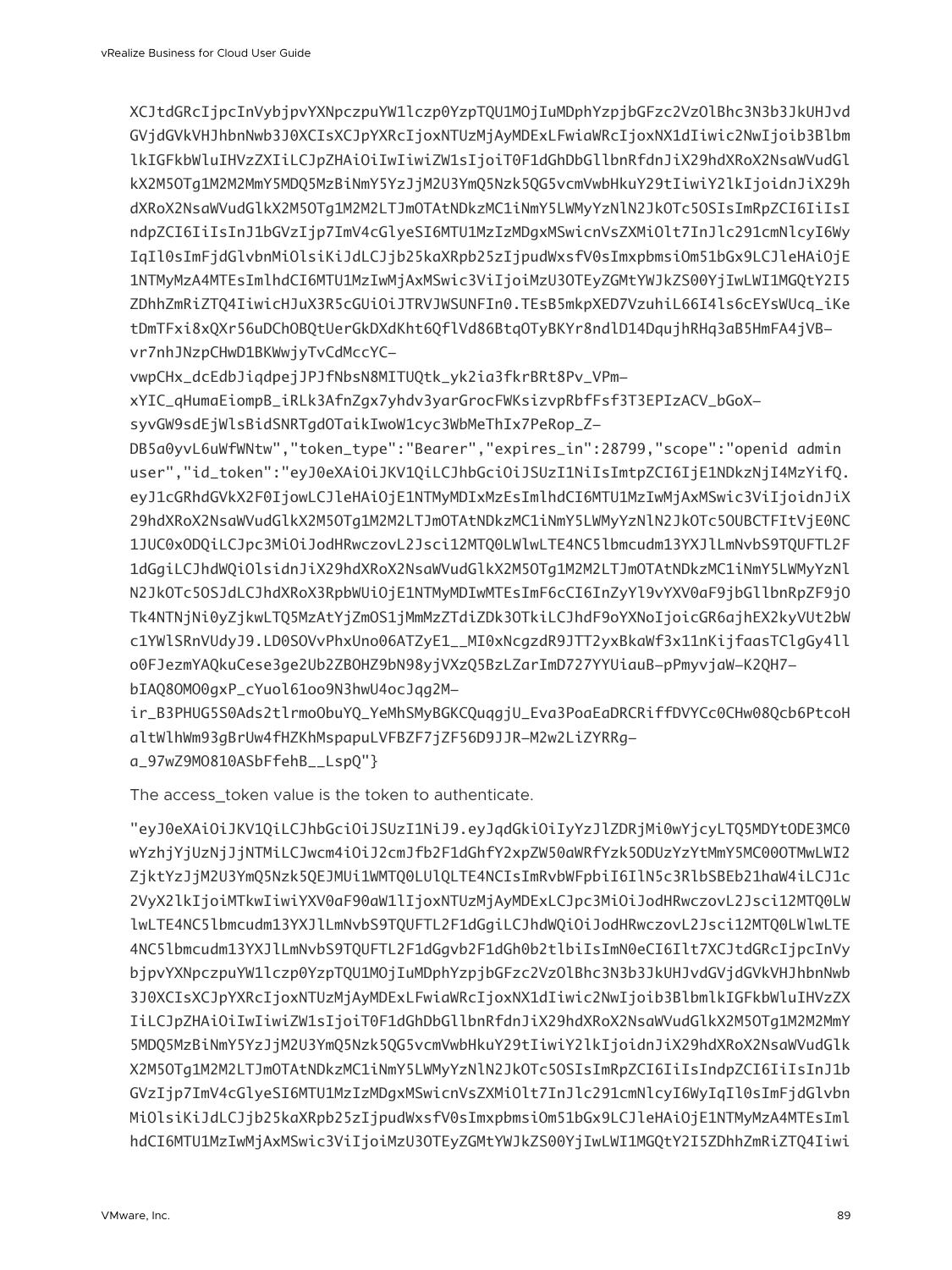cHJuX3R5cGUiOiJTRVJWSUNFIn0.TEsB5mkpXED7VzuhiL66I4ls6cEYsWUcq\_iKetDmTFxi8xQXr56uD ChOBQtUerGkDXdKht6QflVd86BtqOTyBKYr8ndlD14DqujhRHq3aB5HmFA4jVBvr7nhJNzpCHwD1BKWwjyTvCdMccYC-

vwpCHx\_dcEdbJiqdpejJPJfNbsN8MITUQtk\_yk2ia3fkrBRt8Pv\_VPm-

xYIC\_qHumaEiompB\_iRLk3AfnZgx7yhdv3yarGrocFWKsizvpRbfFsf3T3EPIzACV\_bGoXsyvGW9sdEjWlsBidSNRTgdOTaikIwoW1cyc3WbMeThIx7PeRop\_Z-DB5a0yvL6uWfWNtw"

**Note** The token has an expiry time.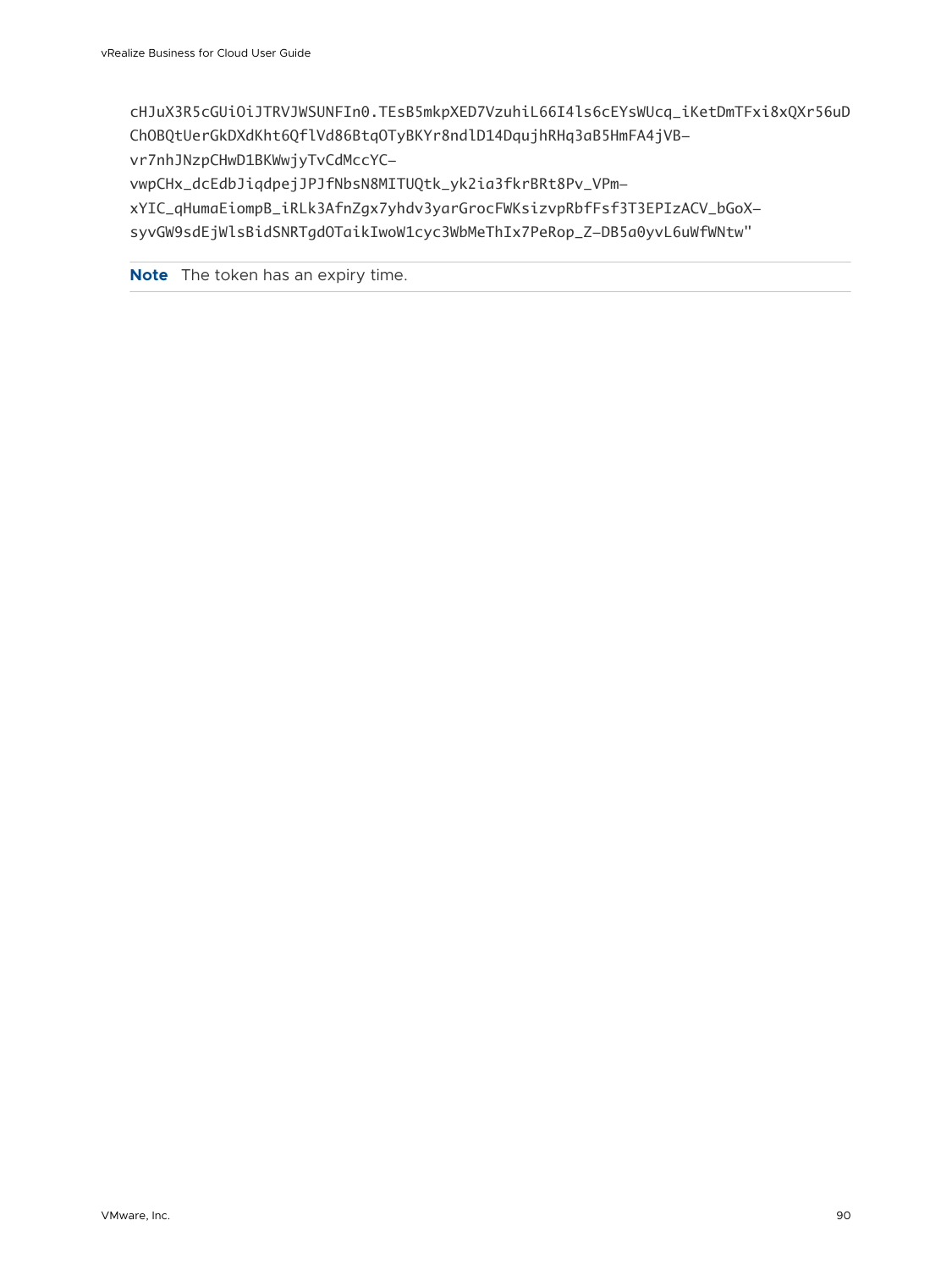#### **3** Run the command to get a report that you want.

| <b>Type of Report</b> | <b>Command</b>                                                                                                                                                                                                                                                                                                                                                                                                                                       |                                                                                             |
|-----------------------|------------------------------------------------------------------------------------------------------------------------------------------------------------------------------------------------------------------------------------------------------------------------------------------------------------------------------------------------------------------------------------------------------------------------------------------------------|---------------------------------------------------------------------------------------------|
| <b>Custom report</b>  | wget --no-check-certificate -S -q --header "Accept: application/json" --<br>header='Content-Type: application/json' --header='Authorization: Bearer<br><token>' -0 - https://VRB_SERVER/itfm-cloud/rest/reports-api/export-csv?<br/>name=REPORT_NAME, where<br/><i>VRB_SERVER</i> is the IP address or FQDN of the vRealize Business for<br/>Cloud server.<br/>REPORT_NAME is the name you provide for a custom report.<br/>ш</token>                |                                                                                             |
| Default report        | To export the complete data, run the following command.<br>٠<br>wget --no-check-certificate -S -q --header "Accept: text/plain" --<br>header='Content-Type: text/plain' --header "accept-encoding: gzip" --<br>header='Authorization: Bearer TOKEN' -0 - https://VRB_SERVER/itfm-<br>cloud/rest/reports/export-filters/DEFAULT_REPORT_NAME>>out.xls, where<br>DEFAULT_REPORT_NAME, is the standard report names mentioned in<br>the following table. |                                                                                             |
|                       | <b>Report Type</b>                                                                                                                                                                                                                                                                                                                                                                                                                                   | <b>Standard Report Name</b>                                                                 |
|                       | vCenter Server reports                                                                                                                                                                                                                                                                                                                                                                                                                               | ٠<br>servers<br>datastores<br>ш<br>vsan-datastores<br>٠<br><b>VMS</b><br>ш<br>clusters<br>ш |
|                       | vCloud Director reports                                                                                                                                                                                                                                                                                                                                                                                                                              | vcd-orgs<br>ш<br>vcd-org-vdcs<br>vcd-vms<br>vcd-vapps<br>vcd-cis                            |
|                       | vRealize Automation virtual machine reports                                                                                                                                                                                                                                                                                                                                                                                                          | п<br>vcac-vms                                                                               |
|                       | Storage reports                                                                                                                                                                                                                                                                                                                                                                                                                                      | storage-arrays<br>п<br>storage-luns<br>п                                                    |
|                       | AWS reports                                                                                                                                                                                                                                                                                                                                                                                                                                          | aws-resources<br>aws-yms                                                                    |
|                       | Showback reports                                                                                                                                                                                                                                                                                                                                                                                                                                     | showback-vms<br>п<br>showback-add-svcs                                                      |
|                       | <b>Budget reports</b>                                                                                                                                                                                                                                                                                                                                                                                                                                | rest/budget/export                                                                          |
|                       |                                                                                                                                                                                                                                                                                                                                                                                                                                                      |                                                                                             |

 $\blacksquare$  To export a report for a specific period, run the following command.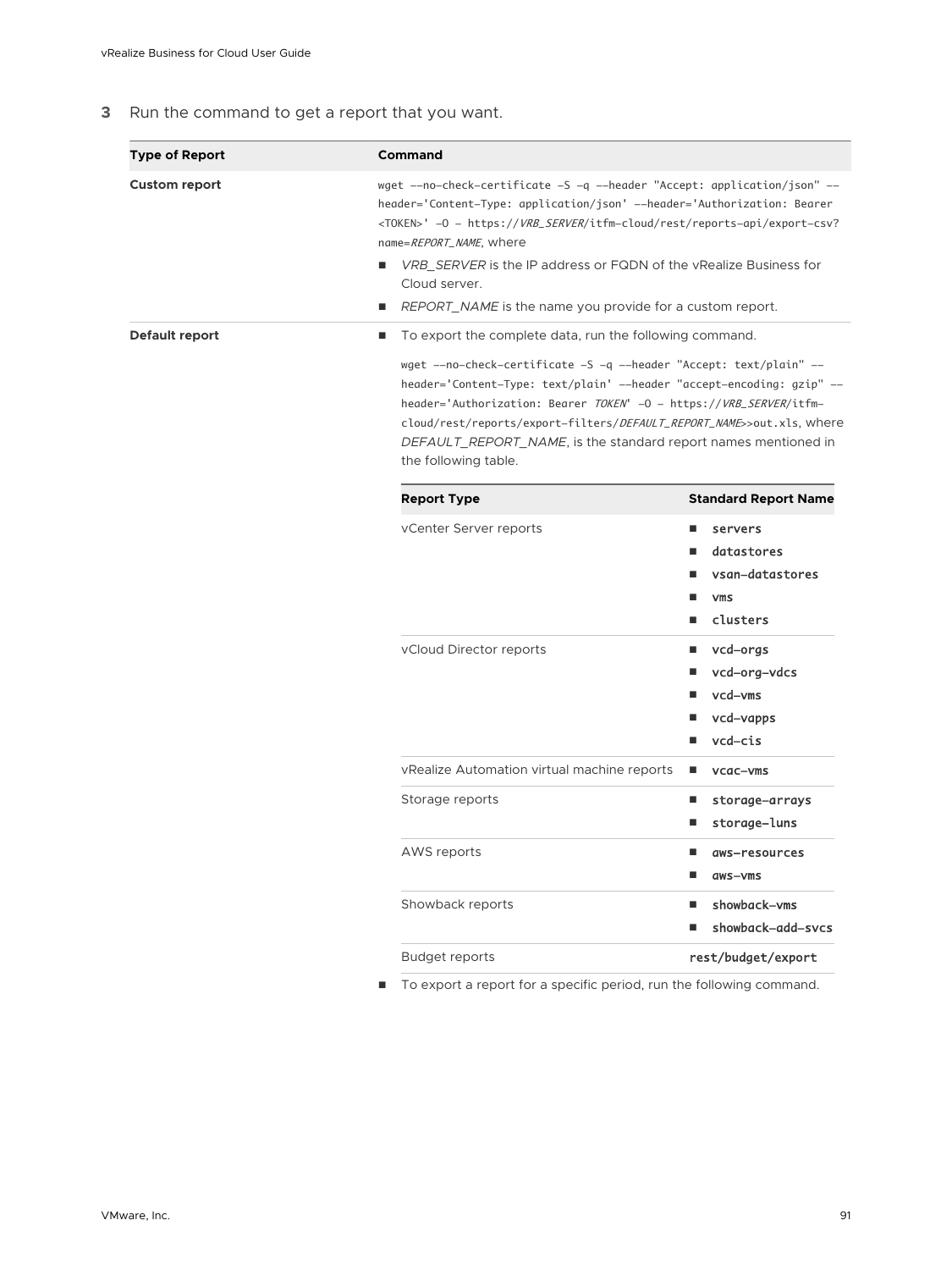| <b>Type of Report</b>                         | Command                                                                                                                                                                                                                                                                                                                                                                                                                                                                                                                                                                                                                                                                                                                                                                              |
|-----------------------------------------------|--------------------------------------------------------------------------------------------------------------------------------------------------------------------------------------------------------------------------------------------------------------------------------------------------------------------------------------------------------------------------------------------------------------------------------------------------------------------------------------------------------------------------------------------------------------------------------------------------------------------------------------------------------------------------------------------------------------------------------------------------------------------------------------|
|                                               | wget --no-check-certificate -S -q --header "Accept: text/plain" --<br>header='Content-Type: text/plain' --header "accept-encoding: gzip" --<br>header='Authorization: Bearer <token>' -0 - 'https://VRB_SERVER/itfm-<br/>cloud/rest/reports/export-filters/DEFAULT_REPORT_NAME?startmonth=yyyy-<br/>mm&amp;&amp;endmonth=yyyy-mm'&gt;&gt;out.xls, where DEFAULT_REPORT_NAME is the<br/>standard report names mentioned in the table.<br/>If you specify startmonth and endmonth, vRealize Business for Cloud<br/>generates a report from the first day of the month you specify in<br/>startmonth till the month that you specify in endmonth (till the last<br/>day of previous month.)</token>                                                                                     |
|                                               | For example, if you enter startmonth=2016-02&&endmonth=2016-06, you<br>see the report is exported from first day of February till the last day<br>of May.                                                                                                                                                                                                                                                                                                                                                                                                                                                                                                                                                                                                                            |
|                                               | If you specify startmonth only, vRealize Business for Cloud<br>generates report from the first day of the month you specified till the<br>current month.                                                                                                                                                                                                                                                                                                                                                                                                                                                                                                                                                                                                                             |
|                                               | For example, if you specify startmonth=2016-02, you see the report<br>is exported from the first day of February till the current month.                                                                                                                                                                                                                                                                                                                                                                                                                                                                                                                                                                                                                                             |
|                                               | If you specify endmonth only, vRealize Business for Cloud generates<br>٠<br>report from the month the data is available till the month that you<br>specified in the endmonth (till the last day of the previous month).                                                                                                                                                                                                                                                                                                                                                                                                                                                                                                                                                              |
|                                               | For example, if you specify endmonthendmonth=2016-10, you see the<br>report is exported till the last day of September.                                                                                                                                                                                                                                                                                                                                                                                                                                                                                                                                                                                                                                                              |
|                                               | <b>Note</b> You can specify the period for the vCenter Server virtual machine<br>reports (vms), vRealize Automation virtual machine reports (vcac-vms),<br>AWS reports (aws-vms, aws-resources), and Showback reports<br>(showback-vms, showback-add-svcs). You cannot generate vCloud<br>Director and budget reports for a specific period.                                                                                                                                                                                                                                                                                                                                                                                                                                         |
|                                               | You see the reports are exported in the CSV or XLS format.                                                                                                                                                                                                                                                                                                                                                                                                                                                                                                                                                                                                                                                                                                                           |
| vCloud Director data at organization<br>level | wget --no-check-certificate -S -q --header "Accept: application/json" --<br>header='Content-Type: application/json' --header "accept-encoding: gzip"<br>--header='Authorization: Bearer <token>' -0 - https://VRB_SERVER/itfm-<br/>cloud/rest/reports/v1/vcd/organization?month=01.MM.YYYY, where<br/>VRB_SERVER is the IP address or FQDN of the vRealize Business for<br/>Cloud server.<br/>01.MM. YYYY is the parameter to specify the month for which you want<br/>ш<br/>the report. Only the month and year values can be modified in the<br/>parameter. The date value must be 01. For example, 01.02.2017. If you<br/>do not include the ?month=01.MM. YYYY parameter in the command, the<br/>month-to-date details for the current month is generated in the report.</token> |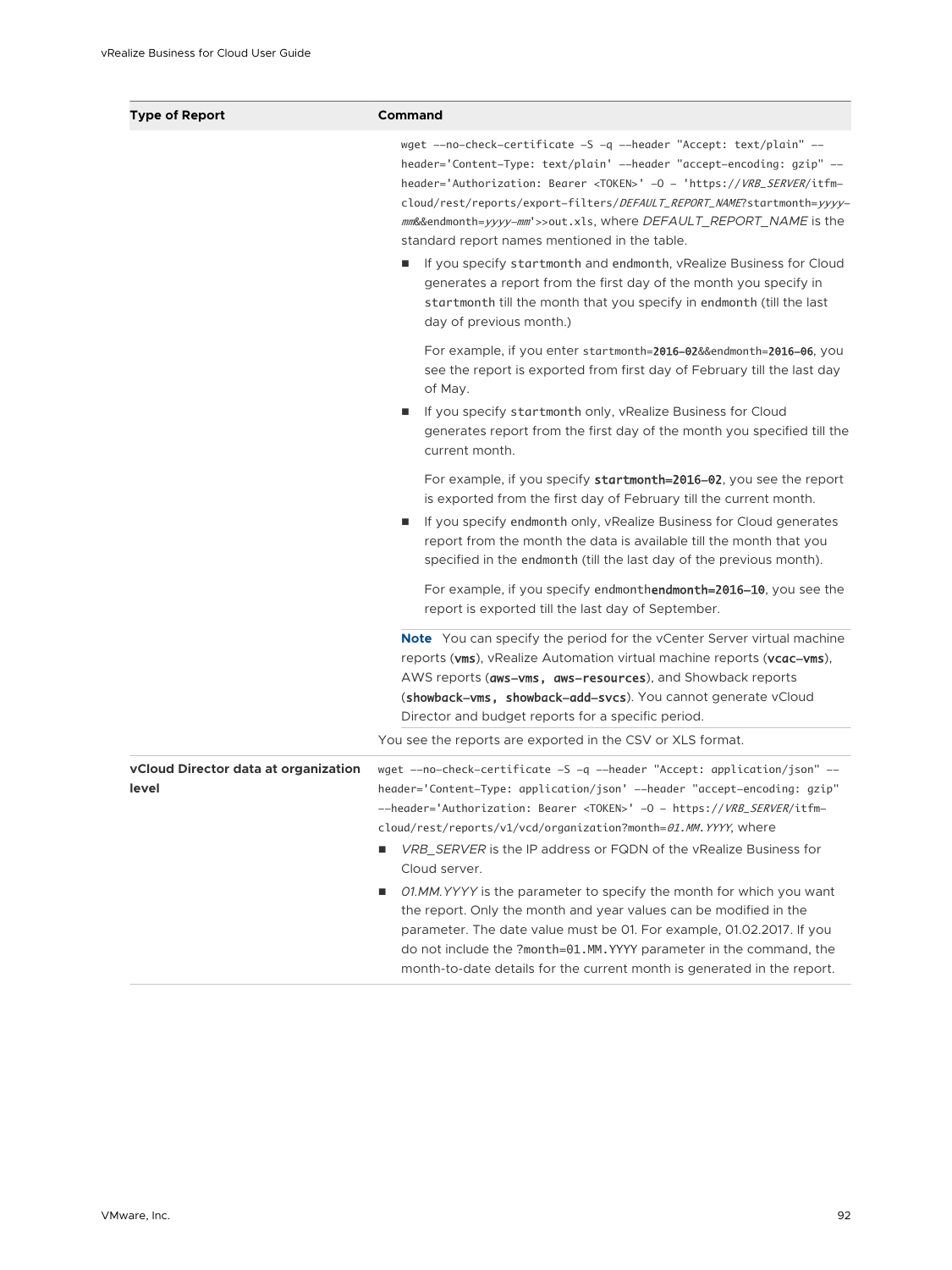| <b>Type of Report</b>                                    | Command                                                                                                                                                                                                                                                                                                                                                                                                                                                                                                                                                                                                                                                                                                                                                                                            |
|----------------------------------------------------------|----------------------------------------------------------------------------------------------------------------------------------------------------------------------------------------------------------------------------------------------------------------------------------------------------------------------------------------------------------------------------------------------------------------------------------------------------------------------------------------------------------------------------------------------------------------------------------------------------------------------------------------------------------------------------------------------------------------------------------------------------------------------------------------------------|
| vCloud Director data specific to an<br>organization      | wget --no-check-certificate -S -q --header "Accept: application/json" --<br>header='Content-Type: application/json' --header "accept-encoding: gzip"<br>--header='Authorization: Bearer <token>' -0 - https://VRB_SERVER/itfm-<br/>cloud/rest/reports/v1/vcd/organization/{orgId}?month=01.MM.YYYY, where<br/>VRB_SERVER is the IP address or FQDN of the vRealize Business for<br/>ш<br/>Cloud server.<br/>01.MM. YYYY is the parameter to specify the month for which you want<br/>ш<br/>the report. Only the month and year values can be modified in the<br/>parameter. The date value must be 01. For example, 01.02.2017. If you<br/>do not include the ?month=01.MM. YYYY parameter in the command, the<br/>month-to-date details for the current month is generated in the report.</token> |
| vCloud Director data at organization<br><b>vDC</b> level | wget --no-check-certificate -S -q --header "Accept: application/json" --<br>header='Content-Type: application/json' --header "accept-encoding: gzip"<br>--header='Authorization: Bearer <token>' -0 - https://VRB_SERVER/itfm-<br/>cloud/rest/reports/v1/vcd/orgVdc?month=01.MM.YYYY, where<br/><i>VRB_SERVER</i> is the IP address or FQDN of the vRealize Business for<br/>ш<br/>Cloud server.<br/>01.MM. YYYY is the parameter to specify the month for which you want<br/>ш<br/>the report. Only the month and year values can be modified in the<br/>parameter. The date value must be 01. For example, 01.02.2017. If you<br/>do not include the ?month=01.MM. YYYY parameter in the command, the<br/>month-to-date details for the current month is generated in the report.</token>        |
| vCloud Director data specific to an<br>organization vDC  | wget --no-check-certificate -S -q --header "Accept: application/json" --<br>header='Content-Type: application/json' --header "accept-encoding: gzip"<br>--header='Authorization: Bearer <token>' -0 - https://VRB_SERVER/itfm-<br/>cloud/rest/reports/v1/vcd/orgVdc/{orgVdcId}?month=01.mm.yyyy, where<br/>VRB SERVER is the IP address or FQDN of the vRealize Business for<br/>ш<br/>Cloud server.<br/>01.MM. YYYY is the parameter to specify the month for which you want<br/>ш<br/>the report. Only the month and year values can be modified in the<br/>parameter. The date value must be 01. For example, 01.02.2017. If you<br/>do not include the ?month=01.MM. YYYY parameter in the command, the<br/>month-to-date details for the current month is generated in the report.</token>    |
| vCloud Director data at vApps level                      | wget --no-check-certificate -S -q --header "Accept: application/json" --<br>header='Content-Type: application/json' --header "accept-encoding: gzip"<br>--header='Authorization: Bearer <token>' -0 - https://VRB_SERVER/itfm-<br/>cloud/rest/reports/v1/vcd/vapp?month=01.MM.YYYY, where<br/>VRB_SERVER is the IP address or FQDN of the vRealize Business for<br/>ш<br/>Cloud server.<br/>01.MM. YYYY is the parameter to specify the month for which you want<br/>the report. Only the month and year values can be modified in the<br/>parameter. The date value must be 01. For example, 01.02.2017. If you<br/>do not include the ?month=01.MM. YYYY parameter in the command, the<br/>month-to-date details for the current month is generated in the report.</token>                       |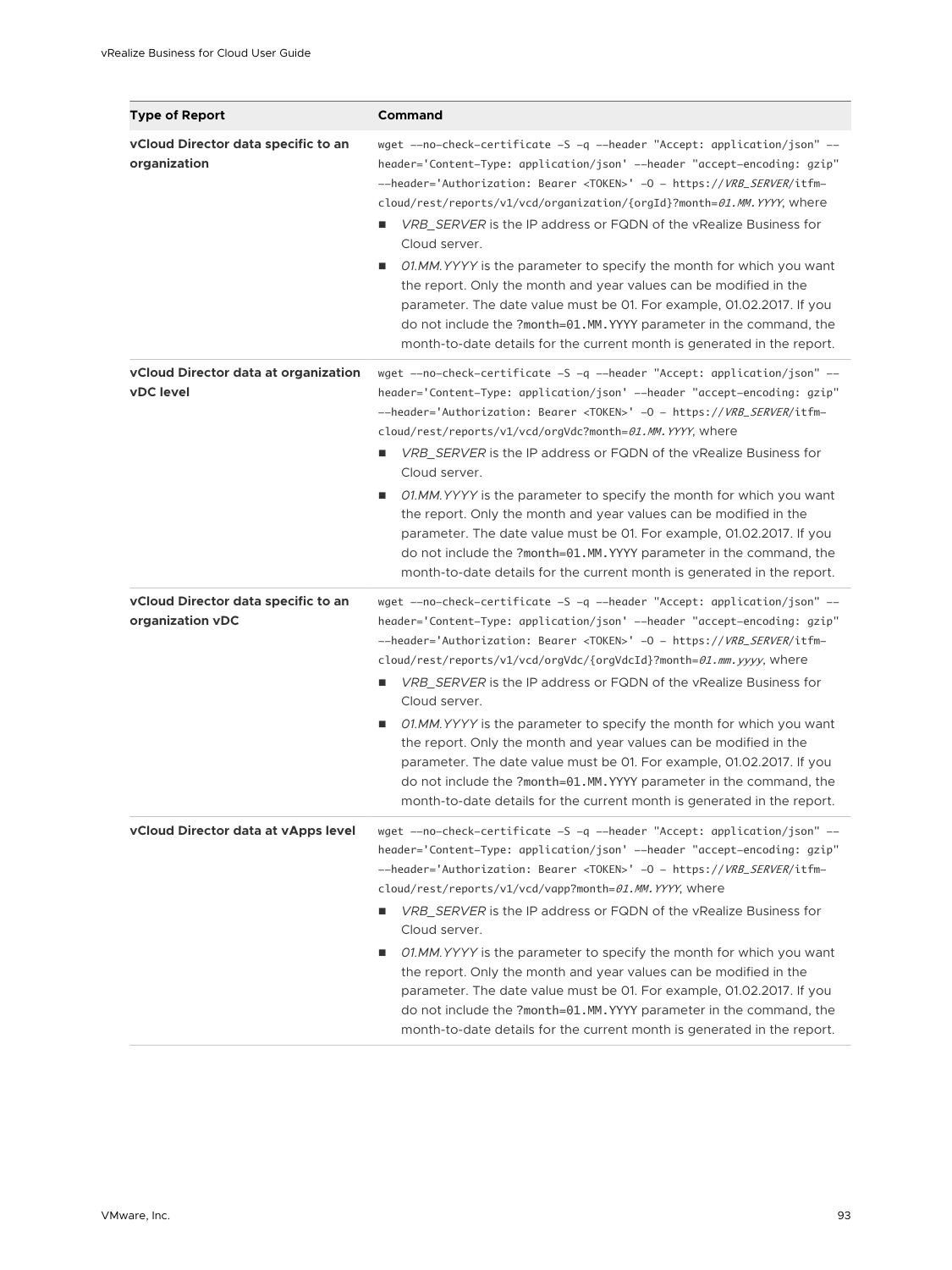| <b>Type of Report</b>                                      | Command                                                                                                                                                                                                                                                                                                                                                                                                                                                                                                                                                                                                                                                                                                                                                                               |
|------------------------------------------------------------|---------------------------------------------------------------------------------------------------------------------------------------------------------------------------------------------------------------------------------------------------------------------------------------------------------------------------------------------------------------------------------------------------------------------------------------------------------------------------------------------------------------------------------------------------------------------------------------------------------------------------------------------------------------------------------------------------------------------------------------------------------------------------------------|
| vCloud Director data specific to a<br><b>vApp</b>          | wget --no-check-certificate -S -q --header "Accept: application/json" --<br>header='Content-Type: application/json' --header "accept-encoding: gzip"<br>--header='Authorization: Bearer <token>' -0 - https://VRB_SERVER/itfm-<br/>cloud/rest/reports/v1/vcd/vapp/{vappId}?month=01.MM.YYYY, where<br/>VRB_SERVER is the IP address or FQDN of the vRealize Business for<br/>Cloud server.<br/>01.MM. YYYY is the parameter to specify the month for which you want<br/>ш<br/>the report. Only the month and year values can be modified in the<br/>parameter. The date value must be 01. For example, 01.02.2017. If you<br/>do not include the ?month=01.MM. YYYY parameter in the command, the<br/>month-to-date details for the current month is generated in the report.</token> |
| vCloud Director data at VMs level                          | wget --no-check-certificate -S -q --header "Accept: application/json" --<br>header='Content-Type: application/json' --header "accept-encoding: gzip"<br>--header='Authorization: Bearer <token>' -0 - https://VRB_SERVER/itfm-<br/>cloud/rest/reports/v1/vcd/vm?month=01.MM.YYYY, where<br/><i>VRB_SERVER</i> is the IP address or FQDN of the vRealize Business for<br/>Cloud server.<br/>O1.MM. YYYY is the parameter to specify the month for which you want<br/>п<br/>the report. Only the month and year values can be modified in the<br/>parameter. The date value must be 01. For example, 01.02.2017. If you<br/>do not include the ?month=01.MM. YYYY parameter in the command, the<br/>month-to-date details for the current month is generated in the report.</token>     |
| vCloud Director data specific to a<br><b>VM</b>            | wget --no-check-certificate -S -q --header "Accept: application/json" --<br>header='Content-Type: application/json' --header "accept-encoding: gzip"<br>--header='Authorization: Bearer <token>' -0 - https://VRB_SERVER/itfm-<br/>cloud/rest/reports/v1/vcd/vm?month=01.MM.YYYY, where<br/>VRB_SERVER is the IP address or FQDN of the vRealize Business for<br/>ш<br/>Cloud server.<br/>01.MM. YYYY is the parameter to specify the month for which you want<br/>ш<br/>the report. Only the month and year values can be modified in the<br/>parameter. The date value must be 01. For example, 01.02.2017. If you<br/>do not include the ?month=01.MM. YYYY parameter in the command, the<br/>month-to-date details for the current month is generated in the report.</token>      |
| vCloud Director daily details at<br>organization vDC level | wget -—no—check—certificate -S -q -—header "Accept: application/json" -—<br>header='Content-Type: application/json' --header "accept-encoding: gzip"<br>--header='Authorization: Bearer <token>' -0 - https://VRB_SERVER/itfm-<br/>cloud/rest/reports/v1/vcd/orgVdc/daily</token>                                                                                                                                                                                                                                                                                                                                                                                                                                                                                                     |
|                                                            | <b>Note</b> Service level details are not provided for this report.                                                                                                                                                                                                                                                                                                                                                                                                                                                                                                                                                                                                                                                                                                                   |
| <b>vCloud Director daily details at VM</b><br>level        | wget --no-check-certificate -S -q --header "Accept: application/json" --<br>header='Content-Type: application/json' --header "accept-encoding: gzip"<br>--header='Authorization: Bearer <token>' -0 - https://VRB_SERVER/itfm-<br/>cloud/rest/reports/v1/vcd/vm/daily</token>                                                                                                                                                                                                                                                                                                                                                                                                                                                                                                         |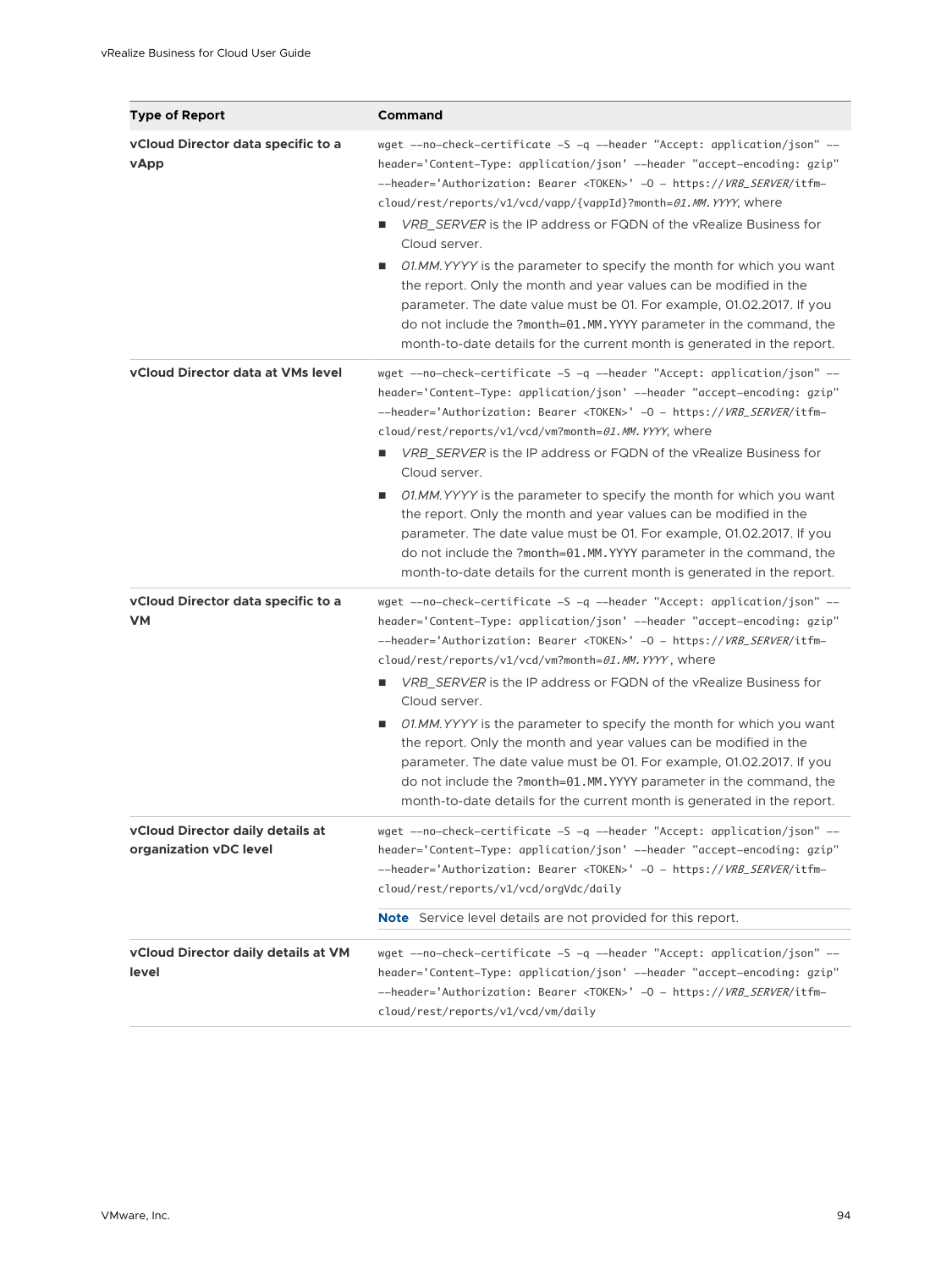## Patch Management



Patch management in vRealize Business for Cloud involves the installation and removal of software patches to fix existing issues and address security vulnerabilities. You can install a new patch, roll back an existing patch, and view the details of all the patches that are applied to vRealize Business for Cloud.

- **1** Log in to vRealize Business for Cloud as root.
- **2** Click the **Patch** tab.
- **3** Enter your VAMI credentials when prompted.
- **4** Under Patch Management, click the option you need, and follow the prompts.

| Option                  | <b>Description</b>                         |
|-------------------------|--------------------------------------------|
| <b>Uploaded Patches</b> | Inspect and install patches.               |
| <b>New Patch</b>        | Upload a new patch.                        |
| <b>Rollback</b>         | Revert to a previously installed patch.    |
| <b>History</b>          | Inspect the history of patch installation. |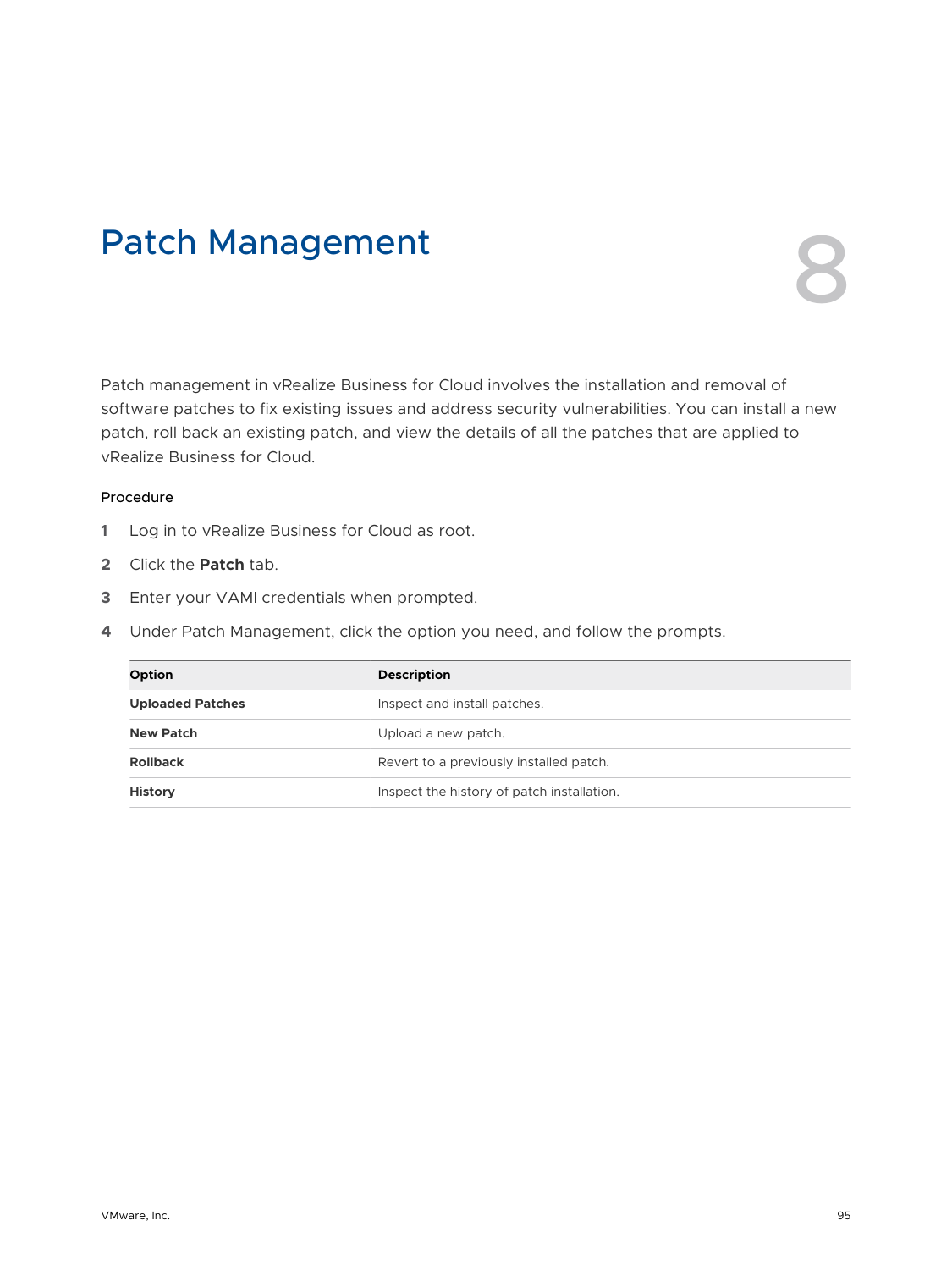## **Certificate Management**

vRealize Business for Cloud now supports certificate management mechanism using vRealize Lifecycle Manager.

To know more about certificate management, see [vRealize Lifecycle Manager](https://docs.vmware.com/en/VMware-vRealize-Suite-Lifecycle-Manager/index.html) documentation.